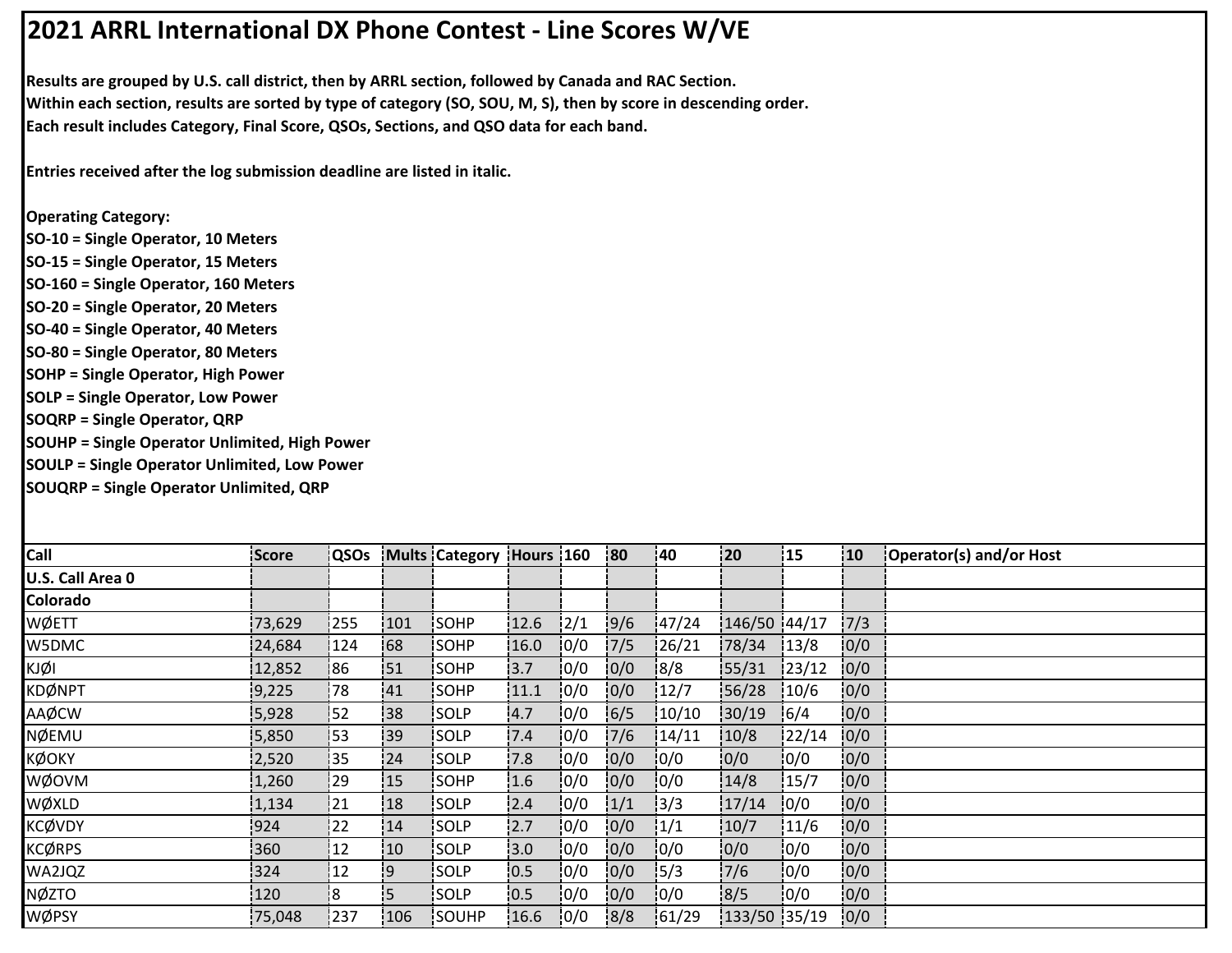| K7SCX         | 48,555          | 197       | 183                      | <b>ISOUHP</b> | 13.7 | 1/1           | 0/0         | 145/20        | 117/49 34/13      |        | 0/0  |  |
|---------------|-----------------|-----------|--------------------------|---------------|------|---------------|-------------|---------------|-------------------|--------|------|--|
| AD1C          | 44,631          | 173       | 187                      | SOULP         | 13.4 | 0/0           | 0/0         | 142/27        | 83/35             | 148/25 | 0/0  |  |
| АКØВС         | 27,360          | 196       | 96                       | SOUHP         | 6.7  | 0/0           | 15/5        | 17/17         | 58/58             | 16/16  | 0/0  |  |
| K2KR          | 15,066          | 84        | 62                       | SOUHP         | 4.1  | 0/0           | 4/4         | 11/11         | 37/29             | 127/15 | 15/3 |  |
| K7TD          | 10,074          | 74        | 46                       | SOUHP         | 13.2 | 10/0          | 0/0         | 13/9          | 21/15             | 136/18 | 4/4  |  |
| NØORQ         | 2,940           | 41        | 28                       | <b>SOULP</b>  | 4.2  | 0/0           | 0/0         | 7/7           | 18/13             | 16/8   | 0/0  |  |
| NØKQ          | 2,604           | 33        | 28                       | SOUHP         | 1.4  | 0/0           | 0/0         | 0/0           | 17/17             | 16/11  | 0/0  |  |
| KBØHP         | 840             | 21        | 14                       | SOULP         | 1.4  | 0/0           | 0/0         | 1/1           | 20/13             | 0/0    | 0/0  |  |
| KØZX          | 720             | 18        | 15                       | SOUHP         | 1.5  | 10/0          | 0/0         | 10/0          | 10/9              | 18/6   | 0/0  |  |
| AB4BA         | 189             | ļ9        | $\overline{7}$           | <b>SOUHP</b>  | 0.5  | 10/0          | 0/0         | 1/1           | 2/2               | 16/4   | 0/0  |  |
| KVØQ          | 293,280         | 954       | 104                      | $ SO-20 $     | 22.1 | 10/0          | 0/0         | 10/0          | 954/1040/0        |        | 0/0  |  |
| KD5FQF        | 108             | 6         | $\overline{\phantom{0}}$ | $ SO-20$      | 0.2  | 0/0           | 0/0         | 0/0           | 6/6               | 0/0    | 0/0  |  |
| NØDCW         | $6 \frac{1}{2}$ | 2         | 2                        | <b>SO-20</b>  | 10.8 | 10/0          | 0/0         | 10/0          | 2/2               | 10/0   | 0/0  |  |
| NCØB          | 5,175           | 76        | 23                       | <b>SO-15</b>  | 13.5 | 10/0          | 0/0         | 10/0          | 0/0               | 76/23  | 0/0  |  |
| KJ5CI         | 420             | 14        | 10                       | <b>SO-15</b>  | 10.4 | 0/0           | 0/0         | 10/0          | 0/0               | 14/10  | 0/0  |  |
| WØKI          | 54              | 16        | :3                       | $ SO-15 $     | 0.1  | 0/0           | 0/0         | 10/0          | 0/0               | 16/3   | 0/0  |  |
| lowa          |                 |           |                          |               |      |               |             |               |                   |        |      |  |
| KØDD          | 67,362          | 223       | 103                      | SOLP          | 16.3 | $\frac{1}{2}$ | 9/8         | 122/21        | 116/45 68/24      |        | 6/3  |  |
| ADØH          | 45,030          | 197       | 179                      | <b>SOHP</b>   | 14.2 | 10/0          | 0/0         | 18/13         | 97/43             | 182/23 | 0/0  |  |
| WBØWIV        | 20,196          | 105       | 66                       | SOHP          | 8.0  | 0/0           | 0/0         | 3/3           | 67/40             | 35/23  | 0/0  |  |
| KA9OZP        | 15,792          | 95        | <b>56</b>                | SOHP          | 7.1  | 1/1           | $7/5$       | 124/20        | 32/15             | 31/15  | 0/0  |  |
| ADØRW         | 5,292           | 52        | 136                      | SOHP          | 15.3 | 10/0          | 0/0         | 15/12         | 8/7               | 129/17 | 0/0  |  |
| WØZMU         | 5,292           | 53        | 36                       | SOLP          | 3.7  | 0/0           | 0/0         | 0/0           | 24/18             | 29/18  | 0/0  |  |
| KEØQKF        | 3               | $\vert$ 1 | $\overline{1}$           | isolp         | 0.0  | 0/0           | 0/0         | 10/0          | 1/1               | 10/0   | 0/0  |  |
| WØGJ          | 205,200         | 398       | 180                      | SOUHP         | 16.0 | 7/7           | 45/32 92/49 |               | 147/59 107/33 0/0 |        |      |  |
| AAØAI         | 99,468          | 308       | 108                      | SOULP         | 16.6 | 0/0           | 0/0         | 126/18        | 211/63 71/27      |        | 0/0  |  |
| W7II          | 87,780          | 221       | 133                      | SOUHP         | 13.4 | 4/4           | 22/19 42/31 |               | 110/59 43/20      |        | 0/0  |  |
| KEØITC        | 9,702           | 70        | 149                      | <b>SOULP</b>  | 5.8  | 10/0          | 0/0         | 13/3          | 47/33             | 120/13 | 0/0  |  |
| N5KB          | 3,306           | 39        | 29                       | SOUHP         | 2.2  | 10/0          | 1/1         | 16/5          | 24/18             | 18/5   | 0/0  |  |
| NØXUT         | 1,716           | 27        | 22                       | SOULP         | 3.5  | 0/0           | 4/4         | 14/4          | 7/6               | 12/8   | 0/0  |  |
| <b>AEØS</b>   | 1,188           | 23        | 18                       | SOUHP         | 1.9  | 0/0           | 10/0        | 10/8          | 9/7               | 4/3    | 0/0  |  |
| AKØM          | 450             | 15        | 10                       | <b>SOULP</b>  | 10.9 | 10/0          | 0/0         | 10/0          | 0/0               | 15/10  | 0/0  |  |
| WØPPF         | 1,653           | 29        | 19                       | SO-20         | 20.0 | 10/0          | 0/0         | 10/0          | 0/0               | 10/0   | 0/0  |  |
| KØARM         | 75              | 6         | 5                        | $SO-15$       | 1.8  | 0/0           | 0/0         | 0/0           | 0/0               | 16/5   | 0/0  |  |
| <b>Kansas</b> |                 |           |                          |               |      |               |             |               |                   |        |      |  |
| WØYJT         | 15,675          | 101       | :55                      | <b>SOLP</b>   | 10.6 | 10/0          | 1/1         | 16/5          | 59/32             | 135/17 | 10/0 |  |
| <b>WAØTML</b> | 2,139           | 31        | 23                       | SOLP          | 2.9  | 10/0          | 0/0         | 15/13         | 2/2               | 14/8   | 0/0  |  |
| NØTEK         | 2,079           | :34       | 21                       | SOHP          | 12.3 | 10/0          | 1/1         | 1/1           | 16/9              | 16/10  | 0/0  |  |
| NRØP          | 855             | 20        | 15                       | SOHP          | 0.8  | 0/0           | 0/0         | 0/0           | 0/0               | 16/13  | 4/2  |  |
| WA5SWN        | 612             | 17        | 12                       | SOLP          | 10.0 | 0/0           | 0/0         | 0/0           | 0/0               | 0/0    | 0/0  |  |
| KDØOIX        | 216             | 10        | $\overline{\mathbf{8}}$  | <b>SOLP</b>   | 0.4  | 0/0           | 0/0         | $\frac{1}{2}$ | 3/3               | 15/3   | 0/0  |  |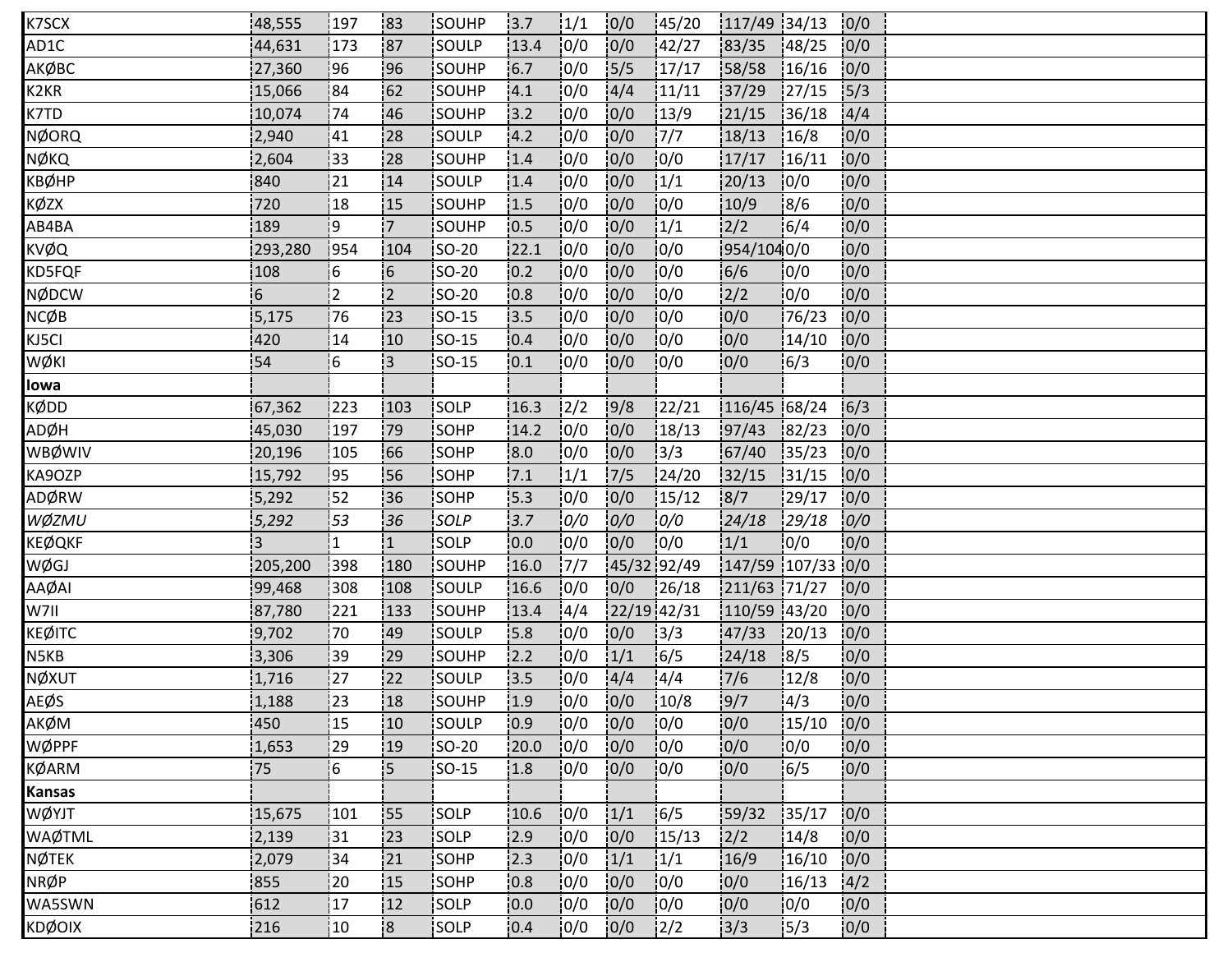| N9GB             | 505,176 | 820 | 217            | SOUHP       | 36.7 | 17/6           |               | 57/33 163/58 509/88 84/32 |                    |               | 0/0  |  |
|------------------|---------|-----|----------------|-------------|------|----------------|---------------|---------------------------|--------------------|---------------|------|--|
| KØBJ             | 132,990 | 347 | 130            | SOUHP       | 12.9 | 0/0            | 8/7           | 144/30                    | 181/60 101/29 13/4 |               |      |  |
| WØNO             | 126,240 | 274 | 160            | SOUHP       | 14.4 | 4/3            | 61/33 55/35   |                           | 89/56              | 165/33        | 0/0  |  |
| <b>KAØRVL</b>    | 71,904  | 235 | 107            | SOUHP       | 15.9 | 17/7           | 2/2           | 149/29                    | 119/46 58/23       |               | 10/0 |  |
| ADØAB            | 7,965   | 63  | 45             | SOUHP       | 4.0  | 10/0           | 4/4           | 17/14                     | 27/18              | 15/9          | 0/0  |  |
| KØAP             | 7,320   | 64  | 40             | SOUHP       | 2.4  | 0/0            | 0/0           | 1/1                       | 52/29              | 11/10         | 0/0  |  |
| NØLLH            | 3,078   | :39 | 127            | SOULP       | 3.2  | 0/0            | 3/3           | 13/3                      | 21/15              | 12/6          | 0/0  |  |
| ҞВØ҆ҜҒН          | 2,730   | 37  | 26             | $ SO-20 $   | .4.1 | 0/0            | 0/0           | 10/0                      | 37/26              | 10/0          | 0/0  |  |
| <b>Minnesota</b> |         |     |                |             |      |                |               |                           |                    |               |      |  |
| ҝѻ҃ҭ             | 357,120 | 646 | 186            | SOHP        | 23.8 | 10/9           | 54/31 56/34   |                           | 404/75 117/33 5/4  |               |      |  |
| ACØW             | 181,200 | 405 | 151            | SOLP        | 26.7 | 17/6           | 25/18 71/39   |                           | 219/64 83/24       |               | 0/0  |  |
| KFØGV            | 110,199 | 350 | 109            | SOHP        | 14.6 | 0/0            | 18/15 41/25   |                           | 229/52 62/17       |               | 0/0  |  |
| KØJJR            | 58,869  | 212 | 193            | <b>SOHP</b> | 19.7 | $\frac{12}{2}$ | 12/10 29/19   |                           | 118/44 51/18       |               | 10/0 |  |
| NØUR             | 37,887  | 176 | 73             | <b>SOLP</b> | 5.8  | 10/0           | 14/4          | 12/11                     | 98/40              | 162/18        | 10/0 |  |
| NEØU             | 36,846  | 186 | 69             | <b>SOHP</b> | 8.3  | 10/0           | 7/5           | 10/8                      | 129/44 40/12       |               | 0/0  |  |
| KBØMPV           | 24,759  | 135 | 63             | SOHP        | 17.0 | 0/0            | 0/0           | 0/0                       | 121/55 14/8        |               | 0/0  |  |
| NDØC             | 23,316  | 118 | 167            | SOQRP       | 12.0 | 0/0            | 6/6           | 8/7                       | 67/36              | 137/18        | 0/0  |  |
| WØPI             | 17,523  | 99  | 59             | <b>SOLP</b> | 3.3  | 10/0           | 0/0           | 13/12                     | 57/32              | 129/15        | 0/0  |  |
| <b>KAØPQW</b>    | 14,691  | 85  | <b>59</b>      | <b>SOLP</b> | 8.5  | 10/0           | 17/13 28/21   |                           | 8/7                | 32/18         | 0/0  |  |
| NØBUI            | 13,818  | 98  | 47             | SOHP        | 15.1 | 10/0           | 1/1           | 0/0                       | 77/37              | 120/9         | 0/0  |  |
| NØVRM            | 9,828   | 82  | 42             | SOLP        | 19.9 | 10/0           | 5/4           | 15/5                      | 29/15              | 143/18        | 0/0  |  |
| KØMJS            | 5,490   | 62  | 30             | SOLP        | 14.9 | 10/0           | 0/0           | 10/0                      | 26/15              | 36/15         | 0/0  |  |
| KØVH             | 5,184   | 55  | 32             | <b>SOLP</b> | 2.3  | 10/0           | 0/0           | 0/0                       | 32/19              | 123/13        | 10/0 |  |
| K9WN             | 5,148   | 54  | 33             | SOHP        | 13.3 | 10/0           | 0/0           | 9/9                       | 28/17              | 17/7          | 10/0 |  |
| KØSV             | 2,220   | 37  | 20             | SOLP        | 12.7 | 0/0            | 0/0           | 10/0                      | 37/20              | 0/0           | 0/0  |  |
| WBØDYZ           | 1,638   | 26  | 21             | SOLP        | 1.9  | 0/0            | 0/0           | 13/3                      | 22/17              | 1/1           | 0/0  |  |
| AEØEE            | 1,311   | 24  | 19             | <b>SOLP</b> | 1.8  | 10/0           | 0/0           | 14/3                      | 4/4                | 16/12         | 0/0  |  |
| KEØWPA           | 1,104   | 23  | 16             | SOQRP       | 1.4  | 10/0           | 0/0           | 10/0                      | 11/8               | 12/8          | 0/0  |  |
| KBØNES           | 1,056   | 123 | 16             | SOLP        | 1.7  | 0/0            | 1/1           | 13/3                      | 6/6                | 13/6          | 0/0  |  |
| NØHDR            | 396     | 12  | 12             | SOLP        | 10.6 | 0/0            | 0/0           | $\frac{1}{2}$             | 3/3                | 7/7           | 0/0  |  |
| KØDVT            | 168     | !8  | $\overline{7}$ | SOLP        | 0.7  | 10/0           | 1/1           | 1/1                       | 1/1                | 15/4          | 0/0  |  |
| W6GMT            | i9      | l3. | 3              | <b>SOLP</b> | 0.1  | 10/0           | 0/0           | 10/0                      | 1/1                | $\frac{1}{2}$ | 10/0 |  |
| KØMD             | 302,058 | 594 | 173            | SOUHP       | 14.9 | 3/3            | 21/19 69/40   |                           | 401/77 100/34 0/0  |               |      |  |
| WAØMHJ           | 214,020 | 418 | 174            | SOUHP       | 15.9 | 13/3           | 23/21 71/45   |                           | 260/77 59/26       |               | 12/2 |  |
| KØYR             | 204,309 | 429 | 161            | SOUHP       | 13.9 | 15/4           | 46/30 62/33   |                           | 230/67 86/27       |               | 0/0  |  |
| WØBM             | 161,460 | 394 | 138            | SOUHP       | 13.8 | 0/0            | 0/0           | 38/30                     | 251/76 105/32 0/0  |               |      |  |
| WØPR             | 146,367 | 361 | 139            | SOUHP       | 12.2 | 10/0           | 13/12 38/31   |                           | 232/67 77/28       |               | 1/1  |  |
| KIØF             | 143,220 | 350 | 140            | SOUHP       | 13.6 | 0/0            | 17/14 42/29   |                           | 228/67 63/30       |               | 0/0  |  |
| NØAT             | 137,496 | 344 | 136            | SOUHP       | 7.0  | 0/0            | 5/5           | 37/32                     | 257/73 45/26       |               | 0/0  |  |
| WØRX             | 116,772 | 264 | 148            | SOUHP       | 11.7 | 3/3            | $15/14$ 46/37 |                           | 133/71 67/23       |               | 0/0  |  |
| KØAD             | 99,876  | 291 | 116            | SOUHP       | 10.4 | 0/0            | 5/5           | 142/26                    | 184/62 60/23       |               | 0/0  |  |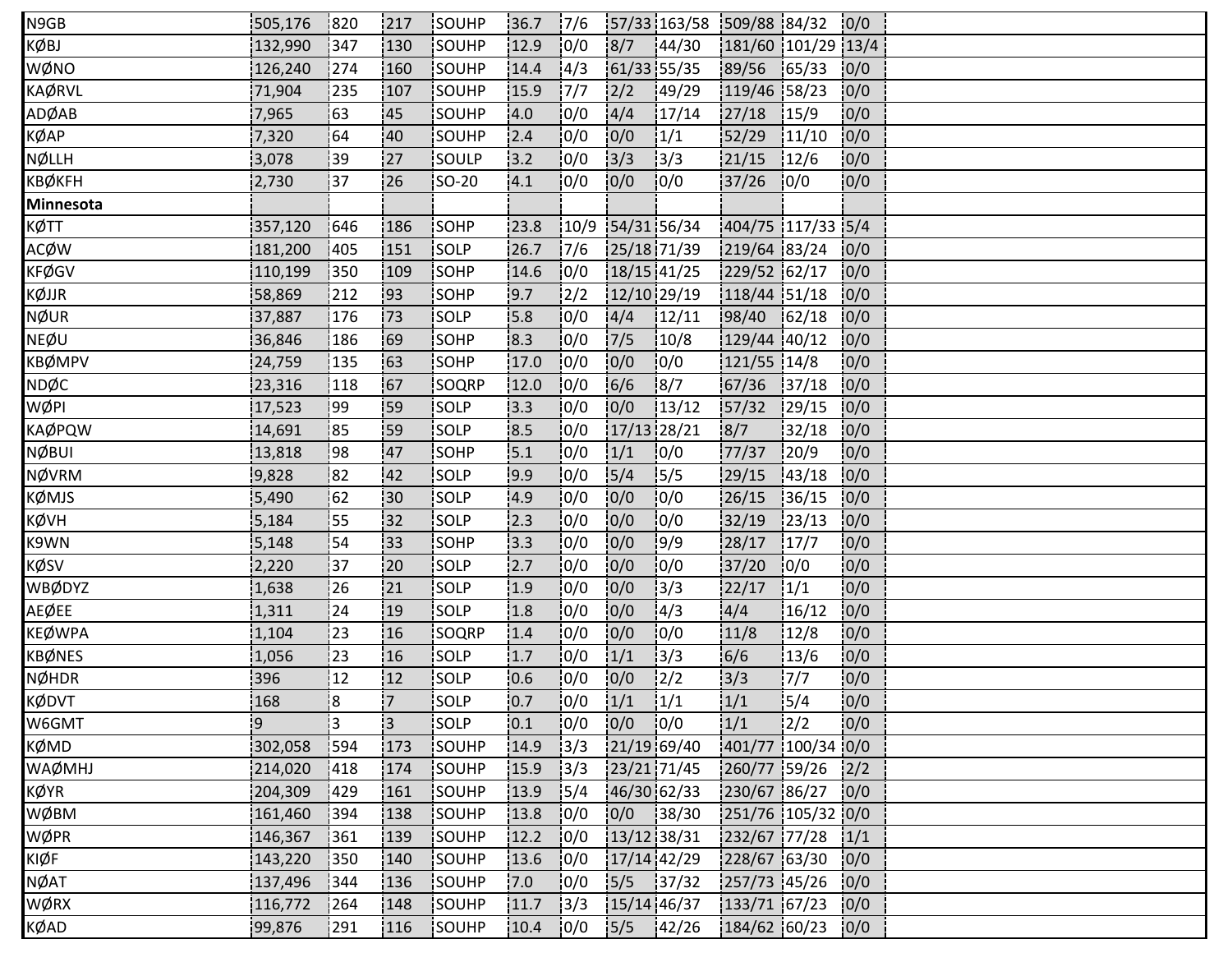| KØEA             | 66,033  | 258  | 187                     | <b>ISOULP</b> | 14.8 | 10/0          | 9/9           | 14/4          | 195/56 50/18  |        | 0/0  |  |
|------------------|---------|------|-------------------------|---------------|------|---------------|---------------|---------------|---------------|--------|------|--|
| NIØK             | 65,856  | 229  | 98                      | SOUHP         | 12.8 | 10/0          | 3/3           | 13/12         | 142/62 71/21  |        | 0/0  |  |
| WBØN             | 63,438  | 196  | 109                     | SOUHP         | 10.1 | 3/3           | $15/13$ 33/27 |               | 112/47 33/19  |        | 0/0  |  |
| KØCN             | 62,055  | 201  | 105                     | SOUHP         | 11.8 | 0/0           | 0/0           | 135/27        | 124/58 42/20  |        | 10/0 |  |
| NØEO (AAØAW, op) | 55,728  | 217  | 186                     | SOULP         | 9.2  | 10/0          | 3/3           | 10/9          | 135/52 69/22  |        | 0/0  |  |
| KBØEO            | 51,660  | 168  | 105                     | SOUHP         | 4.1  | 0/0           | 1/1           | 132/25        | 96/54         | 139/25 | 0/0  |  |
| K4IU             | 37,380  | 143  | 89                      | SOULP         | 19.5 | 0/0           | 13/10 31/22   |               | 69/40         | 130/17 | 0/0  |  |
| NØHJZ            | 36,960  | 112  | 112                     | SOULP         | 6.0  | 1/1           | 15/15 28/28   |               | 151/51        | 17/17  | 10/0 |  |
| wxøz             | 32,760  | 157  | 170                     | <b>SOUHP</b>  | 13.5 | 10/0          | 13/3          | 17/6          | 102/46 45/15  |        | 10/0 |  |
| KØRJW            | 26,532  | 133] | 167                     | isouhp        | 8.6  | 1/1           | 1/1           | 16/6          | 92/42         | 133/17 | 0/0  |  |
| N9CD             | 20,088  | 109  | 62                      | SOUHP         | 9.8  | $\frac{2}{2}$ | 4/4           | 13/10         | 64/35         | 126/11 | 0/0  |  |
| KEØJRS           | 14,616  | 88   | 56                      | SOUHP         | 9.0  | 0/0           | 0/0           | 12/11         | 59/34         | 17/11  | 0/0  |  |
| KØJP             | 4,998   | 50   | :34                     | <b>SOULP</b>  | 13.5 | 10/0          | 2/2           | 17/6          | 12/9          | 29/17  | 10/0 |  |
| KØVG             | 4,794   | 48   | 34                      | SOUHP         | 12.9 | 10/0          | 2/2           | 16/6          | 25/14         | 15/12  | 0/0  |  |
| NØUK             | 4,692   | 46   | 34                      | isoulp        | 4.9  | 10/0          | 0/0           | 14/4          | 20/17         | 122/13 | 0/0  |  |
| ҞØМРН            | 3,162   | 37   | 31                      | SOULP         | 2.6  | 0/0           | 3/3           | 12/11         | 15/11         | 17/6   | 0/0  |  |
| K9TWW            | 2,496   | 32   | 26                      | SOUHP         | 2.3  | 0/0           | $5/5$         | $\frac{1}{2}$ | 20/14         | 15/5   | 0/0  |  |
| WØZF             | 1,890   | 30   | 121                     | SOULP         | 2.4  | 0/0           | 0/0           | 10/0          | 27/19         | 13/2   | 0/0  |  |
| кØнв             | 945     | 22   | 15                      | <b>SOUHP</b>  | 1.3  | 10/0          | 0/0           | 10/0          | 22/15         | 10/0   | 0/0  |  |
| WØSEI            | 816     | 17   | 16                      | SOULP         | 1.1  | 0/0           | 9/8           | 14/4          | 4/4           | 10/0   | 0/0  |  |
| WØMN             | 672     | 16   | 14                      | SOUHP         | 0.9  | 0/0           | 0/0           | 10/0          | 16/14         | 0/0    | 0/0  |  |
| NGØC             | 144     | 8    | 6                       | <b>SO-80</b>  | 10.4 | 10/0          | 8/6           | 10/0          | 10/0          | 10/0   | 0/0  |  |
| KØBBB            | 55,650  | 276  | !70                     | SO-20         | 19.3 | 10/0          | 0/0           | 10/0          | 276/70 0/0    |        | 0/0  |  |
| NØOK             | 53,040  | 263  | 68                      | SO-20         | 11.4 | 10/0          | 0/0           | 0/0           | 263/68 0/0    |        | 0/0  |  |
| K9DU             | 5,856   | 62   | 32                      | SO-20         | 2.6  | 0/0           | 0/0           | 0/0           | 62/32         | 10/0   | 0/0  |  |
| <b>Missouri</b>  |         |      |                         |               |      |               |               |               |               |        |      |  |
| NIØG             | 160,176 | 389  | 142                     | SOHP          | 15.2 | 4/4           | $16/14$ 66/38 |               | 217/62 86/24  |        | 0/0  |  |
| NØIRM            | 94,080  | 326  | 198                     | <b>SOHP</b>   | 8.6  | $\frac{1}{2}$ | 24/17 25/18   |               | 185/29 82/26  |        | 18/6 |  |
| N7WY             | 94,080  | 321  | :98                     | SOHP          | 12.2 | 10/0          | 0/0           | 12/9          | 224/64 85/25  |        | 0/0  |  |
| K2DP             | 29,748  | 152  | 167                     | SOHP          | 15.5 | 10/0          | 0/0           | 3/3           | 108/42 41/22  |        | 0/0  |  |
| WØHBH            | 12,789  | :87  | 49                      | SOLP          | 4.1  | 10/0          | 0/0           | 1/1           | $67/34$ 19/14 |        | 0/0  |  |
| A160             | 5,841   | 62   | 33                      | SOLP          | 4.5  | 10/0          | 0/0           | 10/0          | 36/22         | 126/11 | 0/0  |  |
| <b>KFØADW</b>    | 912     | 20   | 16                      | isolp         | 12.0 | 10/0          | 0/0           | 19/7          | 4/4           | 17/5   | 0/0  |  |
| W7KAM            | 765     | 17   | 15                      | SOLP          | 1.0  | 10/0          | 0/0           | 0/0           | 12/12         | 15/3   | 0/0  |  |
| KDØNEO           | 240     | 11   | $\overline{\mathbf{8}}$ | SOHP          | 10.6 | 0/0           | 0/0           | 10/0          | 5/3           | 16/5   | 0/0  |  |
| WB3IJZ           | 192     | 8    | $\overline{\mathbf{8}}$ | SOLP          | 1.1  | 10/0          | 0/0           | 10/0          | 1/1           | 7/7    | 10/0 |  |
| WØNFS            | 144     | :8   | 6                       | SOLP          | 0.9  | 10/0          | 0/0           | 1/1           | 2/2           | 5/3    | 0/0  |  |
| WA9JOP           | 12      | :2   | $\overline{2}$          | SOLP          | 0.0  | 10/0          | 0/0           | 10/0          | 1/1           | 1/1    | 0/0  |  |
| AAØZ             | 41,160  | 143  | 98                      | SOULP         | 8.6  | 0/0           | 0/0           | 35/27         | 65/46         | 143/25 | 0/0  |  |
| <b>KKØGT</b>     | 27,966  | 128  | .79                     | SOUHP         | 19.3 | 0/0           | 6/5           | 146/31        | 66/36         | 10/7   | 0/0  |  |
| NXØI             | 4,464   | 149  | 131                     | SOUHP         | 4.2  | 10/0          | 0/0           | 10/0          | 49/31         | 10/0   | 0/0  |  |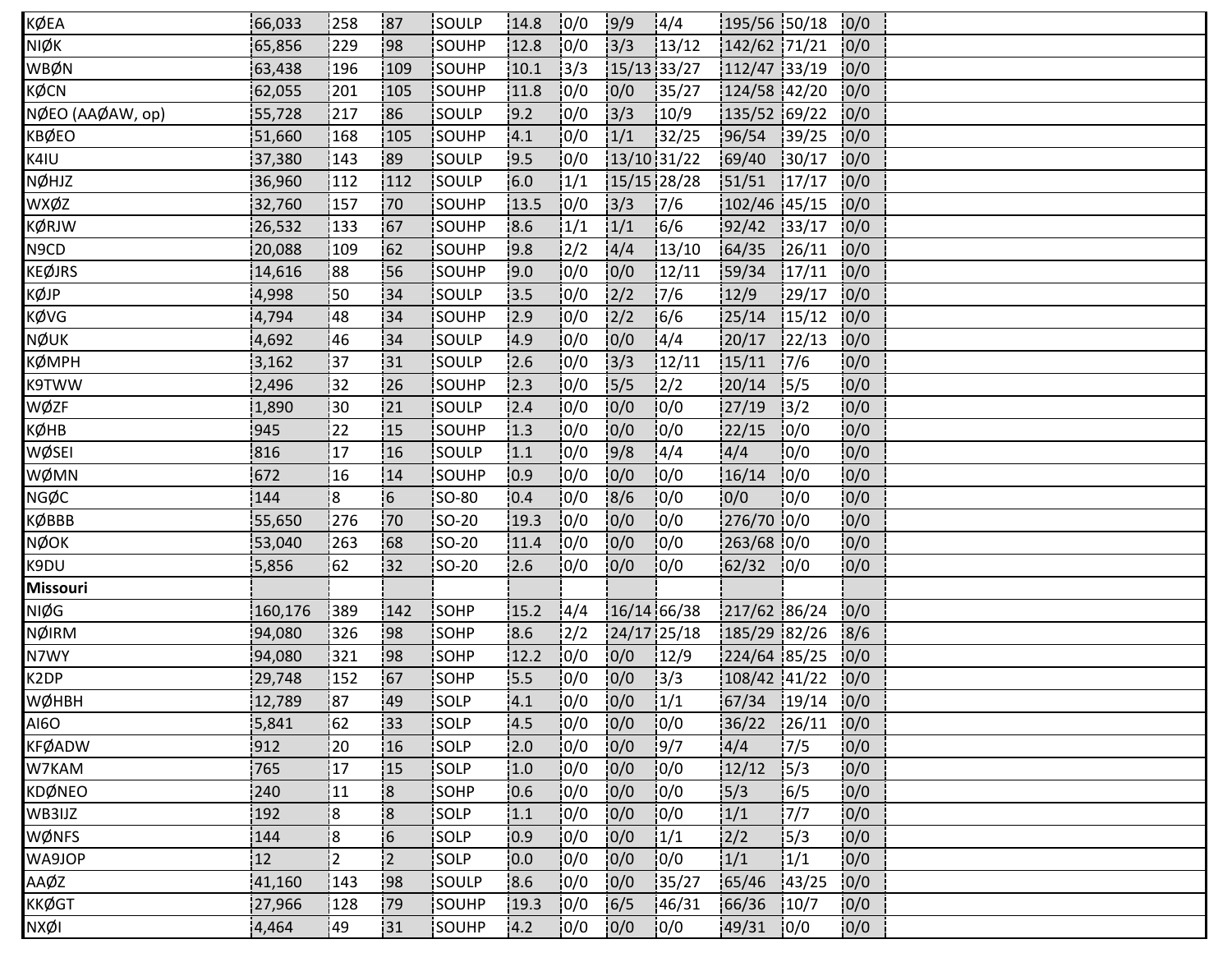| NWØM                | 2,070   | i30            | 123                      | <b>ISOUHP</b>         | 1.0       | 0/0           | 0/0         | 10/0          | 18/14        | 12/9           | 0/0             |                         |
|---------------------|---------|----------------|--------------------------|-----------------------|-----------|---------------|-------------|---------------|--------------|----------------|-----------------|-------------------------|
| NØBDS               | 1,944   | 28             | 24                       | SOULP                 | 1.8       | 0/0           | 0/0         | 7/6           | 16/14        | 15/4           | 0/0             |                         |
| K2HT                | 168     | 8              | 8                        | SOULP                 | 0.9       | 0/0           | 2/2         | $\frac{2}{2}$ | 2/2          | 12/2           | 0/0             |                         |
| K4EQ                | 168     | 8              | $\overline{7}$           | SOULP                 | 10.6      | 0/0           | 0/0         | $\frac{1}{2}$ | 2/2          | 14/3           | 0/0             |                         |
| AEØIB               | 75      | i5             | 5                        | <b>SOULP</b>          | 10.6      | $\sqrt{10}/0$ | 0/0         | 10/0          | 5/5          | 10/0           | 0/0             |                         |
| KEØCCI              | 12      | $\overline{2}$ | $\overline{2}$           | SOULP                 | 0.2       | 0/0           | 0/0         | 10/0          | 2/2          | 0/0            | 0/0             |                         |
| Nebraska            |         |                |                          |                       |           |               |             |               |              |                |                 |                         |
| KØAIZ               | 45,567  | 190            | 83                       | SOLP                  | 12.0      | 12/1          | 7/5         | 121/14        | 92/41        | 68/22          | 0/0             |                         |
| KBØARZ              | 19,968  | 109            | 64                       | <b>SOLP</b>           | 8.6       | 0/0           | 4/4         | 13/12         | 70/37        | 122/11         | 10/0            |                         |
| WDØBGZ              | 18,972  | 105            | 162                      | SOLP                  | 7.0       | 10/0          | 0/0         | 8/8           | 46/30        | 148/22         | $\frac{1}{3}/2$ |                         |
| KØNC                | 1,404   | 27             | 18                       | SOLP                  | 3.1       | 10/0          | 1/1         | 10/0          | 24/15        | $\frac{12}{2}$ | 0/0             |                         |
| N6RSH               | 1,254   | 22             | 19                       | SOHP                  | 1.9       | 0/0           | 0/0         | 0/0           | 14/12        | 8/7            | 0/0             |                         |
| KEØQGJ              | 432     | 14             | 12                       | <b>SOLP</b>           | 2.4       | 10/0          | 0/0         | 12/2          | 8/7          | 14/3           | 0/0             |                         |
| KVØI                | 50,478  | 188            | 94                       | <b>SOUHP</b>          | 16.8      | 10/0          | 1/1         | 40/30         | 117/47 30/16 |                | 0/0             |                         |
| <b>North Dakota</b> |         |                |                          |                       |           |               |             |               |              |                |                 |                         |
| KAØLDG              | 30,456  | 142            | 172                      | SOHP                  | 9.8       | 0/0           | 0/0         | 12/11         | 75/39        | 155/22         | 0/0             |                         |
| KH6XX/WØ            | 21,507  | 111            | 167                      | SOLP                  | 13.2      | 0/0           | 0/0         | 126/18        | 65/37        | 120/12         | 0/0             |                         |
| WØND                | 7,839   | 70             | 39                       | SOLP                  | 3.8       | 0/0           | 1/1         | 7/6           | 62/32        | 0/0            | 0/0             |                         |
| KEØTHJ              | 6,240   | 54             | 40                       | <b>SOLP</b>           | 6.0       | 10/0          | 1/1         | 18/8          | 36/25        | 19/6           | 0/0             |                         |
| KØOP                | 5,460   | 53             | 35                       | SOLP                  | 6.2       | 0/0           | 0/0         | 13/3          | 35/22        | 15/10          | 0/0             |                         |
| <b>NDØTS</b>        | 126     | '7             | 6                        | SOLP                  | 0.2       | 0/0           | 0/0         | 1/1           | 3/3          | 13/2           | 0/0             |                         |
| KDØWUQ              | 108     | 16             | $\overline{\phantom{0}}$ | SOLP                  | 10.3      | 0/0           | 0/0         | 0/0           | 5/5          | 1/1            | 0/0             |                         |
| <b>South Dakota</b> |         |                |                          |                       |           |               |             |               |              |                |                 |                         |
| WNØP                | 3,813   | 144            | 131                      | SOLP                  | 14.9      | 10/0          | 1/1         | 15/13         | 11/7         | 17/10          | 0/0             |                         |
| KØDCK               | 816     | 18             | 16                       | SOLP                  | 2.9       | 0/0           | 0/0         | 0/0           | 10/10        | 8/6            | 0/0             |                         |
| KIØD                | 816     | 18             | 16                       | SOLP                  | 1.9       | 0/0           | 1/1         | 14/4          | 8/7          | 15/4           | 0/0             |                         |
| кøкх                | 55,566  | 192            | 198                      | SOULP                 | 12.4      | 12/1          | 5/4         | 32/24         | 111/48 42/21 |                | 0/0             |                         |
| AEØA                | 26,880  | 131            | 170                      | <b>SOUHP</b>          | 9.9       | 10/0          | 13/3        | 15/14         | 113/53 0/0   |                | 0/0             |                         |
|                     |         |                |                          |                       |           |               |             |               |              |                |                 |                         |
| Call                | Score   | QSOs           |                          | <b>Mults Category</b> | Hours 160 |               | 80          | 40            | 20           | 15             | 10              | Operator(s) and/or Host |
| U.S. Call Area 1    |         |                |                          |                       |           |               |             |               |              |                |                 |                         |
| Connecticut         |         |                |                          |                       |           |               |             |               |              |                |                 |                         |
| W1WEF               | 204,330 | 1501           | 139                      | SOHP                  | 10.6      | 1/1           | 24/19 37/25 |               | 380/67 56/24 |                | 3/3             |                         |
| W1JQ                | 150,672 | 348            | 146                      | SOHP                  | 13.5      | 8/6           | 30/20 73/39 |               | 171/54 66/27 |                | 0/0             |                         |
| ND1X                | 149,625 | 417            | 125                      | SOHP                  | 14.8      | 0/0           | 10/8 47/31  |               | 300/60 60/26 |                | 0/0             |                         |
| N1DID               | 136,920 | 345            | 140                      | <b>SOLP</b>           | 22.8      | 1/1           | 35/21 67/36 |               | 185/58 57/24 |                | 10/0            |                         |
| K1RM                | 73,950  | 432            | 158                      | SOHP                  | 4.0       | 10/0          | 0/0         | 10/0          | 429/55 3/3   |                | 0/0             |                         |
| N1RV                | 48,450  | 174            | 195                      | SOLP                  | 14.8      | 10/0          | 36/24 47/28 |               | 63/25        | 128/18         | 0/0             |                         |
| KQ2M                | 37,224  | 292            | 44                       | SOHP                  | 1.6       | 10/0          | 0/0         | 0/0           | 292/44 0/0   |                | 0/0             |                         |
| N1IBQ               | 5,712   | 160            | 34                       | SOLP                  | 7.2       | 0/0           | 0/0         | 13/11         | 47/23        | 0/0            | 0/0             |                         |
| NW1Q                | 4,230   | 47             | 130                      | <b>SOLP</b>           | 15.3      | 10/0          | 0/0         | 10/0          | 27/17        | 120/13         | 0/0             |                         |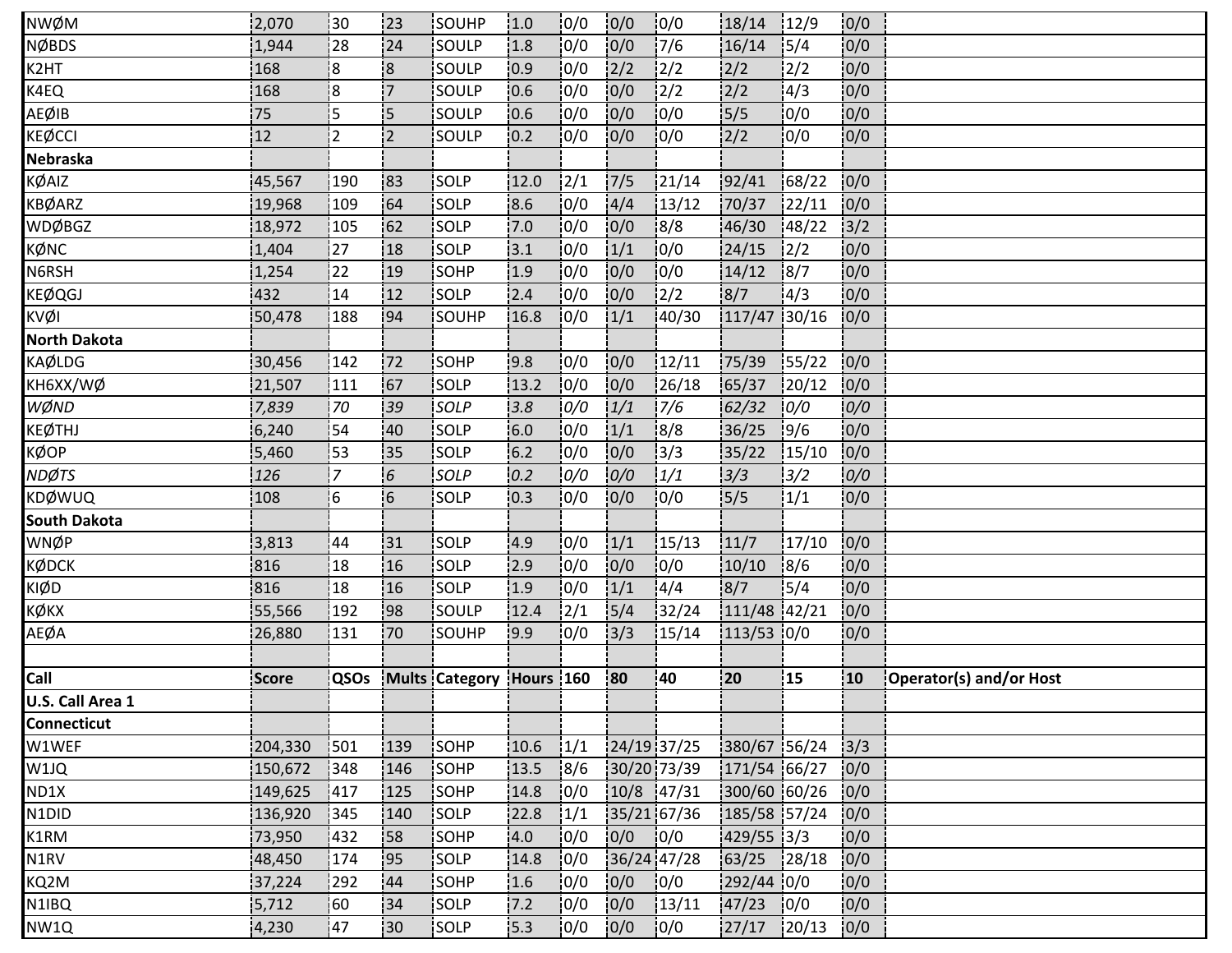| W1ZFG                        | 363             | 11       | 111            | <b>ISOLP</b>  | 1.1  | 0/0  | 2/2           | 13/3                            | 12/2                | 4/4    | 0/0  |
|------------------------------|-----------------|----------|----------------|---------------|------|------|---------------|---------------------------------|---------------------|--------|------|
| W1GHD                        | 240             | 10       | 8              | SOLP          | 10.6 | 0/0  | 0/0           | 10/0                            | 3/3                 | 17/5   | 0/0  |
| K1KI (KM1P, op)              | 2,046,966 2,192 |          | 314            | SOUHP         | 35.6 |      |               | 19/15 110/5 506/88              | 1,405/1(134/47 18/4 |        |      |
| N1IXF                        | 684,405         | 1,010    | 227            | <b>SOUHP</b>  | 26.8 | 0/0  |               | 49/31 264/73 585/87 112/36 0/0  |                     |        |      |
| W1QK                         | 443,289         | 716      | 209            | SOUHP         | 21.0 | 10/0 |               | 38/27 115/55 413/87 133/37 17/3 |                     |        |      |
| W1VEM                        | 336,600         | 682      | 170            | SOUHP         | 16.8 | 10/0 | 0/0           | 175/41                          | 504/89 99/37        |        | 4/3  |
| W1RM                         | 203,040         | 364      | 188            | SOUHP         | 19.2 | 0/0  | $7/6$         | 179/50                          | 204/89 72/41        |        | 2/2  |
| W1NG                         | 196,560         | 366      | 182            | SOUHP         | 7.6  | 0/0  | 36/27 52/38   |                                 | 189/80 75/35        |        | 14/2 |
| W3SM                         | 121,830         | 312      | 131            | SOUHP         | 18.8 | 10/0 | 40/28 63/33   |                                 | 166/46 43/24        |        | 0/0  |
| W1UK                         | 101,616         | 233      | 146            | <b>ISOUHP</b> | 3.4  | 10/0 | 36/23 63/43   |                                 | 112/65 22/15        |        | 0/0  |
| W1NSK                        | 90,750          | 243      | 125            | SOULP         | 11.2 | 10/0 | 39/24 66/35   |                                 | 93/45               | 145/21 | 0/0  |
| WZ1V                         | 80,220          | 192      | 140            | SOUHP         | 13.9 | 0/0  | 41/32 63/43   |                                 | 48/41               | 140/24 | 0/0  |
| WV1M                         | 65,562          | 226      | !98            | SOUHP         | 14.6 | 10/0 | 10/0          | 143/28                          | 122/50 61/20        |        | 10/0 |
| W1ARY                        | 55,986          | 219      | 186            | <b>SOULP</b>  | 17.9 | 10/0 | 10/10 48/26   |                                 | 129/34 32/16        |        | 0/0  |
| AG2K                         | 49,368          | 192      | 188            | isoulp        | 13.9 | 10/0 | 41/26 35/21   |                                 | $115/40$ $1/1$      |        | 0/0  |
| N <sub>1</sub> API           | 27,900          | 156      | 160            | SOULP         | 15.3 | 10/0 | 0/0           | 0/0                             | 150/54 6/6          |        | 0/0  |
| K1ECU                        | 26,862          | 122      | 74             | SOULP         | 6.2  | 10/0 | 10/10 23/17   |                                 | 71/34               | 18/13  | 0/0  |
| WJ1B                         | 23,790          | 135      | 161            | SOUHP         | 15.4 | 0/0  | 1/1           | 15/12                           | 86/34               | 133/14 | 0/0  |
| WE1SAX                       | 17,766          | 100      | 63             | SOULP         | 6.0  | 10/0 | 0/0           | 29/19                           | 54/33               | 17/11  | 0/0  |
| N1GSA                        | 6,840           | 58       | 40             | SOULP         | 2.3  | 0/0  | 0/0           | 27/21                           | 31/19               | 10/0   | 0/0  |
| N1DUC                        | 6,321           | 53]      | 43             | SOULP         | 14.3 | 0/0  | 0/0           | 125/19                          | 28/24               | 10/0   | 0/0  |
| K1MTD                        | 48              | <b>4</b> | $\overline{4}$ | SOULP         | 10.6 | 10/0 | 0/0           | 10/0                            | 2/2                 | 12/2   | 0/0  |
| W1AVK                        | 86,625          | 391      | 75             | <b>SO-20</b>  | 23.8 | 10/0 | 0/0           | 0/0                             | 391/75 0/0          |        | 0/0  |
| W10HM                        | 4,992           | 64       | 26             | SO-20         | 5.4  | 10/0 | 0/0           | 10/0                            | 64/26               | 10/0   | 0/0  |
| <b>Eastern Massachusetts</b> |                 |          |                |               |      |      |               |                                 |                     |        |      |
| AA1ON                        | 836,703         | 1,205    | 233            | SOHP          | 29.4 |      |               | 23/17 85/38 186/54 796/89 90/31 |                     |        | 25/4 |
| N1DD                         | 148,992         | 406      | 128            | SOLP          | 19.1 | 10/0 | 0/0           | 163/32                          | 249/62 88/31        |        | 6/3  |
| K1HT                         | 124,722         | 1339     | 123            | <b>SOLP</b>   | 11.5 | 1/1  | 10/10 54/30   |                                 | 201/57 73/25        |        | 0/0  |
| N1RR                         | 118,500         | 514      | 79             | SOHP          | 8.8  | 10/0 | 0/0           | 18/12                           | 488/64 0/0          |        | 8/3  |
| W1HNZ                        | 90,312          | 303      | 106            | SOHP          | 13.7 | 0/0  | 8/7           | 32/19                           | 219/58 44/22        |        | 0/0  |
| N1ALO                        | 74,250          | 236      | 110            | SOLP          | 14.9 | 0/0  | $15/12$ 21/16 |                                 | 152/58 48/24        |        | 0/0  |
| WO1I                         | 54,126          | 199      | 193            | <b>SOHP</b>   | 18.7 | 1/1  |               | $21/11$ $23/18$                 | 121/44 33/19        |        | 0/0  |
| KX1G                         | 33,744          | 159      | 176            | <b>ISOLP</b>  | 10.1 | 10/0 | 7/6           | 13/12                           | 118/42 21/16        |        | 0/0  |
| KJ2G                         | 23,643          | 112      | 71             | SOLP          | 7.1  | 0/0  | 16/12 26/20   |                                 | 42/24               | 28/15  | 0/0  |
| AB1KT                        | 19,488          | 119      | 58             | SOHP          | 11.3 | 0/0  | 0/0           | 17/6                            | 82/34               | 30/18  | 0/0  |
| W1GXZ                        | 16,500          | 100      | :55            | SOHP          | 6.0  | 10/0 | 0/0           | 17/6                            | 73/35               | 120/14 | 10/0 |
| AF1R                         | 13,260          | 89       | 52             | SOLP          | 7.6  | 0/0  | 10/8          | 12/12                           | 48/21               | 19/11  | 0/0  |
| K1WCC                        | 10,191          | :79      | 43             | <b>SOLP</b>   | 3.9  | 0/0  | 5/5           | 129/22                          | 45/16               | 10/0   | 0/0  |
| N1WEN                        | 5,568           | 61       | 32             | SOLP          | 6.9  | 0/0  | 0/0           | 8/7                             | 40/17               | 13/8   | 0/0  |
| KB1FRK                       | 4,956           | 60       | 28             | SOLP          | 15.9 | 0/0  | 0/0           | 14/4                            | 56/24               | 0/0    | 0/0  |
| KC1MLQ                       | 3,645           | 148      | 127            | <b>SOLP</b>   | 4.6  | 10/0 | 0/0           | 16/11                           | 32/16 0/0           |        | 0/0  |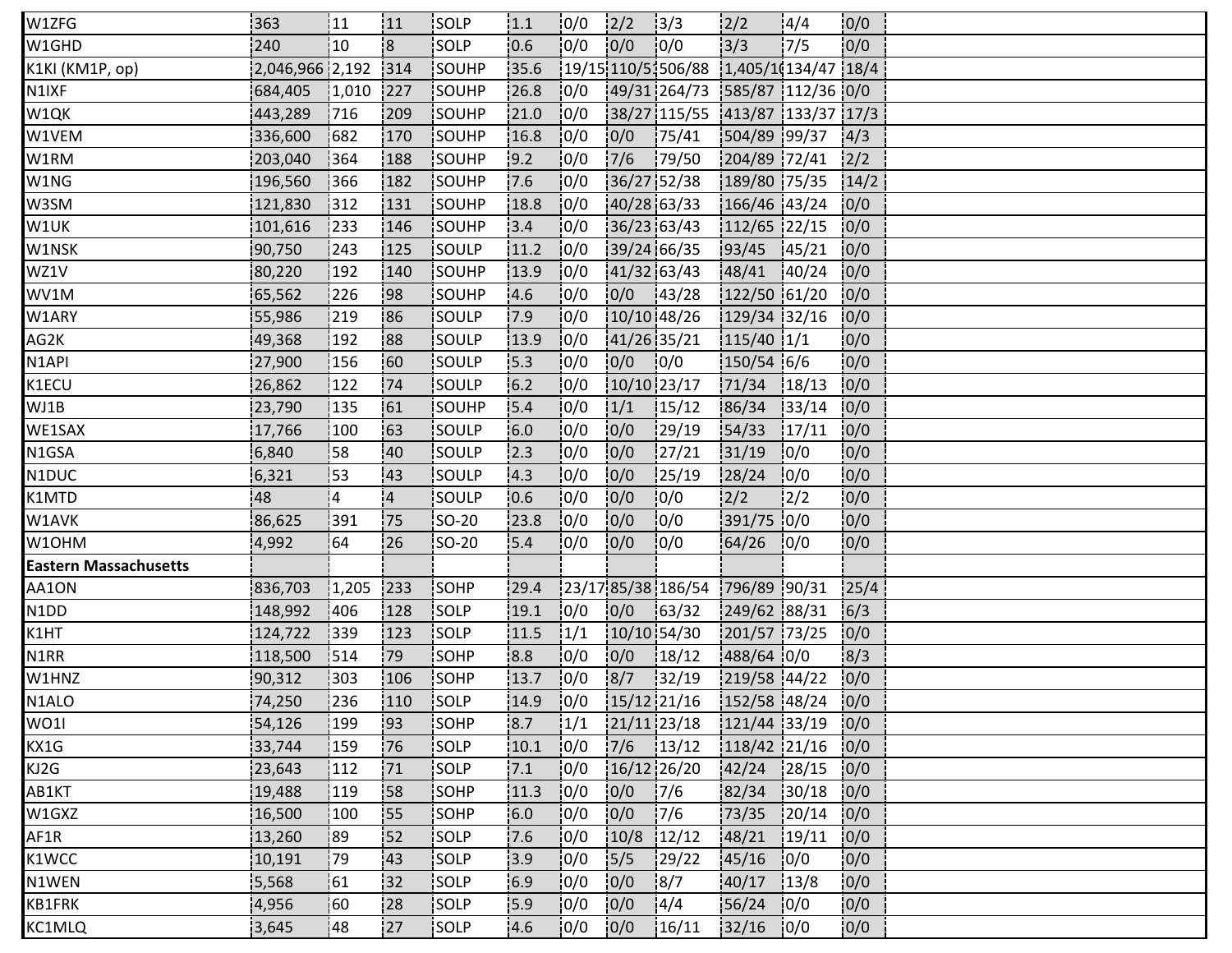| W1TI              | 2,340   | i 39       | 120            | <b>ISOLP</b>  | 2.2  | 10/0           | 0/0               | 10/0                                   | 32/16             | 17/4          | 0/0  |  |
|-------------------|---------|------------|----------------|---------------|------|----------------|-------------------|----------------------------------------|-------------------|---------------|------|--|
| K1JBD             | 2,160   | 38         | 20             | SOLP          | 3.0  | 10/0           | 9/7               | 0/0                                    | 4/2               | 125/11        | 0/0  |  |
| N1NN              | 702     | 18         | 13             | SOHP          | 1.4  | 0/0            | 0/0               | 0/0                                    | 9/6               | 9/7           | 0/0  |  |
| W1YD              | 336     | 15         | $\overline{8}$ | SOLP          | 2.1  | 0/0            | 3/3               | 10/0                                   | 12/5              | 10/0          | 0/0  |  |
| N1DG              | 641,601 | 1811       | 267            | SOUHP         | 27.4 |                |                   | $18/1590/451167/70$ 387/91 125/42 24/4 |                   |               |      |  |
| W1UE              | 368,400 | 620        | 200            | SOUHP         | 12.0 | 1/1            |                   | 78/40 116/55 335/63 83/39              |                   |               | 7/2  |  |
| NB1N              | 292,020 | 639        | 155            | SOUHP         | 17.7 | 0/0            |                   | 63/29 173/47 374/61 29/18              |                   |               | 0/0  |  |
| AK1MD             | 240,975 | 478        | 175            | SOUHP         | 26.0 | 8/8            |                   | 46/31 109/48 267/66 32/19              |                   |               | 16/3 |  |
| K1SM              | 172,767 | 440        | 133            | SOUHP         | 9.2  | 10/0           | 0/0               | 159/29                                 | 290/72 89/30      |               | 12/2 |  |
| K1MT              | 158,400 | 1366       | 150            | SOUHP         | 16.8 | 10/0           | 0/0               | 183/44                                 | 191/71 92/35      |               | 0/0  |  |
| WO1N              | 140,448 | 313        | 152            | SOULP         | 14.1 | 16/5           | 48/29 53/40       |                                        | 156/61 50/17      |               | 0/0  |  |
| W1FJ              | 132,102 | 365        | 123            | SOUHP         | 17.8 | 1/1            | 50/31 28/19       |                                        | 271/62 15/10      |               | 0/0  |  |
| AA1V              | 131,355 | 318        | 139            | <b>SOUHP</b>  | 8.7  | 10/0           | 0/0               | 149/30                                 | 191/71 68/35      |               | 10/3 |  |
| K1RV              | 127,872 | 1293       | 148            | SOUHP         | 10.5 | $\frac{12}{2}$ | 23/22 64/39       |                                        | 144/59 54/24      |               | 6/2  |  |
| KA1IOR            | 115,830 | 297        | 130            | <b>SOUHP</b>  | 17.5 | 4/3            | 23/18 29/20       |                                        | 182/59 56/28      |               | 3/2  |  |
| K1KP              | 105,144 | 337        | 104            | SOUHP         | 17.7 | 0/0            | 0/0               | 33/19                                  | 280/67 24/18      |               | 0/0  |  |
| W1KM              | 97,128  | 229        | 142            | SOUHP         | 6.1  |                | 10/10 71/43 96/51 |                                        | $ 21/19 $ 31/19   |               | 0/0  |  |
| KV1J              | 40,356  | 177        | !76            | <b>SOUHP</b>  | 4.6  | 10/0           | 0/0               | 10/0                                   | 136/54 41/22      |               | 0/0  |  |
| WM1G              | 37,026  | 190        | 66             | SOUHP         | 6.2  | 10/0           | 0/0               | 10/0                                   | 190/66 0/0        |               | 0/0  |  |
| W1FQ              | 32,385  | 132        | 85             | SOUHP         | 7.7  | 0/0            | 62/37 70/48       |                                        | 0/0               | 0/0           | 0/0  |  |
| W1ER              | 31,680  | 123        | 88             | SOULP         | 11.6 | 7/7            | 15/12 38/27       |                                        | 38/24             | 125/18        | 0/0  |  |
| K1TW              | 29,949  | 149        | 167            | SOUHP         | 17.0 | 0/0            | 0/0               | 0/0                                    | 115/51 34/16      |               | 0/0  |  |
| K1DJ              | 21,402  | 124        | 158            | <b>SOULP</b>  | 14.9 | 10/0           | 0/0               | 10/0                                   | 105/45 19/13      |               | 10/0 |  |
| N1HTS             | 7,560   | 171        | 136            | <b>SOULP</b>  | 12.5 | 0/0            | 0/0               | 15/4                                   | 64/30             | $\frac{1}{2}$ | 0/0  |  |
| N1DM              | 3,240   | 41         | 127            | SOULP         | 12.3 | 10/0           | 0/0               | 11/9                                   | 18/10             | 12/8          | 0/0  |  |
| AB1J              | 1,890   | :30        | 21             | SOULP         | 12.9 | 0/0            | 0/0               | 0/0                                    | 16/11             | 14/10         | 0/0  |  |
| K1ILR             | 1,584   | 25         | 22             | SOULP         | 12.1 | 10/0           | 0/0               | 11/10                                  | 14/12             | 10/0          | 0/0  |  |
| K1IG              | 546     | 14         | 13             | SOULP         | 1.4  | 10/0           | 0/0               | 10/0                                   | 5/5               | 19/8          | 0/0  |  |
| KC1G              | 3       | 11         | 1              | SOULP         | 0.0  | 0/0            | 0/0               | 0/0                                    | 1/1               | 10/0          | 0/0  |  |
| N <sub>1</sub> DC | 28,557  | 170        | 157            | $ SO-20 $     | 11.4 | 0/0            | 0/0               | 0/0                                    | 170/57 0/0        |               | 0/0  |  |
| N1WRK             | 5,850   | 75         | !26            | <b>SO-20</b>  | 15.5 | 10/0           | 0/0               | 10/0                                   | $75/26$ 0/0       |               | 0/0  |  |
| K1MC              | 576     | 16         | 12             | <b>SO-15</b>  | 2.7  | 10/0           | 0/0               | 10/0                                   | 0/0               | 16/12         | 0/0  |  |
| <b>Maine</b>      |         |            |                |               |      |                |                   |                                        |                   |               |      |  |
| K2ZW              | 365,238 | 620        | 197            | SOHP          | 17.3 |                |                   | 23/15 89/42 68/42                      | 375/71 65/27      |               | 0/0  |  |
| KC1SQ             | 61,500  | 205        | 100            | SOLP          | 8.8  | 0/0            | 33/21 33/23       |                                        | 126/47 13/9       |               | 0/0  |  |
| N1DFD             | 33,015  | 160        | 171            | <b>SOLP</b>   | 11.8 | 0/0            | 0/0               | 23/18                                  | 121/44 16/9       |               | 0/0  |  |
| KA1C              | 10,062  | 79         | 143            | <b>SOLP</b>   | 4.8  | 10/0           | 0/0               | 12/9                                   | 50/23             | 17/11         | 0/0  |  |
| KC1MTL            | 270     | 12         | 10             | SOLP          | 1.3  | 10/0           | 0/0               | $\frac{1}{4}$                          | 5/5               | 13/2          | 0/0  |  |
| N1YIS             | 27      | 3          | :3             | SOLP          | 0.3  | 0/0            | 0/0               | 0/0                                    | 3/3               | 0/0           | 0/0  |  |
| K1JB              | 440,154 | 707        | 209            | SOUHP         | 8.8  | 10/0           |                   | 28/21 165/61 451/92 63/35              |                   |               | 0/0  |  |
| AB1EP             | 353,298 | <b>599</b> | 202            | <b>ISOUHP</b> | 22.4 | 10/0           |                   | 50/31 98/52                            | 339/84 104/33 8/2 |               |      |  |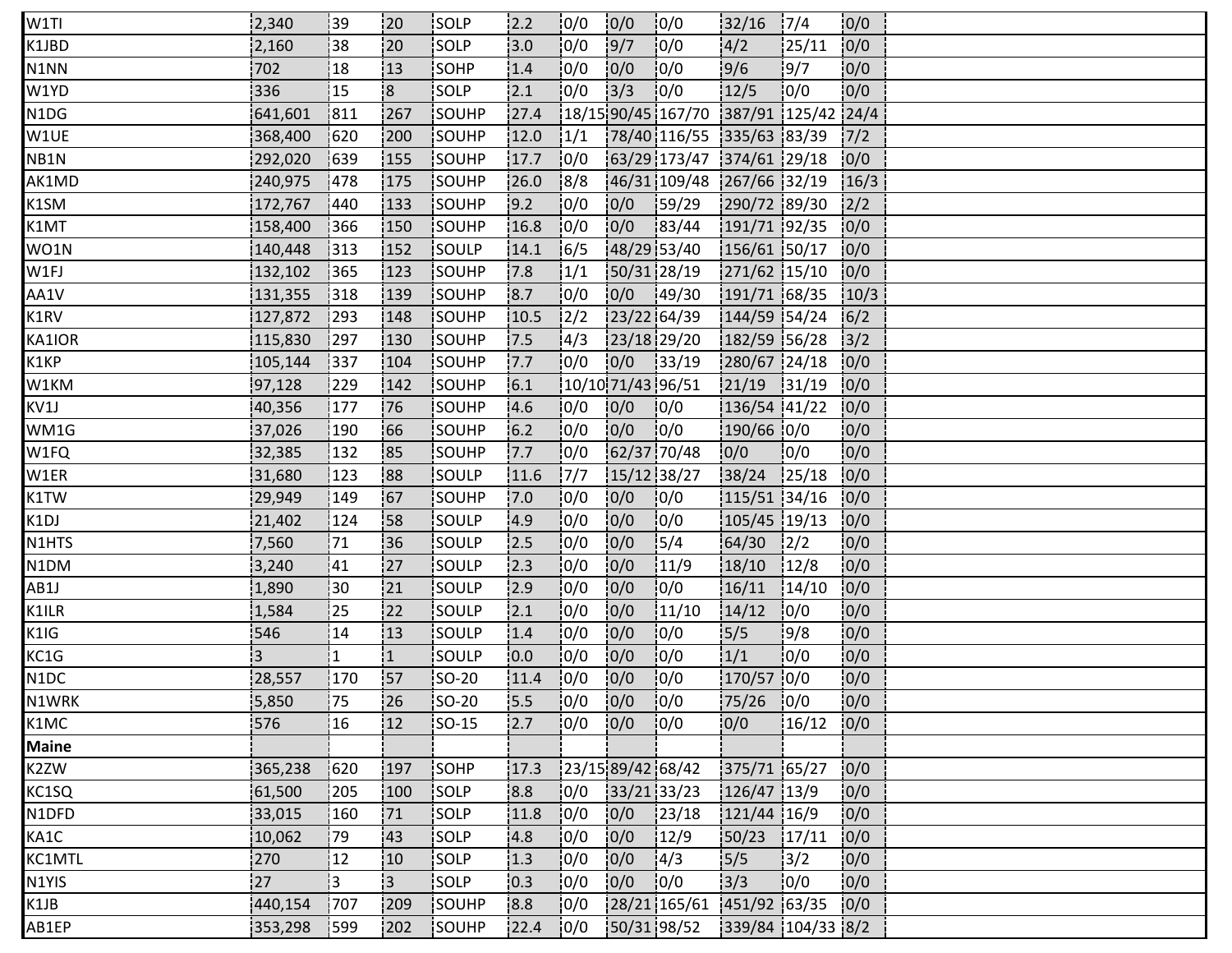| W100 (K1ESE, op)     | 95,904  | 1295  | 1111           | SOUHP        | 15.9 | 10/0      | 26/22 26/15         |                                                                                                                                                                    | 215/59 28/15 |              | 0/0  |  |  |
|----------------------|---------|-------|----------------|--------------|------|-----------|---------------------|--------------------------------------------------------------------------------------------------------------------------------------------------------------------|--------------|--------------|------|--|--|
| KV1W                 | 49,302  | 199   | 83             | SOULP        | 12.6 | 0/0       | 15/13 44/26         |                                                                                                                                                                    | 129/37 11/7  |              | 0/0  |  |  |
| NT1N                 | 675     | 15    | 15             | SOUHP        | 1.2  | 0/0       | 0/0                 | 0/0                                                                                                                                                                | 0/0          | 15/15        | 0/0  |  |  |
| NY1E                 | 1,860   | 32    | 20             | <b>SO-80</b> | 1.8  | 0/0       | $32/20$ 0/0         |                                                                                                                                                                    | 0/0          | 10/0         | 0/0  |  |  |
| W8HAP                | 8,874   | 103   | 29             | <b>SO-15</b> | 5.2  | 10/0      | 0/0                 | 10/0                                                                                                                                                               | 0/0          | $103/29$ 0/0 |      |  |  |
| W1CEK                | 189     | 10    | $\overline{7}$ | <b>SO-15</b> | 0.6  | 0/0       | 0/0                 | 10/0                                                                                                                                                               | 0/0          | 10/7         | 0/0  |  |  |
| <b>New Hampshire</b> |         |       |                |              |      |           |                     |                                                                                                                                                                    |              |              |      |  |  |
| K1DG                 | 139,464 | 317   | 149            | SOHP         | 17.9 |           | $14/13$ 63/34 40/24 |                                                                                                                                                                    | 93/41        | $101/34$ 6/3 |      |  |  |
| N1RPS                | 37,074  | 170   | 74             | SOHP         | 11.6 | 10/0      | 0/0                 | 13/11                                                                                                                                                              | 134/50 23/13 |              | 10/0 |  |  |
| W1MR                 | 34,452  | 182   | 66             | SOQRP        | 12.1 | 10/0      | 2/2                 | 19/12                                                                                                                                                              | 145/46 16/6  |              | 0/0  |  |  |
| W1AKI                | 15,738  | :89   | 61             | SOLP         | 7.3  | 0/0       | 6/6                 | 121/17                                                                                                                                                             | 49/28        | 13/10        | 0/0  |  |  |
| AE6JV                | 15,552  | 99    | 54             | SOLP         | 7.0  | 0/0       | $18/14$ 3/3         |                                                                                                                                                                    | 64/27        | 14/10        | 0/0  |  |  |
| NF1L                 | 6,696   | 64    | 136            | <b>SOHP</b>  | 4.1  | 10/0      | 2/2                 | 11/8                                                                                                                                                               | 44/21        | 17/5         | 0/0  |  |  |
| WA1N                 | 4,794   | 48    | 34             | <b>ISOLP</b> | 1.8  | 10/0      | 0/0                 | 11/9                                                                                                                                                               | 31/19        | 16/6         | 0/0  |  |  |
| N9NC                 | 853,320 | 1,104 | 260            | SOUHP        | 24.9 |           |                     | 20/15 105/41258/70 591/87 113/38 17/3                                                                                                                              |              |              |      |  |  |
| K1AR                 | 842,022 | 1,020 | 279            | SOUHP        | 28.7 |           |                     | 33/26 115/5 324/77 413/85 133/38 2/2                                                                                                                               |              |              |      |  |  |
| WX1S                 | 497,658 | 701   | 238            | SOUHP        | 19.2 |           |                     | $\left  \frac{12}{10} \right  \frac{72}{38} \left  \frac{119}{59} \right  \left  \frac{356}{87} \right  \left  \frac{122}{39} \right  \left  \frac{20}{5} \right $ |              |              |      |  |  |
| N1RP                 | 483,840 | 727   | 224            | SOUHP        | 17.9 | 0/0       |                     | 78/38 147/67 386/81 115/37 1/1                                                                                                                                     |              |              |      |  |  |
| NE1B                 | 348,000 | 587   | 200            | SOUHP        | 26.9 |           | 15/12 73/39 55/34   |                                                                                                                                                                    | 350/80 93/34 |              | 1/1  |  |  |
| K1QX                 | 290,754 | 573   | 174            | SOUHP        | 13.9 | 20/15 0/0 |                     | 114/52                                                                                                                                                             | 384/78 55/29 |              | 0/0  |  |  |
| W1NT                 | 246,510 | 501   | 165            | SOUHP        | 12.9 | 0/0       | 20/15 72/38         |                                                                                                                                                                    | 309/75 96/35 |              | 4/2  |  |  |
| W1HS                 | 245,478 | 504   | 163            | SOUHP        | 24.4 | 0/0       | 41/24 94/43         |                                                                                                                                                                    | 315/73 53/22 |              | 1/1  |  |  |
| WA1T                 | 203,814 | 411]  | 169            | SOUHP        | 15.9 | 1/1       | 87/42 50/40         |                                                                                                                                                                    | 241/69 32/17 |              | 0/0  |  |  |
| KC1GTK               | 77,175  | 254   | 105            | <b>SOUHP</b> | 11.8 | 14/4      | 31/21 11/9          |                                                                                                                                                                    | 164/52 42/18 |              | 2/1  |  |  |
| KC1ILH               | 72,072  | 234   | 104            | SOULP        | 15.2 | 0/0       | 36/23 48/28         |                                                                                                                                                                    | 132/44 18/9  |              | 0/0  |  |  |
| NF1O                 | 56,088  | 164   | 114            | SOUHP        | 7.3  | 3/3       | 26/24 20/20         |                                                                                                                                                                    | 86/47        | 129/20       | 0/0  |  |  |
| NX3Z                 | 37,224  | 135   | 94             | SOUHP        | 19.5 | 0/0       | 19/13 54/31         |                                                                                                                                                                    | 37/30        | 125/20       | 0/0  |  |  |
| N1KWF                | 24,708  | 118   | 71             | SOUHP        | 15.1 | 0/0       | 29/23 89/48         |                                                                                                                                                                    | 0/0          | 10/0         | 0/0  |  |  |
| WA1Z                 | 16,020  | :89   | 160            | SOUHP        | 1.4  | 1/1       | 25/15 38/25         |                                                                                                                                                                    | 22/17        | 13/2         | 0/0  |  |  |
| NE1F                 | 10,404  | 69    | 51             | SOULP        | 3.2  | 0/0       | 0/0                 | 9/9                                                                                                                                                                | 39/28        | 121/14       | 0/0  |  |  |
| AA1W                 | 4,386   | 43    | 34             | SOULP        | 1.9  | 0/0       | 23/17 20/17         |                                                                                                                                                                    | 0/0          | 10/0         | 10/0 |  |  |
| W1QMU                | 1,587   | 127   | 123            | SOULP        | 12.9 | 10/0      | 0/0                 | 10/0                                                                                                                                                               | 27/23        | 10/0         | 0/0  |  |  |
| AE1T                 | 1,173   | 24    | 17             | <b>SOUHP</b> | 10.9 | 10/0      | 0/0                 | 10/0                                                                                                                                                               | 21/14        | 13/3         | 0/0  |  |  |
| AA1QD                | 2,760   | 41    | 123            | <b>SO-40</b> | 1.6  | 0/0       | 0/0                 | 141/23                                                                                                                                                             | 0/0          | 0/0          | 0/0  |  |  |
| <b>Rhode Island</b>  |         |       |                |              |      |           |                     |                                                                                                                                                                    |              |              |      |  |  |
| W1XX                 | 269,535 | 604   | 151            | SOHP         | 11.3 | 10/0      |                     | 33/23 261/59                                                                                                                                                       | 263/49 47/20 |              | 10/0 |  |  |
| WX1X                 | 20,832  | 116   | 62             | SOLP         | 12.8 | 2/2       | 32/19 19/14         |                                                                                                                                                                    | 146/19       | 17/8         | 0/0  |  |  |
| W1OP                 | 10,512  | :89   | 48             | SOLP         | 8.6  | 0/0       | 0/0                 | 129/18                                                                                                                                                             | 159/29       | 1/1          | 0/0  |  |  |
| WA1LAD               | 4,680   | 53    | :30            | SOLP         | 2.2  | 10/0      | 1/1                 | 122/16                                                                                                                                                             | 18/7         | 12/6         | 0/0  |  |  |
| NC1CC                | 161,202 | 407   | 134            | SOUHP        | 11.6 | 10/0      | 31/24 48/28         |                                                                                                                                                                    | 301/63 25/18 |              | 2/1  |  |  |
| W1KRB                | 40,392  | 140   | 99             | <b>SOUHP</b> | 8.7  | 1/1       | 13/13 40/31         |                                                                                                                                                                    | 157/33       | 128/20       | 1/1  |  |  |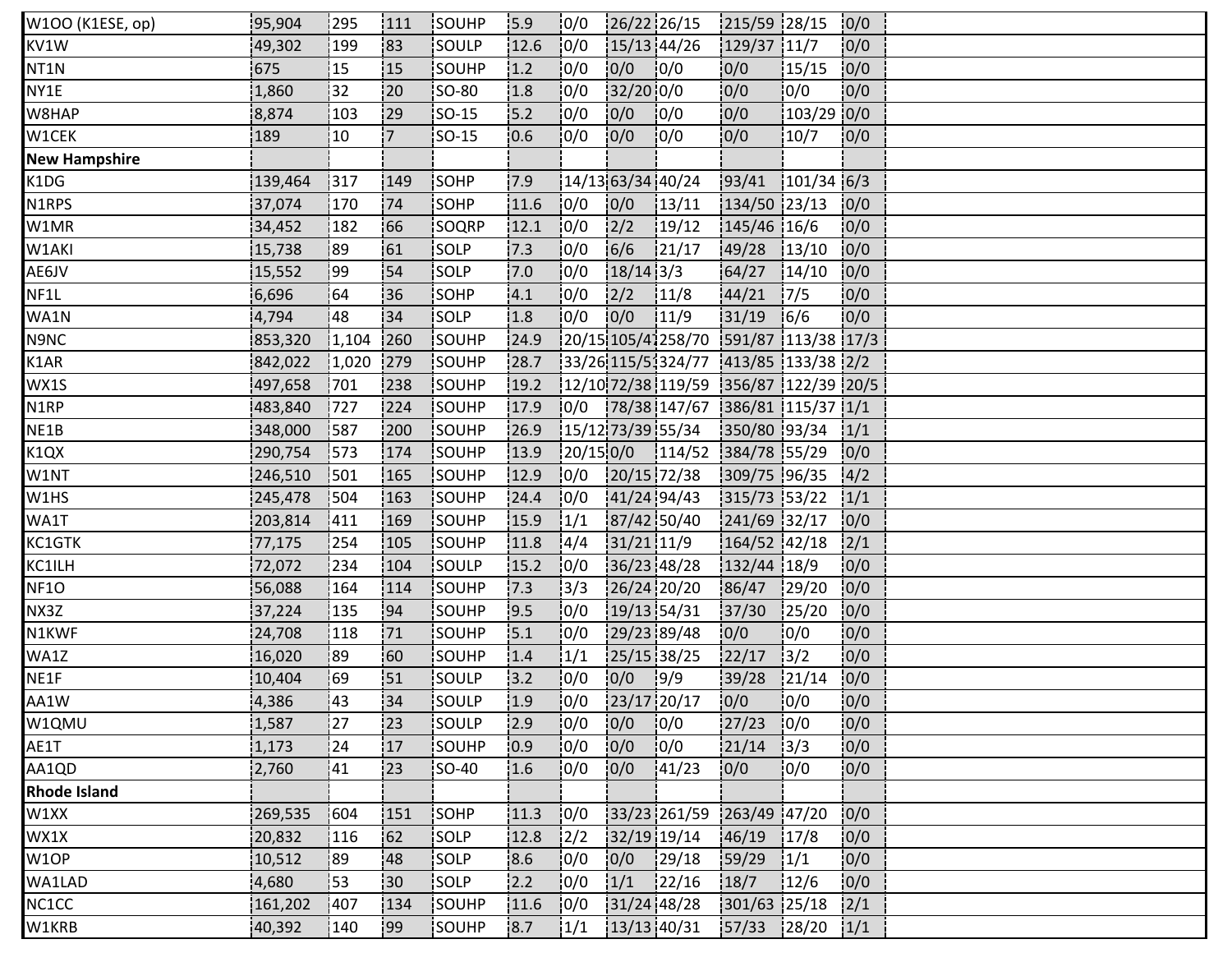| N1KM                         | 32,574            | 128         | 89             | <b>ISOUHP</b>            | 15.0 | 0/0           | 17/14 37/31   |                                           | 46/29         | 128/15        | 0/0          |                         |
|------------------------------|-------------------|-------------|----------------|--------------------------|------|---------------|---------------|-------------------------------------------|---------------|---------------|--------------|-------------------------|
| W1/PY1MX                     | 6,612             | 66          | 38             | SOUHP                    | 14.7 | 10/0          | 0/0           | 0/0                                       | 66/38         | 0/0           | 0/0          |                         |
| K1DT                         | 1,449             | 23          | 21             | SOUHP                    | 2.2  | 0/0           | 0/0           | 13/13                                     | 8/6           | $\frac{2}{2}$ | 0/0          |                         |
| W1HI                         | 17,748            | 118         | 151            | <b>SO-80</b>             | 11.2 | 10/0          | 118/510/0     |                                           | 0/0           | 10/0          | 0/0          |                         |
| KC1MBQ                       | 27                | 4           | $\overline{3}$ | <b>SO-20</b>             | 0.7  | 10/0          | 0/0           | 10/0                                      | 4/3           | 10/0          | 0/0          |                         |
| Vermont                      |                   |             |                |                          |      |               |               |                                           |               |               |              |                         |
| N1UR                         | $1,829,520$ 2,203 |             | 280            | SOHP                     | 36.0 |               |               | 35/28 144/48451/70 1.483/9889/35          |               |               | 1/1          |                         |
| K1GMM                        | 7,104             | 165         | !37            | SOHP                     | 2.3  | 0/0           | 13/12 24/16   |                                           | 28/9          | 10/0          | 0/0          |                         |
| NS1DX (VE5MX, op)            | 972,048           | 1,245       | 263            | SOUHP                    | 25.6 |               |               | 16/12 117/48351/74 697/94 62/34           |               |               | 2/1          |                         |
| KK1L                         | 391,230           | 631         | 210            | SOUHP                    | 15.2 |               |               | 19/1394/421169/571248/631101/3510/0       |               |               |              |                         |
| KI1P                         | 113,232           | 347         | 112            | SOUHP                    | 16.4 | 13/3          | 33/22 59/28   |                                           | $251/58$ 1/1  |               | 0/0          |                         |
| KE1VT                        | 75,648            | 202         | 128            | SOUHP                    | 8.5  | $\frac{1}{2}$ | 24/21 44/33   |                                           | 98/50         | 34/22         | 0/0          |                         |
| W2IOC                        | 6,300             | 62          | 35             | <b>SOULP</b>             | 15.9 | 10/0          | 0/0           | $\frac{1}{1}$                             | 37/20         | 124/14        | 0/0          |                         |
| N2HX                         | 5,301             | 58          | 131            | <b>SOULP</b>             | 13.3 | 10/0          | 0/0           | 1/1                                       | 48/22         | 19/8          | 0/0          |                         |
| AA1SU                        | 27                | 3           | i3             | <b>SOUHP</b>             | 10.1 | 0/0           | 0/0           | 10/0                                      | 3/3           | 10/0          | 0/0          |                         |
| <b>Western Massachusetts</b> |                   |             |                |                          |      |               |               |                                           |               |               |              |                         |
| W1AST                        | 43,296            | 189         | 82             | <b>SOHP</b>              | 19.6 | 0/0           | 2/2           | 133/23                                    | 123/40 31/17  |               | 0/0          |                         |
| W2PMC                        | 18,480            | 113         | 155            | <b>SOLP</b>              | 8.1  | 10/0          | 4/4           | 20/14                                     | 47/18         | 142/19        | 0/0          |                         |
| KC1IEB                       | 4,788             | 57          | 28             | <b>SOLP</b>              | 15.5 | 0/0           | 0/0           | 11/10                                     | 46/18         | 10/0          | 0/0          |                         |
| N1ADX                        | 1,242             | 123         | 18             | SOLP                     | 1.2  | 0/0           | 0/0           | 10/0                                      | 5/5           | 18/13         | 0/0          |                         |
| NG1I                         | 108               | 17          | 6              | SOHP                     | 10.3 | 0/0           | 0/0           | 3/2                                       | 4/4           | 0/0           | 0/0          |                         |
| WA3EEC                       | 48                | 4           | $\overline{4}$ | SOLP                     | 10.3 | 10/0          | 0/0           | 10/0                                      | 3/3           | 1/1           | 0/0          |                         |
| K5ZD                         | 2,041,200 2,169   |             | 315            | SOUHP                    | 24.2 |               |               | $ 35/25 180/59293/80 1,498/10138/42 25/3$ |               |               |              |                         |
| W1GD                         | 882,858           | 1,098       | 269            | <b>SOUHP</b>             | 34.9 |               |               | 18/15 93/47 172/68 670/95 128/39 17/5     |               |               |              |                         |
| KB1W                         | 270,912           | 1555        | 166            | SOUHP                    | 14.8 | 0/0           | 28/20 97/47   |                                           | 349/72 81/27  |               | 0/0          |                         |
| NM1C                         | 265,527           | 492         | 181            | SOULP                    | 28.8 | 0/0           | 68/34 92/46   |                                           | 276/75 56/26  |               | 0/0          |                         |
| KX1X                         | 177,444           | 377         | 159            | SOUHP                    | 13.5 | 10/0          | 32/25 91/45   |                                           | 185/62 69/27  |               | 0/0          |                         |
| K1BZM                        | 151,191           | 332         | 157            | SOUHP                    | 12.5 | 10/0          |               | 29/20 71/38                               | 156/66 76/33  |               | 0/0          |                         |
| W1TC                         | 146,124           | 298         | 164            | SOUHP                    | 17.3 | 9/8           | 38/28 54/37   |                                           | 124/60 73/31  |               | 0/0          |                         |
| WB1DX                        | 63,336            | 234         | 91             | SOULP                    | 6.4  | 0/0           | 9/9           | 33/24                                     | 142/37 50/21  |               | 0/0          |                         |
| K1VOI                        | 46,065            | 191         | 83             | SOULP                    | 9.1  | 0/0           | $15/12$ 19/15 |                                           | 101/32 56/24  |               | 0/0          |                         |
| NV1Q                         | 41,082            | 170         | 182            | SOUHP                    | 3.7  | 10/0          | 0/0           | 26/21                                     | 113/43 31/18  |               | 10/0         |                         |
| W1TO                         | 2,775             | 37          | 125            | <b>SOUHP</b>             | 0.9  | 10/0          | 0/0           | 10/0                                      | $24/14$ 13/11 |               | 0/0          |                         |
| K1SND                        | 2,304             | 34          | 24             | SOUHP                    | 1.1  | 0/0           | 0/0           | 134/24                                    | 0/0           | 0/0           | 0/0          |                         |
| W1PY                         | 1,620             | 27          | 20             | SOUHP                    | 0.7  | 0/0           | 0/0           | 0/0                                       | 25/18         | $\frac{1}{2}$ | 0/0          |                         |
| AI1G                         | 780               | !20         | 13             | SOULP                    | 1.5  | 0/0           | 0/0           | 3/3                                       | 1/1           | 16/9          | 0/0          |                         |
|                              |                   |             |                |                          |      |               |               |                                           |               |               |              |                         |
| Call                         | Score             | <b>QSOs</b> |                | Mults Category Hours 160 |      |               | 80            | 40                                        | 20            | 15            | $ 10\rangle$ | Operator(s) and/or Host |
| U.S. Call Area 2             |                   |             |                |                          |      |               |               |                                           |               |               |              |                         |
| <b>Eastern New York</b>      |                   |             |                |                          |      |               |               |                                           |               |               |              |                         |
| K <sub>2</sub> XA            | 806,664           | $1,173$ 232 |                | SOHP                     | 29.1 |               |               | 25/20 110/44 109/51 831/91 98/26          |               |               | 0/0          |                         |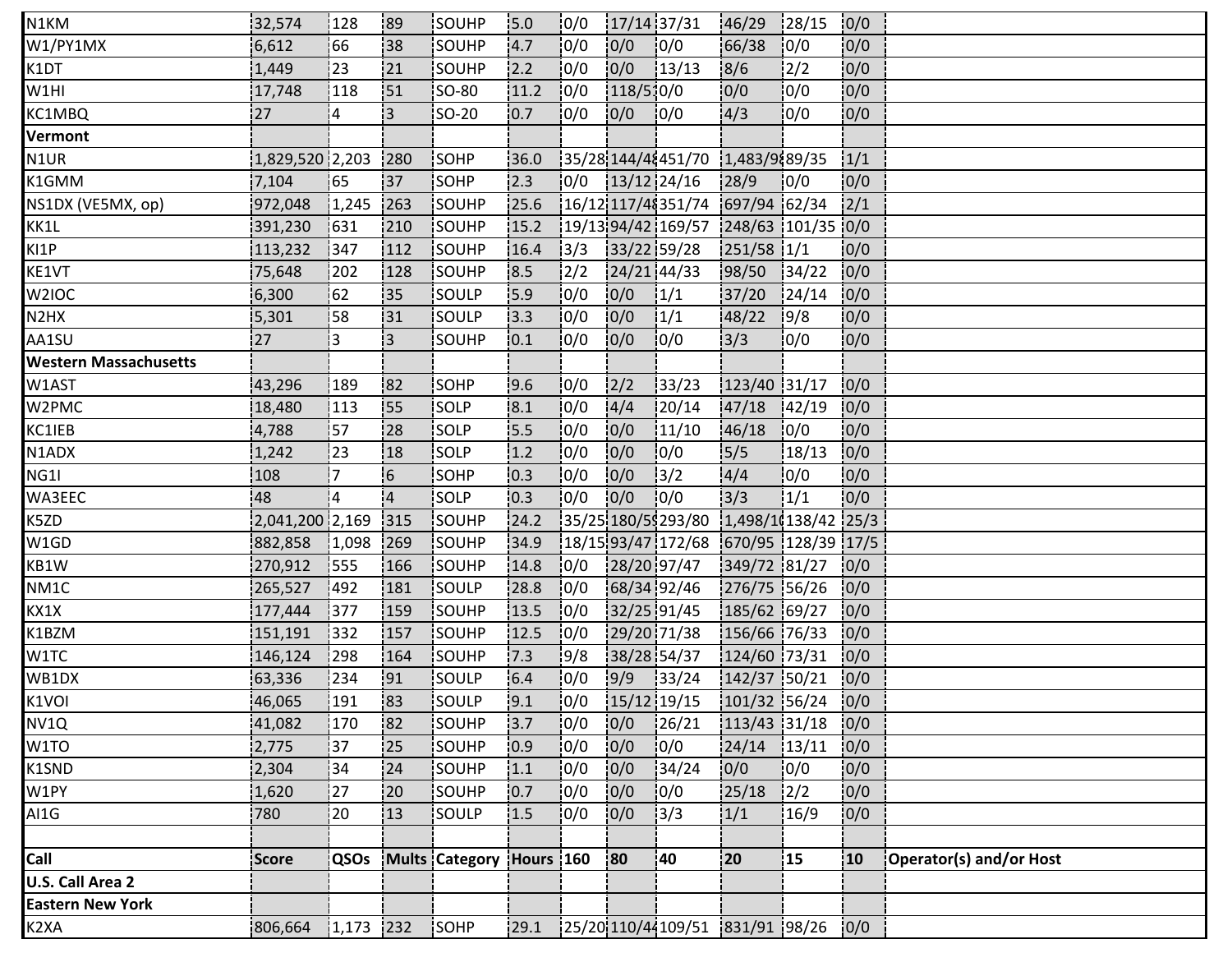| W2XL                           | 257,580 | 1537 | 1162           | <b>ISOHP</b> | 14.4             | $\frac{1}{2}$ |                   | 41/25 114/39 312/70 68/26             |                   |        | 0/0  |  |
|--------------------------------|---------|------|----------------|--------------|------------------|---------------|-------------------|---------------------------------------|-------------------|--------|------|--|
| N2RRA                          | 82,056  | 268  | 104            | SOHP         | 17.8             | 10/0          | 5/4               | 71/42                                 | 176/48 16/10      |        | 0/0  |  |
| AF2V                           | 52,722  | 174  | 101            | SOLP         | 14.0             | 0/0           | 33/23 45/30       |                                       | 71/32             | 125/16 | 0/0  |  |
| N <sub>2</sub> V <sub>SD</sub> | 41,514  | 189  | 74             | SOLP         | 19.5             | 10/0          | 28/17 18/11       |                                       | $143/46$ 0/0      |        | 10/0 |  |
| N2QV                           | 37,701  | 178  | 171            | <b>ISOHP</b> | 14.1             | 1/1           | 85/31 26/12       |                                       | 18/13             | 148/14 | 0/0  |  |
| N2MTG                          | 33,600  | 140  | 80             | <b>SOLP</b>  | 10.9             | 10/0          | 41/23 31/21       |                                       | 47/24             | 21/12  | 0/0  |  |
| WC2Y                           | 28,677  | 122  | 79             | SOLP         | 9.4              | 0/0           | 11/10 42/31       |                                       | 41/21             | 128/17 | 0/0  |  |
| N2PEQ                          | 27,300  | 133  | .70            | SOHP         | 12.2             | 10/0          | 2/2               | 15/13                                 | 98/43             | 18/12  | 0/0  |  |
| KC2BD                          | 12,528  | 89   | 48             | <b>SOLP</b>  | 19.2             | 10/0          | 0/0               | 17/12                                 | 62/28             | 10/8   | 0/0  |  |
| KD2NE                          | 2,160   | 31   | 24             | <b>SOLP</b>  | 2.5              | 10/0          | 4/3               | 13/11                                 | 14/10             | 10/0   | 10/0 |  |
| KX1W                           | 2,016   | 29   | 24             | SOLP         | 12.9             | 10/0          | 7/7               | 0/0                                   | 16/11             | 16/6   | 0/0  |  |
| W2COD                          | 1,254   | 22   | 19             | SOLP         | 1.8              | 0/0           | 2/2               | 17/7                                  | 12/9              | 1/1    | 0/0  |  |
| W2PLK                          | 756     | 20   | 14             | <b>SOHP</b>  | 1.6              | 10/0          | 0/0               | 1/1                                   | 11/8              | 8/5    | 0/0  |  |
| KF2SA                          | 36      | 14   | IЗ.            | SOLP         | 10.1             | 10/0          | 0/0               | $\frac{12}{2}$                        | 10/0              | 2/1    | 10/0 |  |
| W2TMR                          | 30      | 5    | 5              | <b>SOLP</b>  | 2.4              | $\frac{1}{2}$ | 1/1               | $\frac{1}{2}$                         | 0/0               | 10/0   | 0/0  |  |
| N <sub>2</sub> RC              | 679,098 | 881  | 259            | SOUHP        | 20.5             |               |                   | $13/1087/47152/66$ 495/93 122/39 12/4 |                   |        |      |  |
| KF2O                           | 578,097 | 810  | 243            | SOUHP        | 18.6             | 14/4          |                   | 52/35 155/70 523/99 67/33 9/2         |                   |        |      |  |
| KM2O                           | 292,032 | 512  | 192            | <b>SOUHP</b> | 16.9             | 15/4          | 14/12 87/50       |                                       | 279/84 123/40 4/2 |        |      |  |
| N2SQW                          | 270,414 | 1502 | 181            | SOULP        | 18.8             | 10/0          |                   | 49/30 108/48 288/75 57/28             |                   |        | 10/0 |  |
| KE1IH                          | 266,616 | 545  | 168            | SOUHP        | 18.2             | 10/0          |                   | 45/24 115/48 323/74 62/22             |                   |        | 0/0  |  |
| K2BX                           | 257,013 | 508  | 171            | SOUHP        | 14.5             | 0/0           | 33/23 91/46       |                                       | 282/71 102/31 0/0 |        |      |  |
| N1JP                           | 217,152 | 1477 | 156            | SOUHP        | 16.2             | 10/0          | 29/19 68/37       |                                       | 294/72 86/28      |        | 0/0  |  |
| N2ZX                           | 150,930 | 260  | 195            | <b>SOUHP</b> | 15.4             |               | 32/27 96/52 71/59 |                                       | 142/39            | 19/18  | 10/0 |  |
| WA2MCR                         | 118,017 | 1283 | 141            | <b>SOUHP</b> | 17.2             | 10/0          | 42/27 85/41       |                                       | 132/56 24/17      |        | 10/0 |  |
| WA3AFS                         | 72,480  | 168  | 151            | SOUHP        | 13.9             | 14/4          | 29/28 45/40       |                                       | 58/54             | 31/24  | 1/1  |  |
| W2MV                           | 49,680  | 185  | .90            | SOUHP        | 4.8              | 0/0           | 5/4               | 144/29                                | 125/46 11/11      |        | 0/0  |  |
| K2EP                           | 37,800  | 150  | 84             | SOUHP        | 14.9             | 10/0          | $16/12$ 54/31     |                                       | 49/26             | 131/15 | 0/0  |  |
| W2ASD                          | 36,936  | 156  | 181            | <b>SOULP</b> | 16.3             | 10/0          | 0/0               | 127/22                                | 86/37             | 143/22 | 10/0 |  |
| KD2PTX                         | 34,560  | 170  | 172            | SOULP        | 16.1             | 10/0          | 0/0               | 30/21                                 | 130/44 10/7       |        | 0/0  |  |
| K3IB                           | 28,782  | 129  | 78             | SOUHP        | 15.2             | 0/0           | 3/3               | 32/21                                 | 73/40             | 120/13 | 1/1  |  |
| WU2M                           | 28,470  | 135  | 173            | SOUHP        | 6.2              | 10/0          | 0/0               | 135/24                                | 97/46             | 3/3    | 10/0 |  |
| WX2N                           | 25,368  | 151  | 56             | <b>SOULP</b> | 18.0             | 10/0          | 0/0               | 10/0                                  | 10/0              | 10/0   | 0/0  |  |
| KI6SCT                         | 24,960  | 131  | 64             | <b>SOUHP</b> | 6.1              | 10/0          | 0/0               | 41/29                                 | 75/28             | 15/7   | 0/0  |  |
| WB2NVR                         | 17,316  | 113  | 152            | SOUHP        | $6.2$            | 0/0           | 0/0               | 10/0                                  | 95/41             | 18/11  | 0/0  |  |
| AA2PR                          | 9,030   | 73   | 43             | SOUHP        | 4.2              | 0/0           | 0/0               | 4/4                                   | 52/28             | 17/11  | 0/0  |  |
| KF2FK                          | 7,749   | 166  | 141            | SOULP        | 16.4             | 0/0           | 2/2               | 10/0                                  | 55/32             | 19/7   | 10/0 |  |
| K2PJC                          | 2,940   | 37   | 128            | SOULP        | 15.4             | 10/0          | 0/0               | 15/4                                  | 22/18             | 10/6   | 0/0  |  |
| KB1EHX                         | 2,139   | 32   | 23             | SOULP        | 13.5             | 0/0           | 8/7               | 10/0                                  | 24/16             | 10/0   | 0/0  |  |
| W2QQ                           | 2,040   | 40   | 17             | SOULP        | 1.8              | 0/0           | 0/0               | 10/0                                  | 40/17             | 10/0   | 0/0  |  |
| W2ESU                          | 108     | 5    | $\overline{6}$ | SO-40        | $\overline{0.7}$ | 0/0           | 0/0               | 16/6                                  | 0/0               | 10/0   | 10/0 |  |
| W2YK                           | 5,220   | 58   | 130            | $ SO-20 $    | 2.1              | 10/0          | 0/0               | 10/0                                  | 58/30             | 10/0   | 0/0  |  |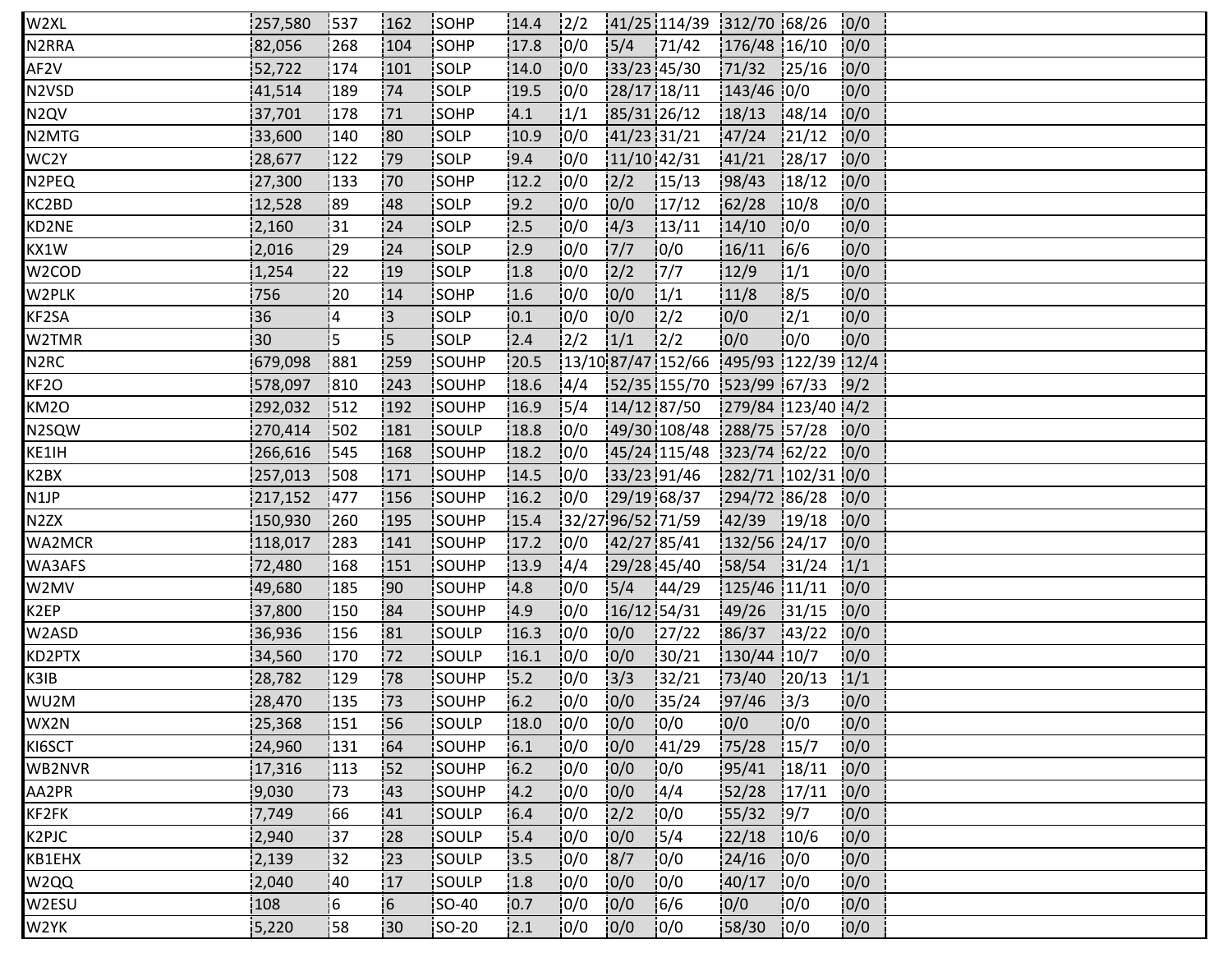| KD2VSE                           | 18      | 13             | i3.            | <b>SO-20</b> | 0.8  | 10/0             | 0/0         | 10/0                           | 3/3            | 10/0   | 0/0 |  |
|----------------------------------|---------|----------------|----------------|--------------|------|------------------|-------------|--------------------------------|----------------|--------|-----|--|
| <b>New York City-Long Island</b> |         |                |                |              |      |                  |             |                                |                |        |     |  |
| KD2TT                            | 98,766  | 282            | 118            | <b>SOHP</b>  | 19.0 | 0/0              | 18/14 64/35 |                                | 164/48 36/21   |        | 0/0 |  |
| WA2CNV                           | 58,800  | 202            | 100            | SOLP         | 19.0 | 10/0             | 16/11 39/27 |                                | 92/36          | 155/26 | 0/0 |  |
| AD2BO                            | 34,080  | 144            | 180            | <b>SOLP</b>  | 13.7 | 10/0             | 24/20 27/24 |                                | 78/27          | 15/9   | 0/0 |  |
| N2YG                             | 24,375  | 127            | <b>65</b>      | SOHP         | 8.1  | 10/0             | 2/2         | 36/24                          | 72/29          | 17/10  | 0/0 |  |
| KD2GXL                           | 14,241  | 102            | 47             | SOLP         | 19.5 | 0/0              | 0/0         | 16/6                           | 96/41          | 0/0    | 0/0 |  |
| N2LDV                            | 13,800  | 94             | :50            | SOLP         | 10.8 | 0/0              | 0/0         | 10/8                           | 69/31          | 15/11  | 0/0 |  |
| W2DEA                            | 2,697   | 33             | 131            | SOHP         | 4.1  | 10/0             | 1/1         | 14/4                           | 22/21          | 16/5   | 0/0 |  |
| KD2REH                           | 2,592   | 35             | 127            | isolp        | 3.3  | 10/0             | 1/1         | 13/11                          | 16/11          | 15/4   | 0/0 |  |
| WA2DE                            | 1,680   | 28             | 20             | SOHP         | 12.2 | 10/0             | 0/0         | 18/15                          | 0/0            | 10/5   | 0/0 |  |
| KC2JRQ                           | 1,458   | 27             | 18             | SOLP         | 1.8  | 0/0              | 0/0         | 0/0                            | 21/13          | 16/5   | 0/0 |  |
| N2LEB                            | 864     | 18             | 16             | <b>SOLP</b>  | 1.4  | 10/0             | 1/1         | 12/2                           | 13/11          | 12/2   | 0/0 |  |
| WA2VIU                           | 240     | 10             | <b>8</b>       | <b>SOHP</b>  | 1.2  | 10/0             | 0/0         | 12/2                           | 8/6            | 10/0   | 0/0 |  |
| KB2FMH                           | 6       | $\overline{2}$ | $\overline{2}$ | <b>SOLP</b>  | 1.1  | 1/1              | 0/0         | 1/1                            | 0/0            | 10/0   | 0/0 |  |
| WA2CP (KC2GOW, op)               | 618,615 | 894            | 233            | SOUHP        | 19.0 |                  |             | 12/10 62/33 364/76             | 364/80 88/32   |        | 4/2 |  |
| WA2DNI                           | 171,390 | 412            | 145            | SOUHP        | 24.2 | 0/0              | 0/0         | 173/43                         | 258/75 78/25   |        | 3/2 |  |
| K2QMF                            | 157,680 | 362            | 146            | SOUHP        | 8.6  | 12/2             | 0/0         | 174/38                         | 235/75 50/30   |        | 1/1 |  |
| NY6DX                            | 148,836 | 359            | 158            | SOULP        | 17.5 | 10/0             | 35/24 63/36 |                                | 210/70 51/28   |        | 0/0 |  |
| K4RUM                            | 132,660 | 330            | 134            | SOUHP        | 10.5 | $\frac{1}{2}$ /1 | 52/32 72/40 |                                | 180/46 24/15   |        | 0/0 |  |
| N <sub>2</sub> KA                | 65,805  | 206            | 107            | SOUHP        | 13.3 | 15/4             | 35/24 48/30 |                                | 92/39          | 126/10 | 0/0 |  |
| W2ASC                            | 54,825  | 220            | 85             | SOULP        | 23.0 | 0/0              | 0/0         | 131/27                         | $165/46$ 24/12 |        | 0/0 |  |
| N <sub>2</sub> FF                | 46,098  | 198            | 178            | SOULP        | 8.5  | 10/0             | 0/0         | 10/0                           | 133/53 65/25   |        | 0/0 |  |
| KS2G                             | 37,653  | 165            | 177            | <b>SOULP</b> | 6.7  | 0/0              | 7/6         | 15/12                          | 96/36          | 147/23 | 0/0 |  |
| N2YIB                            | 23,805  | 123            | 169            | SOULP        | 12.1 | 10/0             | 13/12 10/10 |                                | 79/37          | 121/10 | 0/0 |  |
| K2PAL                            | 4,350   | :58            | 25             | SOUHP        | 14.0 | 0/0              | 0/0         | 10/0                           | 58/25          | 10/0   | 0/0 |  |
| N2HO                             | 1,932   | 29             | 123            | SOUHP        | 1.5  | 0/0              | 0/0         | 16/13                          | 8/6            | 15/4   | 0/0 |  |
| W2LCQ                            | 1,482   | :27            | 19             | <b>SOULP</b> | 1.5  | 10/0             | 0/0         | 19/13                          | 7/5            | 1/1    | 0/0 |  |
| W2JV                             | 1,008   | 22             | 16             | SOUHP        | 1.2  | 10/0             | 0/0         | 10/0                           | 22/16          | 10/0   | 0/0 |  |
| N2RQ                             | 12      | $\overline{4}$ | $\overline{4}$ | SOULP        | 10.5 | 0/0              | 0/0         | 14/4                           | 0/0            | 10/0   | 0/0 |  |
| WB2NFL                           | 18,906  | 139            | 46             | <b>SO-20</b> | 13.7 | 10/0             | 0/0         | 10/0                           | 139/46 0/0     |        | 0/0 |  |
| KT3Q                             | 1,275   | 25             | 17             | <b>SO-20</b> | 1.8  | 0/0              | 0/0         | 10/0                           | 25/17          | 10/0   | 0/0 |  |
| K2JF                             | 27      | i3             | i3             | <b>SO-20</b> | 10.0 | 10/0             | 0/0         | 10/0                           | 3/3            | 10/0   | 0/0 |  |
| WB2AMU                           | 210     | 10             | 7              | $ SO-15 $    | 0.1  | 0/0              | 0/0         | 0/0                            | 0/0            | 10/7   | 0/0 |  |
| <b>Northern New Jersey</b>       |         |                |                |              |      |                  |             |                                |                |        |     |  |
| KU2M                             | 543,600 | !911           | 200            | SOLP         | 27.4 | 1/1              |             | 61/32 220/62 521/77 108/28 0/0 |                |        |     |  |
| W2RQ                             | 96,660  | 362            | 190            | SOHP         | 4.6  | 10/0             | 0/0         | $173/40$ 152/38 37/12          |                |        | 0/0 |  |
| KC2QJB                           | 38,958  | 151            | 86             | SOLP         | 19.4 | 10/0             | 14/11 50/30 |                                | 69/34          | 18/11  | 0/0 |  |
| W2AAB                            | 27,930  | 134            | 70             | SOLP         | 12.3 | 0/0              | 0/0         | 33/24                          | 67/26          | 34/20  | 0/0 |  |
| KR2Q                             | 11,700  | 178            | !50            | SOHP         | 2.8  | 12/1             | 13/11 63/38 |                                | 0/0            | 0/0    | 0/0 |  |
| AE2JL                            | 8,820   | 170            | 142            | <b>SOLP</b>  | 10.0 | 10/0             | 0/0         | 10/0                           | 0/0            | 10/0   | 0/0 |  |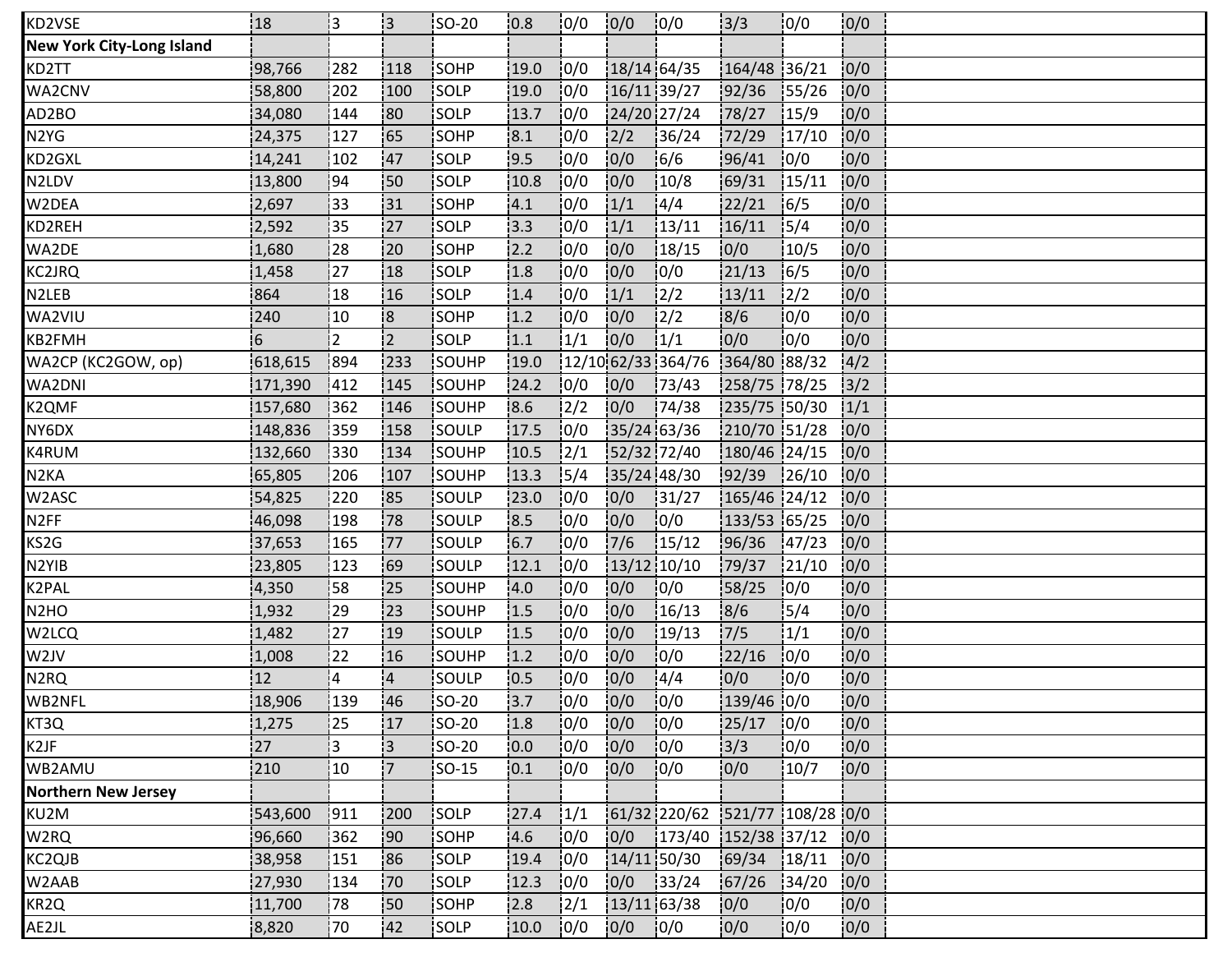| KC2PDO                   | 4,050           | 46             | :30            | <b>ISOLP</b> | 3.9   | 0/0  | 0/0           | 8/8                             | 36/21         | 2/1    | 0/0  |  |  |
|--------------------------|-----------------|----------------|----------------|--------------|-------|------|---------------|---------------------------------|---------------|--------|------|--|--|
| W2KNG                    | 3,096           | 44             | 24             | SOLP         | 2.9   | 0/0  | 0/0           | 16/5                            | 23/12         | 15/7   | 0/0  |  |  |
| AC2ZZ                    | 3,042           | 41             | 26             | SOLP         | 14.5  | 10/0 | 0/0           | 15/5                            | 31/18         | 15/3   | 0/0  |  |  |
| K2AF                     | 3,042           | 39             | 26             | SOHP         | 4.1   | 10/0 | 0/0           | 4/4                             | 16/11         | 19/11  | 0/0  |  |  |
| AB2TB                    | 2,475           | 35             | 125            | <b>SOLP</b>  | 3.8   | 10/0 | 0/0           | 1/1                             | 28/18         | 16/6   | 0/0  |  |  |
| N3SIQ                    | 2,001           | 34             | 123            | SOLP         | 2.6   | 10/0 | 0/0           | 10/0                            | 16/12         | 18/11  | 0/0  |  |  |
| <b>WA2ALY</b>            | 1,716           | 26             | 22             | SOLP         | 2.6   | 0/0  | 2/2           | 16/5                            | 12/10         | 16/5   | 0/0  |  |  |
| KF2UJ                    | 561             | 17             | 11             | SOLP         | 2.2   | 0/0  | 0/0           | 1/1                             | 15/9          | 1/1    | 0/0  |  |  |
| W3EH                     | 495             | 15             | 11             | <b>SOLP</b>  | 1.0   | 10/0 | 0/0           | 1/1                             | 14/10         | 10/0   | 0/0  |  |  |
| KD2UAT                   | 189             | 9              | 17             | <b>SOLP</b>  | 10.0  | 10/0 | 0/0           | 10/0                            | 0/0           | 10/0   | 0/0  |  |  |
| W2UDT                    | $\overline{3}$  | 1              | 1              | SOHP         | 0.0   | 0/0  | 0/0           | 1/1                             | 0/0           | 10/0   | 0/0  |  |  |
| W2VDZ                    | 3               | $\overline{1}$ | 1              | SOLP         | 0.0   | 0/0  | 1/1           | 10/0                            | 0/0           | 10/0   | 0/0  |  |  |
| N <sub>2</sub> NT        | 1,480,920 1,664 |                | 301            | <b>SOUHP</b> | 27.9  |      |               | 38/26 168/6 363/80              | 951/96 140/37 |        | 4/2  |  |  |
| WR2G                     | 618,825         | <b>1933</b>    | 1223           | SOUHP        | 125.3 | 2/2  |               | 40/27 136/61 605/93 131/38 19/2 |               |        |      |  |  |
| K <sub>2</sub> CJ        | 552,321         | 806            | 231            | <b>SOUHP</b> | 20.3  | 10/0 |               | 56/33 106/60 511/92 120/41 13/5 |               |        |      |  |  |
| KV2K (K2NG, op)          | 480,144         | 1,452          | 112            | SOUHP        | 28.4  | 10/0 | 0/0           | 0/0                             | 1,452/1,0/0   |        | 0/0  |  |  |
| W2RD                     | 440,607         | 655            | 227            | SOUHP        | 21.7  | 1/1  |               | 47/32 133/63 370/87 97/41       |               |        | 7/3  |  |  |
| N2HMM                    | 240,108         | 442            | 187            | SOUHP        | 13.3  | 10/8 |               | 50/30 105/50 220/71 57/28       |               |        | 0/0  |  |  |
| WO2T                     | 218,280         | 1443           | 170            | SOUHP        | 20.6  | 17/7 |               | 49/27 91/46                     | 244/68 52/22  |        | 0/0  |  |  |
| W2YR                     | 211,335         | 376            | 193            | SOUHP        | 18.2  | 14/4 |               | 35/26 82/50                     | 170/75 80/36  |        | 5/2  |  |  |
| WB2PJH                   | 65,010          | 219            | 110            | SOUHP        | 14.3  | 0/0  |               | 14/13 75/37                     | 102/46 28/14  |        | 0/0  |  |  |
| KA2FIR                   | 51,552          | 183            | 96             | SOULP        | 8.2   | 10/0 | 36/25 34/21   |                                 | 74/29         | 38/20  | 1/1  |  |  |
| WA2UBK                   | 50,760          | 182            | 94             | SOUHP        | 12.0  | 10/0 | 15/5          | 157/35                          | 76/30         | 144/24 | 0/0  |  |  |
| KC2WUF                   | 39,960          | 150            | 190            | <b>SOULP</b> | 13.1  | 0/0  | 17/15 33/26   |                                 | 55/29         | 145/20 | 0/0  |  |  |
| WE2DX                    | 26,676          | 119            | 76             | SOULP        | 10.8  | 10/0 | 0/0           | 142/29                          | 57/32         | 120/15 | 0/0  |  |  |
| WO2X                     | 21,507          | 108            | 67             | SOUHP        | 3.7   | 0/0  | 6/5           | 14/12                           | 57/33         | 131/17 | 0/0  |  |  |
| W2VQ                     | 19,404          | 98             | 66             | SOUHP        | 13.3  | 10/0 | 0/0           | 125/19                          | 48/32         | 125/15 | 0/0  |  |  |
| N <sub>2</sub> CJ        | 17,700          | 102            | '59            | <b>SOUHP</b> | 13.5  | 16/6 | 34/22 19/14   |                                 | 39/13         | 4/4    | 0/0  |  |  |
| W <sub>2</sub> OIB       | 17,013          | 113            | 53             | SOUHP        | 15.2  | 0/0  | 0/0           | 124/16                          | 44/20         | 141/16 | 4/1  |  |  |
| W2MSA                    | 12,960          | :95            | 48             | SOULP        | 7.8   | 0/0  | 0/0           | 15/5                            | 69/32         | 21/11  | 0/0  |  |  |
| K2YG                     | 3,465           | :35            | 133            | SOULP        | 12.6  | 0/0  | 9/8           | 13/3                            | 21/20         | 12/2   | 0/0  |  |  |
| N2VM                     | 2,790           | 41             | 30             | SOULP        | 5.1   | 0/0  | 1/1           | 17/7                            | 22/14         | 11/8   | 0/0  |  |  |
| N1MID                    | 126             | i8             | 6              | <b>SO-40</b> | 0.8   | 10/0 | 0/0           | 18/6                            | 0/0           | 10/0   | 0/0  |  |  |
| W2AW (N2GM, op)          | 120,786         | 494            | 82             | SO-20        | 17.4  | 0/0  | 0/0           | 10/0                            | 494/82 0/0    |        | 0/0  |  |  |
| AF2F                     | 4,785           | 55             | 29             | SO-20        | 2.1   | 0/0  | 0/0           | 10/0                            | 155/29        | 0/0    | 0/0  |  |  |
| K2AL                     | 180             | 10             | $\overline{6}$ | $ SO-20 $    | 10.4  | 10/0 | 0/0           | 10/0                            | 10/6          | 10/0   | 10/0 |  |  |
| KD2VIR                   | 75              | 6              | İ5.            | SO-20        | 0.7   | 0/0  | 0/0           | 10/0                            | 6/5           | 10/0   | 0/0  |  |  |
| <b>Northern New York</b> |                 |                |                |              |       |      |               |                                 |               |        |      |  |  |
| WB2KLD                   | 72,306          | 239            | 103            | SOLP         | 14.0  | 0/0  | $13/12$ 40/27 |                                 | 130/40 56/24  |        | 0/0  |  |  |
| W2XK                     | 28,728          | 135            | 72             | SOLP         | 16.5  | 0/0  | $19/13$ $1/1$ |                                 | 83/39 32/19   |        | 0/0  |  |  |
| KA1R                     | 378,240         | 1651           | 197            | <b>SOUHP</b> | 17.8  |      |               | 12/11 52/37 76/44               | 474/72 34/31  |        | 3/2  |  |  |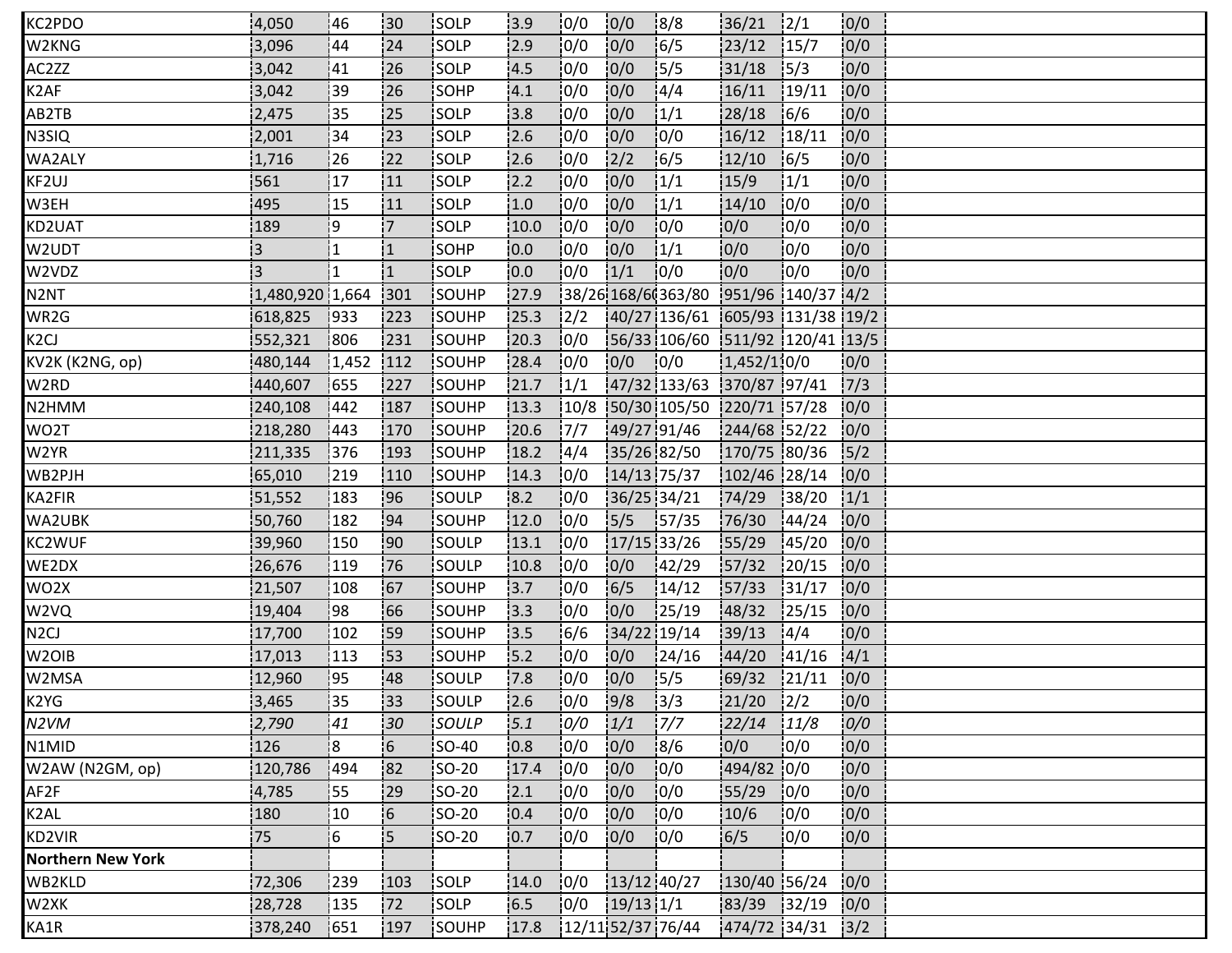| <b>Southern New Jersey</b> |                 |       |     |              |       |                |               |                                                     |                    |        |      |  |
|----------------------------|-----------------|-------|-----|--------------|-------|----------------|---------------|-----------------------------------------------------|--------------------|--------|------|--|
| W <sub>2</sub> CN          | 47,385          | 201   | 81  | SOHP         | 13.4  | 0/0            | 0/0           | 124/18                                              | 128/45 49/18       |        | 0/0  |  |
| KD2JOE                     | 35,028          | 139   | 84  | SOLP         | 9.5   | 0/0            | 0/0           | 129/21                                              | 71/39              | 38/23  | 1/1  |  |
| W2KU                       | 20,280          | 108   | 65  | SOHP         | 7.3   | 0/0            | $11/11$ 9/8   |                                                     | 60/28              | 128/18 | 0/0  |  |
| KD2JPW                     | 12,480          | :90   | :52 | <b>SOLP</b>  | 9.4   | 10/0           | 1/1           | 28/19                                               | 49/25              | 12/7   | 0/0  |  |
| W2CLA                      | 9,768           | 78    | 44  | SOLP         | 9.3   | 0/0            | 0/0           | 21/16                                               | 48/21              | 19/7   | 0/0  |  |
| N2BZD                      | 5,217           | 152   | 37  | SOLP         | $6.2$ | 0/0            | 0/0           | 124/19                                              | 13/8               | 15/10  | 0/0  |  |
| W2PAA                      | 4,158           | 167   | 22  | SOLP         | 7.8   | 0/0            | 0/0           | 13/3                                                | 64/19              | 10/0   | 0/0  |  |
| KD2RPX                     | 3,960           | 42    | 133 | SOLP         | 5.6   | 10/0           | 0/0           | 11/9                                                | 19/14              | 12/10  | 0/0  |  |
| KD3ANX                     | 3,936           | 46    | i32 | <b>SOHP</b>  | 4.1   | 10/0           | 0/0           | 146/32                                              | 0/0                | 10/0   | 0/0  |  |
| N <sub>2</sub> SR          | 1,281,336 1,656 |       | 263 | SOUHP        | 32.9  |                |               | $\frac{1}{11}{11}$ 70/37 175/67 1,237/1(144/42 19/5 |                    |        |      |  |
| N2MM                       | 972,828         | 1,361 | 244 | SOUHP        | 27.6  | 0/0            |               | 50/35 185/62 965/102 128/40 33/5                    |                    |        |      |  |
| KA2K                       | 743,256         | 1,023 | 248 | <b>SOUHP</b> | 31.3  |                |               | 16/12 95/41 158/60 601/91 137/39 16/5               |                    |        |      |  |
| K3EL                       | 409,830         | 1727  | 190 | <b>SOUHP</b> | 27.8  | 14/4           | 0/0           | $\frac{126}{57}$ $\frac{1442}{85}$ 137/40 18/4      |                    |        |      |  |
| K2RET                      | 326,922         | 538   | 206 | SOUHP        | 15.3  | 15/5           |               | 64/39 83/43                                         | 271/82 103/34 12/3 |        |      |  |
| W2TV                       | 324,819         | 1576  | 193 | SOUHP        | 30.6  | $\frac{2}{1}$  |               | 38/27 91/46                                         | 319/78 121/37 5/4  |        |      |  |
| K3TS                       | 315,315         | 546   | 195 | SOUHP        | 26.0  | $\frac{1}{2}$  |               | 59/33 81/43                                         | 268/77 119/38 17/2 |        |      |  |
| AB2E                       | 111,438         | 247   | 151 | SOUHP        | 6.1   | 1/1            |               | 41/29 59/38                                         | 117/62 29/21       |        | 0/0  |  |
| KZ2I                       | 103,740         | 253   | 140 | SOUHP        | 12.2  | 1/1            |               | 23/18 109/56                                        | 96/48              | 120/14 | 14/3 |  |
| W2ZQ                       | 103,224         | 262   | 136 | SOUHP        | 6.6   | 0/0            | 3/3           | 36/29                                               | 140/69 75/32       |        | 8/3  |  |
| N2VW                       | 79,968          | 229   | 119 | SOUHP        | 6.7   | 1/1            |               | 40/26 49/31                                         | 90/43 49/18        |        | 0/0  |  |
| W2FDJ                      | 75,048          | 242   | 106 | SOULP        | 17.2  | 0/0            |               | 12/11 51/28                                         | 124/44 54/22       |        | 1/1  |  |
| WO2Y                       | 61,938          | 287   | 74  | <b>SOUHP</b> | 17.2  | 10/0           | 0/0           | 10/0                                                | 287/74 0/0         |        | 0/0  |  |
| KD2P                       | 58,986          | 229   | 87  | <b>SOULP</b> | 15.4  | 10/0           | 0/0           | 124/18                                              | 179/54 26/15       |        | 0/0  |  |
| KF2E                       | 48,576          | 187   | 88  | SOUHP        | 7.6   | 0/0            | 9/7           | 19/12                                               | 106/42 47/24       |        | 6/3  |  |
| NC1A                       | 39,420          | 186   | 73  | SOULP        | 14.2  | 0/0            | 0/0           | 37/26                                               | 149/47 0/0         |        | 0/0  |  |
| K2QPN                      | 21,204          | 116   | 62  | SOUHP        | 15.0  | 1/1            | 0/0           | 20/12                                               | 66/35              | 129/14 | 0/0  |  |
| N <sub>2</sub> SCJ         | 17,028          | i 89  | 66  | SOUHP        | 10.4  | 10/0           | $17/14$ 41/27 |                                                     | 16/14              | 15/11  | 0/0  |  |
| N2OO                       | 12,222          | :98   | 42  | SOUHP        | 1.9   | 0/0            | 0/0           | 10/0                                                | 98/42              | 10/0   | 0/0  |  |
| KC2IEB                     | 2,400           | 35    | 25  | SOULP        | 4.6   | 0/0            | 0/0           | 4/4                                                 | 26/17              | 15/4   | 0/0  |  |
| KD2SSE                     | 960             | 20    | 16  | SOULP        | 1.7   | 10/0           | 0/0           | 1/1                                                 | 17/13              | 12/2   | 0/0  |  |
| K2JSS                      | 540             | 17    | 12  | <b>SOULP</b> | 1.1   | 10/0           | 0/0           | 10/0                                                | 17/12              | 10/0   | 0/0  |  |
| K2MFW                      | 75              | 17    | İ5  | <b>SO-20</b> | 10.7  | 10/0           | 10/0          | 10/0                                                | 7/5                | 10/0   | 0/0  |  |
| <b>Western New York</b>    |                 |       |     |              |       |                |               |                                                     |                    |        |      |  |
| WS9M                       | 80,649          | 269   | 103 | SOHP         | 11.6  | 0/0            | 7/7           | 139/22                                              | 154/53 69/21       |        | 0/0  |  |
| KW2J                       | 58,140          | 204   | !95 | SOHP         | 20.3  | 10/0           | 10/0          | 10/0                                                | 0/0                | 10/0   | 0/0  |  |
| NS2N                       | 53,667          | 205   | :89 | SOHP         | 10.7  | 1/1            | 11/10 27/23   |                                                     | 129/37 37/18       |        | 0/0  |  |
| W2CCC (K2CS, op)           | 42,282          | 176   | 81  | <b>SOHP</b>  | 10.9  | 10/0           | 21/15 19/14   |                                                     | 67/32              | 169/20 | 0/0  |  |
| W2LC                       | 18,408          | 123   | 52  | SOHP         | 4.0   | 0/0            | 0/0           | 0/0                                                 | 73/30              | 150/22 | 0/0  |  |
| WA2YSJ                     | 12,642          | 87    | 49  | SOLP         | 3.2   | 0/0            | 0/0           | 16/6                                                | 58/29              | 123/14 | 0/0  |  |
| K4RFK                      | 8,928           | 164   | 48  | <b>SOLP</b>  | 5.2   | $\frac{12}{2}$ | $17/15$ 13/10 |                                                     | 24/17              | 8/4    | 0/0  |  |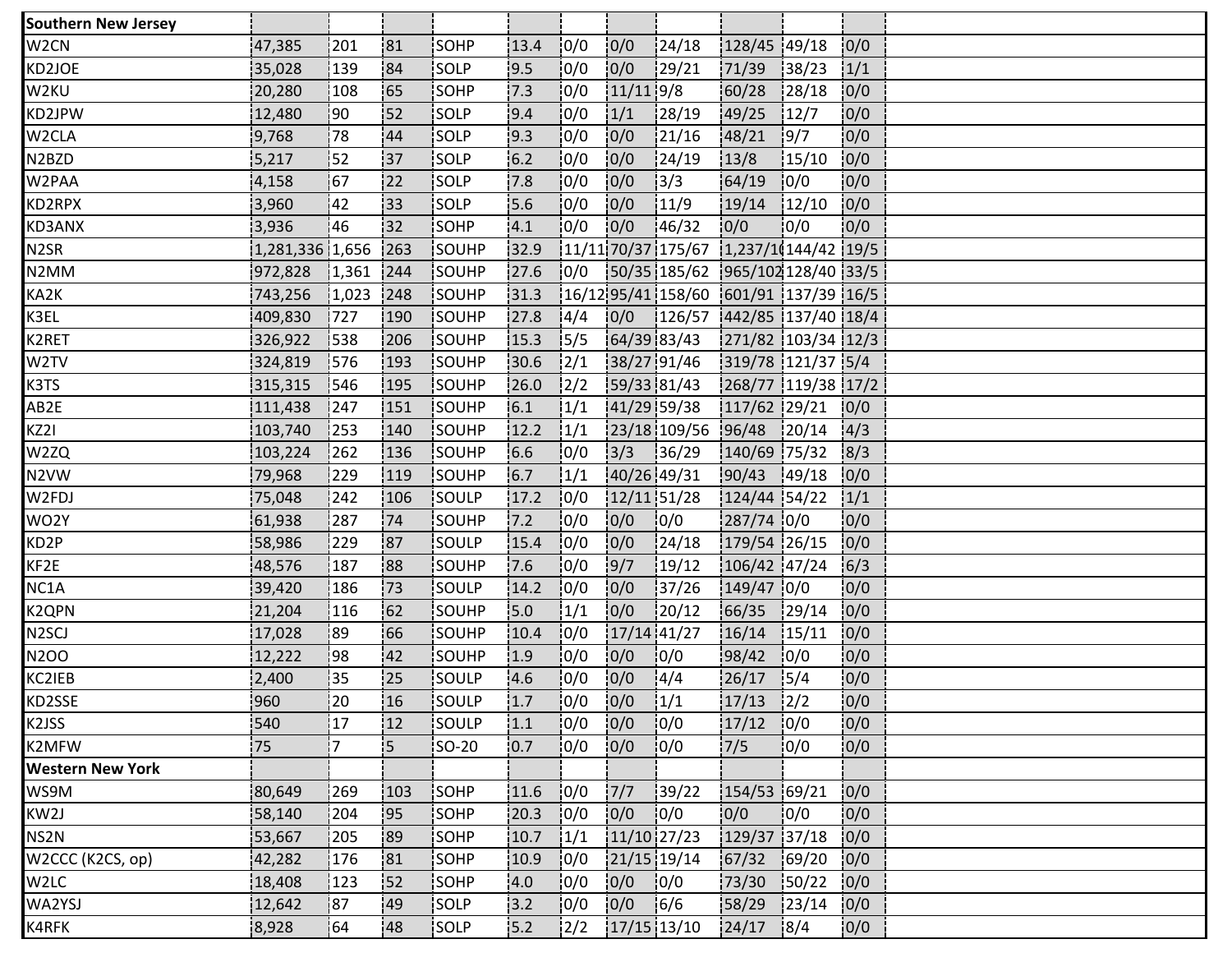| KM2B                          | 2,640             | 142            | 122            | <b>ISOHP</b>                  | 1.9  | 10/0      | 0/0       | 10/0                                             | 141/21            | 1/1           | 0/0          |                         |
|-------------------------------|-------------------|----------------|----------------|-------------------------------|------|-----------|-----------|--------------------------------------------------|-------------------|---------------|--------------|-------------------------|
| WA2CLX                        | 2,442             | 37             | 22             | SOLP                          | 3.4  | 10/0      | 0/0       | 8/8                                              | 24/10             | 15/4          | 0/0          |                         |
| K5KHK                         | 588               | 16             | 14             | SOLP                          | 1.0  | 0/0       | 0/0       | $\frac{2}{2}$                                    | 5/5               | 9/7           | 0/0          |                         |
| KV2X                          | 507               | 15             | 13             | SOLP                          | 1.8  | 10/0      | 0/0       | 3/3                                              | 5/5               | 17/5          | 0/0          |                         |
| K2KU                          | 27                | i3             | i3.            | <b>SOLP</b>                   | 0.0  | 10/0      | 0/0       | 10/0                                             | 3/3               | 10/0          | 0/0          |                         |
| KN2M                          | 1,060,356 1,285   |                | 277            | SOUHP                         | 33.2 |           |           | 19/14 106/5(204/69                               | 796/98 157/43 3/3 |               |              |                         |
| AB3CX                         | 733,584           | 908            | 272            | SOUHP                         | 22.6 |           |           | $\frac{1}{37}/25$ 120/5(263/71 368/86 117/38 3/2 |                   |               |              |                         |
| K2NV                          | 342,738           | 587            | 198            | SOUHP                         | 15.8 | 15/4      |           | 49/31 83/47                                      | 345/83 105/33 0/0 |               |              |                         |
| NN2NN                         | 185,103           | <b>401</b>     | 157            | SOUHP                         | 13.8 | 0/0       |           | 37/24 64/40                                      | 205/60 95/33      |               | 10/0         |                         |
| N2NKX                         | 126,630           | 318            | 134            | SOUHP                         | 14.6 | 1/1       |           | 45/25 74/35                                      | 144/50 54/23      |               | 0/0          |                         |
| AA2EQ                         | 111,339           | 268            | 139            | SOULP                         | 19.8 |           |           | 21/16 48/33 39/28                                | 115/40 45/22      |               | 0/0          |                         |
| K2ANZ                         | 106,560           | 334            | 111            | SOUHP                         | 19.0 | 10/0      |           | $14/13$ 41/26                                    | 239/56 40/16      |               | 0/0          |                         |
| AA2MU                         | 104,448           | 282            | 128            | SOUHP                         | 15.0 | 13/2      |           | 25/18 42/29                                      | 148/52 64/27      |               | 0/0          |                         |
| K2QO                          | 56,784            | 213            | 191            | <b>SOUHP</b>                  | 6.2  | 10/0      |           | 16/11 11/11                                      | 158/54 28/15      |               | 10/0         |                         |
| WB2WPM                        | 53,136            | 223            | 182            | SOUHP                         | 17.9 | 10/0      | 0/0       | 148/28                                           | 149/36 26/18      |               | 0/0          |                         |
| WA2BCK                        | 17,784            | 118            | 152            | SOUHP                         | 6.7  | 0/0       | 118/510/0 |                                                  | 0/0               | 0/0           | 0/0          |                         |
| KO8SCA                        | 9,729             | 70             | 47             | SOULP                         | 15.6 | 0/0       | 0/0       | 23/19                                            | 44/25             | 3/3           | 0/0          |                         |
| KA2ENE                        | 7,752             | 68             | 138            | <b>SOULP</b>                  | 14.3 | 10/0      | 3/3       | 10/0                                             | 52/25             | 13/10         | 0/0          |                         |
| KD2KEH                        | 5,145             | 51             | 35             | SOULP                         | 15.8 | 10/0      | 9/6       | 15/12                                            | 26/16             | 1/1           | 0/0          |                         |
| K2SI                          | 2,511             | 32             | 27             | SOULP                         | 2.1  | 0/0       | 0/0       | 6/6                                              | 16/14             | 10/7          | 0/0          |                         |
| KB2URI                        | 1,275             | 27             | 17             | SOULP                         | 2.2  | 0/0       | 0/0       | 16/6                                             | 19/9              | $\frac{1}{2}$ | 0/0          |                         |
| KD2UEZ                        | 240               | 10             | 8              | SOULP                         | 1.8  | 10/0      | 0/0       | 0/0                                              | 10/8              | 0/0           | 0/0          |                         |
| W <sub>2</sub> VO             | 2,160             | 31             | 24             | <b>SO-160</b>                 | 12.9 | 31/24 0/0 |           | 10/0                                             | 0/0               | 10/0          | 0/0          |                         |
| NV2K                          | 75                | is.            | :5             | <b>SO-40</b>                  | 0.2  | 10/0      | 0/0       | 15/5                                             | 0/0               | 10/0          | 0/0          |                         |
| K2QB                          | 3,960             | 57             | 24             | $ SO-20 $                     | 2.0  | 10/0      | 0/0       | 0/0                                              | 57/24             | 10/0          | 0/0          |                         |
| N <sub>2</sub> D <sub>D</sub> | 1,344             | 29             | 16             | $ SO-20 $                     | 1.7  | 0/0       | 0/0       | 10/0                                             | 29/16             | 0/0           | 0/0          |                         |
| W2STM                         | 3                 | $\overline{1}$ | $\overline{1}$ | <b>SO-20</b>                  | 10.0 | 10/0      | 0/0       | 10/0                                             | 1/1               | 10/0          | 0/0          |                         |
| W2FU                          | 11,865            | 117            | 135            | <b>SO-15</b>                  | 15.7 | 10/0      | 0/0       | 10/0                                             | 0/0               | $117/35$ 0/0  |              |                         |
| N2BEG                         | 5,928             | 77             | 26             | <b>SO-15</b>                  | 1.9  | 0/0       | 0/0       | 10/0                                             | 0/0               | 77/26         | 0/0          |                         |
|                               |                   |                |                |                               |      |           |           |                                                  |                   |               |              |                         |
| Call                          | Score             |                |                | QSOs Mults Category Hours 160 |      |           | 80        | 140                                              | 20                | 15            | $ 10\rangle$ | Operator(s) and/or Host |
| U.S. Call Area 3              |                   |                |                |                               |      |           |           |                                                  |                   |               |              |                         |
| <b>Delaware</b>               |                   |                |                |                               |      |           |           |                                                  |                   |               |              |                         |
| N8NA                          | 101,304           | 276            | 126            | SOLP                          | 10.7 | 16/6      |           | 33/24 42/25                                      | 139/52 56/19      |               | 0/0          |                         |
| NU3A                          | 53,190            | 201            | 90             | SOLP                          | 17.9 | 0/0       | 0/0       | 158/32                                           | $122/41$ 21/17    |               | 0/0          |                         |
| W3MAX                         | 2,415             | 135            | !23            | SOLP                          | 3.4  | 10/0      | 0/0       | 19/9                                             | $26/14$ 0/0       |               | 10/0         |                         |
| AA1K                          | $1,817,712$ 1,966 |                | 312            | SOUHP                         | 40.1 |           |           | 47/32 134/55342/76 1,264/10147/44 32/5           |                   |               |              |                         |
| K9RS                          | 352,716           | 486            | 247            | SOUHP                         | 21.0 |           |           | $\frac{1}{2}$ 17/15 43/39 116/62 256/89 47/36    |                   |               | 7/6          |                         |
| AC3LZ                         | 234,675           | 467            | 175            | SOUHP                         | 23.6 | 0/0       |           | 51/33 106/48 212/60 90/31                        |                   |               | 8/3          |                         |
| NW3Y                          | 177,300           | 399            | 150            | SOUHP                         | 7.3  | 0/0       |           | 27/20 72/42                                      | 234/61 59/24      |               | 7/3          |                         |
| NY3C                          | 106,173           | 1255           | 141            | SOUHP                         | 8.7  | 14/3      |           | 23/22 44/27                                      | 150/69 34/20      |               | 0/0          |                         |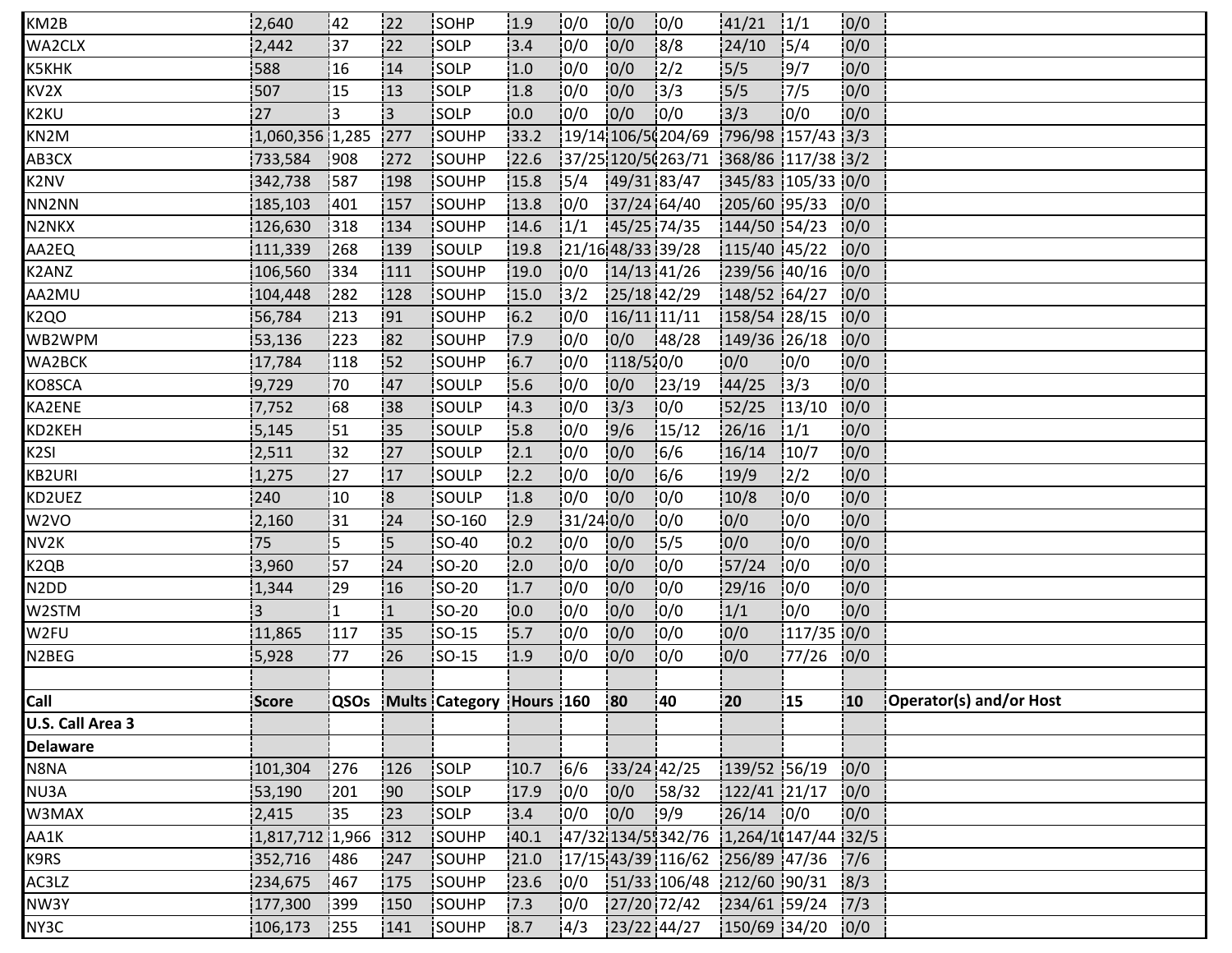| N3TTT                | 95,160              | 265         | 122 | <b>SOUHP</b> | 19.5  | 15/4           | 1/1  | 164/38                                                                                                        | 158/56 35/21 |               | 2/2  |  |
|----------------------|---------------------|-------------|-----|--------------|-------|----------------|------|---------------------------------------------------------------------------------------------------------------|--------------|---------------|------|--|
| K3CWF                | 75,570              | 234         | 110 | SOUHP        | 18.3  | 0/0            | 4/4  | 56/36                                                                                                         | 141/50 33/20 |               | 0/0  |  |
| KW3Z                 | 69,300              | 226         | 105 | SOUHP        | 6.7   | 0/0            | 11/9 | 139/24                                                                                                        | 114/48 62/24 |               | 0/0  |  |
| KA3KAG               | 8,460               | 64          | 47  | SOULP        | 6.5   | 0/0            | 0/0  | 12/10                                                                                                         | 22/16        | 30/21         | 10/0 |  |
| W3EK                 | 231                 | 12          | 17  | SOUQRP       | 10.9  | 0/0            | 0/0  | 0/0                                                                                                           | 12/7         | 0/0           | 0/0  |  |
| N3MWQ                | 12,987              | 113         | :39 | SO-20        | 10.3  | 0/0            | 0/0  | 10/0                                                                                                          | 113/39 0/0   |               | 0/0  |  |
| Eastern Pennsylvania |                     |             |     |              |       |                |      |                                                                                                               |              |               |      |  |
| K3UL                 | 327,294             | 544         | 209 | SOHP         | 20.0  |                |      | 28/19 87/49 111/54 259/68 59/19                                                                               |              |               | 0/0  |  |
| NY3A                 | 304,137             | 732         | 141 | SOHP         | 15.1  | 8/6            |      | 26/18 31/23                                                                                                   | 611/72 56/22 |               | 0/0  |  |
| K3SWZ                | 121,500             | 1303        | 135 | SOHP         | 8.1   | 4/4            |      | 50/30 39/24                                                                                                   | 141/50 64/24 |               | 15/3 |  |
| K3SU                 | 120,663             | 338         | 123 | $\vert$ SOLP | 23.9  | 0/0            |      | $14/13$ 31/22                                                                                                 | 206/56 83/30 |               | 4/2  |  |
| KY3W                 | 42,075              | 167         | 85  | SOHP         | 15.2  | 13/2           |      | 16/14 25/18                                                                                                   | 65/29        | 58/22         | 0/0  |  |
| N3XZ                 | 40,920              | 157         | 188 | SOHP         | 9.2   |                |      | 28/20 16/11 54/31                                                                                             | 43/18        | 16/8          | 10/0 |  |
| KD3HN                | 31,833              | 131         | 181 | <b>SOLP</b>  | 7.7   | 10/0           |      | 22/14 42/26                                                                                                   | 30/21        | 134/19        | 3/1  |  |
| WA3KCP               | 25,542              | 132         | 66  | <b>SOLP</b>  | 12.9  | 10/0           | 0/0  | 120/15                                                                                                        | 88/35        | 24/16         | 0/0  |  |
| W3WHK                | 15,561              | :93         | 157 | SOLP         | 9.4   | 10/0           | 8/7  | 31/22                                                                                                         | 48/23        | 16/5          | 0/0  |  |
| K2HA                 | 11,700              | <u> </u> 87 | :50 | SOLP         | 8.3   | 0/0            | 5/5  | 11/8                                                                                                          | 63/32        | 8/5           | 0/0  |  |
| K3URT                | 11,289              | 78          | 153 | <b>SOLP</b>  | 6.3   | 10/0           |      | 13/11 21/16                                                                                                   | 41/24        | 13/2          | 0/0  |  |
| N3ZP                 | 10,812              | 74          | 53  | SOHP         | 4.6   | 10/0           | 0/0  | 140/29                                                                                                        | 23/16        | 11/8          | 0/0  |  |
| KG5TA                | 9,234               | 59          | 54  | SOHP         | 4.4   | 0/0            | 0/0  | 7/7                                                                                                           | 50/45        | $\frac{1}{2}$ | 0/0  |  |
| K3TTT                | 7,722               | 170         | :39 | SOLP         | 7.6   | 0/0            | 0/0  | 9/8                                                                                                           | 34/16        | 127/15        | 0/0  |  |
| KZ3I                 | 3,276               | 40          | 28  | SOQRP        | 12.7  | 10/0           | 0/0  | 4/4                                                                                                           | 13/11        | 123/13        | 0/0  |  |
| NE3I                 | 3,219               | 37          | 29  | <b>SOLP</b>  | 2.3   | 10/0           | 0/0  | 11/10                                                                                                         | 10/8         | 16/11         | 0/0  |  |
| AG3X                 | 1,080               | 21          | 18  | <b>SOLP</b>  | 3.1   | 0/0            | 0/0  | 3/3                                                                                                           | 9/8          | 19/7          | 10/0 |  |
| N3RMC                | 504                 | 14          | 12  | SOLP         | 1.5   | 10/0           | 0/0  | 1/1                                                                                                           | 7/6          | 16/5          | 0/0  |  |
| W3AZT                | 330                 | 11          | 10  | SOHP         | 1.2   | 0/0            | 3/3  | 0/0                                                                                                           | 2/2          | 16/5          | 0/0  |  |
| AA3WA                | 189                 | i 9         | 9   | SOHP         | 1.7   | 0/0            | 0/0  | 1/1                                                                                                           | 8/8          | 0/0           | 0/0  |  |
| AA3B                 | 1,890,945 2,014 315 |             |     | SOUHP        | 38.6  |                |      | $141/271156/58450/82$ 1,213/1(137/43 17/5                                                                     |              |               |      |  |
| K3WW                 | 1,802,112 2,009     |             | 304 | SOUHP        | 39.5  |                |      | $ 28/21 116/51397/83 1,317/11137/42 14/5$                                                                     |              |               |      |  |
| N3RS                 | 1,714,560 1,794     |             | 320 | SOUHP        | 35.7  |                |      | $\frac{1}{2}$ 42/27 156/6 298/76 1,113/1 (155/45 30/5                                                         |              |               |      |  |
| N3RD                 | 1,683,144 1,948 291 |             |     | SOUHP        | 29.4  |                |      | 127/2092/47196/7011.473/10141/4219/5                                                                          |              |               |      |  |
| N3AD                 | 1,018,584 1,257 282 |             |     | SOUHP        | 136.2 |                |      | 32/22 102/5(275/73 689/93 138/39 21/5                                                                         |              |               |      |  |
| W8FJ                 | 951,729             | 1,138       | 283 | SOUHP        | 31.5  |                |      | 125/20189/441274/78 584/95 157/42 9/4                                                                         |              |               |      |  |
| K3PP                 | 836,250             | 1,125       | 250 | SOUHP        | 27.8  |                |      | $\frac{10}{9}$ 74/40 151/63 739/90 133/43 18/5                                                                |              |               |      |  |
| W3FIZ                | 805,569             | 1,039       | 263 | SOUHP        | 33.4  |                |      | $14/13$ 93/46 191/69 606/94 129/38 6/3                                                                        |              |               |      |  |
| K3CT                 | 755,568             | 1962        | 264 | SOUHP        | 25.7  |                |      | 23/17 72/40 246/68 470/93 141/41 10/5                                                                         |              |               |      |  |
| W3GM (W3FV, op)      | 620,730             | 874         | 242 | SOUHP        | 25.2  |                |      | $13/12$ 79/42 192/62 465/84 116/39 9/3                                                                        |              |               |      |  |
| WY3A                 | 582,330             | 833         | 235 | SOUHP        | 28.5  |                |      | $14/12$ 88/44 140/52 454/85 130/38 7/4                                                                        |              |               |      |  |
| NN3Q                 | 514,809             | 837         | 207 | SOUHP        | 18.1  | $\frac{13}{3}$ |      | 78/38 132/57 539/76 85/33 0/0                                                                                 |              |               |      |  |
| K3SW                 | 498,492             | 744         | 227 | SOUHP        | 19.3  |                |      | $\frac{1}{1}$ $\frac{1}{5}$ $\frac{54}{32}$ $\frac{121}{57}$ $\frac{141}{92}$ $\frac{141}{40}$ $\frac{14}{5}$ |              |               |      |  |
| K3WJV                | 461,214             | 1662        | 234 | <b>SOUHP</b> | 34.2  |                |      | 18/1498/44118/611367/83161/3210/0                                                                             |              |               |      |  |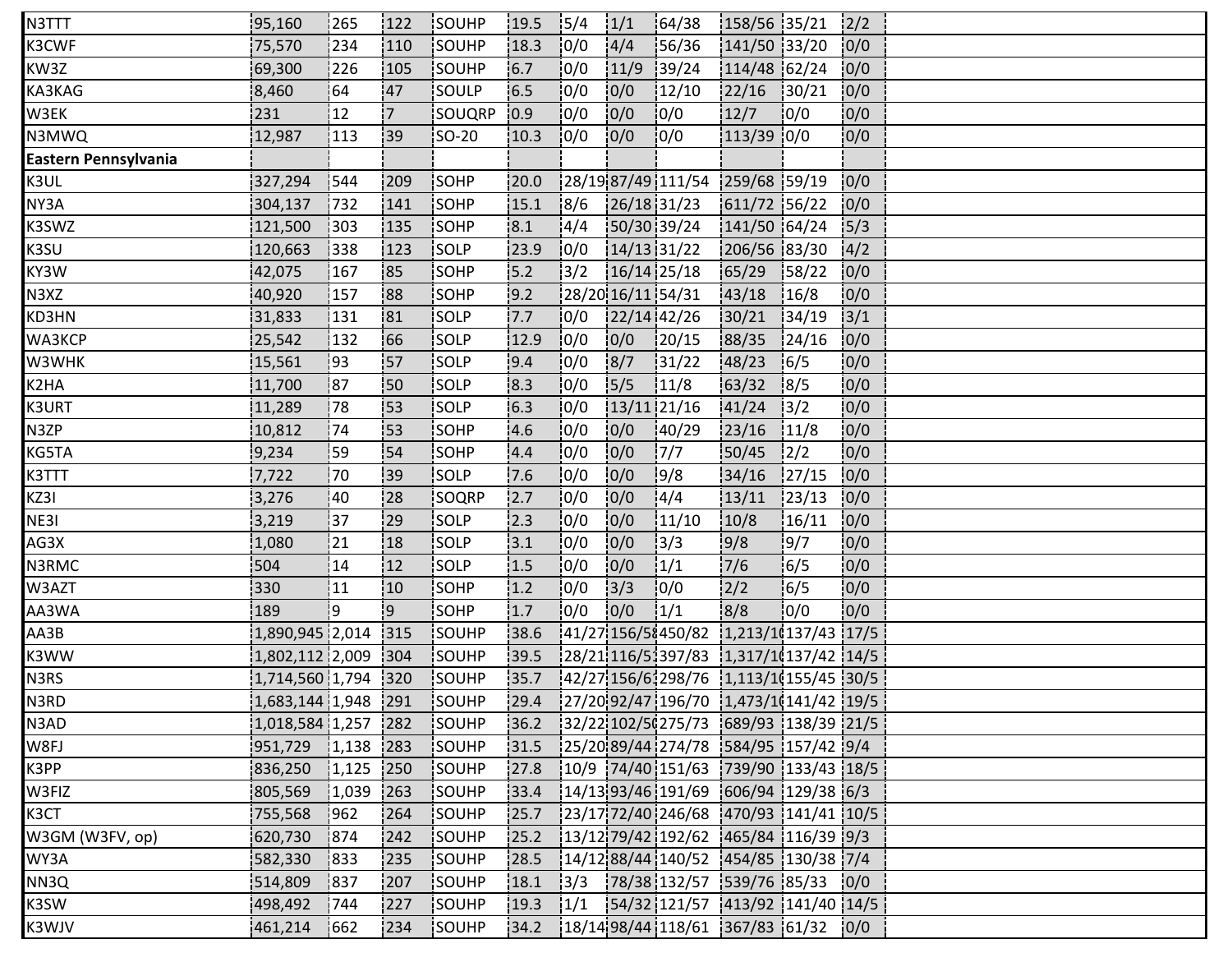| K3RL   | 396,027 | 1565          | 1237 | SOUHP         | 27.9 |               |               | 24/18 81/46 103/54 243/84 111/33 3/2             |                    |                  |      |  |
|--------|---------|---------------|------|---------------|------|---------------|---------------|--------------------------------------------------|--------------------|------------------|------|--|
| K3OO   | 354,312 | 448           | 266  | SOUHP         | 14.7 |               |               | $\frac{1}{35}/25$ 109/5 106/60 103/83 69/38 26/5 |                    |                  |      |  |
| K3ZA   | 337,512 | 587           | 196  | SOUHP         | 18.3 | 0/0           |               | 47/28 80/46                                      | 339/81 108/36 13/5 |                  |      |  |
| AA3K   | 284,085 | 539           | 177  | SOUHP         | 23.8 | 10/0          | 46/27 84/41   |                                                  | 317/73 83/32       |                  | 9/4  |  |
| K2XR   | 282,576 | 1466          | 203  | SOUHP         | 15.0 | 10/0          | 66/36 95/54   |                                                  | 209/73 91/37       |                  | 5/3  |  |
| N3ZA   | 279,180 | 521           | 180  | SOUHP         | 22.7 | 10/0          | 21/15 86/45   |                                                  | 334/83 74/34       |                  | 6/3  |  |
| KB3Z   | 269,748 | 1523          | 177  | SOUHP         | 19.7 | 15/4          | 53/32 94/44   |                                                  | 295/72 76/25       |                  | 0/0  |  |
| W3KB   | 255,420 | 496           | 172  | SOULP         | 21.2 | 1/1           | 28/19 83/42   |                                                  | 305/78 77/30       |                  | 2/2  |  |
| K3FMQ  | 232,686 | 1425          | 186  | SOUHP         | 24.1 | 10/0          | 22/18 55/48   |                                                  | 267/85 81/35       |                  | 10/0 |  |
| KD3TB  | 232,521 | 1447          | 179  | <b>SOUHP</b>  | 15.1 | 13/3          | 42/29 75/41   |                                                  | 279/78 46/27       |                  | 12/1 |  |
| K3WU   | 210,168 | 433           | 168  | SOUHP         | 9.5  | 10/0          | 15/13 61/42   |                                                  | 252/76 104/36 1/1  |                  |      |  |
| KC3WX  | 205,842 | 378           | 182  | SOUHP         | 11.7 | 0/0           | 37/29 84/45   |                                                  | 210/78 47/30       |                  | 0/0  |  |
| K3NM   | 199,710 | 330           | 210  | <b>ISOUHP</b> | 21.3 | 19/8          | 56/35 91/57   |                                                  | 122/73 50/35       |                  | 12/2 |  |
| N3RJ   | 192,321 | 1435          | 153  | SOUHP         | 19.6 | 10/0          |               | 40/24 87/46                                      | 275/62 33/21       |                  | 0/0  |  |
| K3FT   | 175,500 | 1404          | 150  | SOUHP         | 22.7 | $\frac{1}{2}$ |               | 43/23 111/46                                     | 166/48 77/27       |                  | 15/4 |  |
| K3ATO  | 170,766 | 378           | 159  | SOUHP         | 23.1 | 3/3           | 36/24 69/36   |                                                  | 227/71 43/25       |                  | 0/0  |  |
| WØBR   | 144,552 | 317           | 152  | SOUHP         | 19.9 | 14/4          | 41/26 42/28   |                                                  | 182/67 48/27       |                  | 0/0  |  |
| K2CD   | 142,113 | 1374          | 127  | <b>SOUHP</b>  | 11.8 | 10/0          | 31/20 41/24   |                                                  | 236/62 66/21       |                  | 0/0  |  |
| NF3R   | 136,779 | 376           | 127  | SOUHP         | 13.3 | 10/0          | 28/21 39/25   |                                                  | 269/59 39/21       |                  | 1/1  |  |
| WK2G   | 91,956  | 326           | 197  | SOUHP         | 11.2 | 10/0          | 0/0           | 137/27                                           | 279/62 10/8        |                  | 0/0  |  |
| WA3AAN | 91,260  | 265           | 117  | SOUHP         | 21.2 | 0/0           | 14/11 59/30   |                                                  | 150/52 42/24       |                  | 0/0  |  |
| W2DLT  | 81,396  | 243           | 114  | SOUHP         | 15.5 | 0/0           | 36/25 45/27   |                                                  | $92/36$ 70/26      |                  | 0/0  |  |
| K3BHX  | 79,296  | 244           | 118  | SOUHP         | 10.0 | 10/0          | 0/0           | 195/48                                           | 121/52 28/18       |                  | 0/0  |  |
| K3RON  | 79,230  | 1282          | :95  | <b>SOUHP</b>  | 16.3 | 10/0          | $7/7$         | 139/27                                           | 233/58 3/3         |                  | 0/0  |  |
| W3JJL  | 71,820  | 202           | 126  | SOUHP         | 11.5 | 10/0          | 15/5          | 163/39                                           | 111/63 23/19       |                  | 0/0  |  |
| N3NR   | 66,096  | 219           | 102  | SOUHP         | 15.8 | 0/0           | 31/22 50/29   |                                                  | $129/44$ 9/7       |                  | 0/0  |  |
| WB3IWC | 57,981  | 263           | 177  | SOUHP         | 13.4 | 10/0          | 0/0           | 9/7                                              | 204/48 50/22       |                  | 0/0  |  |
| N3KF   | 54,648  | 210           | 188  | SOUHP         | 9.9  | 10/0          | 0/0           | 146/31                                           | 92/35              | 172/22           | 0/0  |  |
| K2LNS  | 42,984  | 202           | 172  | SOUHP         | 14.9 | 0/0           | 0/0           | 15/12                                            | 131/40 56/20       |                  | 0/0  |  |
| W3SQ   | 42,510  | $ 222\rangle$ | 165  | SOUHP         | 7.6  | 0/0           | 0/0           | 0/0                                              | 171/44 51/21       |                  | 0/0  |  |
| KC3HXF | 36,036  | 162           | 177  | SOUHP         | 15.4 | 10/0          | 0/0           | 129/19                                           | 105/41 28/17       |                  | 0/0  |  |
| N3FCP  | 34,506  | 147           | 181  | SOUHP         | 6.3  | 12/1          | 24/16 39/27   |                                                  | 70/29 12/8         |                  | 0/0  |  |
| KZ3P   | 34,272  | <b>137</b>    | 84   | <b>ISOUHP</b> | 12.4 | 0/0           |               | 35/24 61/34                                      | 34/22              | 17/4             | 0/0  |  |
| WA1HEW | 29,970  | 141           | 74   | SOULP         | 11.3 | 0/0           | $25/19$ 16/13 |                                                  | 77/29              | 123/13           | 0/0  |  |
| W3FLH  | 28,359  | 139           | 69   | SOUHP         | 8.5  | 0/0           | $6/6$ 26/19   |                                                  | 81/29              | 126/15           | 0/0  |  |
| KA3D   | 26,568  | 109           | 82   | SOUHP         | 18.6 | 0/0           | $16/13$ 32/23 |                                                  | 52/38              | 9/8              | 10/0 |  |
| K3TEF  | 25,821  | 153           | 57   | SOUHP         | 15.0 | 1/1           | 0/0           | 15/11                                            | 109/36 28/9        |                  | 0/0  |  |
| NS3L   | 25,308  | 116           | 74   | <b>SOUHP</b>  | 14.3 | 10/0          | 1/1           | 146/32                                           | 39/24              | 130/17           | 0/0  |  |
| NB3I   | 22,572  | 118           | 66   | SOUHP         | 4.8  | 0/0           | 32/20 28/19   |                                                  | 58/27              | $\frac{1}{2}0/0$ | 0/0  |  |
| N3ATE  | 19,188  | 124           | 152  | SOUHP         | 8.4  | 0/0           | 0/0           | 125/19                                           | $93/27$ 6/6        |                  | 0/0  |  |
| NR3Z   | 15,876  | 110           | 149  | <b>ISOULP</b> | 4.9  | 0/0           | 0/0           | 0/0                                              | 110/49 0/0         |                  | 0/0  |  |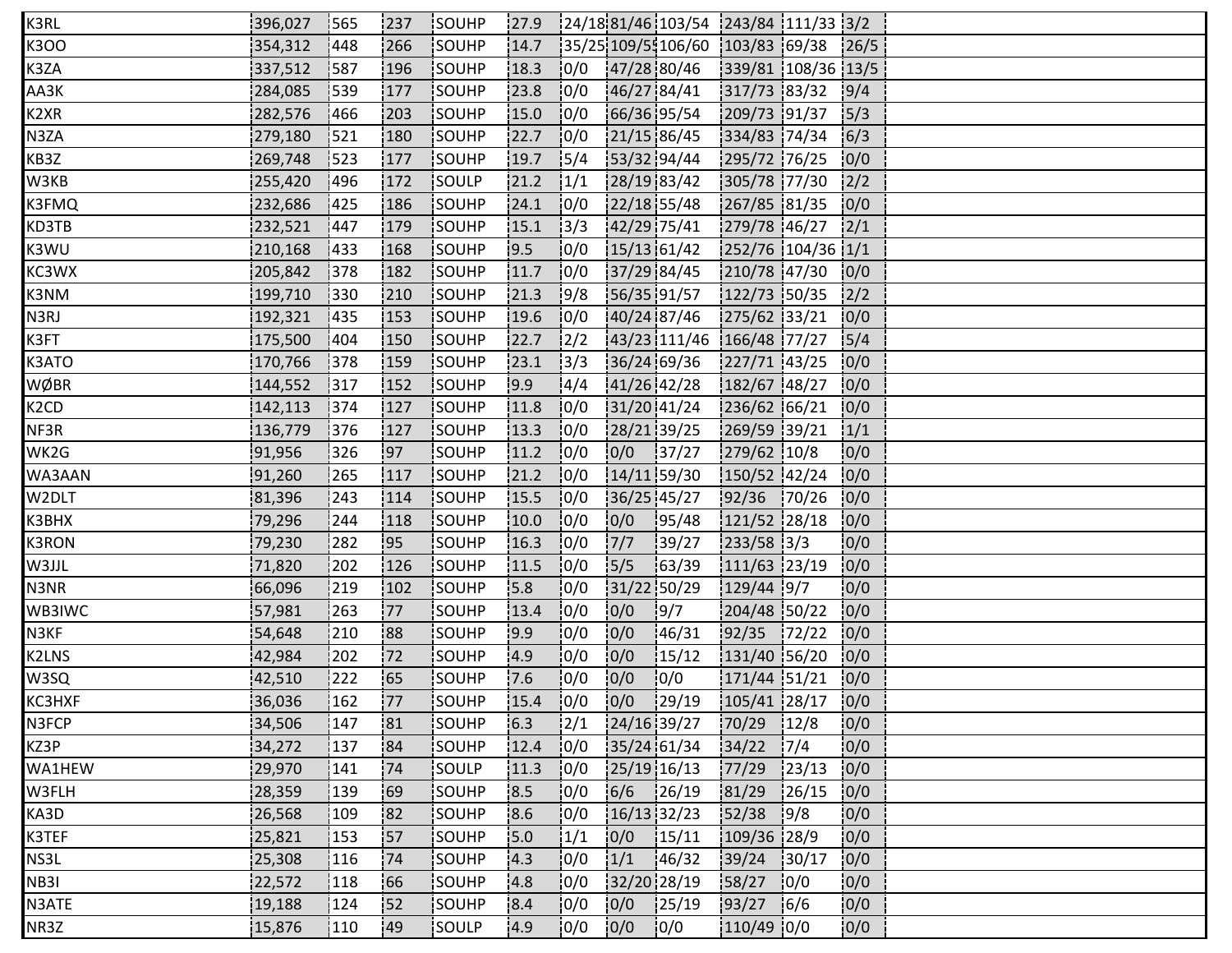| K3UC               | 15,624          | 184    | 62  | <b>ISOULP</b> | 14.7  | 10/0           | 0/0         | 15/14                                | 42/30            | 127/18        | 0/0  |  |
|--------------------|-----------------|--------|-----|---------------|-------|----------------|-------------|--------------------------------------|------------------|---------------|------|--|
| KD3RF              | 11,310          | 166    | 58  | SOUHP         | 3.1   | 10/0           | 11/8        | 122/20                               | 27/24            | 16/6          | 0/0  |  |
| KQ3F               | 3,672           | 38     | 34  | SOULP         | 2.7   | 0/0            | 0/0         | 11/9                                 | 19/17            | 8/8           | 0/0  |  |
| WA4YWM             | 2,016           | 31     | 24  | SOULP         | 3.4   | 10/0           | 0/0         | 4/4                                  | 21/16            | 16/4          | 0/0  |  |
| KN3A               | 1,008           | 21     | 16  | <b>SOULP</b>  | 1.4   | 1/1            | 4/4         | $\frac{1}{2}$                        | 14/9             | 10/0          | 0/0  |  |
| K3HW               | 4,464           | 49     | 31  | <b>SO-40</b>  | 3.3   | 0/0            | 0/0         | 149/31                               | 0/0              | 10/0          | 0/0  |  |
| KC3HRS             | 2,205           | 135    | 21  | $SO-20$       | 2.6   | 0/0            | 0/0         | 10/0                                 | 35/21            | 10/0          | 0/0  |  |
| KC3AEZ             | 2,079           | 35     | 21  | $ SO-20 $     | 15.1  | 0/0            | 0/0         | 0/0                                  | 35/21            | 0/0           | 0/0  |  |
| N3ACP              | 855             | 20     | 115 | <b>SO-20</b>  | 12.3  | 10/0           | 0/0         | 10/0                                 | 20/15            | 0/0           | 10/0 |  |
| <b>Maryland-DC</b> |                 |        |     |               |       |                |             |                                      |                  |               |      |  |
| K3ZO               | 1,101,915 1,581 |        | 235 | <b>SOHP</b>   | 29.1  |                |             | 22/15 81/43 408/67 968/86 102/24 0/0 |                  |               |      |  |
| K3TC               | 375,516         | 700    | 183 | SOHP          | 33.6  | 6/6            |             | 42/30 75/39                          | 480/76 83/28     |               | 14/4 |  |
| W3KL               | 111,300         | 372    | 100 | SOHP          | 6.9   | 1/1            | 23/16 35/23 |                                      | 279/44 34/16     |               | 10/0 |  |
| N1EK               | 85,560          | 253    | 115 | <b>SOHP</b>   | 11.5  | 10/0           |             | 20/15 50/30                          | 147/52 36/18     |               | 10/0 |  |
| W3TMS              | 12,408          | 97     | 44  | SOHP          | 6.1   | 10/0           | 0/0         | 1/1                                  | 69/27            | 27/16         | 0/0  |  |
| <b>KC3PFR</b>      | 8,694           | 64     | 46  | SOLP          | 6.8   | 0/0            | 3/2         | 15/12                                | 20/15            | 125/16        | 1/1  |  |
| N3KBF              | 8,094           | 72     | 38  | SOLP          | 11.7  | 10/0           | 0/0         | 10/10                                | 42/18            | 120/10        | 0/0  |  |
| W3JX               | 8,064           | 66     | 42  | SOHP          | 1.8   | 10/0           | 0/0         | 10/0                                 | 50/30            | 16/12         | 0/0  |  |
| KC3JPP             | 7,410           | 66     | 38  | SOHP          | 13.7  | 0/0            | 0/0         | 10/8                                 | 30/18            | 126/12        | 0/0  |  |
| AE3B               | 4,935           | 49     | 35  | SOLP          | 5.5   | 0/0            | 3/3         | 12/10                                | 22/13            | 12/9          | 0/0  |  |
| W3TTT              | 1,188           | 24     | 18  | SOLP          | 3.8   | 0/0            | $10/10$ 0/0 |                                      | 14/8             | 0/0           | 0/0  |  |
| N3GL               | 585             | 20     | 13  | SOLP          | 12.8  | 0/0            | 0/0         | 0/0                                  | 20/13            | 0/0           | 0/0  |  |
| KD4IZ              | 507             | 13     | 13  | SOHP          | 10.6  | 10/0           | 6/6         | 15/5                                 | 0/0              | $\frac{1}{2}$ | 0/0  |  |
| WB2ZAB             | 701,112         | 1,053  | 223 | <b>SOUHP</b>  | 26.1  | 10/0           |             | 48/28 158/60 758/97 83/34            |                  |               | 6/4  |  |
| W3FOX              | 431,028         | 635    | 234 | SOUHP         | 29.3  |                |             | 19/16 85/41 114/55 328/82 75/36      |                  |               | 14/4 |  |
| N3FJP              | 365,238         | 619    | 197 | SOUHP         | 23.7  | 12/1           |             | 34/23 100/49 350/82 125/38 8/4       |                  |               |      |  |
| K1RH               | 335,241         | 584    | 193 | SOUHP         | 14.4  | 0/0            |             | 59/34 102/47 334/79 89/33            |                  |               | 0/0  |  |
| W3LL               | 300,510         | 1489   | 210 | SOUHP         | 21.1  | 15/5           |             | $102/50120/59$ 239/73 20/20          |                  |               | 13/3 |  |
| NT3U               | 288,000         | 509    | 192 | SOUHP         | 21.1  | 10/0           | 62/36 88/45 |                                      | 280/75 73/33     |               | 6/3  |  |
| W3ICM              | 270,459         | 497    | 189 | SOUHP         | 32.1  | 0/0            | 9/6         | $154/65$ 206/76 111/38 17/4          |                  |               |      |  |
| WX3B               | 241,443         | 582    | 139 | SOUHP         | 8.3   | 0/0            | 0/0         | 158/23                               | 460/88 56/24 8/4 |               |      |  |
| W2CDO              | 140,448         | 305    | 154 | SOUHP         | 6.2   | 10/0           |             | 35/27 60/39                          | 165/63 43/23     |               | 12/2 |  |
| NS3T               | 135,219         | 1332   | 137 | SOULP         | 27.1  | 17/6           |             | 27/20 70/39                          | 147/44 64/25     |               | 17/3 |  |
| K3ZU               | 122,286         | $ 231$ | 178 | SOUHP         | 4.9   | 15/5           |             | 57/40 79/53                          | 64/54            | 126/26        | 0/0  |  |
| AA3S               | 104,937         | 265    | 133 | SOUHP         | $6.2$ | $\frac{12}{2}$ |             | 26/23 43/28                          | 148/54 42/23     |               | 4/3  |  |
| WT3K               | 102,465         | 253    | 135 | SOUHP         | 11.3  | 10/0           |             | 14/12 46/34                          | 144/60 48/28     |               | 1/1  |  |
| W3EKT              | 100,737         | 283    | 123 | SOUHP         | 10.0  | 10/0           |             | 20/17 60/34                          | 172/56 31/16     |               | 0/0  |  |
| K4JDF              | 97,128          | 292    | 114 | SOUHP         | 17.1  | 0/0            | 1/1         | 149/32                               | 183/55 53/22     |               | 6/4  |  |
| WC3N               | 92,610          | 299    | 105 | SOUHP         | 11.3  | 0/0            | 9/8         | 38/23                                | 203/47 49/27     |               | 0/0  |  |
| KA3YJM             | 71,295          | 254    | 97  | SOUHP         | 14.0  | 0/0            |             | 33/20 60/28                          | $158/46$ 3/3     |               | 0/0  |  |
| KG4USN             | 64,008          | 171    | 127 | SOUHP         | 15.9  | 10/0           |             | 29/21 60/41                          | 69/53 13/12      |               | 0/0  |  |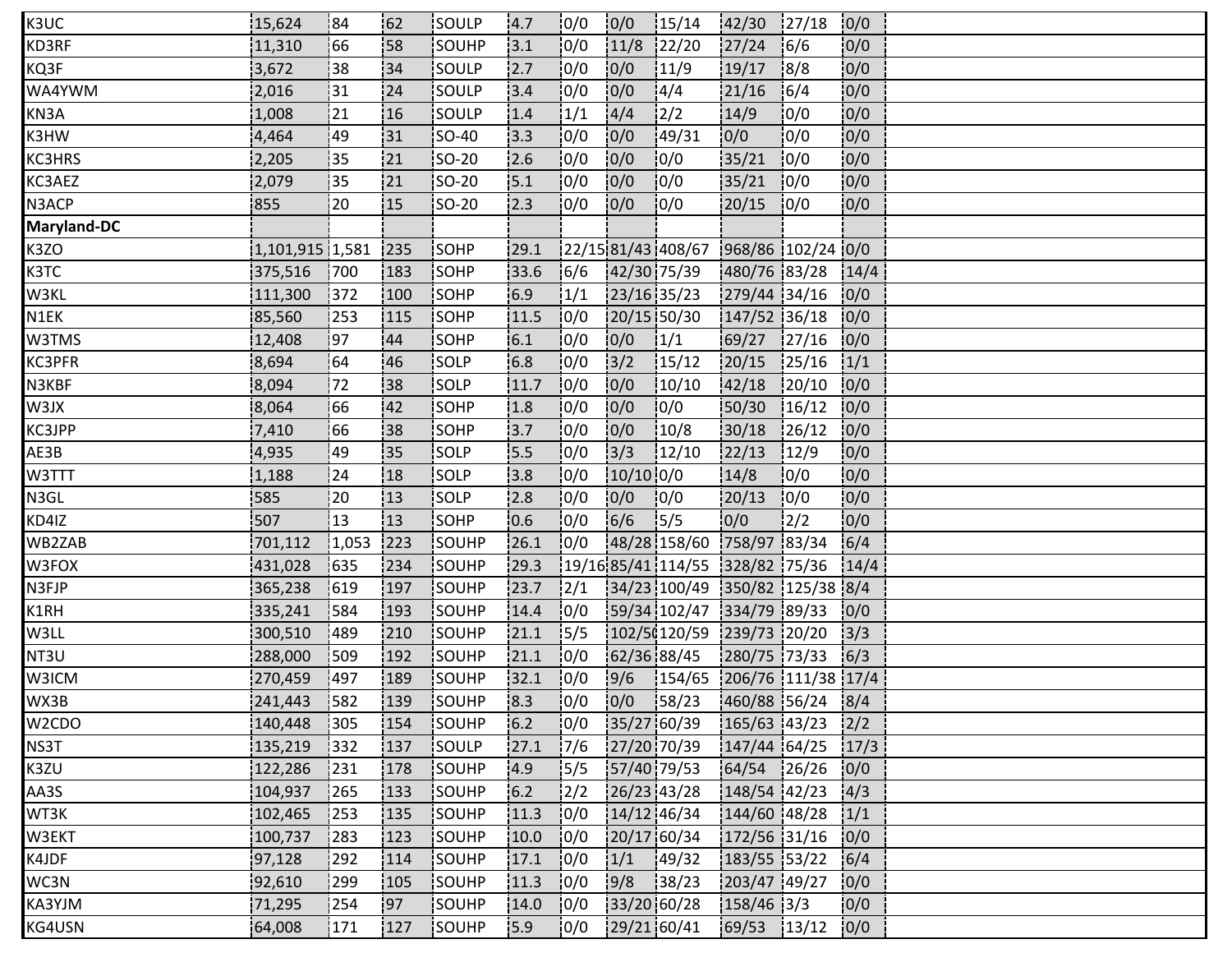| NN3RP                | 59,535         | 189            | 105            | <b>ISOUHP</b> | 9.8  | 0/0  | 15/12 66/35 |        | 94/47        | 14/11          | 0/0  |  |
|----------------------|----------------|----------------|----------------|---------------|------|------|-------------|--------|--------------|----------------|------|--|
| K3AU (K2YWE, op)     | 52,632         | 205            | 86             | SOUHP         | 4.2  | 0/0  | 0/0         | 0/0    | 142/55 57/28 |                | 6/3  |  |
| K1BZ                 | 51,012         | 159            | 109            | SOUHP         | 15.6 | 1/1  | 30/24 38/27 |        | 55/36        | 135/21         | 0/0  |  |
| WR3R                 | 38,808         | 159            | 84             | SOUHP         | 10.9 | 10/0 | 70/37 89/47 |        | 0/0          | 10/0           | 0/0  |  |
| W3OU                 | 36,900         | 155            | :82            | <b>SOUHP</b>  | 14.3 | 10/0 | 7/5         | 120/15 | 89/44        | 139/18         | 0/0  |  |
| N3DUE                | 30,240         | 126            | <b>84</b>      | SOUHP         | 9.9  | 0/0  | 24/20 55/30 |        | 35/25        | 12/9           | 0/0  |  |
| AK3B                 | 24,960         | 143            | 64             | SOUHP         | 11.6 | 0/0  | 3/3         | 131/20 | $102/36$ 5/3 |                | 2/2  |  |
| KC3QVQ               | 16,740         | 93             | 162            | SOULP         | 10.1 | 10/0 | 0/0         | 126/21 | 43/26        | 124/15         | 0/0  |  |
| W2QFV                | 13,818         | 98             | 49             | <b>SOULP</b>  | 17.9 | 10/0 | 13/3        | 11/9   | 83/36        | 1/1            | 0/0  |  |
| КВЗНЈК               | 9,936          | 73             | 146            | SOULP         | 8.4  | 10/0 | 0/0         | 15/4   | 32/22        | 36/20          | 0/0  |  |
| WA3AER               | 6,642          | 158            | 41             | SOUHP         | 3.7  | 0/0  | 8/6         | 17/13  | 27/17        | 16/5           | 0/0  |  |
| K2EJ                 | 4,500          | 150            | :30            | SOUHP         | 1.8  | 0/0  | 0/0         | 3/3    | 24/16        | 23/11          | 0/0  |  |
| W7IGC                | 2,250          | 31             | !25            | SOULP         | 1.6  | 0/0  | 0/0         | 10/10  | 10/8         | 11/7           | 0/0  |  |
| KC3OTP               | 1,890          | i 30           | 121            | <b>SOULP</b>  | 11.8 | 10/0 | 14/3        | 26/18  | 10/0         | 10/0           | 0/0  |  |
| K3CHF                | 1,782          | 28             | 22             | isoulp        | 3.9  | 10/0 | 15/4        | 12/9   | 11/9         | 10/0           | 0/0  |  |
| KB3BWR               | 945            | 22             | 15             | SOULP         | 3.0  | 0/0  | 0/0         | 12/10  | 10/5         | 10/0           | 0/0  |  |
| N3JON                | 546            | 15             | 13             | SOULP         | 1.7  | 0/0  | 0/0         | 10/0   | 12/10        | 3/3            | 0/0  |  |
| K3JSJ                | 12             | <u> 2</u>      | $\overline{2}$ | <b>SOULP</b>  | 0.1  | 10/0 | 0/0         | 10/0   | 0/0          | 12/2           | 0/0  |  |
| WA3FAE               | 7,137          | 65             | 39             | <b>SO-40</b>  | 3.8  | 10/0 | 0/0         | 65/39  | 10/0         | 10/0           | 0/0  |  |
| KE3AO                | 90             | $\overline{7}$ | 5              | SO-20         | 0.9  | 0/0  | 0/0         | 0/0    | 7/5          | 0/0            | 0/0  |  |
| Western Pennsylvania |                |                |                |               |      |      |             |        |              |                |      |  |
| N <sub>2</sub> EM    | 61,740         | 207            | 105            | SOLP          | 16.4 | 0/0  | 25/21 27/20 |        | 116/44 39/20 |                | 0/0  |  |
| NA3F                 | 30,033         | 148            | 71             | <b>SOHP</b>   | 8.8  | 10/0 | 2/2         | 144/28 | 75/27        | 127/14         | 10/0 |  |
| KA3FZN               | 22,326         | 123            | 61             | <b>SOLP</b>   | 15.9 | 0/0  | 0/0         | 10/8   | 81/37        | 32/16          | 0/0  |  |
| W3NO                 | 17,472         | 112            | 52             | SOHP          | 8.7  | 10/0 | 112/510/0   |        | 0/0          | 0/0            | 0/0  |  |
| KE3ZT                | 12,834         | 195            | 46             | SOLP          | 8.9  | 0/0  | $19/15$ 0/0 |        | 76/31        | 0/0            | 0/0  |  |
| W3DRW                | 11,520         | :88            | 48             | SOLP          | 19.3 | 10/0 | 0/0         | 13/3   | 60/30        | 125/15         | 0/0  |  |
| N3WMC                | 9,585          | 73             | 45             | SOHP          | 4.9  | 10/0 | 4/3         | 17/13  | 39/19        | 13/10          | 0/0  |  |
| N3RF                 | 3,936          | 41             | 132            | SOLP          | 4.0  | 0/0  | 4/3         | 17/15  | 4/4          | 16/10          | 0/0  |  |
| KB3LYB               | 3,906          | 46             | 31             | SOLP          | 4.7  | 0/0  | 2/2         | 13/11  | 23/12        | 8/6            | 0/0  |  |
| WB3AZL               | 1,701          | 28             | 21             | SOHP          | 13.5 | 10/0 | 0/0         | 10/0   | 23/17        | 15/4           | 0/0  |  |
| W3TXG                | 960            | 121            | 16             | SOLP          | 2.2  | 10/0 | 0/0         | 15/5   | 14/9         | $\frac{12}{2}$ | 10/0 |  |
| WU3U                 | 75             | l 5            | i5.            | <b>SOHP</b>   | 0.7  | 10/0 | 3/3         | 2/2    | 0/0          | 10/0           | 0/0  |  |
| WW3S                 | 325,296        | 505            | 216            | SOUHP         | 13.1 | 3/3  | 43/37 86/54 |        | 291/87 80/33 |                | 2/2  |  |
| W3XOX                | 61,200         | 212            | 100            | SOUHP         | 7.3  | 0/0  | 18/11 46/27 |        | 95/39        | 51/22          | 2/1  |  |
| AG3I                 | 45,396         | 157            | 197            | SOUHP         | 8.4  | 1/1  | 19/17 37/26 |        | 64/35        | 36/18          | 0/0  |  |
| WO2C                 | 19,251         | 97             | 69             | SOUHP         | 19.3 | 1/1  | $10/10$ 9/8 |        | 66/41        | 10/8           | 1/1  |  |
| KB3ORR               | 8,448          | 64             | 44             | SOULP         | 15.5 | 10/0 | 0/0         | 120/18 | 36/19        | 18/7           | 0/0  |  |
| W3BG                 | 3,348          | 38             | 31             | SOUHP         | 1.9  | 0/0  | 8/8         | 0/0    | 28/21        | $\frac{1}{2}$  | 0/0  |  |
| WV8TG                | 270            | 11             | 10             | SOULP         | 1.1  | 0/0  | 0/0         | 17/7   | 4/3          | 10/0           | 0/0  |  |
| K3RWN                | $\overline{3}$ | !1             | 1              | <b>SOUHP</b>  | 10.0 | 1/1  | 0/0         | 10/0   | 10/0         | 10/0           | 0/0  |  |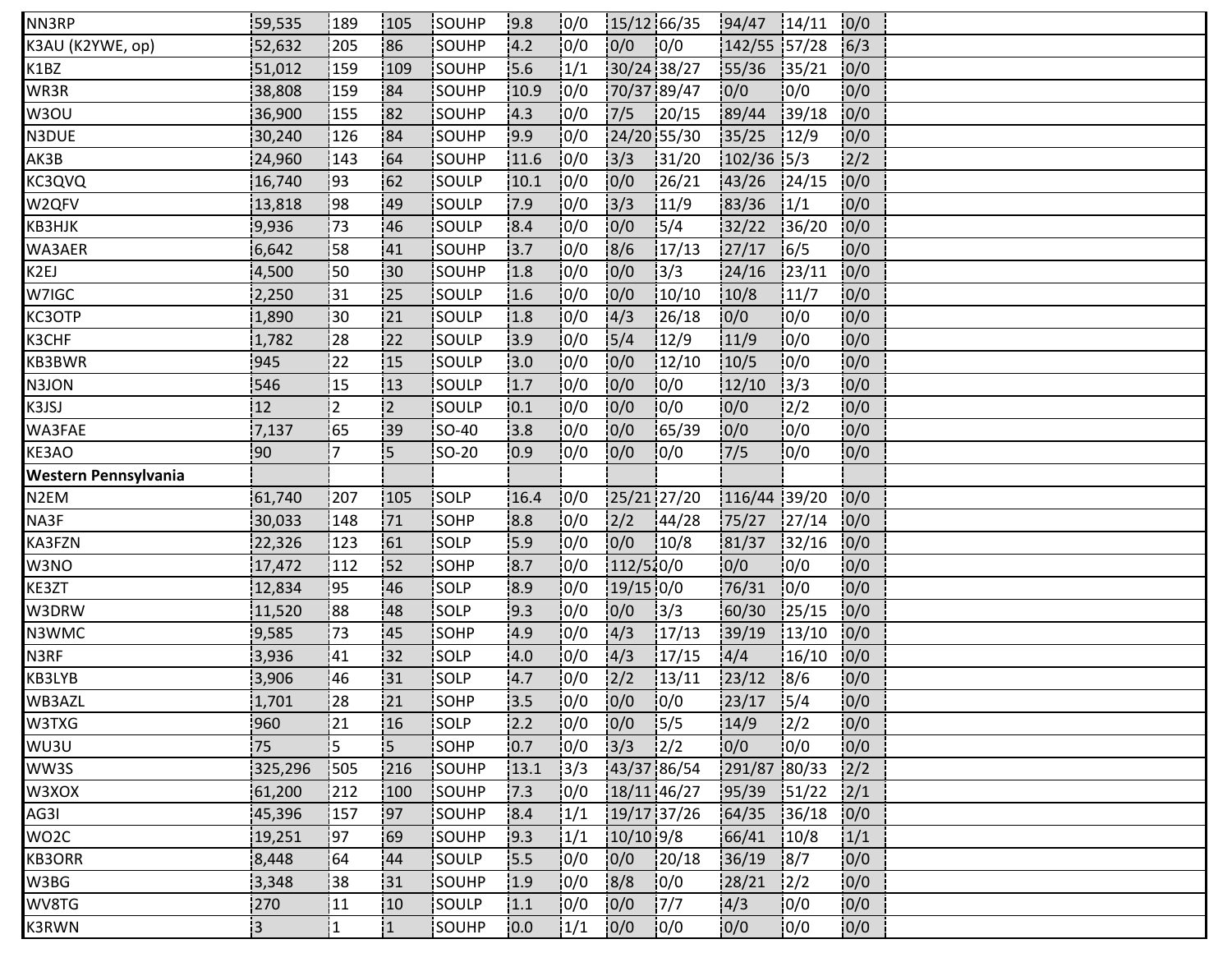| K3UA (@K3LR)      | 291,000         | $ 1,008 $ 97   |                          | <b>ISO-40</b>            | 33.5 | 10/0 | 0/0         | 1,008/970/0                             |                    | 10/0   | 0/0             |                         |
|-------------------|-----------------|----------------|--------------------------|--------------------------|------|------|-------------|-----------------------------------------|--------------------|--------|-----------------|-------------------------|
| K3LR (N2NC, op)   | 621,528         | 1,795          | 116                      | $ SO-20$                 | 29.8 | 10/0 | 0/0         | 0/0                                     | 1,795/110/0        |        | 0/0             |                         |
| W7LG              | 1,248           | 32             | 13                       | SO-20                    | 2.1  | 0/0  | 0/0         | 0/0                                     | 32/13              | 0/0    | 0/0             |                         |
| KN1OLA            | 36              | $\overline{A}$ | 3                        | <b>SO-20</b>             | 10.2 | 10/0 | 10/0        | 10/0                                    | 4/3                | 10/0   | 0/0             |                         |
|                   |                 |                |                          |                          |      |      |             |                                         |                    |        |                 |                         |
| Call              | Score           | QSOs           |                          | Mults Category Hours 160 |      |      | <b>80</b>   | 140                                     | 20                 | 15     | 10              | Operator(s) and/or Host |
| U.S. Call Area 4  |                 |                |                          |                          |      |      |             |                                         |                    |        |                 |                         |
| <b>Alabama</b>    |                 |                |                          |                          |      |      |             |                                         |                    |        |                 |                         |
| K4AB              | 1,182,255 1,487 |                | 269                      | SOHP                     | 41.7 |      |             | $126/2096/47198/65$ 1,019/91136/37 12/3 |                    |        |                 |                         |
| KD7RF             | 283,065         | 569            | 167                      | <b>SOHP</b>              | 26.7 | 10/0 | 19/14 74/40 |                                         | 309/75 125/32 42/6 |        |                 |                         |
| AB4EJ             | 66,600          | 228            | 100                      | SOHP                     | 9.4  | 0/0  | 24/18 29/18 |                                         | 111/41 61/20       |        | 3/3             |                         |
| KC4TEO            | 59,100          | 201            | 100                      | SOLP                     | 11.4 | 0/0  | 17/13 29/21 |                                         | 112/44 43/22       |        | 0/0             |                         |
| NK4T              | 30,810          | 134            | .79                      | <b>SOLP</b>              | 17.4 | 10/0 | 27/17 51/32 |                                         | 56/30              | 10/0   | 0/0             |                         |
| AE4M              | 18,042          | !98            | 62                       | SOLP                     | 8.1  | 10/0 | 3/3         | 10/9                                    | 40/28              | 139/20 | 6/2             |                         |
| KN4YK             | 2,835           | 35             | 127                      | SOHP                     | 3.0  | 0/0  | 0/0         | 0/0                                     | 6/6                | 23/17  | 6/4             |                         |
| K4EES             | 714             | 17             | 14                       | SOLP                     | 1.1  | 10/0 | 1/1         | 18/7                                    | 8/6                | 0/0    | 0/0             |                         |
| K4CNY             | 510             | !18            | 10                       | SOLP                     | 1.5  | 10/0 | 0/0         | 10/0                                    | 18/10              | 10/0   | 0/0             |                         |
| W4NBS             | 495             | 15             | 11                       | <b>SOLP</b>              | 0.4  | 10/0 | 0/0         | 10/0                                    | 5/4                | 10/7   | 0/0             |                         |
| W4JOV             | 210             | 11             | 10                       | <b>SOHP</b>              | 1.3  | 0/0  | 0/0         | 12/2                                    | 2/2                | 17/6   | 0/0             |                         |
| KX4BI             | 48,960          | 174            | 96                       | SOULP                    | 10.1 | 3/2  | 25/17 58/31 |                                         | 35/21              | 148/22 | $\frac{1}{5}/3$ |                         |
| W2BJN             | 23,544          | 109            | 172                      | SOUHP                    | 12.0 | 0/0  | 16/12 17/12 |                                         | 47/30              | 29/18  | 0/0             |                         |
| NA4MM             | 9,405           | :58            | 55                       | SOUHP                    | 12.3 | 0/0  | 0/0         | 19/9                                    | 41/38              | 8/8    | 0/0             |                         |
| N4JDB             | 6,903           | 62             | <b>39</b>                | <b>SOUHP</b>             | 6.7  | 10/0 | 1/1         | 12/11                                   | 49/27              | 10/0   | 0/0             |                         |
| N4JN              | 1,560           | 26             | 20                       | SOULP                    | 2.5  | 10/0 | 1/1         | 12/10                                   | 13/3               | 19/5   | 1/1             |                         |
| WB4WXE            | 126             | 7              | $\overline{\phantom{0}}$ | SO-160                   | 14.0 | 0/0  | 0/0         | 0/0                                     | 0/0                | 10/0   | 0/0             |                         |
| KK4AND            | 8,280           | 70             | 40                       | SO-40                    | 10.2 | 0/0  | 0/0         | 70/40                                   | 10/0               | 10/0   | 0/0             |                         |
| NA4ST             | 147             | $\overline{7}$ | $\overline{7}$           | <b>SO-15</b>             | 1.2  | 10/0 | 0/0         | 10/0                                    | 0/0                | 7/7    | 0/0             |                         |
| K4WI              | 2,016           | 85             | 8                        | SO-10                    | 4.0  | 10/0 | 0/0         | 10/0                                    | 0/0                | 10/0   | 85/8            |                         |
| Georgia           |                 |                |                          |                          |      |      |             |                                         |                    |        |                 |                         |
| KU8E              | 159,144         | 355            | 152                      | SOHP                     | 12.6 | 14/9 | 50/28 97/46 |                                         | 134/47 60/22       |        | 0/0             |                         |
| KM4OZ             | 65,184          | 200            | 112                      | SOLP                     | 19.0 | 0/0  | 23/18 43/30 |                                         | $99/43$ 22/18      |        | 13/3            |                         |
| K3GWK             | 31,284          | 137            | 79                       | <b>SOLP</b>              | 12.3 | 10/0 | 11/9        | 31/25                                   | 92/43              | 10/0   | 3/2             |                         |
| KI4MYD            | 22,236          | 110            | 168                      | <b>SOLP</b>              | 10.6 | 0/0  | 0/0         | 33/20                                   | 54/31              | 123/17 | 0/0             |                         |
| KD4QMY            | 22,110          | 110            | 67                       | SOLP                     | 8.5  | 0/0  | 0/0         | 13/12                                   | 61/33              | 30/19  | 6/3             |                         |
| K4BAI             | 20,412          | 109            | 63                       | SOHP                     | 4.0  | 0/0  | 5/4         | 30/22                                   | 58/26              | 16/11  | 0/0             |                         |
| AA9ZI             | 19,296          | :98            | 167                      | <b>SOHP</b>              | 11.7 | 0/0  | 0/0         | 137/27                                  | 21/18              | 140/22 | 0/0             |                         |
| W4ATL             | 16,848          | 108            | 52                       | SOHP                     | 13.3 | 0/0  | 0/0         | 0/0                                     | 64/33              | 144/19 | 10/0            |                         |
| W3PJ              | 14,841          | :99            | 151                      | SOHP                     | 5.0  | 0/0  | 0/0         | 10/0                                    | 73/34              | 126/17 | 10/0            |                         |
| KN4ADM            | 14,040          | 82             | 60                       | SOLP                     | 6.7  | 0/0  | 9/9         | 8/6                                     | 27/22              | 129/19 | 9/4             |                         |
| KA4JRY            | 13,140          | <b>82</b>      | !60                      | SOLP                     | 6.5  | 0/0  | 20/16 25/20 |                                         | 14/10              | 16/10  | 7/4             |                         |
| AA4XG (W4ATL, op) | 12,948          | 183            | <b>52</b>                | SOHP                     | 13.5 | 10/0 | 8/8         | 11/8                                    | 42/26              | 19/9   | 3/1             |                         |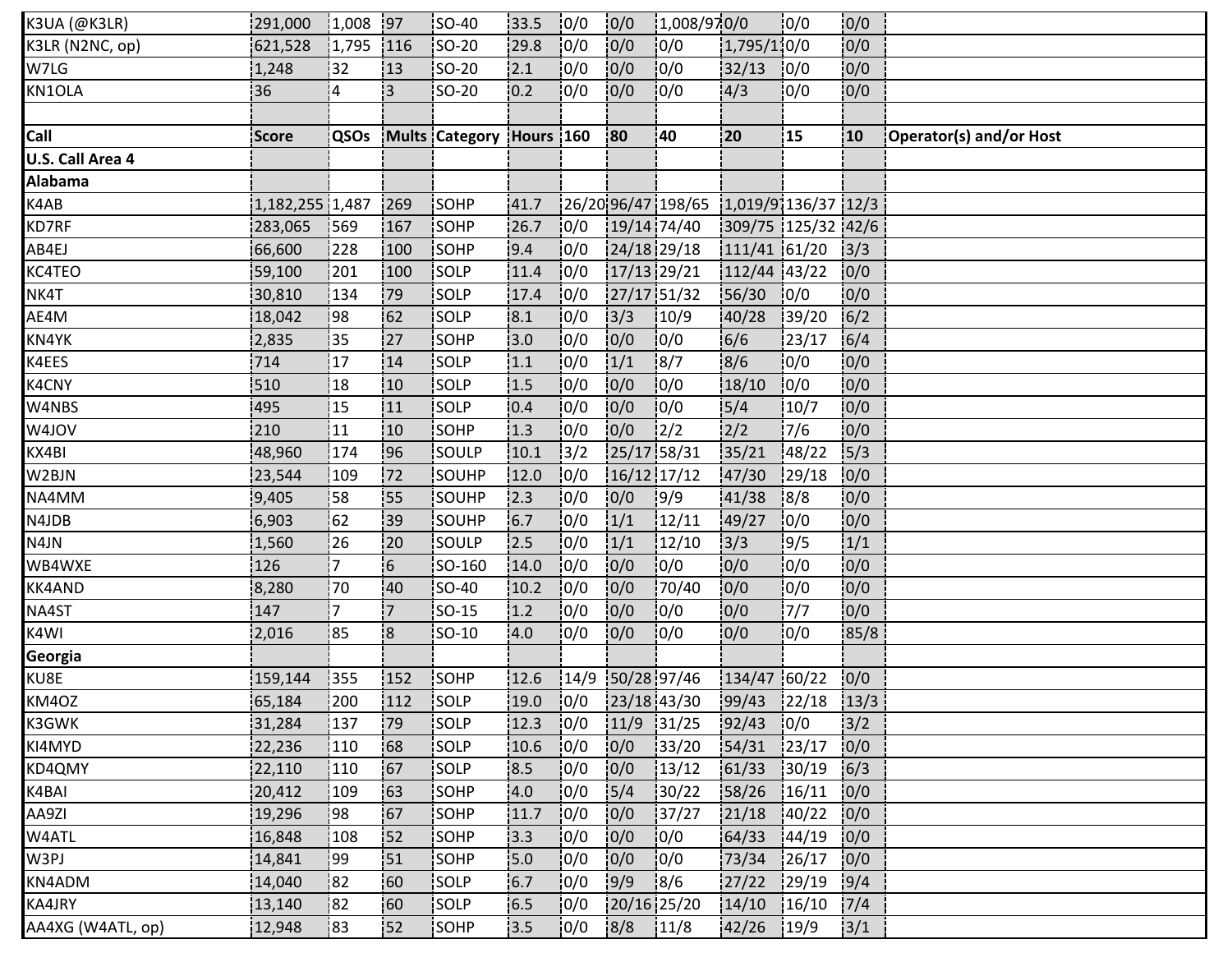| N4CN     | 10,752  | 165  | <b>156</b>     | <b>ISOLP</b> | 14.5 | 10/0          | 9/7                 | 17/7          | 33/31        | 16/11         | 0/0            |  |  |
|----------|---------|------|----------------|--------------|------|---------------|---------------------|---------------|--------------|---------------|----------------|--|--|
| K8LBQ    | 9,648   | 69   | 48             | SOLP         | 4.0  | 10/0          | 1/1                 | 19/16         | 21/15        | 124/14        | 4/2            |  |  |
| KB2DPY   | 8,040   | 79   | 40             | SOHP         | 19.7 | 10/0          | 0/0                 | 14/4          | 40/20        | 132/14        | 3/2            |  |  |
| KE4QCM   | 6,720   | 58   | 40             | SOLP         | 15.5 | 0/0           | 0/0                 | 10/0          | 26/20        | 128/18        | 14/2           |  |  |
| K4EMF    | 3,978   | 40   | 134            | <b>SOHP</b>  | 4.5  | 0/0           | 1/1                 | 13/13         | 17/13        | 19/7          | 0/0            |  |  |
| KA4RIV   | 3,534   | 41   | 131            | SOLP         | 15.2 | 10/0          | 0/0                 | 13/3          | 27/19        | 18/6          | 3/3            |  |  |
| NB4F     | 3,168   | :49  | 122            | SOLP         | 1.8  | 0/0           | 0/0                 | $\frac{2}{2}$ | 4/4          | 32/10         | 11/6           |  |  |
| KK4CS    | 2,940   | 35   | 28             | SOLP         | 4.4  | 0/0           | 0/0                 | 19/9          | 5/4          | 121/15        | 0/0            |  |  |
| WD8IPE   | 2,604   | 38   | 128            | <b>SOLP</b>  | 17.3 | 10/0          | 0/0                 | 18/6          | 14/12        | 16/10         | 0/0            |  |  |
| W2ECK    | 2,592   | 36   | 24             | <b>SOLP</b>  | 2.0  | $\frac{1}{3}$ | 33/22 0/0           |               | 0/0          | 10/0          | 0/0            |  |  |
| NV4C     | 2,070   | 135  | 23             | SOHP         | 2.0  | 10/0          | 0/0                 | 18/6          | 7/5          | 120/12        | 0/0            |  |  |
| NJ8J     | 1,539   | 28   | 19             | SOLP         | 1.7  | 0/0           | 5/5                 | 0/0           | 19/10        | 14/4          | 0/0            |  |  |
| N4UJ     | 396     | !13  | 12             | <b>SOLP</b>  | 1.0  | 10/0          | 0/0                 | 10/0          | 10/9         | 3/3           | 10/0           |  |  |
| W4MBX    | 168     | 19   | $7^{\circ}$    | <b>ISOLP</b> | 1.1  | 10/0          | 0/0                 | 10/0          | 7/5          | 12/2          | 0/0            |  |  |
| K4CGA    | 108     | 16   | 6              | <b>SOLP</b>  | 10.4 | 10/0          | 0/0                 | 10/0          | 6/6          | 10/0          | 0/0            |  |  |
| KC4UCT   | 18      | ¦з   | $\overline{2}$ | SOLP         | 10.2 | 0/0           | 0/0                 | 10/0          | $3/2$        | 10/0          | 0/0            |  |  |
| NO9E     | 226,746 | 450  | 171            | SOUHP        | 19.2 |               | $11/11$ 73/41 55/36 |               | 268/56 29/22 |               | 14/5           |  |  |
| W4AEX    | 196,710 | 420  | 166            | SOUHP        | 13.4 | 14/4          | 44/31 76/39         |               | 198/60 86/28 |               | 12/4           |  |  |
| AA5JF    | 165,615 | 1309 | 181            | SOUHP        | 11.8 | 15/5          | 43/31 52/45         |               | 125/62 72/34 |               | 12/4           |  |  |
| K4PI     | 133,623 | 308  | 147            | SOUHP        | 7.0  | 0/0           | 26/21 59/42         |               | 167/57 56/27 |               | 0/0            |  |  |
| K4VTE    | 86,784  | 262  | 113            | SOUHP        | 12.5 | 12/2          | 2/2                 | 146/31        | 174/56 32/19 |               | 6/3            |  |  |
| AA4LR    | 61,248  | 236  | 188            | SOUHP        | 16.5 | 10/0          | 9/7                 | 123/18        | 71/28        | $104/30$ 29/5 |                |  |  |
| K4ELI    | 56,160  | 201  | 96             | <b>SOUHP</b> | 8.3  | 1/1           | 12/9                | 127/19        | 113/44 48/23 |               | 10/0           |  |  |
| KN4TCF   | 33,615  | 139  | 183            | SOUHP        | 18.5 | 10/0          | 18/12 52/32         |               | 53/29        | 16/10         | 0/0            |  |  |
| K4SHW    | 27,588  | 125  | 76             | SOUHP        | 10.1 | 10/0          | 10/8                | 18/14         | 64/33        | 126/17        | 7/4            |  |  |
| W6KW     | 25,482  | 148  | 62             | SOUHP        | 6.5  | 0/0           | 0/0                 | 148/62        | 0/0          | 10/0          | 0/0            |  |  |
| KJ4RDF   | 13,833  | 89   | 153            | SOULP        | 18.5 | 0/0           | 0/0                 | 22/17         | 45/24        | 122/12        | 0/0            |  |  |
| N4BFR    | 11,826  | 174  | 54             | <b>SOULP</b> | 15.5 | 10/0          | 5/4                 | 12/10         | 35/27        | 19/11         | $\frac{13}{2}$ |  |  |
| K4FYM    | 6,216   | 157  | 137            | SOUHP        | 15.1 | 10/0          | 0/0                 | 1/1           | 24/17        | 31/18         | 1/1            |  |  |
| AJ4VE    | 5,184   | 73   | 24             | SOUHP        | 13.3 | 0/0           | 0/0                 | 0/0           | 0/0          | 73/24         | 0/0            |  |  |
| K4LDC    | 4,128   | 143  | 132            | SOULP        | 12.6 | 0/0           | 0/0                 | 12/2          | 22/17        | 17/12         | 2/1            |  |  |
| N9SM     | 3,348   | 39   | 31             | SOUQRP       | 2.4  | 10/0          | 0/0                 | 10/0          | 8/8          | 19/18         | 12/5           |  |  |
| N7BU     | 2,436   | 32   | 28             | <b>SOUHP</b> | 3.1  | 10/0          | 0/0                 | 14/14         | 0/0          | 18/14         | 0/0            |  |  |
| AC4MG    | 2,430   | 30   | 27             | SOULP        | 2.3  | 0/0           | 0/0                 | 8/7           | 16/15        | 15/4          | 1/1            |  |  |
| KT4ZB    | 1,071   | 21   | 17             | SOUHP        | 0.4  | 0/0           | 0/0                 | 10/0          | 0/0          | 21/17         | 0/0            |  |  |
| AC4DP    | 540     | 16   | 12             | SOULP        | 1.7  | 10/0          | $3/2$               | 3/3           | 7/6          | 13/1          | 10/0           |  |  |
| KN4CQJ   | 108     | 6    | 6              | SOULP        | 0.5  | 10/0          | 0/0                 | 12/2          | 3/3          | 1/1           | 0/0            |  |  |
| WC4Y     | 18      | :3   | $\overline{2}$ | SO-160       | 6.3  | 13/2          | 0/0                 | 10/0          | 0/0          | 10/0          | 0/0            |  |  |
| Kentucky |         |      |                |              |      |               |                     |               |              |               |                |  |  |
| N4JKO    | 45,966  | 165  | 194            | SOLP         | 17.3 | 0/0           | 1/1                 | 136/24        | 75/42        | 141/22        | 12/5           |  |  |
| WX8V     | 45,924  | 186  | 89             | SOHP         | 15.9 | 0/0           | 22/18 19/18         |               | 111/38 34/15 |               | 0/0            |  |  |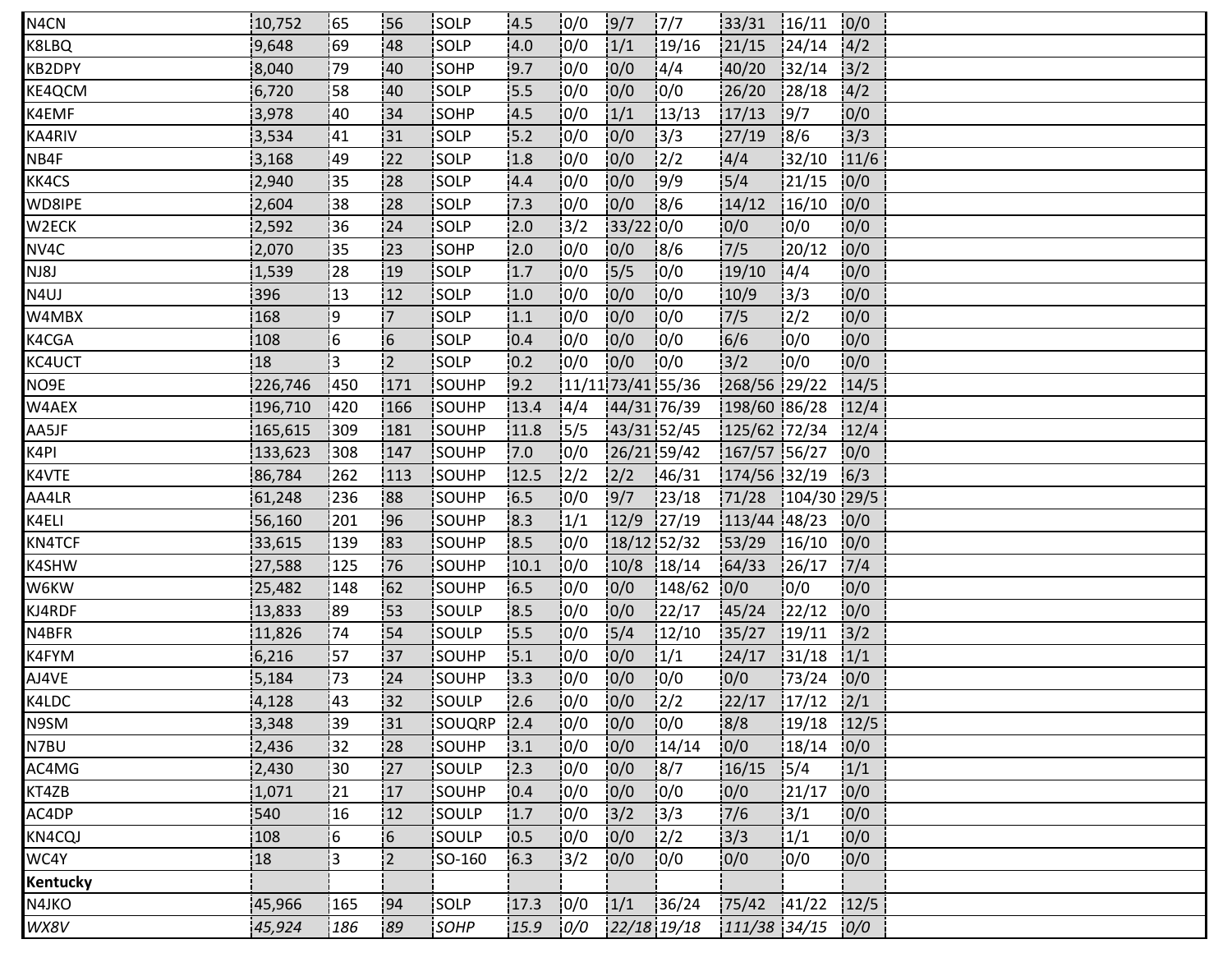| N8VQG                 | 33,768  | 138   | 184            | <b>ISOLP</b> | 18.7 | 10/0          | $17/13$ 27/20     |              | 65/34              | 129/17         | 0/0  |
|-----------------------|---------|-------|----------------|--------------|------|---------------|-------------------|--------------|--------------------|----------------|------|
| K4TG                  | 29,160  | 150   | 172            | SOLP         | 6.9  | 3/3           | 14/11 17/12       |              | 69/26              | 145/19         | 2/1  |
| KG2E                  | 10,878  | 77    | 49             | SOLP         | 10.9 | 0/0           | 2/2               | 16/11        | 38/23              | 121/13         | 0/0  |
| <b>KK4OMJ</b>         | 7,938   | 63    | 42             | SOLP         | 3.7  | 10/0          | 0/0               | 10/0         | 41/26              | 120/15         | 12/1 |
| N4ZY                  | 7,080   | 61    | 40             | <b>SOHP</b>  | 4.5  | 0/0           | 37/26 22/13       |              | 0/0                | $\frac{2}{1}$  | 0/0  |
| W4KYC                 | 6,888   | 157   | 141            | <b>SOHP</b>  | 15.3 | 10/0          | 0/0               | 135/24       | 22/17              | 10/0           | 0/0  |
| KJ4ND                 | 4,995   | 50    | :37            | SOHP         | 13.4 | 0/0           | 4/4               | 13/12        | 19/13              | 14/8           | 0/0  |
| KJ4AOM                | 1,890   | 31    | 21             | SOLP         | 10.9 | 0/0           | 0/0               | 10/7         | 8/5                | 13/9           | 0/0  |
| WD4KTF                | 1,800   | i 30  | 120            | <b>SOLP</b>  | 1.6  | 10/0          | 0/0               | 10/0         | 17/14              | 13/6           | 0/0  |
| N4YHC                 | 1,296   | 25    | 18             | <b>SOLP</b>  | 1.6  | 10/0          | 0/0               | 10/0         | 8/7                | 17/11          | 0/0  |
| K4SPO                 | 720     | 18    | 15             | SOLP         | 1.2  | 10/0          | 0/0               | 10/0         | 18/15              | 10/0           | 0/0  |
| KM4CH                 | 561     | 18    | 11             | SOLP         | 1.6  | 0/0           | 0/0               | 3/3          | 8/5                | 17/3           | 0/0  |
| W5MX                  | 682,068 | 1,019 | 226            | SOUHP        | 16.0 |               | 23/18 51/35 86/52 |              | 765/82 84/35       |                | 10/4 |
| N <sub>4QS</sub>      | 306,600 | 515   | 1200           | SOUHP        | 14.5 | 17/7          | 54/35 74/39       |              | 248/78 113/35 19/6 |                |      |
| ND4Y                  | 273,024 | 1491  | 192            | <b>SOUHP</b> | 27.5 | 13/9          |                   | 72/35 108/54 | 208/64 89/29       |                | 1/1  |
| AJ4A                  | 120,330 | 212   | 191            | SOUHP        | 15.8 | 7/6           | 27/27 43/41       |              | 80/73              | 48/38          | 7/6  |
| KE4KY                 | 12,285  | 105   | 39             | SOUHP        | 3.2  | 0/0           | 0/0               | 0/0          | 80/24              | 125/15         | 0/0  |
| KJ4YLR                | 5,445   | 55    | 33             | SOUHP        | 13.6 | 10/0          | 11/9              | 13/3         | 41/21              | 10/0           | 0/0  |
| WA4JQS                | 1,440   | 36    | 15             | SOUQRP       | 12.7 | 10/0          | 0/0               | 10/0         | 0/0                | 36/15          | 0/0  |
| KY4DAG                | 48      | 14    | $\overline{A}$ | SO-40        | 10.6 | 0/0           | 0/0               | 14/4         | 0/0                | 10/0           | 0/0  |
| W4LC                  | 40,680  | 237   | 160            | $ SO-20 $    | 17.1 | 0/0           | 0/0               | 0/0          | 237/60 0/0         |                | 0/0  |
| KC4WQ                 | 12,672  | 197   | 44             | <b>SO-20</b> | 13.7 | 10/0          | 0/0               | 10/0         | 97/44              | 10/0           | 0/0  |
| <b>North Carolina</b> |         |       |                |              |      |               |                   |              |                    |                |      |
| W6DVS                 | 145,545 | 1315  | 155            | <b>SOLP</b>  | 29.5 | 10/0          | 46/31 75/42       |              | 140/57 51/23       |                | 3/2  |
| K4MV                  | 113,364 | 270   | 141            | SOLP         | 16.0 | 0/0           | 34/23 34/29       |              | 143/57 59/32       |                | 0/0  |
| N1XL                  | 106,932 | 275   | 133            | SOLP         | 18.4 | $\frac{1}{1}$ | 39/24 56/34       |              | 88/44              | 63/25          | 28/5 |
| KK4RV                 | 68,040  | 217   | 108            | SOLP         | 16.2 | 10/0          | 3/3               | 134/29       | 123/52 57/24       |                | 0/0  |
| W3DQS                 | 56,760  | 179   | 110            | <b>SOHP</b>  | 10.8 | $\frac{1}{2}$ | 38/27 45/29       |              | 44/25              | 137/23         | 13/4 |
| W4BBT                 | 33,417  | 152   | 179            | SOHP         | 12.2 | 10/0          | $18/13$ 37/23     |              | 81/31              | 16/12          | 0/0  |
| N4APR                 | 27,846  | 128   | 178            | SOHP         | 10.1 | 0/0           | 8/7               | 125/18       | 53/32              | 142/21         | 0/0  |
| KJ4KTG                | 26,880  | 115   | 180            | SOLP         | 8.6  | 10/0          | $10/9$ 36/23      |              | 39/27              | 122/16         | 8/5  |
| KZ1X                  | 26,196  | 148   | !59            | SOHP         | 5.0  | 0/0           | 0/0               | 10/0         | $112/43$ 35/15     |                | 1/1  |
| KA4RLL                | 24,888  | 127   | 68             | <b>SOLP</b>  | 9.2  | 10/0          | 24/19 46/28       |              | 157/21             | 10/0           | 0/0  |
| NX9T                  | 17,172  | 108   | 53             | SOLP         | 3.8  | 0/0           | 7/6               | 16/12        | 75/27              | 10/8           | 0/0  |
| N4PSE                 | 15,312  | 93    | 58             | SOHP         | 13.9 | 0/0           | 0/0               | 156/32       | 35/24              | $\frac{12}{2}$ | 0/0  |
| NC4MI                 | 14,706  | 88    | 57             | SOLP         | 17.8 | 0/0           | 4/4               | 22/16        | 54/29              | 8/8            | 0/0  |
| KK4JFM                | 13,284  | 90    | 54             | SOHP         | 6.7  | 10/0          | 8/7               | 146/27       | 36/20              | 10/0           | 0/0  |
| KN4HGI                | 9,996   | 169   | 49             | <b>SOLP</b>  | 6.6  | 10/0          | 1/1               | 13/11        | 29/17              | 17/16          | 9/4  |
| KN4EWI                | 9,870   | 74    | 47             | SOLP         | 15.7 | 0/0           | $32/21$ $4/4$     |              | 34/18              | 14/4           | 0/0  |
| N4NTO                 | 8,832   | 169   | 46             | SOLP         | 15.6 | 0/0           | 3/3               | 31/21        | 18/13              | 11/8           | 6/1  |
| KU4V                  | 6,825   | 66    | 135            | <b>SOLP</b>  | 14.8 | 10/0          | 0/0               | 10/0         | 25/18              | 127/16         | 14/1 |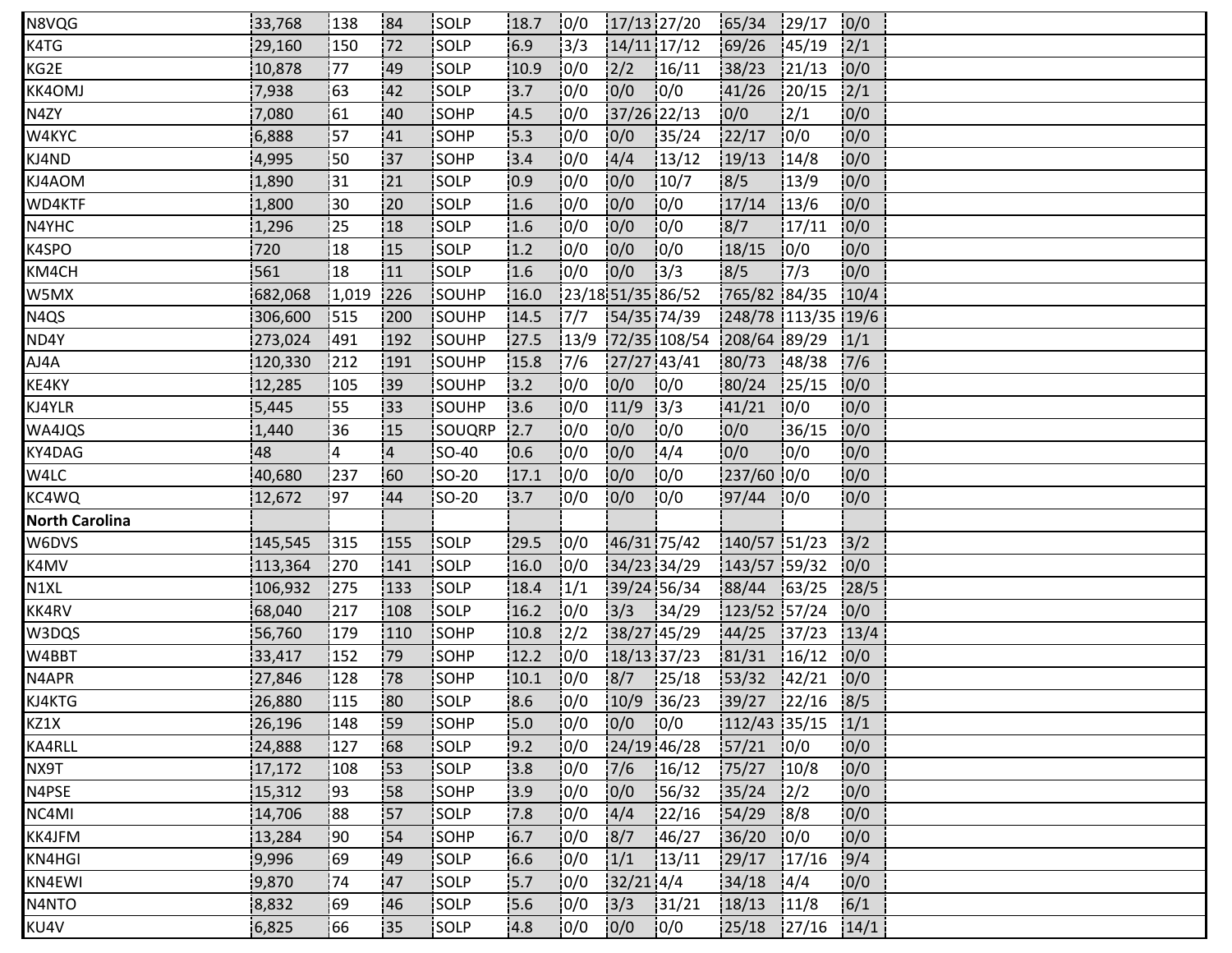| W3SA             | 6,222           | 66             | 34                      | <b>SOHP</b>  | 13.6  | 10/0           | 0/0         | 10/0                                                          | 128/13             | 38/21         | 0/0  |  |
|------------------|-----------------|----------------|-------------------------|--------------|-------|----------------|-------------|---------------------------------------------------------------|--------------------|---------------|------|--|
| KA3PCX           | 5,265           | 50             | 39                      | SOLP         | 5.7   | 10/0           | 0/0         | 15/5                                                          | 29/22              | 15/11         | 1/1  |  |
| AI8O             | 5,040           | 50             | 135                     | SOLP         | 8.2   | 10/0           | 10/9        | 124/16                                                        | 13/8               | 3/2           | 0/0  |  |
| K8OSF            | 3,456           | 40             | 32                      | <b>SOLP</b>  | 3.8   | 10/0           | $14/12$ 3/3 |                                                               | 13/9               | 10/8          | 0/0  |  |
| WH6LE/W4         | 768             | 18             | 16                      | SOHP         | 1.5   | 10/0           | 0/0         | 10/0                                                          | 8/8                | 10/8          | 0/0  |  |
| AE4VT            | 270             | 11             | '9                      | <b>SOLP</b>  | 10.9  | 10/0           | 0/0         | 10/0                                                          | 4/3                | 17/6          | 0/0  |  |
| KJ4PJU           | 270             | 10             | 10                      | SOLP         | 10.9  | 0/0            | 0/0         | 1/1                                                           | 9/9                | 10/0          | 0/0  |  |
| N4AED            | 240             | 10             | $\overline{\mathbf{8}}$ | SOLP         | 10.8  | 0/0            | 0/0         | 10/0                                                          | 8/7                | 10/0          | 2/1  |  |
| K4ME             | 27              | ļ3             | і3                      | <b>SOLP</b>  | 10.1  | 10/0           | 0/0         | 10/0                                                          | 13/3               | 10/0          | 0/0  |  |
| WX4RM            | 18              | į3             | i3                      | <b>SOLP</b>  | 0.1   | 10/0           | 10/0        | 10/0                                                          | 12/2               | 1/1           | 0/0  |  |
| AK4D             | $\overline{3}$  | 11             | $\overline{1}$          | SOLP         | 0.6   | 10/0           | 0/0         | 10/0                                                          | 0/0                | 10/0          | 1/1  |  |
| K4IMP            | 3               | $\mathbf{1}$   | $\overline{1}$          | SOLP         | 0.0   | 0/0            | 0/0         | 10/0                                                          | 1/1                | 10/0          | 0/0  |  |
| N1LN             | 1,161,558 1,393 |                | 282                     | SOUHP        | 26.0  |                |             | 12/10 88/46 198/76 891/101 141/43 63/6                        |                    |               |      |  |
| K5EK             | 704,694         | 1927           | 1257                    | SOUHP        | 128.2 |                |             | $\left  \frac{10}{7} \right $ 75/39 159/69 506/95 154/40 23/7 |                    |               |      |  |
| W3OA             | 372,708         | 611            | 204                     | <b>SOUHP</b> | 24.1  | 10/0           |             | 50/30109/56 321/80 110/34 21/4                                |                    |               |      |  |
| NR3X (N4YDU, op) | 334,194         | 1512           | 218                     | SOUHP        | 9.0   | 9/9            | 53/35 97/55 |                                                               | 225/82 113/33 15/4 |               |      |  |
| W1AJT            | 266,742         | 442            | 203                     | SOUHP        | 14.9  | 10/0           | 26/22 86/52 |                                                               | 198/81 92/41       |               | 40/7 |  |
| W3GQ             | 203,907         | 408            | 167                     | SOUHP        | 13.1  | $\frac{13}{2}$ | 42/28 79/42 |                                                               | 224/66 57/27       |               | 3/2  |  |
| N4CW             | 185,130         | 367            | 170                     | <b>SOUHP</b> | 13.2  | 1/1            | 14/13 58/39 |                                                               | 227/80 59/32       |               | 8/5  |  |
| N4PQX            | 87,000          | 201            | 145                     | SOUHP        | 5.4   | 13/3           | 31/24 33/26 |                                                               | 87/65              | 147/27        | 0/0  |  |
| K4QE             | 71,280          | 199            | 120                     | SOUHP        | 17.8  | 0/0            | 0/0         | 48/38                                                         | 70/48              | 63/33         | 18/1 |  |
| N4TL             | 66,900          | 224            | !100                    | SOUHP        | 13.7  | 10/0           | 0/0         | 17/14                                                         | 155/62 52/24       |               | 0/0  |  |
| W4BTW            | 58,491          | 202            | 97                      | <b>SOULP</b> | 15.1  | 10/0           | 2/2         | 24/20                                                         | 112/47 46/23       |               | 18/5 |  |
| KE4YOG           | 55,449          | 193            | 101                     | <b>SOULP</b> | 13.6  | 10/0           | 14/12 34/25 |                                                               | 107/47 37/16       |               | 1/1  |  |
| NR4O             | 49,959          | 185            | 91                      | SOUHP        | 9.7   | 0/0            | 0/0         | 143/25                                                        | 113/46 28/19       |               | 1/1  |  |
| K2SD             | 34,362          | 174            | 69                      | SOUHP        | 10.6  | 0/0            | 0/0         | 0/0                                                           | 100/43 67/23       |               | 7/3  |  |
| N4GU             | 26,307          | 113            | 79                      | SOUHP        | 12.6  | 10/0           | 1/1         | 13/13                                                         | 92/58              | 17/7          | 0/0  |  |
| <b>ND20</b>      | 10,296          | 171            | 52                      | <b>SOUHP</b> | 13.5  | 10/0           | 0/0         | 13/11                                                         | 121/16             | 131/21        | 6/4  |  |
| K6RM             | 7,680           | 64             | 40                      | SOULP        | 14.3  | 10/0           | 0/0         | 1/1                                                           | 35/21              | 125/15        | 3/3  |  |
| KS4VOL           | 6,372           | 61             | 36                      | SOUHP        | 4.0   | 0/0            | 0/0         | 18/15                                                         | 43/21              | 0/0           | 0/0  |  |
| K8YC             | 4,128           | 143            | 132                     | SOUHP        | 1.3   | 10/0           | 0/0         | 120/17                                                        | 20/12              | 3/3           | 0/0  |  |
| N4DE             | 3,348           | 36             | 31                      | <b>SOUHP</b> | 13.0  | 10/0           | 8/7         | 18/8                                                          | 8/6                | 12/10         | 0/0  |  |
| NZ4N             | 2,475           | 34             | 25                      | <b>SOULP</b> | 1.6   | 10/0           | 5/4         | 19/8                                                          | 20/13              | 0/0           | 0/0  |  |
| KS4S             | 1,650           | 27             | 22                      | SOULP        | 1.1   | 0/0            | 0/0         | 10/9                                                          | 16/5               | 11/8          | 0/0  |  |
| KC4SOT           | 1,305           | 30             | 15                      | SOULP        | 2.0   | 0/0            | 0/0         | 0/0                                                           | 28/13              | $\frac{1}{2}$ | 0/0  |  |
| N4XD             | 2,574           | 34             | !26                     | SO-160       | 4.8   | 34/26 0/0      |             | 10/0                                                          | 10/0               | 10/0          | 10/0 |  |
| K4ESE            | 672             | 16             | 14                      | <b>SO-80</b> | 1.7   | 10/0           | $16/14$ 0/0 |                                                               | 0/0                | 0/0           | 0/0  |  |
| K4HPS            | 75              | 7              | 5                       | <b>SO-80</b> | 15.7  | 10/0           | 7/5         | 10/0                                                          | 0/0                | 10/0          | 0/0  |  |
| N4IJ             | 13,350          | 95             | 150                     | $ SO-40 $    | 15.3  | 0/0            | 0/0         | 195/50                                                        | 0/0                | 0/0           | 0/0  |  |
| W2IKN            | 1,080           | 24             | 15                      | SO-40        | 8.9   | 0/0            | 0/0         | 124/15                                                        | 0/0                | 10/0          | 0/0  |  |
| WA4NOT           | 36              | <sup>1</sup> 4 | IЗ.                     | $ SO-20 $    | 0.7   | 10/0           | 0/0         | 10/0                                                          | 4/3                | 10/0          | 0/0  |  |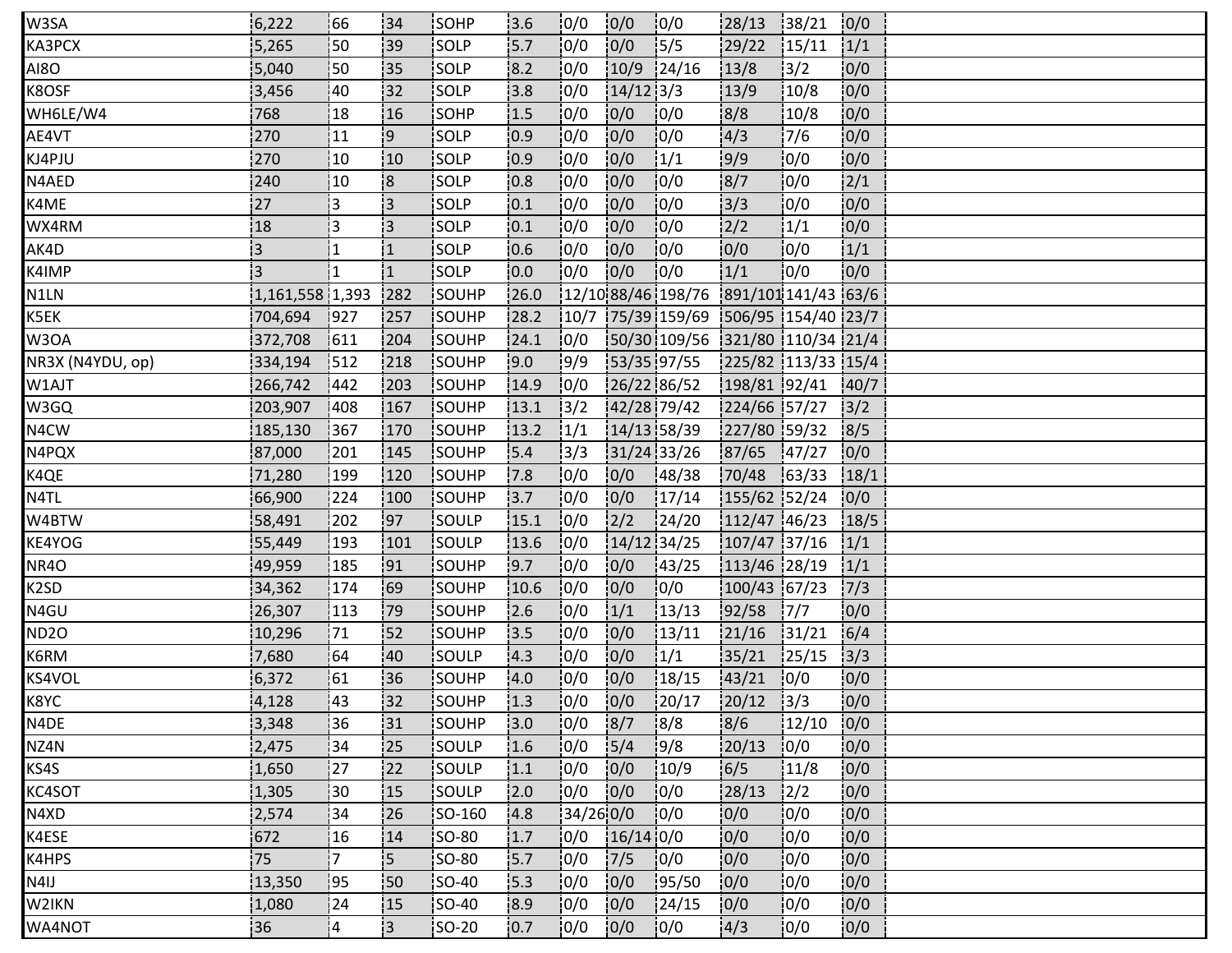| <b>Northern Florida</b> |         |      |                |              |      |               |               |                               |                    |                |      |
|-------------------------|---------|------|----------------|--------------|------|---------------|---------------|-------------------------------|--------------------|----------------|------|
| N5GF                    | 163,278 | 397  | 141            | SOHP         | 18.2 | 0/0           |               | 31/17 54/34                   | 186/59 88/27       |                | 38/4 |
| WA3LXD                  | 91,500  | 254  | 122            | SOLP         | 23.6 | $\frac{2}{1}$ | 21/16 52/33   |                               | 108/42 43/24       |                | 28/6 |
| K4SBZ                   | 64,410  | 200  | 113            | SOHP         | 12.3 | 10/0          |               | 20/16 52/38                   | 89/40              | 136/17         | 3/2  |
| KB4OK                   | 61,938  | 193  | 111            | SOLP         | 18.9 | 10/0          | $\frac{2}{2}$ | 143/27                        | 105/53 34/24       |                | 9/5  |
| K3TW                    | 29,862  | 126  | :79            | SOLP         | 3.8  | 0/0           | 8/7           | 140/28                        | 34/24              | 134/16         | 10/4 |
| KO4DN                   | 26,880  | 122  | 80             | SOHP         | 7.5  | 0/0           | 15/12 23/19   |                               | 38/26              | 126/19         | 20/4 |
| K4WQ                    | 21,384  | 109  | 66             | SOLP         | 6.3  | 0/0           | 0/0           | 123/19                        | 36/25              | 136/18         | 14/4 |
| N4WLL                   | 15,660  | 192  | 158            | SOQRP        | 10.1 | 10/0          | 30/20 35/23   |                               | 15/7               | $\frac{18}{7}$ | 4/1  |
| KQ3K                    | 10,557  | 74   | 51             | <b>SOLP</b>  | 9.9  | 10/0          | 4/3           | 11/10                         | 29/18              | 129/19         | 1/1  |
| K1HG                    | 9,450   | 172  | 50             | SOLP         | 4.4  | 10/0          | 4/4           | 8/7                           | 39/26              | 121/13         | 0/0  |
| AC2N                    | 8,004   | 61   | 46             | SOLP         | 6.5  | 0/0           | 11/9          | 22/15                         | 4/4                | 22/16          | 2/2  |
| KK4PJ                   | 6,270   | 57   | !38            | SOLP         | 5.7  | 10/0          | 0/0           | 134/23                        | 15/5               | 18/10          | 10/0 |
| K4GOP                   | 4,851   | 50   | 133            | SOLP         | 2.5  | 0/0           | 0/0           | 0/0                           | 25/14              | 19/15          | 6/4  |
| N4KXO                   | 3,564   | 48   | i36            | <b>SOLP</b>  | 6.2  | 10/0          | 0/0           | 9/8                           | 24/15              | 12/10          | 3/3  |
| WW4LS                   | 2,730   | 37   | 26             | SOLP         | 15.0 | 0/0           | 1/1           | 12/7                          | 19/14              | 4/3            | 1/1  |
| KA3EHL                  | 1,863   | 28   | 123            | SOLP         | 12.4 | 0/0           | 0/0           | 16/6                          | 11/10              | 11/7           | 0/0  |
| N4PCC                   | 1,794   | 26   | 23             | SOLP         | 2.7  | 0/0           | 0/0           | 10/9                          | 7/7                | 16/6           | 3/1  |
| KQ4Y                    | 1,500   | 25   | 20             | SOLP         | 1.6  | 10/0          | 0/0           | 18/14                         | 7/6                | 10/0           | 0/0  |
| W3GYM                   | 270     | 11   | 19             | SOLP         | 1.1  | 0/0           | 0/0           | 0/0                           | 4/4                | 17/5           | 0/0  |
| WB4MM                   | 90      | 16   | $\overline{6}$ | SOLP         | 0.7  | 0/0           | 1/1           | $\frac{2}{2}$                 | 0/0                | 0/0            | 3/3  |
| KM4HI                   | 445,383 | .707 | 213            | SOUHP        | 20.0 | 12/2          |               | 52/33 112/53                  | 424/86 110/35 7/4  |                |      |
| N4WW                    | 332,424 | 517  | 216            | <b>SOUHP</b> | 13.1 |               |               | 23/17 87/46 137/64 256/84 0/0 |                    |                | 14/5 |
| K9OM                    | 306,000 | 1511 | 204            | <b>SOULP</b> | 17.7 |               |               | $11/8$ 51/33 87/45            | 229/77 100/36 33/5 |                |      |
| NA4DA                   | 192,222 | 360  | 181            | SOUHP        | 10.0 | 0/0           | 9/9           | 74/52                         | 206/84 65/32       |                | 6/4  |
| NF4A                    | 187,740 | 423  | 149            | SOUHP        | 11.5 | 10/0          | 0/0           | 118/56                        | 229/72 52/17       |                | 24/4 |
| NN <sub>2</sub> T       | 165,048 | 330  | 184            | SOUHP        | 24.0 | 10/0          |               | 66/42 74/45                   | 139/63 45/29       |                | 16/5 |
| N4UU                    | 49,929  | 197  | 89             | SOUHP        | 16.8 | 1/1           | 25/18 37/27   |                               | $134/43$ 0/0       |                | 0/0  |
| NO4J                    | 37,683  | 173  | :79            | SOUHP        | 7.1  | 10/0          | 52/32 0/0     |                               | 121/47 0/0         |                | 0/0  |
| KØLUZ                   | 28,182  | 158  | 61             | SOUHP        | 4.9  | 0/0           | 0/0           | 0/0                           | 158/61 0/0         |                | 0/0  |
| WA4IPU                  | 24,624  | 116  | 72             | SOULP        | 8.3  | 0/0           | 3/3           | 140/29                        | 48/25 25/15        |                | 0/0  |
| WB4OMM                  | 24,309  | 112  | 173            | SOULP        | 4.0  | 10/0          | 0/0           | 10/10                         | 153/39             | 139/21         | 10/3 |
| N4EK                    | 17,169  | !98  | i59            | <b>SOUHP</b> | 13.5 | 10/0          | 0/0           | 10/0                          | 98/59              | 10/0           | 0/0  |
| KC5CMX                  | 3,162   | 36   | 31             | SOULP        | 3.2  | 0/0           | 10/9          | 16/6                          | 15/11              | 15/5           | 0/0  |
| W2TAD                   | 1,587   | 123  | 23             | SOULP        | 3.3  | 0/0           | 0/0           | 14/4                          | 18/18              | 1/1            | 10/0 |
| NE8P                    | 38,367  | 204  | 63             | <b>SO-20</b> | 10.5 | 0/0           | 0/0           | 10/0                          | 204/63 0/0         |                | 0/0  |
| K1MM                    | 48,321  | 275  | :59            | SO-15        | 17.7 | 0/0           | 0/0           | 10/0                          | 0/0                | 275/59 0/0     |      |
| N4OX                    | 16,482  | 140  | 41             | <b>SO-15</b> | 11.1 | 10/0          | 0/0           | 10/0                          | 0/0                | 140/41 0/0     |      |
| <b>South Carolina</b>   |         |      |                |              |      |               |               |                               |                    |                |      |
| NN4SS                   | 32,340  | 150  | 77             | SOHP         | 6.4  | 0/0           | $5/5$         | 129/22                        | 70/30              | 146/20         | 0/0  |
| K9GWS                   | 24,276  | 122  | 68             | SOHP         | 4.7  | 10/0          | 1/1           | 41/32                         | 80/35              | 10/0           | 0/0  |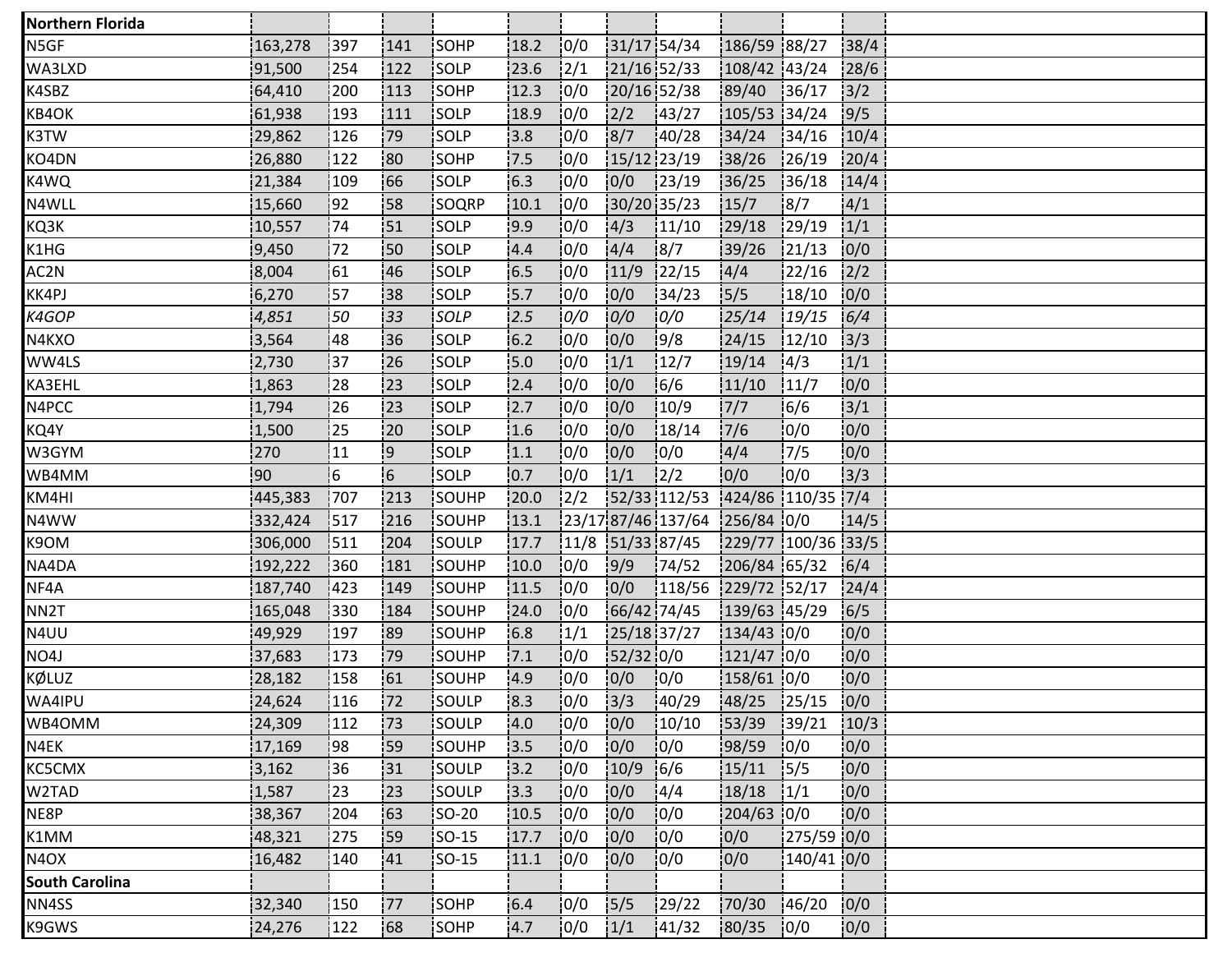| WG4MC                   | 20,736  | 111] | 64                      | <b>ISOHP</b> | 9.1   | 0/0           | 1/1               | 134/25                          | 43/19           | 33/19  | 0/0           |  |
|-------------------------|---------|------|-------------------------|--------------|-------|---------------|-------------------|---------------------------------|-----------------|--------|---------------|--|
| KA4FVE                  | 18,492  | :96  | 167                     | SOLP         | 10.3  | 0/0           | 21/15 24/19       |                                 | 22/15           | 27/16  | 2/2           |  |
| W4ANT                   | 16,074  | 197  | 57                      | SOHP         | $6.2$ | 0/0           | 6/4               | 12/11                           | 55/26           | 123/15 | 1/1           |  |
| K9JDP                   | 14,280  | 91   | 56                      | SOHP         | 7.7   | 0/0           | 6/5               | 12/9                            | 59/32           | 14/10  | 10/0          |  |
| W2GFV                   | 4,602   | 61   | 126                     | <b>SOLP</b>  | 15.3  | 10/0          | 0/0               | 12/2                            | 59/24           | 10/0   | 0/0           |  |
| W4TWR                   | 4,551   | 44   | i37                     | SOLP         | 15.2  | 10/0          | 1/1               | 18/7                            | 18/14           | 17/15  | 0/0           |  |
| W4BIX                   | 2,592   | 36   | 24                      | SOLP         | 12.3  | 0/0           | 0/0               | 131/19                          | 5/5             | 10/0   | 0/0           |  |
| KM4OTB                  | 1,140   | 21   | :19                     | SOLP         | 1.9   | 0/0           | 0/0               | 3/3                             | 18/16           | 10/0   | 0/0           |  |
| KO4EQR                  | 816     | 18   | 16                      | <b>SOLP</b>  | 1.4   | 10/0          | 0/0               | 15/4                            | 7/7             | 16/5   | 0/0           |  |
| WA4LDU                  | 756     | 18   | 14                      | <b>ISOLP</b> | 1.1   | $\frac{1}{3}$ | 0/0               | 15/12                           | 0/0             | 10/0   | 0/0           |  |
| W3WOT                   | 192     | 10   | $\overline{\mathbf{8}}$ | SOHP         | 1.6   | 0/0           | 0/0               | $\frac{1}{3}$ /2                | 7/6             | 10/0   | 0/0           |  |
| K3DNE                   | 430,749 | 697  | 209                     | SOUHP        | 23.9  | 9/9           |                   | 51/32 105/47 357/79 135/35 40/7 |                 |        |               |  |
| N4XL                    | 373,317 | 622  | 203                     | SOULP        | 27.2  | 16/5          |                   | 58/30 103/49 326/77 113/36 16/6 |                 |        |               |  |
| AA4V                    | 241,800 | 1412 | 200                     | SOUHP        | 19.3  |               |                   | 15/13 66/36 81/39               | 164/75 81/34    |        | 15/3          |  |
| W4GE                    | 218,559 | 411  | 179                     | SOUHP        | 19.3  |               | 18/16 83/36 80/43 |                                 | 152/59 66/21    |        | 12/4          |  |
| K4QQG                   | 115,326 | 318  | 129                     | SOUHP        | 19.0  | 0/0           | 2/2               | 36/28                           | 202/65 56/30    |        | 22/4          |  |
| <b>N2OG</b>             | 91,800  | 246  | 136                     | SOULP        | 23.1  | 10/0          | 42/27 60/32       |                                 | 98/50           | 141/26 | 5/1           |  |
| NU4E                    | 85,785  | 216  | 133                     | SOUHP        | 18.0  | 15/5          | 51/31 62/42       |                                 | 45/34           | 149/19 | 14/2          |  |
| W4EEY                   | 59,280  | 192  | 104                     | SOUHP        | 7.4   | 10/0          | 6/5               | 14/13                           | 98/49           | 164/32 | 10/5          |  |
| N <sub>2</sub> ZZ       | 50,220  | 187  | :93                     | SOUHP        | 10.4  | 0/0           | 17/14 22/17       |                                 | 99/40           | 149/22 | 0/0           |  |
| N4IQ                    | 48,480  | 167  | 101                     | SOUHP        | 8.2   | 1/1           | 54/32 83/48       |                                 | 29/20           | 0/0    | 0/0           |  |
| WN4AFP                  | 47,277  | 162  | 103                     | SOULP        | 11.1  | 0/0           | 7/6               | 137/25                          | 74/44           | 141/25 | $\frac{1}{3}$ |  |
| AC4MC                   | 37,062  | 145  | 87                      | <b>SOUHP</b> | 15.4  | 10/0          | 5/5               | 121/16                          | 81/42           | 38/24  | 0/0           |  |
| K4YYL                   | 26,784  | :98  | i93                     | <b>SOUHP</b> | 15.1  | 10/0          | 20/19 27/26       |                                 | 41/38           | 10/10  | 0/0           |  |
| K4DQP                   | 26,352  | 126  | 72                      | SOULP        | 9.2   | 0/0           | 0/0               | 124/21                          | 75/36           | 127/15 | 0/0           |  |
| WB4HRL                  | 16,929  | :99  | 57                      | SOUHP        | 5.2   | 0/0           | 0/0               | 35/26                           | 35/20           | 129/11 | 0/0           |  |
| <b>Southern Florida</b> |         |      |                         |              |       |               |                   |                                 |                 |        |               |  |
| K4SXT                   | 105,084 | 1256 | 139                     | <b>SOLP</b>  | 120.3 | 10/0          | 31/22 41/29       |                                 | 107/50 53/31    |        | 24/7          |  |
| AI4CJ                   | 34,188  | 158  | 77                      | SOHP         | 12.7  | 10/0          | 7/7               | 12/8                            | 110/44 29/18    |        | 0/0           |  |
| KØMO                    | 29,760  | 131  | 80                      | SOLP         | 11.5  | 10/0          | 26/20 50/27       |                                 | 38/20           | 11/10  | 6/3           |  |
| W4OD (W4ØD, op)         | 13,338  | 82   | 57                      | SOLP         | 9.2   | 1/1           | 3/3               | 35/20                           | $12/12$ $27/19$ |        | 4/2           |  |
| KO4GGA                  | 5,661   | 55]  | 137                     | SOLP         | 15.5  | 10/0          | 2/2               | 10/10                           | 31/18           | 12/7   | 10/0          |  |
| W7HU                    | 4,128   | 45   | i32                     | <b>SOHP</b>  | 12.9  | 10/0          | 0/0               | 13/3                            | 15/14           | 19/11  | 8/4           |  |
| W4SPR                   | 3,861   | 40   | :33                     | SOLP         | 2.1   | 0/0           | 0/0               | 0/0                             | 13/13           | 127/20 | 0/0           |  |
| K1VSJ                   | 270     | 10   | 9                       | SOLP         | 0.0   | 0/0           | 0/0               | 10/0                            | 0/0             | 0/0    | 0/0           |  |
| WA4EMU                  | 108     | i 6  | $\overline{6}$          | SOLP         | 10.4  | 10/0          | 1/1               | 1/1                             | 13/3            | 1/1    | 10/0          |  |
| K2ZR                    | 105     | ļ9   | '7                      | SOLP         | 1.5   | 0/0           | 0/0               | 10/0                            | 4/3             | 12/2   | 3/2           |  |
| W1BQ                    | 113,400 | 278  | 140                     | SOUHP        | 20.6  | 13/3          | 21/17 55/33       |                                 | 133/57 39/23    |        | 27/7          |  |
| N4BP                    | 113,049 | 243  | 159                     | SOUHP        | 10.0  | 0/0           | 6/6               | 39/39                           | 72/72           | 32/32  | 94/10         |  |
| K1BDC                   | 87,204  | 177  | 169                     | SOUHP        | 12.8  | 0/0           | 22/22 52/49       |                                 | 68/65           | 129/29 | 6/4           |  |
| W4EE                    | 53,016  | 192  | 94                      | SOULP        | 12.3  | 10/0          | 13/10 31/20       |                                 | 114/44 25/15    |        | 9/5           |  |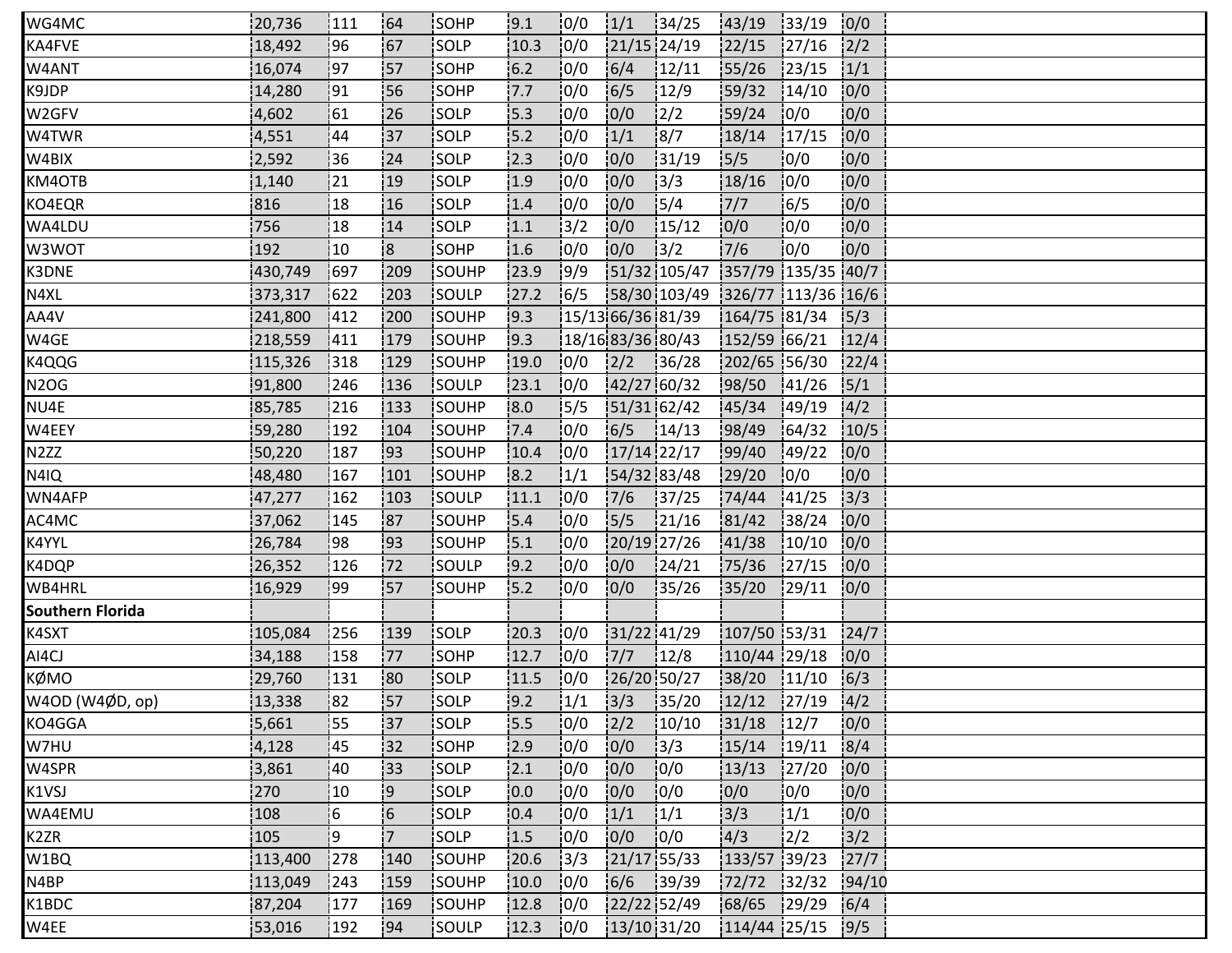| WB4EHG    | 33,702  | 146            | 182            | <b>ISOUHP</b> | 9.6  | 10/0 | 0/0         | 122/19              | 95/45              | 129/18        | 0/0  |  |
|-----------|---------|----------------|----------------|---------------|------|------|-------------|---------------------|--------------------|---------------|------|--|
| W4DAS     | 6,216   | 56             | 137            | SOULP         | 13.3 | 13/2 | 0/0         | 142/27              | 7/5                | $\frac{1}{4}$ | 0/0  |  |
| W4THI     | 3,552   | 38             | 32             | SOUHP         | 13.7 | 10/0 | 1/1         | 123/19              | 8/7                | 13/3          | 3/2  |  |
| K4ILG     | 3,168   | 39             | 132            | SOULP         | 4.7  | 10/0 | 1/1         | 19/16               | 7/5                | 12/10         | 10/0 |  |
| KD4WLE    | 1,638   | 26             | 26             | <b>SOULP</b>  | 2.9  | 10/0 | 0/0         | 11/11               | 11/11              | 14/4          | 0/0  |  |
| WT3W      | 810     | 18             | 15             | SOUHP         | 1.2  | 10/0 | 0/0         | 17/14               | 1/1                | 10/0          | 0/0  |  |
| AA4NP     | 3,780   | :45            | 128            | $ SO-40$      | 13.2 | 0/0  | 0/0         | 145/28              | 10/0               | 0/0           | 0/0  |  |
| Tennessee |         |                |                |               |      |      |             |                     |                    |               |      |  |
| AC4G      | 144,978 | 339            | 146            | <b>SOLP</b>   | 15.7 |      |             | $10/6$ 35/21 63/38  | 180/61 36/17       |               | 15/3 |  |
| WB4YDY    | 65,835  | 231            | 195            | <b>SOHP</b>   | 6.0  | 10/0 | 10/8        | 142/29              | 102/36 77/22       |               | 0/0  |  |
| WB5WAJ    | 54,540  | 212            | 190            | SOHP          | 9.9  | 0/0  | 7/5         | 14/13               | 140/52 43/17       |               | 8/3  |  |
| K4DR      | 34,263  | 144            | 81             | SOLP          | 14.7 | 0/0  | 0/0         | 26/20               | 77/37              | 141/24        | 0/0  |  |
| KJ4KKD    | 19,320  | 102            | !70            | <b>SOLP</b>   | 10.8 | 0/0  | 7/7         | 30/19               | 41/29              | 123/14        | 1/1  |  |
| WA4JA     | 15,189  | 86             | 61             | SOLP          | 14.9 | 10/0 | 6/6         | 14/13               | 139/24             | 121/14        | 16/4 |  |
| K4LEN     | 10,656  | 82             | 48             | <b>SOLP</b>   | 7.0  | 10/0 | 2/2         | 16/5                | 50/25              | 24/16         | 0/0  |  |
| KC4TNQ    | 10,653  | 67             | 153            | SOLP          | 9.3  | 0/0  | $7/7$       | 13/11               | 28/22              | 19/13         | 0/0  |  |
| W4GFY     | 8,556   | 63             | 46             | SOLP          | 6.2  | 0/0  | 0/0         | 19/13               | 25/20              | 19/13         | 0/0  |  |
| W4RRE     | 7,956   | 69             | 139            | <b>SOHP</b>   | 16.3 | 10/0 | 0/0         | 10/0                | 69/39              | 10/0          | 0/0  |  |
| N4DTF     | 6,837   | <b>53</b>      | 143            | <b>SOLP</b>   | 4.4  | 10/0 | 16/14 20/16 |                     | 11/8               | 15/4          | 1/1  |  |
| KA4OTB    | 6,765   | 57             | 41             | SOHP          | 3.4  | 0/0  | 1/1         | 14/13               | 25/17              | 17/10         | 0/0  |  |
| KM4VI     | 5,472   | 48             | 38             | SOLP          | 15.9 | 0/0  | 9/8         | 17/6                | 29/21              | 13/3          | 0/0  |  |
| KN4LIU    | 5,472   | 160            | 132            | SOHP          | 14.3 | 10/0 | 0/0         | 10/0                | 36/19              | 124/13        | 0/0  |  |
| K4ARC     | 5,250   | 51             | <u> 135</u>    | <b>SOLP</b>   | 4.7  | 10/0 | 0/0         | $\frac{1}{2}$       | 28/19              | 121/14        | 0/0  |  |
| KZ4TN     | 4,200   | 41             | i35            | <b>SOLP</b>   | 2.6  | 10/0 | 2/2         | 19/15               | 11/10              | 9/8           | 0/0  |  |
| WB4GHZ    | 3,960   | 44             | 30             | SOQRP         | 14.3 | 0/0  | 0/0         | 17/5                | 19/13              | 18/12         | 0/0  |  |
| KN4IXT    | 3,690   | 147            | 30             | <b>SOLP</b>   | 15.8 | 0/0  | 0/0         | $\frac{1}{2}$ /1    | 29/19              | 16/10         | 0/0  |  |
| KS4TD     | 1,890   | 36             | 18             | <b>SOLP</b>   | 14.0 | 10/0 | 0/0         | 1/1                 | 35/17              | 10/0          | 0/0  |  |
| K4ZRP     | 1,575   | 26             | 121            | <b>SOLP</b>   | 12.7 | 10/0 | 0/0         | 19/8                | 11/8               | 16/5          | 0/0  |  |
| WJ4HCP    | 1,296   | 28             | 18             | SOLP          | 3.7  | 0/0  | 0/0         | 1/1                 | 11/8               | 16/9          | 0/0  |  |
| W4UT      | 561     | 17             | 11             | SOHP          | 1.1  | 0/0  | 0/0         | 10/0                | 3/3                | 14/8          | 0/0  |  |
| K4VXD     | 420     | 14             | 10             | SOLP          | 1.5  | 10/0 | 0/0         | 1/1                 | 2/2                | 11/7          | 0/0  |  |
| W4EMB     | 396     | 14             | 11             | SOLP          | 1.9  | 10/0 | 0/0         | 10/0                | 15/4               | 19/7          | 0/0  |  |
| KN4WDM    | 147     | $\overline{7}$ | 7              | <b>SOLP</b>   | 10.1 | 10/0 | 0/0         | 0/0                 | 6/6                | 1/1           | 10/0 |  |
| KE4KVC    | 48      | $\overline{6}$ | $\overline{4}$ | SOQRP         | 1.0  | 0/0  | 0/0         | 0/0                 | 0/0                | 15/3          | 1/1  |  |
| W4KW      | 264,690 | 541            | 170            | SOUHP         | 23.4 | 14/4 | 27/21 67/37 |                     | 306/68 113/35 24/5 |               |      |  |
| K3IE      | 171,756 | 369            | 156            | SOUHP         | 13.5 | 9/8  | 47/27 67/40 |                     | 210/58 35/22       |               | 1/1  |  |
| N4ZZ      | 148,209 | 393            | 127            | SOUHP         | 16.5 | 10/0 | 0/0         | 135/22              | 244/69 114/36 0/0  |               |      |  |
| NS4X      | 141,372 | 363            | 132            | SOUHP         | 11.1 | 10/0 | 3/3         | 153/30              | 232/71 75/28       |               | 0/0  |  |
| AC6ZM     | 126,072 | 320            | 136            | SOUHP         | 15.5 | 0/0  | 28/22 65/35 |                     | 138/50 88/28       |               | 1/1  |  |
| N4BCD     | 105,627 | 260            | 137            | SOUHP         | 7.6  | 0/0  |             | 29/18 42/32         | 136/54 44/28       |               | 9/5  |  |
| AA4DD     | 102,120 | 233            | 148            | SOUHP         | 19.5 |      |             | $11/10$ 29/21 50/38 | 111/56 32/23       |               | 0/0  |  |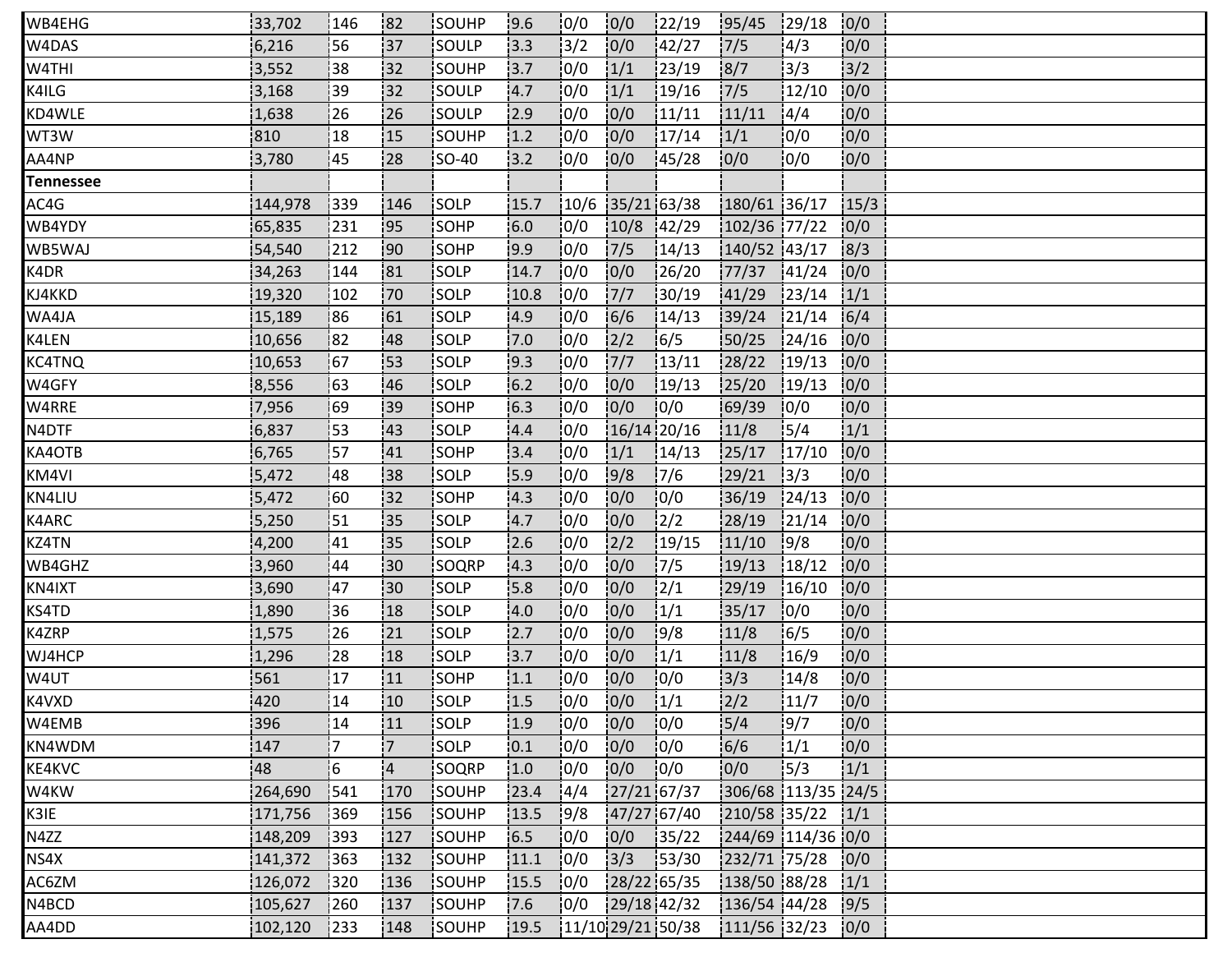| WA4WZR            | 56,430  | 194            | <b>99</b>      | <b>SOUHP</b> | 9.8  | 10/0          | 2/2         | 126/21             | 120/53 46/23       |                  | 0/0  |  |
|-------------------|---------|----------------|----------------|--------------|------|---------------|-------------|--------------------|--------------------|------------------|------|--|
| AF4T              | 38,502  | 144            | 93             | SOUHP        | 11.1 | 0/0           |             | $21/14$ 51/33      | 60/38              | 12/8             | 0/0  |  |
| AB4GG             | 26,640  | 122            | 74             | SOUHP        | 4.1  | 0/0           | 0/0         | 147/32             | 49/25              | 126/17           | 0/0  |  |
| W4SSF             | 25,410  | 122            | 170            | SOULP        | 15.5 | 0/0           | 0/0         | 123/20             | 76/34              | 123/16           | 0/0  |  |
| T <sub>O</sub> LA | 18,693  | <u>!93</u>     | 67             | SOULP        | 6.0  |               |             | 11/10 37/26 21/16  | 13/10              | 11/5             | 0/0  |  |
| KA5WMF            | 17,385  | :98            | 61             | SOULP        | 12.5 | 0/0           | 3/3         | $\frac{1}{7}$      | 46/28              | 42/23            | 0/0  |  |
| K4DXV             | 15,372  | 85             | 61             | SOUHP        | 4.6  | 0/0           |             | 11/10 53/32        | 12/12              | $\frac{1}{9}$ /7 | 0/0  |  |
| K4DZR             | 15,219  | :93            | 57             | SOULP        | 6.8  | 0/0           | 0/0         | 17/7               | 46/26              | 36/21            | 4/3  |  |
| W3TB              | 5,508   | 54             | 34             | SOUHP        | 12.3 | 10/0          | 0/0         | 1/1                | 32/22              | 121/11           | 0/0  |  |
| WN8Y              | 5,148   | 46             | i39            | isoulp       | 4.9  | 10/0          | 2/2         | 16/13              | 15/14              | 13/10            | 0/0  |  |
| KEØL              | 3,996   | 137            | 37             | SOUHP        | 1.2  | 0/0           | 0/0         | 11/11              | 23/23              | 13/3             | 0/0  |  |
| KB9RKK            | 3,663   | 38             | 33             | SOULP        | 3.6  | 0/0           | 4/4         | 12/11              | 12/10              | 10/8             | 0/0  |  |
| W4CMG             | 2,856   | 34             | !28            | SOULP        | 13.0 | 0/0           | 0/0         | 14/13              | 20/15              | 10/0             | 10/0 |  |
| KU4NY             | 1,122   | 122            | 17             | SOUHP        | 13.0 | 10/0          | 10/0        | 10/0               | 122/17             | 10/0             | 10/0 |  |
| W4JUU             | 168     | $\overline{8}$ | $\overline{7}$ | <b>SOULP</b> | 0.8  | 0/0           | 4/3         | $\frac{1}{2}$      | 1/1                | 1/1              | 0/0  |  |
| KS4X              | 48      | $\overline{4}$ | $\overline{4}$ | SOULP        | 0.3  | 0/0           | 0/0         | 13/3               | 1/1                | 10/0             | 0/0  |  |
| WV4P              | 41,400  | 204            | 69             | <b>SO-40</b> | 16.4 | 0/0           | 0/0         | 1204/69            | 0/0                | 10/0             | 0/0  |  |
| NR4L              | 25,254  | 140            | 61             | <b>SO-40</b> | 9.1  | 0/0           | 0/0         | 140/61             | 0/0                | 0/0              | 0/0  |  |
| AC3D              | 3,654   | 44             | 29             | SO-20        | 4.6  | 10/0          | 0/0         | 10/0               | 44/29              | 10/0             | 0/0  |  |
| KØEJ              | 18,081  | 153            | 41             | $ SO-15 $    | 11.9 | 0/0           | 0/0         | 0/0                | 0/0                | $153/41$ 0/0     |      |  |
| W4PGM             | 1,209   | 32             | 13             | $ SO-15 $    | 1.1  | 0/0           | 0/0         | 10/0               | 0/0                | 32/13            | 0/0  |  |
| Virginia          |         |                |                |              |      |               |             |                    |                    |                  |      |  |
| K4CGY             | 242,055 | 500            | 165            | SOHP         | 21.5 | 13/3          |             | 43/25 85/40        | 226/58 118/33 25/6 |                  |      |  |
| K4XL              | 208,917 | 1421           | 167            | <b>SOHP</b>  | 15.8 |               |             | 129/22 75/38 91/40 | 139/41 87/26       |                  | 10/0 |  |
| KB4CG             | 90,036  | 262            | 122            | SOLP         | 21.1 | 0/0           |             | 33/22 41/26        | 128/43 58/29       |                  | 2/2  |  |
| KK4ADQ            | 83,490  | 260            | 110            | SOLP         | 22.4 | 0/0           | 7/6         | 149/31             | 172/54 32/19       |                  | 0/0  |  |
| KA8Q              | 66,660  | 208            | 110            | SOHP         | 9.4  | 13/3          |             | 36/24 64/39        | 70/27              | 135/17           | 0/0  |  |
| W4YE              | 59,697  | 207            | :99            | <b>SOHP</b>  | 7.0  | 13/3          |             | $17/13$ 30/21      | 116/43 41/19       |                  | 0/0  |  |
| N4CF              | 50,796  | 174            | 102            | SOHP         | 7.9  | 0/0           | 21/16 41/27 |                    | 73/35              | 138/23           | 1/1  |  |
| N8AID             | 44,814  | 162            | 97             | SOHP         | 9.2  | $\frac{1}{4}$ |             | 23/18 31/23        | 63/32              | 141/20           | 0/0  |  |
| N4DJ              | 41,328  | 168            | 84             | SOLP         | 5.8  | 0/0           |             | $4/4$ 35/21        | 101/40 24/17       |                  | 4/2  |  |
| KV4ZY             | 40,200  | 138            | 100            | SOLP         | 17.6 | 10/0          |             | 20/18 43/34        | 45/30              | 129/17           | 1/1  |  |
| K4HQK             | 26,676  | 123            | 76             | SOHP         | 12.0 | 10/0          |             | $15/13$ 47/30      | 154/28             | 17/5             | 0/0  |  |
| KF8N              | 26,136  | 125            | 172            | SOLP         | 10.0 | 0/0           |             | 12/12 32/23        | 73/30              | 8/7              | 0/0  |  |
| K4FJW             | 25,185  | 115            | 73             | SOLP         | 11.0 | 0/0           |             | 22/14 23/15        | 37/23              | 33/21            | 0/0  |  |
| K1SO              | 25,155  | 134            | 65             | SOLP         | 11.2 | 0/0           | 15/5        | 14/4               | 106/44 19/12       |                  | 0/0  |  |
| W4WWQ             | 21,726  | 103            | 71             | SOHP         | 5.1  | 4/4           | 13/12 27/19 |                    | 29/21              | 129/14           | 1/1  |  |
| K4JZQ             | 21,240  | 126            | 59             | SOHP         | 10.5 | 10/0          | 0/0         | 18/18              | 102/37.6/4         |                  | 0/0  |  |
| KA4GFY            | 14,700  | 109            | 50             | SOHP         | 6.1  | 0/0           | 0/0         | 11/10              | 74/30              | 124/10           | 0/0  |  |
| K4YCR             | 13,398  | 78             | 58             | SOHP         | 6.9  | 0/0           | $7/7$       | 27/19              | $25/19$ 19/13      |                  | 0/0  |  |
| W4HRL             | 12,285  | <b>95</b>      | 145            | <b>SOLP</b>  | 9.1  | 10/0          | 0/0         | 19/8               | 74/27              | 12/10            | 0/0  |  |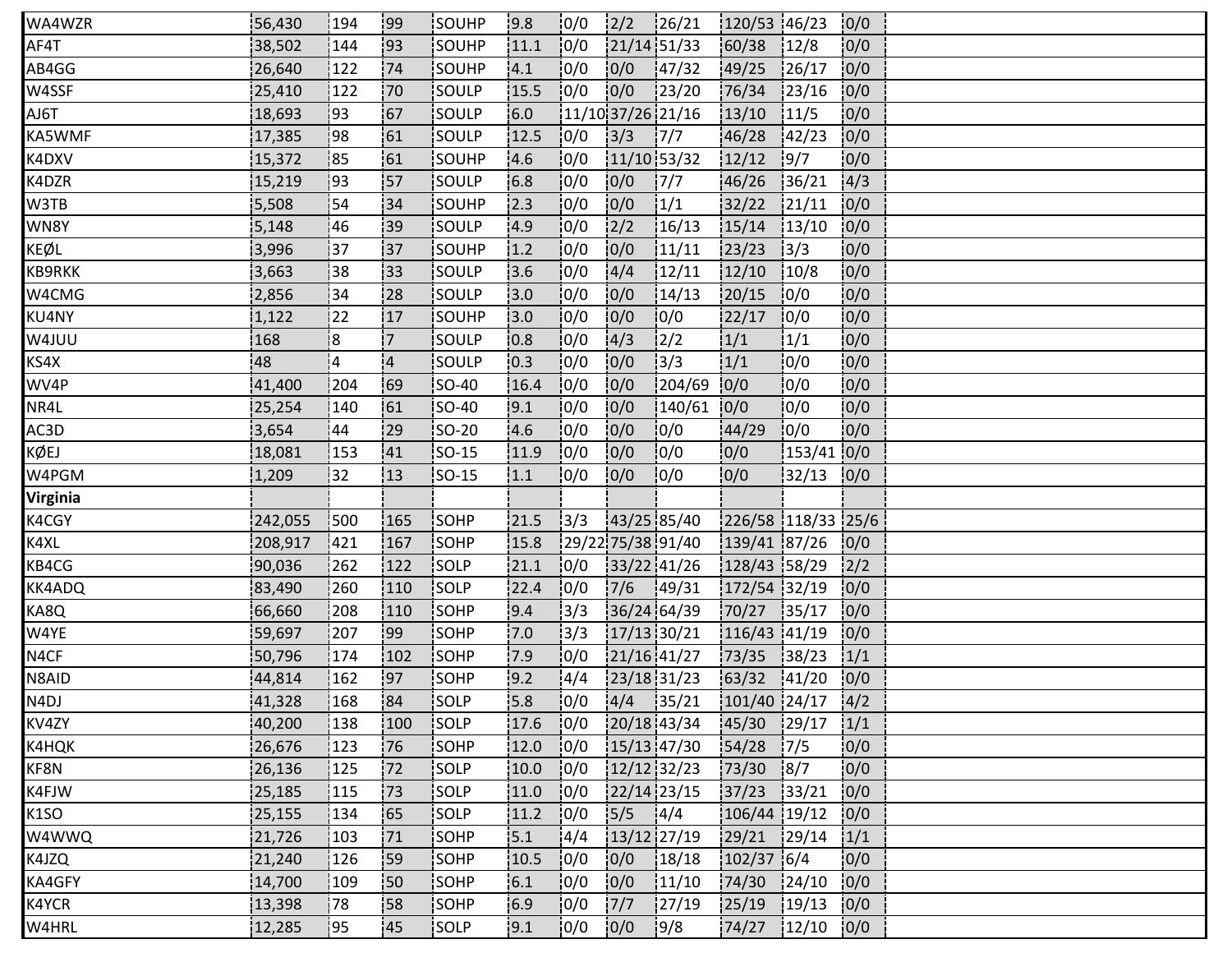| W2WCM         | 10,350  | 172        | <b>150</b>     | <b>ISOLP</b>  | 3.0  | 10/0          | 0/0           | 121/14                                              | 38/26                | 13/10          | 0/0  |
|---------------|---------|------------|----------------|---------------|------|---------------|---------------|-----------------------------------------------------|----------------------|----------------|------|
| KM4SK         | 9,372   | 174        | 44             | SOLP          | 8.8  | 0/0           | 0/0           | 16/13                                               | 52/26                | 16/5           | 0/0  |
| KG3V          | 8,514   | 68         | 43             | SOHP          | 15.4 | 0/0           |               | 22/15 31/20                                         | 6/3                  | 9/5            | 0/0  |
| WA8AHZ        | 5,499   | 48         | 139            | SOLP          | 3.9  | 0/0           | 8/7           | 15/14                                               | 16/12                | 19/6           | 0/0  |
| K4ORD         | 5,115   | i 55       | 131            | <b>SOLP</b>   | 1.7  | 0/0           | $\frac{2}{2}$ | 17/14                                               | 31/11                | 15/4           | 0/0  |
| W4XXV         | 3,600   | 41         | i30            | SOLP          | 2.8  | 0/0           | 0/0           | 0/0                                                 | 19/15                | 122/15         | 0/0  |
| N4LKB         | 3,120   | 41         | 26             | SOLP          | 4.0  | 0/0           | 0/0           | 0/0                                                 | 38/23                | 3/3            | 0/0  |
| KR4YO         | 3,108   | 37         | .28            | SOLP          | 2.2  | 10/0          | $3/3$         | 15/5                                                | 16/10                | 12/9           | 1/1  |
| <b>KLØSS</b>  | 2,070   | l34        | 130            | SOHP          | 15.2 | 10/0          | 0/0           | 16/14                                               | 9/8                  | 19/8           | 0/0  |
| K4WWP         | 1,539   | 28         | 19             | <b>ISOLP</b>  | 2.0  | 0/0           | 0/0           | 11/7                                                | 17/12                | 10/0           | 0/0  |
| KI4BXU        | 1,377   | 127        | 17             | SOLP          | 1.7  | 0/0           | 0/0           | $\frac{1}{2}$                                       | 7/4                  | 18/11          | 0/0  |
| AI4QQ         | 1,140   | 21         | 19             | SOLP          | 2.0  | 0/0           | 6/6           | 1/1                                                 | 7/6                  | 7/6            | 0/0  |
| KG4WOJ        | 1,083   | 23         | 19             | SOQRP         | 13.1 | 10/0          | 8/6           | 16/6                                                | 5/4                  | 14/3           | 0/0  |
| WB2DHY        | 1,083   | 124        | 19             | SOHP          | 12.0 | 10/0          | 12/1010/0     |                                                     | 15/4                 | 17/5           | 10/0 |
| <b>N4OOT</b>  | 1,071   | 23         | 17             | <b>SOLP</b>   | 3.2  | 0/0           | 0/0           | 13/3                                                | 18/12                | $\frac{12}{2}$ | 0/0  |
| WA2OMT        | 360     | 12         | 10             | SOLP          | 1.5  | 0/0           | 0/0           | 10/0                                                | 4/4                  | 8/6            | 0/0  |
| <b>KE4WFD</b> | 270     | 10         | <b>9</b>       | SOLP          | 0.8  | 10/0          | 0/0           | 10/0                                                | 16/5                 | 14/4           | 0/0  |
| W4CAR         | 264     | 13         | $\overline{8}$ | SOLP          | 1.2  | 10/0          | 0/0           | 10/0                                                | 6/4                  | 17/4           | 0/0  |
| K4GNE         | 210     | 11         | 10             | <b>SOLP</b>   | 2.2  | 10/0          | 0/0           | 10/0                                                | 9/8                  | $\frac{1}{2}$  | 0/0  |
| WB4KFO        | 144     | ¦8         | $\mathsf{R}$   | SOLP          | 0.3  | 0/0           | 0/0           | 10/0                                                | 8/8                  | 0/0            | 0/0  |
| WR4I          | 126     | 17         | $\overline{6}$ | SOQRP         | 0.5  | 0/0           | 0/0           | 10/0                                                | 2/2                  | 15/4           | 0/0  |
| KN4UOW        | 12      | 2          | $\overline{2}$ | SOLP          | 10.4 | 0/0           | 0/0           | 10/0                                                | 2/2                  | 10/0           | 0/0  |
| KU1CW         | 904,050 | 1,241      | 245            | SOUHP         | 34.3 | 28/20 0/0     |               | 368/78 669/102146/41 30/4                           |                      |                |      |
| W4TTY         | 841,731 | 1,119      | 253            | <b>ISOUHP</b> | 31.3 | 14/3          |               | 179/42 155/65 1712/95 132/41 37/7                   |                      |                |      |
| N4RV          | 715,962 | 890        | 274            | SOUHP         | 26.1 |               |               | $\frac{1}{27}{20}$ 97/48 179/67 1417/91 149/42 21/6 |                      |                |      |
| NX3A          | 382,872 | 612        | 212            | SOUHP         | 21.5 | 17/6          |               | 45/29 107/50 307/82 127/40 19/5                     |                      |                |      |
| N3JT          | 373,842 | 611        | 207            | SOUHP         | 13.0 | 0/0           |               | 54/28 128/59 333/84 94/34 2/2                       |                      |                |      |
| KA4RRU        | 362,250 | <b>529</b> | 230            | <b>ISOUHP</b> | 12.7 |               |               | 15/13 72/44 84/51                                   | $1241/85$ 116/36 1/1 |                |      |
| N3MN          | 313,026 | 528        | 203            | SOUHP         | 12.0 | 0/0           |               | 35/24 130/60 249/81 107/34 7/4                      |                      |                |      |
| N1RM          | 310,344 | 544        | 193            | SOUHP         | 13.2 | 0/0           |               | 53/32 121/54 259/71 110/35 1/1                      |                      |                |      |
| N3UA          | 277,473 | 1522       | 181            | SOUHP         | 13.2 | 15/4          |               | 24/19 63/42 342/85 82/30 6/1                        |                      |                |      |
| K5VIP         | 195,714 | 398        | 166            | SOUHP         | 13.9 | 0/0           |               | 29/23 68/38                                         | 219/74 82/31         |                | 10/0 |
| N4PD          | 191,565 | 1392       | 165            | <b>ISOUHP</b> | 13.7 | 4/4           |               | 40/27 73/43                                         | 210/64 65/27         |                | 0/0  |
| KG4W          | 168,480 | 354        | 160            | SOUHP         | 10.0 | 1/1           |               | 43/28 82/44                                         | 183/61 42/25         |                | 3/1  |
| W4JVN         | 151,110 | 347        | 146            | SOUHP         | 18.2 | 1/1           |               | 11/11 78/37                                         | 182/71 75/26         |                | 0/0  |
| WB3D          | 136,590 | 299        | 157            | <b>SOUHP</b>  | 21.6 |               |               | 15/12 56/35 98/48                                   | 68/35 62/27          |                | 0/0  |
| N6DW          | 123,114 | 294        | 142            | SOUHP         | 12.8 | 12/2          |               | 31/23 43/28                                         | 153/56 65/33         |                | 0/0  |
| W4NF          | 75,864  | 237        | 109            | SOUHP         | 15.1 | $\frac{1}{2}$ | 34/25 71/33   |                                                     | $126/45$ 4/4         |                | 10/0 |
| K7SV          | 53,070  | 146        | 122            | SOULP         | 4.3  | 8/7           |               | 45/34 36/30                                         | 37/31 19/19          |                | 1/1  |
| N3US          | 45,108  | 188        | 84             | SOUHP         | 7.6  | 0/0           | 0/0           | 0/0                                                 | 131/49 51/31         |                | 6/4  |
| WA4JUK        | 38,763  | 223        | !59            | <b>ISOUHP</b> | 8.6  | 10/0          | 0/0           | 10/0                                                | 223/59 0/0           |                | 0/0  |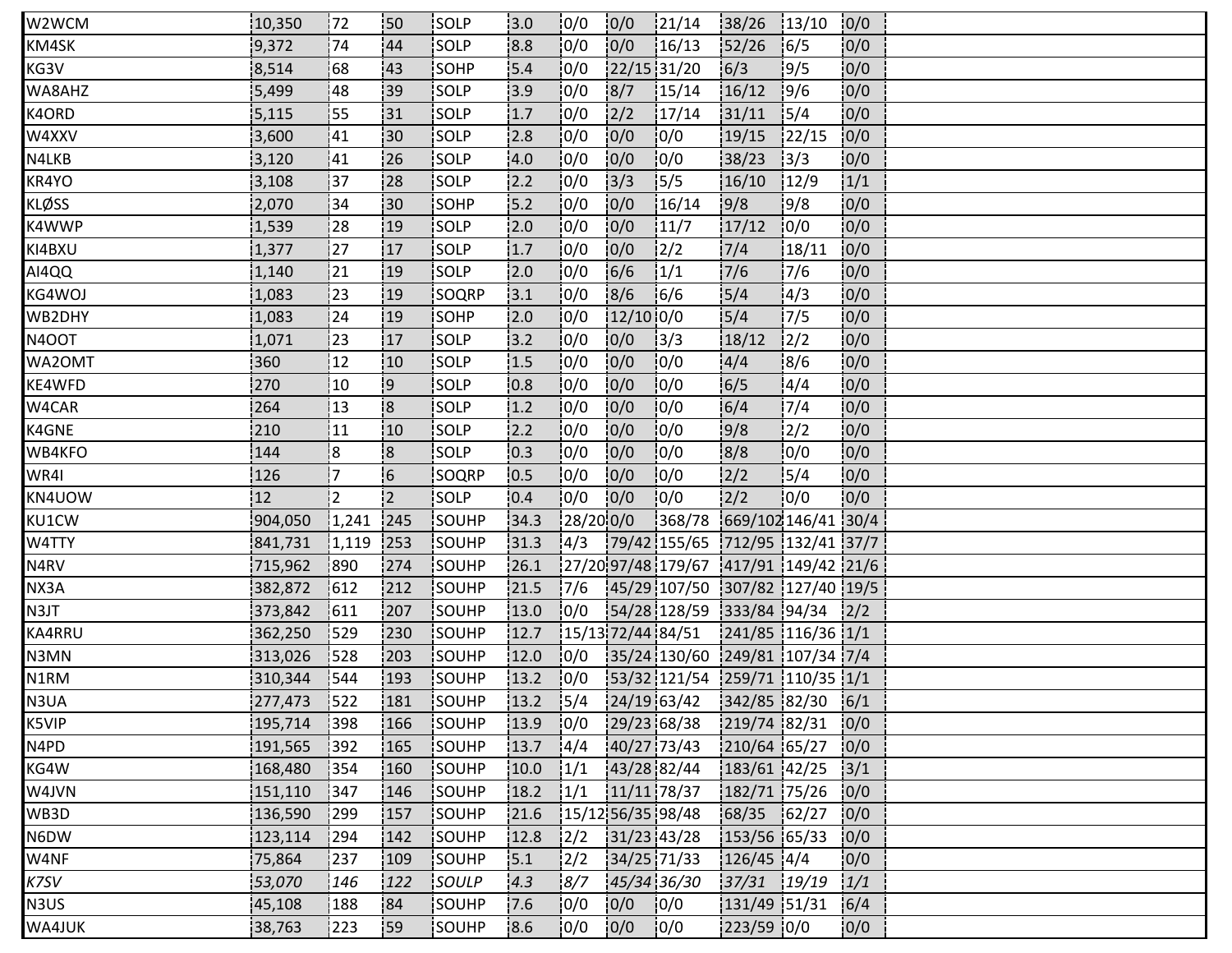| K5CKS                       | 9,792        | 70   | 48             | SOUHP                    | 15.8 | 0/0           | 0/0         | 0/0                 | 70/48        | 0/0    | 0/0  |                         |
|-----------------------------|--------------|------|----------------|--------------------------|------|---------------|-------------|---------------------|--------------|--------|------|-------------------------|
| KC7DC                       | 13,542       | 175  | 61             | SOULP                    | 17.3 | 0/0           | 0/0         | 19/18               | 31/24        | 125/19 | 0/0  |                         |
| K5XS                        | 20,274       | 110  | 62             | SOUHP                    | 6.3  | 10/0          | 0/0         | 10/0                | 66/36        | 140/22 | 4/4  |                         |
| WB5BHS                      | 1,794        | 29   | 23             | SOLP                     | 2.3  | 0/0           | 3/3         | 16/11               | 8/7          | 2/2    | 0/0  |                         |
| K5PO                        | 7,134        | 59   | 41             | SOHP                     | 2.7  | 0/0           | 1/1         | 15/5                | 33/26        | 120/9  | 10/0 |                         |
| NK5K                        | 11,832       | 71   | 58             | SOLP                     | 11.4 | 0/0           | 8/6         | 8/8                 | 25/21        | 25/18  | 5/5  |                         |
| WA5SOG                      | 32,640       | 136  | 85             | SOLP                     | 15.9 | $\frac{1}{1}$ | 28/20 15/12 |                     | 43/30        | 148/21 | 1/1  |                         |
| K5FUV                       | 166,848      | 357  | 158            | SOLP                     | 21.1 | 4/3           | 34/25 55/39 |                     | 170/60 85/28 |        | 9/3  |                         |
| <b>Arkansas</b>             |              |      |                |                          |      |               |             |                     |              |        |      |                         |
| U.S. Call Area 5            |              |      |                |                          |      |               |             |                     |              |        |      |                         |
| Call                        | <b>Score</b> | QSOs |                | Mults Category Hours 160 |      |               | 80          | 40                  | 20           | 15     | 10   | Operator(s) and/or Host |
|                             |              |      |                |                          |      |               |             |                     |              |        |      |                         |
| KC1JZC                      | 48           | 4    | $\overline{4}$ | <b>SO-20</b>             | 10.6 | 10/0          | 0/0         | 10/0                | 4/4          | 10/0   | 0/0  |                         |
| K4DES                       | 8,541        | 96   | :39            | <b>SO-20</b>             | 7.9  | 10/0          | 0/0         | 10/0                | 96/39        | 10/0   | 0/0  |                         |
| AD4YQ                       | 1,701        | 28   | 21             | SOULP                    | 1.6  | 0/0           | 0/0         | 14/4                | 8/5          | 13/11  | 3/1  |                         |
| K3SV                        | 12,168       | 179  | 52             | SOUHP                    | 1.9  | 0/0           | 31/21 30/22 |                     | 0/0          | 18/9   | 0/0  |                         |
| K5KG                        | 18,900       | 103  | 63             | <b>SOUHP</b>             | 2.2  | 0/0           | 0/0         | 33/23               | 31/19        | 139/21 | 0/0  |                         |
| KM2G                        | 22,914       | 138  | 57             | SOUHP                    | 12.3 | 10/0          | 0/0         | 138/57              | 0/0          | 10/0   | 0/0  |                         |
| KT3T                        | 61,200       | 207  | 102            | SOULP                    | 15.6 | 15/4          | 6/5         | 163/34              | 67/34        | 152/20 | 14/5 |                         |
| WX4G                        | 536,907      | 730  | 259            | SOUHP                    | 25.9 |               |             | 31/24 119/5 (150/59 | 325/80 79/35 |        | 26/5 |                         |
| WB9KVD                      | 1,890        | 35   | 21             | SOHP                     | 2.8  | 0/0           | 0/0         | 11/9                | 24/12        | 10/0   | 0/0  |                         |
| N4MMR                       | 2,730        | 36   | 26             | <b>SOLP</b>              | 3.4  | 10/0          | 0/0         | 34/24               | 1/1          | 1/1    | 0/0  |                         |
| N <sub>2</sub> YF           | 10,152       | 75   | 47             | SOLP                     | 7.4  | 10/0          | 0/0         | 26/21               | 36/20        | 17/4   | 6/2  |                         |
| KU4FX                       | 14,580       | 85   | :60            | SOHP                     | 13.3 | 10/0          | 10/8        | 135/24              | 29/18        | 10/9   | 1/1  |                         |
| KD4CX                       | 22,152       | 109  | 71             | SOLP                     | 11.1 | 10/0          | 17/15 31/20 |                     | 27/20        | 121/12 | 13/4 |                         |
| KT3V                        | 83,898       | 250  | 118            | <b>SOHP</b>              | 20.6 | 0/0           | 27/17 45/29 |                     | 92/40        | 68/28  | 18/4 |                         |
| WB4TDH                      | 107,880      | 291  | 124            | <b>SOLP</b>              | 13.0 | 16/5          | 0/0         | 144/28              | 144/50 71/33 |        | 26/8 |                         |
| <b>West Central Florida</b> |              |      |                |                          |      |               |             |                     |              |        |      |                         |
| N4MM                        | 26,364       | 169  | 52             | SO-20                    | 9.0  | 0/0           | 0/0         | 10/0                | 0/0          | 10/0   | 0/0  |                         |
| WB4DNL                      | 1,020        | 20   | 17             | <b>SO-80</b>             | 9.0  | 0/0           | 0/0         | 10/0                | 0/0          | 10/0   | 0/0  |                         |
| N3GTG                       | 672          | 16   | 14             | <b>ISOULP</b>            | 1.6  | 10/0          | 0/0         | 7/6                 | 0/0          | 19/8   | 0/0  |                         |
| NØYY                        | 720          | 16   | 15             | <b>SOULP</b>             | 1.6  | 10/0          | 0/0         | 13/12               | 0/0          | 13/3   | 0/0  |                         |
| AI4WU                       | 3,000        | 41   | 25             | SOUHP                    | 1.4  | 0/0           | 0/0         | 0/0                 | 19/12        | 122/13 | 0/0  |                         |
| KC2DPF                      | 3,588        | 48   | 26             | SOULP                    | 12.5 | 0/0           | 0/0         | 3/3                 | 45/23        | 0/0    | 0/0  |                         |
| NN4RB                       | 10,710       | 70   | 151            | SOUHP                    | 13.5 | 12/2          | 15/14 39/25 |                     | 0/0          | 14/10  | 0/0  |                         |
| K4FTO                       | 12,720       | 85   | i53            | SOULP                    | 6.0  | 10/0          | 10/9        | 126/18              | 22/12        | 127/14 | 0/0  |                         |
| W4VIC                       | 14,364       | 90   | 157            | SOUHP                    | 4.5  | 10/0          | 0/0         | 129/22              | 61/35        | 10/0   | 0/0  |                         |
| KD4LEM                      | 15,660       | 192  | 58             | SOULP                    | 4.9  | 0/0           | 20/14 41/26 |                     | 24/13        | 17/5   | 0/0  |                         |
| W3IP                        | 17,325       | 177  | 75             | SOUHP                    | 4.1  | 8/7           | 18/18 13/12 |                     | 17/17        | 21/21  | 0/0  |                         |
| KM4IAJ                      | 37,488       | 148  | 88             | <b>ISOULP</b>            | 18.7 | 10/0          | 15/12 51/31 |                     | 152/27       | 130/18 | 0/0  |                         |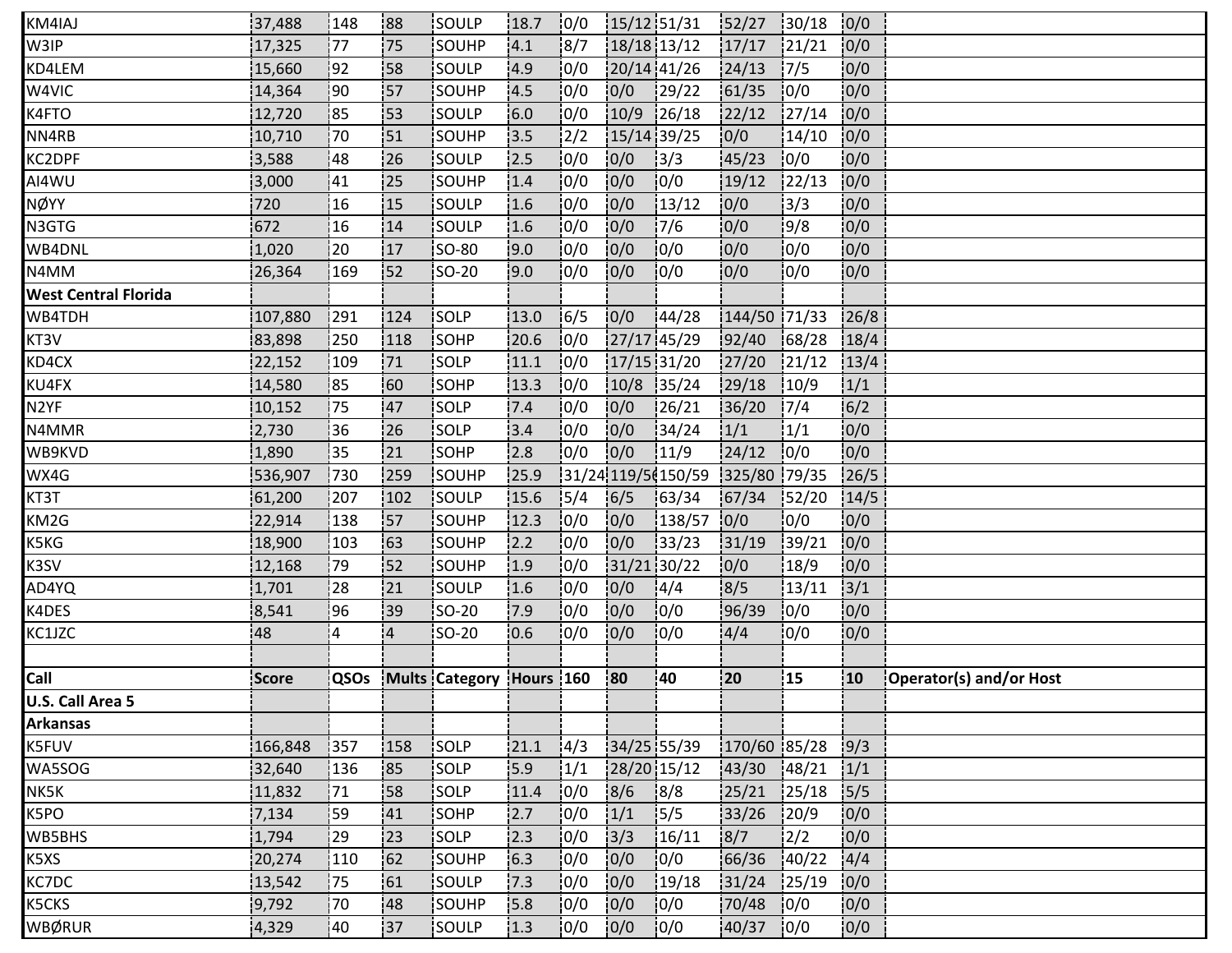| W5KI               | 297     | 11             | :9             | <b>ISOUHP</b> | 0.4  | 10/0             | 3/3               | 10/0          | 0/0                | 18/6          | 0/0  |  |
|--------------------|---------|----------------|----------------|---------------|------|------------------|-------------------|---------------|--------------------|---------------|------|--|
| W5AAJ              | 48      | $\overline{4}$ | $\overline{4}$ | SOULP         | 0.0  | 10/0             | 0/0               | 1/1           | 2/2                | 1/1           | 0/0  |  |
| K5UR               | 3,306   | 38             | 29             | SO-160        | 12.0 | 0/0              | 0/0               | 0/0           | 0/0                | 0/0           | 0/0  |  |
| W5XNA              | 312     | 13             | $\overline{8}$ | <b>SO-15</b>  | 1.1  | 0/0              | 0/0               | 10/0          | 0/0                | 13/8          | 0/0  |  |
| Louisiana          |         |                |                |               |      |                  |                   |               |                    |               |      |  |
| AI5AA              | 18,666  | 103            | 161            | <b>SOLP</b>   | 9.0  | 10/0             | 11/9              | 43/27         | 8/6                | 36/16         | 5/3  |  |
| N5VU               | 16,695  | 107            | :53            | SOHP          | 2.7  | 0/0              | 0/0               | 10/0          | 72/33              | 35/20         | 0/0  |  |
| AG5JW              | 13,608  | 84             | 54             | SOLP          | 10.5 | 0/0              | 6/6               | 8/8           | 33/19              | 134/19        | 3/2  |  |
| K5GEB              | 2,496   | 36             | 26             | <b>SOHP</b>   | 13.9 | 10/0             | 0/0               | 15/5          | 16/12              | 15/9          | 0/0  |  |
| KI5KOI             | 468     | 15             | 12             | <b>SOLP</b>   | 2.8  | 10/0             | 0/0               | 10/0          | 8/7                | 17/5          | 0/0  |  |
| KD5JRY             | 315,648 | 557            | 192            | SOUHP         | 24.9 |                  | 14/10 55/33 85/43 |               | 257/68 112/32 34/6 |               |      |  |
| KC5DI              | 90,312  | 236            | 142            | SOUHP         | 14.0 | $\frac{2}{1}$    | 41/28 44/32       |               | 100/52 42/26       |               | 7/3  |  |
| K5KLA              | 65,712  | 148            | 148            | SOUHP         | 10.2 | 10/0             | 7/7               | 135/35        | 69/69              | 33/33         | 4/4  |  |
| AC5O               | 57,873  | 194            | 101            | <b>SOULP</b>  | 22.7 | 10/0             | 0/0               | 146/30        | 75/41              | 167/27        | 16/3 |  |
| WW5L               | 16,080  | 82             | 67             | SOULP         | 8.4  | 10/0             | 19/17 20/18       |               | 20/19              | 23/13         | 0/0  |  |
| KG5KRZ             | 3,612   | 43             | 28             | SOULP         | 3.0  | 0/0              | 2/2               | 12/2          | 10/8               | 123/13        | 6/3  |  |
| KC8PZA             | 75      | '7             | !5             | SOULP         | 10.7 | 0/0              | 0/0               | 1/1           | 0/0                | 16/4          | 0/0  |  |
| <b>Mississippi</b> |         |                |                |               |      |                  |                   |               |                    |               |      |  |
| WQ5L               | 67,122  | 227            | <b>99</b>      | <b>SOHP</b>   | 7.0  | 12/2             | 11/10 36/22       |               | 115/44 44/17       |               | 19/4 |  |
| K5XU               | 45,966  | 168            | 94             | SOLP          | 10.4 | 10/0             | 10/9              | 16/14         | 83/46              | 144/20        | 15/5 |  |
| KD5UVV             | 42,453  | 169            | 89             | SOHP          | 14.3 | 0/0              | 1/1               | 33/24         | 80/40              | 38/18         | 17/6 |  |
| W2GS               | 63,342  | 214            | 102            | SOUHP         | 4.6  | 10/0             | 0/0               | 145/31        | 91/34              | 167/31        | 11/6 |  |
| K5YVY              | 6,966   | 56             | 43             | <b>SOULP</b>  | 15.8 | 10/0             | 0/0               | 13/11         | 21/17              | 122/15        | 0/0  |  |
| KB8VND             | 7,254   | 63             | 39             | <b>SO-20</b>  | 9.6  | 0/0              | 0/0               | 10/0          | 63/39              | 10/0          | 0/0  |  |
| <b>New Mexico</b>  |         |                |                |               |      |                  |                   |               |                    |               |      |  |
| W5RJJ              | 102,660 | 294            | 118            | SOHP          | 21.9 | 4/3              | 21/15.66/30       |               | 129/47 74/23       |               | 0/0  |  |
| KC7QY              | 5,508   | 51             | 36             | SOLP          | 13.7 | 0/0              | 0/0               | 125/16        | 11/10              | 15/10         | 0/0  |  |
| W5YBT              | 3,483   | 46             | 27             | <b>SOLP</b>   | 5.4  | 10/0             | 0/0               | 16/5          | 14/11              | 126/11        | 0/0  |  |
| <b>North Texas</b> |         |                |                |               |      |                  |                   |               |                    |               |      |  |
| K5RX               | 279,840 | 545            | 176            | SOHP          | 16.6 | $\frac{1}{9}$ /8 | 56/30 84/43       |               | 290/61 94/30       |               | 12/4 |  |
| AD5XD              | 205,440 | 1435           | 160            | SOHP          | 23.0 | 3/2              | 36/24 69/38       |               | 222/66 88/26       |               | 17/4 |  |
| KD2KW              | 47,790  | 184            | !90            | <b>SOLP</b>   | 15.1 | 0/0              | 9/8               | 121/18        | 63/33              | 182/27        | 9/4  |  |
| NW5Q               | 28,770  | 137            | 170            | <b>SOLP</b>   | 13.8 | 1/1              | 14/11 12/9        |               | 47/23              | 143/20        | 20/6 |  |
| NN5T               | 12,012  | 177            | 152            | SOLP          | 4.4  | 10/0             | 13/10 26/19       |               | 24/15              | 14/8          | 0/0  |  |
| KF5YUB             | 7,830   | 64             | 45             | SOHP          | 11.0 | 0/0              | 2/2               | 125/18        | 13/11              | 19/12         | 5/2  |  |
| KIØR               | 2,550   | 36             | 25             | SOLP          | 15.5 | 1/1              | 14/8              | 15/11         | 14/3               | $\frac{2}{2}$ | 10/0 |  |
| AA3C               | 1,377   | 28             | 17             | SOLP          | 2.6  | 10/0             | 0/0               | 10/0          | 9/7                | 19/10         | 0/0  |  |
| AA5AH              | 1,311   | 24             | 19             | SOLP          | 3.1  | 10/0             | 6/5               | 17/6          | 9/6                | $\frac{1}{2}$ | 0/0  |  |
| W5EJD              | 720     | 18             | 15             | SOLP          | 1.4  | 0/0              | 0/0               | 1/1           | 5/5                | 12/9          | 0/0  |  |
| KC5DCT             | 270     | 10             | <u>!9</u>      | SOLP          | 10.9 | 0/0              | 1/1               | $\frac{1}{2}$ | 7/6                | 10/0          | 0/0  |  |
| NT5V               | 237,474 | 1484           | 167            | <b>SOUHP</b>  | 15.5 | 0/0              | 13/11 86/43       |               | 254/71 117/34 14/8 |               |      |  |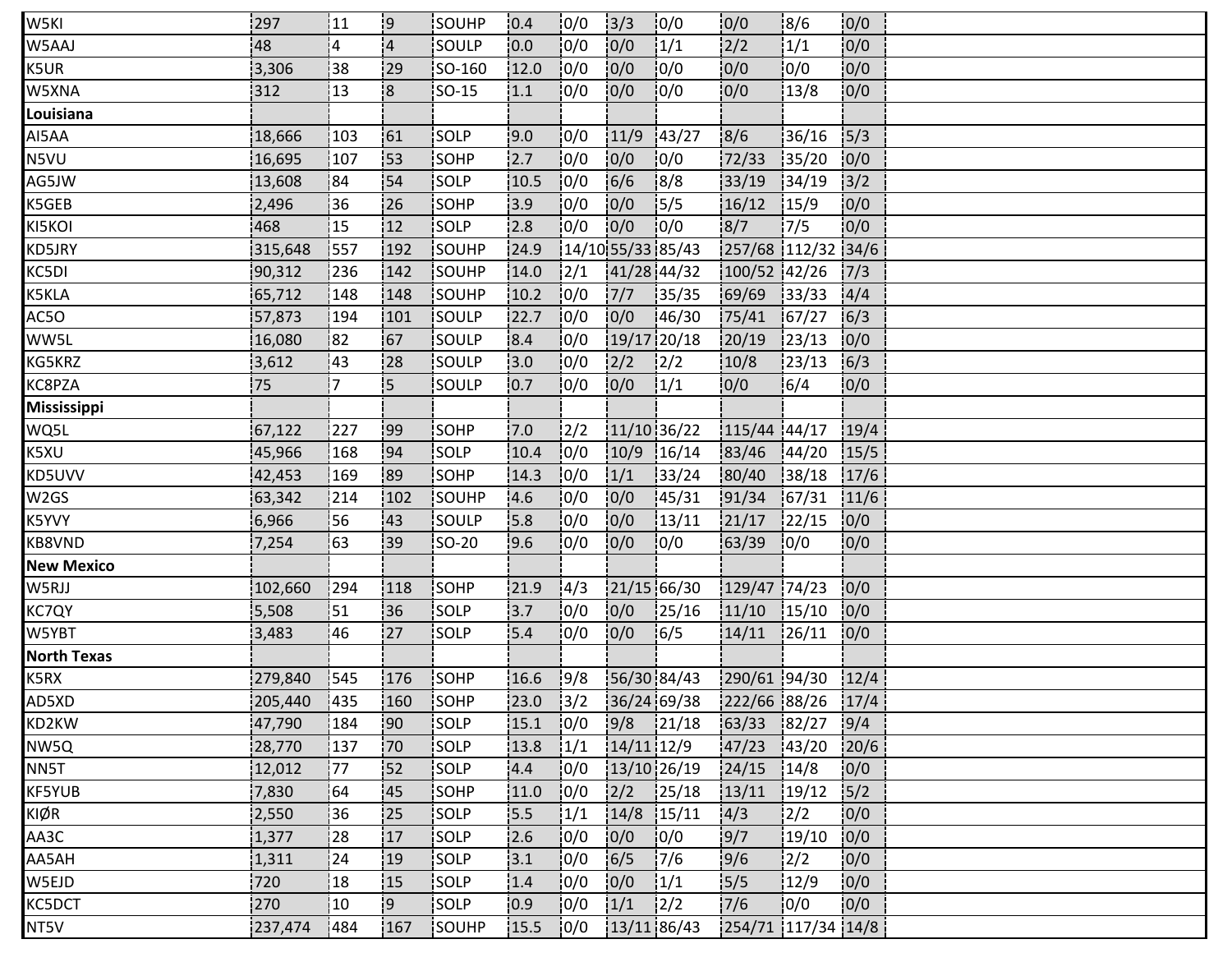| K5PAR              | 185,955 | 392       | 161 | SOUHP         | 21.4  | 16/5           | 28/21 91/45 |               | 182/61 85/29       |        | 0/0  |  |  |
|--------------------|---------|-----------|-----|---------------|-------|----------------|-------------|---------------|--------------------|--------|------|--|--|
| <b>WBØTEV</b>      | 139,320 | 216       | 216 | SOUHP         | 10.0  | 16/6           | 40/40 57/57 |               | 71/71 36/36        |        | 6/6  |  |  |
| KI5MM              | 95,625  | 259       | 125 | SOULP         | 13.0  | 0/0            | 9/9         | 125/22        | 124/52 84/35       |        | 17/7 |  |  |
| K5KJ               | 59,502  | 219       | 94  | SOUHP         | 6.4   | 10/0           | 0/0         | 126/22        | $119/45$ 65/23     |        | 9/4  |  |  |
| N5WNG              | 36,957  | 127       | 97  | SOUHP         | 4.8   | 2/2            | 19/17 15/15 |               | 49/41              | 142/22 | 0/0  |  |  |
| WA8ZBT             | 30,099  | 127       | :79 | SOULP         | 11.9  | 0/0            | 10/10 34/24 |               | 54/28              | 126/15 | 3/2  |  |  |
| N1EW               | 24,780  | 118       | 70  | SOUHP         | 8.8   | 0/0            | 17/12 55/31 |               | 29/19              | 17/8   | 0/0  |  |  |
| KJ4EBE             | 13,284  | 83        | 54  | SOULP         | 8.9   | 0/0            | 0/0         | 17/7          | 38/26              | 120/13 | 18/8 |  |  |
| K5HTE              | 12,483  | 175       | 57  | <b>ISOUHP</b> | 16.2  | $\frac{12}{2}$ | 4/4         | 18/16         | 20/15              | 31/20  | 0/0  |  |  |
| N5CHA              | 5,928   | 53        | :38 | <b>SOULP</b>  | 4.9   | 0/0            | 1/1         | 19/8          | 17/12              | 17/11  | 9/6  |  |  |
| K5LGX              | 5,499   | 49        | 39  | SOULP         | 5.1   | 0/0            | 0/0         | 10/10         | 14/14              | 123/13 | 2/2  |  |  |
| WM5Q               | 1,914   | 29        | 22  | SOUHP         | 12.3  | 0/0            | 0/0         | 0/0           | 20/14              | 19/8   | 0/0  |  |  |
| K5YX               | 1,875   | 28        | 125 | SOULP         | 1.4   | 10/0           | 0/0         | $\frac{1}{2}$ | 13/12              | 11/9   | 2/2  |  |  |
| WA5LXS             | 1,380   | 125       | 20  | <b>SOUHP</b>  | 2.8   | 10/0           | 10/0        | 15/4          | 13/11              | 16/4   | 1/1  |  |  |
| <b>Oklahoma</b>    |         |           |     |               |       |                |             |               |                    |        |      |  |  |
| W5TMC              | 28,875  | 128       | 177 | SOLP          | 7.6   | 13/2           |             | 11/10 20/16   | 42/28              | 150/20 | 2/1  |  |  |
| N <sub>3</sub> CI  | 7,257   | 59        | 41  | SOQRP         | 15.2  | 0/0            | 0/0         | 14/12         | 23/16              | 121/12 | 1/1  |  |  |
| <b>KB5IRL</b>      | 6,864   | 53        | 44  | <b>SOLP</b>   | 4.9   | 10/0           | 10/9        | 11/11         | 20/17              | 12/7   | 0/0  |  |  |
| <b>WDØGTY</b>      | 1,848   | 28        | 22  | SOLP          | 1.6   | 10/0           | 1/1         | 10/8          | 9/7                | 18/6   | 0/0  |  |  |
| AG5XF              | 1,350   | 25        | 18  | SOLP          | 2.4   | 0/0            | 0/0         | 0/0           | 5/4                | 20/14  | 0/0  |  |  |
| WD5BHS             | 867     | 17        | 17  | SOLP          | 1.8   | 0/0            | 0/0         | 3/3           | 10/10              | 14/4   | 0/0  |  |  |
| AA5H               | 21,513  | 103       | 71  | SOUHP         | 12.3  | 10/0           | 12/9        | 27/19         | 34/23              | 130/20 | 0/0  |  |  |
| W5TJS              | 1,008   | 22        | 16  | <b>SO-15</b>  | 3.8   | 0/0            | 0/0         | 10/0          | 10/0               | 22/16  | 10/0 |  |  |
| AF5CC              | 627     | 120       | 11  | <b>SO-15</b>  | 1.9   | 10/0           | 0/0         | 10/0          | 0/0                | 20/11  | 0/0  |  |  |
| <b>South Texas</b> |         |           |     |               |       |                |             |               |                    |        |      |  |  |
| N5AW               | 318,060 | 570       | 190 | SOHP          | 24.1  | 5/4            |             | 41/25 87/44   | 256/66 137/43 44/8 |        |      |  |  |
| KF5ZNQ             | 49,470  | 173       | 97  | SOHP          | 15.5  | 10/0           | 7/6         | 130/22        | 54/34              | 162/27 | 20/8 |  |  |
| KE5LQ              | 39,420  | 150       | '90 | <b>SOLP</b>   | 15.9  | 10/0           | 15/11 31/24 |               | 44/28              | 144/22 | 16/5 |  |  |
| WA2VYA             | 39,312  | 158       | 84  | SOHP          | 12.8  | 15/5           | 0/0         | 34/24         | 51/27              | 146/23 | 22/5 |  |  |
| WA5LFD             | 24,090  | 113       | :73 | SOLP          | 9.1   | 0/0            | 24/18 11/9  |               | 36/21              | 129/18 | 13/7 |  |  |
| N5DTT              | 14,112  | <b>99</b> | 49  | <b>ISOLP</b>  | $7.2$ | 10/0           | $0/0$ 5/5   |               | 30/17 49/21        |        | 15/6 |  |  |
| KØNM               | 12,000  | 180       | !50 | <b>SOHP</b>   | 4.7   | 10/0           | 0/0         | 14/4          | 27/19              | 140/21 | 9/6  |  |  |
| AE5LQ              | 11,664  | 181       | 48  | <b>ISOLP</b>  | 5.9   | 1/1            | 6/5         | 17/6          | 18/13              | 141/19 | 8/4  |  |  |
| AG5MS              | 9,588   | 78        | 47  | SOHP          | 13.8  | 0/0            | 2/2         | 13/12         | 44/24              | 19/9   | 0/0  |  |  |
| KD5FBA             | 6,150   | 51        | 41  | SOLP          | 6.5   | 0/0            | 0/0         | 18/16         | 19/15              | 14/10  | 0/0  |  |  |
| KG5LPH             | 4,059   | 46        | 33  | SOHP          | 7.4   | 0/0            | 1/1         | 30/19         | 8/8                | 17/5   | 0/0  |  |  |
| N5PBP              | 2,997   | 41        | 127 | SOLP          | 4.0   | 10/0           | 0/0         | 18/8          | 3/3                | 26/13  | 14/3 |  |  |
| K5TU               | 2,880   | 42        | 24  | <b>SOHP</b>   | 1.6   | 0/0            | 0/0         | 10/0          | 12/11              | 124/10 | 6/3  |  |  |
| N5KWD              | 2,850   | 40        | 25  | SOHP          | 4.0   | 0/0            | 0/0         | 0/0           | 40/25              | 10/0   | 0/0  |  |  |
| NR5TX              | 2,754   | 38        | 27  | SOLP          | 4.0   | 0/0            | 0/0         | 13/3          | 14/10              | 121/14 | 0/0  |  |  |
| KG5RXE             | 1,512   | 125       | 21  | <b>SOHP</b>   | 5.3   | 10/0           | 0/0         | 15/5          | 10/7               | 9/8    | 1/1  |  |  |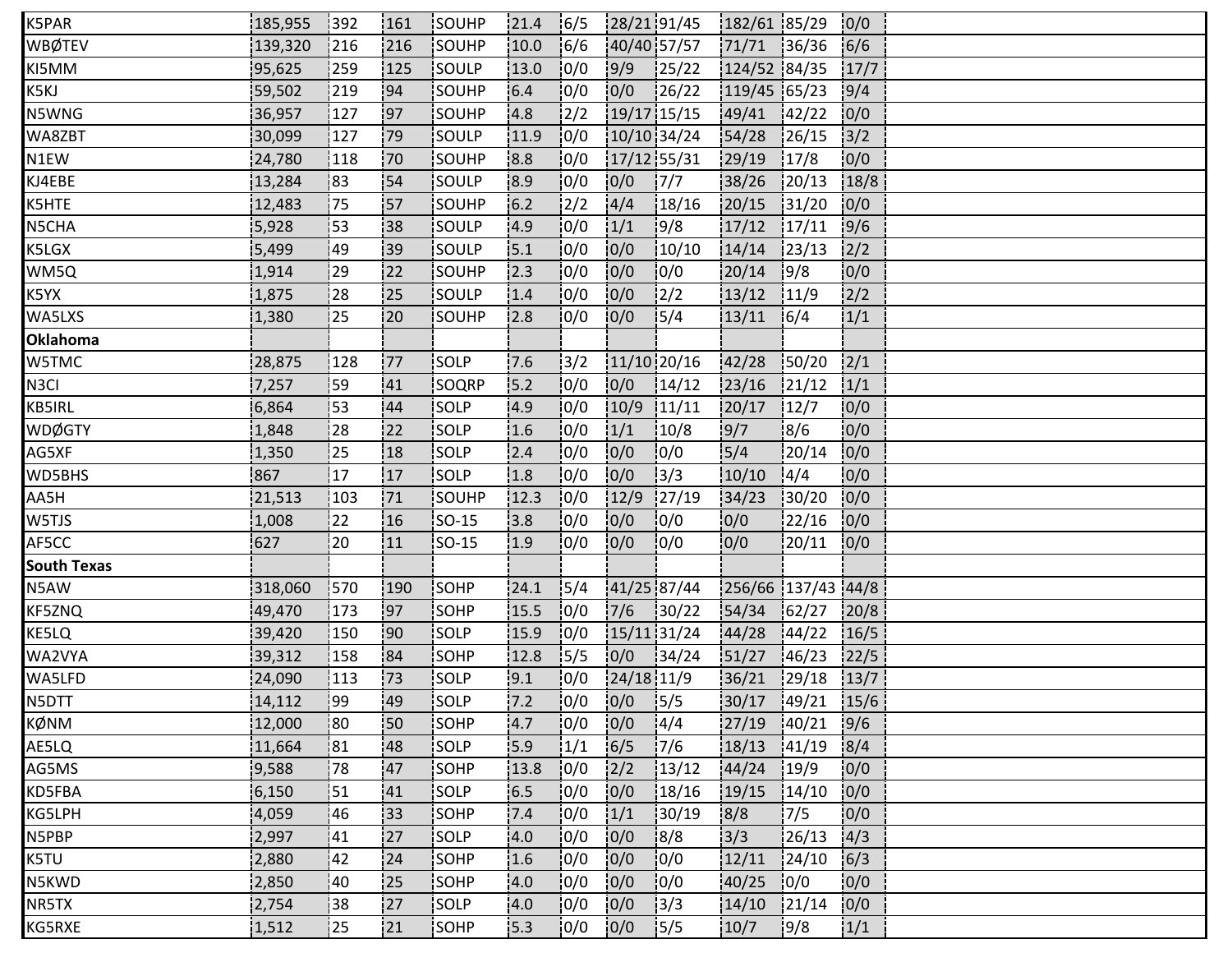| KF5VDX            | 648            | 18             | 12                      | <b>ISOLP</b>   | 1.8       | 10/0          | 0/0         | 10/0             | 1/1                | 16/10      | 1/1    |                         |
|-------------------|----------------|----------------|-------------------------|----------------|-----------|---------------|-------------|------------------|--------------------|------------|--------|-------------------------|
| N5CWA             | 297            | 11             | وا                      | SOLP           | 1.8       | 10/0          | 0/0         | 10/0             | 2/1                | 8/7        | 1/1    |                         |
| AJ4F              | 243            | 10             | 9                       | SOLP           | 1.1       | 0/0           | 4/4         | 16/5             | 0/0                | 0/0        | 0/0    |                         |
| N5AF              | 108            | i 6            | 6                       | SOLP           | 0.8       | $\frac{1}{2}$ | 0/0         | 13/3             | 0/0                | 1/1        | 0/0    |                         |
| KI6HQT            | 48             | 4              | $\overline{4}$          | <b>SOLP</b>    | 10.3      | 10/0          | 0/0         | 10/0             | 1/1                | 13/3       | 0/0    |                         |
| KI5JCN            | 12             | 12             | $\overline{2}$          | SOLP           | 0.0       | 0/0           | 0/0         | 10/0             | 2/2                | 0/0        | 0/0    |                         |
| K5LJ              | 91,377         | 218            | 143                     | SOULP          | 14.1      | 0/0           | 29/20 54/39 |                  | 63/47              | 155/30     | 17/7   |                         |
| K5NA              | 75,816         | 168            | 156                     | SOUHP          | 7.0       | 3/3           | 11/11 43/42 |                  | 62/60              | 141/33     | 8/7    |                         |
| N5DO              | 41,124         | 156            | 192                     | <b>SOULP</b>   | 15.7      | 10/0          | 16/11 41/25 |                  | 151/31             | 138/21     | 10/4   |                         |
| NX5M              | 24,675         | 180            | 47                      | <b>SOUHP</b>   | 14.3      | 10/0          | 0/0         | 10/0             | 0/0                | 180/47 0/0 |        |                         |
| N5KAE             | 20,370         | 97             | 70                      | SOUHP          | 5.0       | 10/0          | 0/0         | 10/0             | 75/54              | 122/16     | 0/0    |                         |
| N5LPT             | 11,256         | 70             | 56                      | SOUHP          | 7.4       | 0/0           | 0/0         | 19/15            | 26/22              | 120/15     | 5/4    |                         |
| K5TIA             | 8,850          | 67             | 150                     | <b>SOUHP</b>   | 14.5      | 1/1           | 2/2         | 26/24            | 22/15              | 8/5        | 18/3   |                         |
| WI5FI             | 4,140          | 147            | 130                     | <b>i</b> souhp | 13.4      | 10/0          | 0/0         | 12/11            | 14/4               | 131/15     | 0/0    |                         |
| AB5KM             | 3,915          | 46             | 29                      | isoulp         | 13.3      | 0/0           | 0/0         | $\frac{1}{2}$    | 22/15              | 122/12     | 0/0    |                         |
| K3KEK             | 1,140          | 21             | 19                      | SOULP          | 2.8       | 0/0           | 0/0         | 15/5             | 2/2                | 14/12      | 0/0    |                         |
| W5GCX             | 1,008          | 25             | 14                      | SOULP          | 1.6       | 0/0           | 0/0         | 10/0             | 2/2                | 23/12      | 0/0    |                         |
| K5PI              | 864            | 18             | 16                      | SOUHP          | 0.9       | 10/0          | 0/0         | 10/0             | 8/7                | 18/7       | 2/2    |                         |
| W5JEF             | 864            | 18             | 18                      | <b>SOULP</b>   | 12.3      | 10/0          | 2/2         | 16/6             | 10/10              | 10/0       | 0/0    |                         |
| KC6ZBE            | 36             | 14             | i3.                     | SOULP          | 0.2       | 0/0           | 0/0         | 0/0              | 0/0                | 4/3        | 0/0    |                         |
| K5JM              | 18             | l3             | 3                       | SOULP          | 10.5      | 0/0           | 0/0         | 10/0             | 0/0                | 13/3       | 0/0    |                         |
| WA5GEO            | 192            | 9              | $\overline{\mathbf{8}}$ | <b>SO-20</b>   | 1.0       | 10/0          | 0/0         | 10/0             | 9/8                | 10/0       | 0/0    |                         |
| K5IX              | 12             | 12.            | i <sub>2</sub>          | SO-20          | 10.1      | 10/0          | 0/0         | 10/0             | 2/2                | 10/0       | 0/0    |                         |
| WE6EZ             | 5,070          | 66             | 26                      | <b>SO-15</b>   | 15.5      | 0/0           | 0/0         | 10/0             | 0/0                | 66/26      | 0/0    |                         |
| KT5TE             | 924            | 23             | 14                      | SO-15          | 2.4       | 0/0           | 0/0         | 0/0              | 0/0                | 123/14     | 0/0    |                         |
| N5PV              | 612            | 17             | 12                      | <b>SO-15</b>   | 1.1       | 0/0           | 0/0         | 10/0             | 0/0                | 17/12      | 0/0    |                         |
| W5PR              | 5,355          | 125            | 15                      | SO-10          | 8.2       | 0/0           | 0/0         | 10/0             | 0/0                | 10/0       | 125/15 |                         |
| <b>West Texas</b> |                |                |                         |                |           |               |             |                  |                    |            |        |                         |
| W5RAW             | 2,112          | 33             | 122                     | SOLP           | 2.7       | 10/0          | 1/1         | 13/3             | 13/9               | 16/9       | 0/0    |                         |
| W5LO              | 310,206        | 1543           | 194                     | SOUHP          | 28.0      | 10/0          | 29/23 97/49 |                  | 294/81 113/35 10/6 |            |        |                         |
| WA5WFE            | 13,254         | 195            | 47                      | SOULP          | 7.4       | 10/0          | 0/0         | $\frac{1}{2}0/0$ | 95/47 0/0          |            | 0/0    |                         |
|                   |                |                |                         |                |           |               |             |                  |                    |            |        |                         |
| Call              | <b>Score</b>   | <b>QSOs</b>    |                         | Mults Category | Hours 160 |               | 180         | 140              | 120                | 15         | 10     | Operator(s) and/or Host |
| U.S. Call Area 6  |                |                |                         |                |           |               |             |                  |                    |            |        |                         |
| <b>East Bay</b>   |                |                |                         |                |           |               |             |                  |                    |            |        |                         |
| AC6MM             | 1,653          | 30             | 19                      | SOLP           | 3.4       | 0/0           | $3/3$       | 16/4             | 13/6               | 8/6        | 0/0    |                         |
| NR7Z              | 1,248          | 27             | 16                      | SOLP           | 2.4       | 0/0           | 0/0         | 10/0             | 10/5               | 14/9       | 3/2    |                         |
| K6OWS             | 960            | 122            | 16                      | SOLP           | 3.7       | 0/0           | 0/0         | 10/0             | 5/4                | 12/9       | 5/3    |                         |
| N6EFR             | $\overline{3}$ | $\overline{1}$ | $\overline{1}$          | SOLP           | 0.0       | 0/0           | 0/0         | 0/0              | 1/1                | 0/0        | 0/0    |                         |
| N6ORB             | 7,029          | 72             | 33                      | SOULP          | 18.2      | 0/0           | 0/0         | 10/0             | 40/16              | 32/17      | 0/0    |                         |
| K2GMY             | 2,040          | 34             | 120                     | SOUQRP         | 2.0       | 10/0          | 0/0         | 4/4              | 12/7               | 18/9       | 0/0    |                         |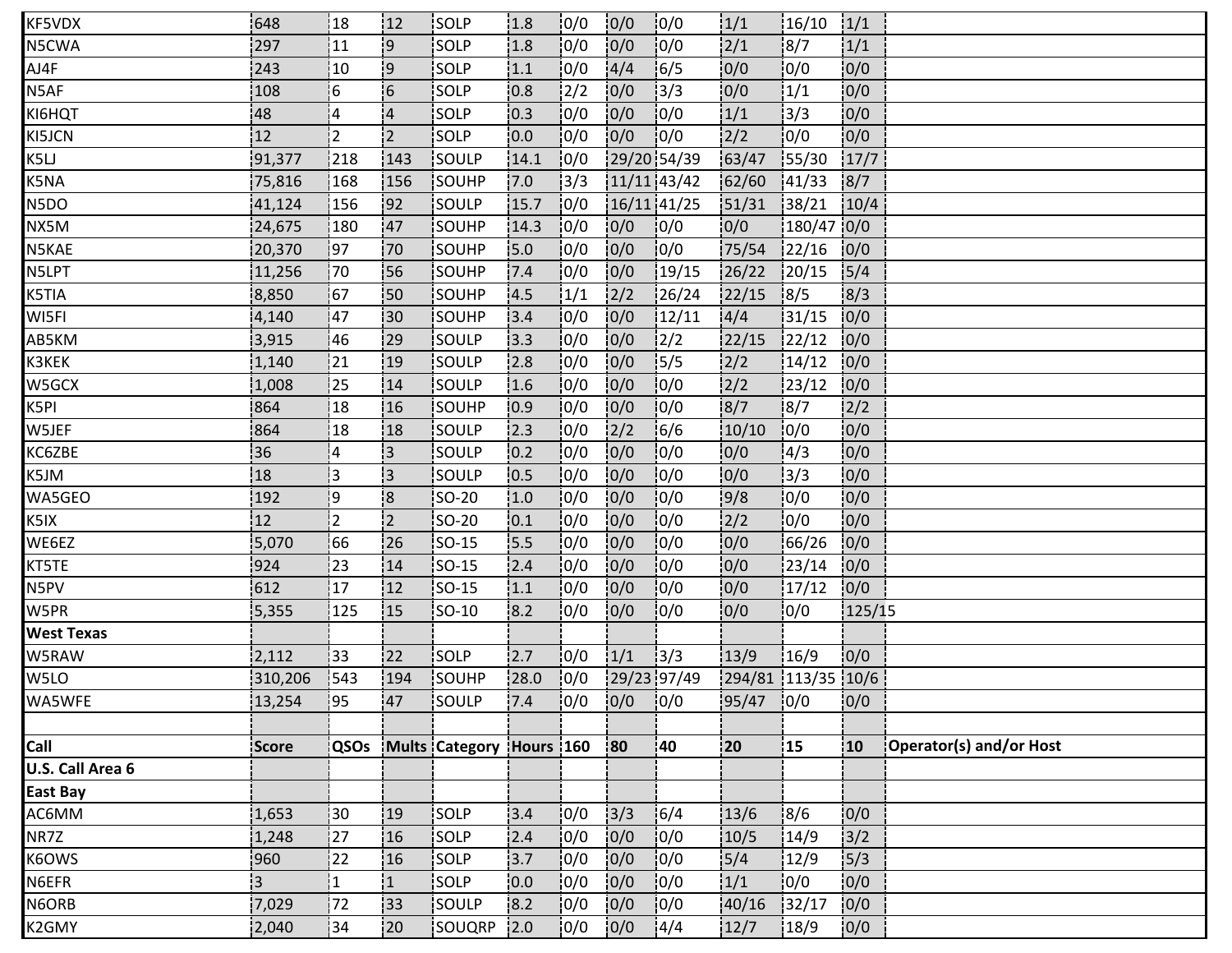| KE6QR              | 495     | 17             | 11             | <b>ISOUHP</b> | 10.7 | 10/0           | 0/0        | $\frac{1}{1}$             | 1/1                | 15/9       | 0/0  |  |  |
|--------------------|---------|----------------|----------------|---------------|------|----------------|------------|---------------------------|--------------------|------------|------|--|--|
| AG6JA              | 210     | 10             | $\overline{7}$ | SOULP         | 1.1  | 0/0            | 0/0        | 10/0                      | $3/2$              | 17/5       | 0/0  |  |  |
| WZ6ZZ              | 36      | $\overline{4}$ | ¦3             | <b>SO-80</b>  | 4.9  | 0/0            | 4/3        | 10/0                      | 0/0                | 10/0       | 0/0  |  |  |
| WX5S               | 79,872  | 417            | 64             | SO-20         | 13.2 | 0/0            | 0/0        | 10/0                      | 417/64 0/0         |            | 0/0  |  |  |
| NP4IW/W6           | 6,708   | 91             | 26             | SO-20         | 4.6  | 10/0           | 0/0        | 10/0                      | 91/26              | 10/0       | 0/0  |  |  |
| W6DMW              | 792     | 23             | 12             | <b>SO-20</b>  | 1.7  | 10/0           | 0/0        | 10/0                      | 23/12              | 10/0       | 0/0  |  |  |
| W6GF               | 648     | 27             | $\overline{8}$ | $ SO-20$      | 12.2 | 0/0            | 0/0        | 0/0                       | 27/8               | 10/0       | 0/0  |  |  |
| N4DLA              | 96      | 16             | 2              | <b>SO-20</b>  | 10.5 | 0/0            | 0/0        | 0/0                       | 16/2               | 10/0       | 0/0  |  |  |
| К6КМ               | İ3      | ا 1            | ا 1            | <b>SO-20</b>  | 10.0 | 10/0           | 0/0        | 10/0                      | 1/1                | 10/0       | 0/0  |  |  |
| N6WM               | 47,730  | 373            | 43             | <b>SO-15</b>  | 16.2 | 10/0           | 0/0        | 10/0                      | 0/0                | 373/43 0/0 |      |  |  |
| <b>Los Angeles</b> |         |                |                |               |      |                |            |                           |                    |            |      |  |  |
| N6AA               | 230,643 | 539            | 147            | SOHP          | 24.0 | 8/6            |            | 29/18 176/41 234/54 91/27 |                    |            | 1/1  |  |  |
| N3FAA              | 79,704  | 250            | !108           | SOHP          | 15.8 | 10/0           | 3/3        | 135/26                    | 124/47 83/30       |            | 15/2 |  |  |
| WA7BNM             | 65,184  | 226            | 197            | SOLP          | 12.1 | 10/0           | 2/2        | 142/24                    | 90/38              | 186/29     | 6/4  |  |  |
| WA6URY             | 18,360  | 140            | 145            | <b>SOHP</b>   | 5.6  | 0/0            | 0/0        | 93/21                     | 30/16              | 17/8       | 0/0  |  |  |
| K6FGV              | 11,616  | :90            | 44             | SOHP          | 8.6  | 0/0            | 0/0        | 14/9                      | 45/18              | 31/17      | 0/0  |  |  |
| KN6CSB             | 6,318   | 55             | 39             | SOHP          | 15.5 | 0/0            | 0/0        | 17/12                     | 16/12              | 122/15     | 0/0  |  |  |
| W6DPM              | 3,360   | 42             | 28             | SOHP          | 3.9  | 0/0            | 0/0        | 0/0                       | 6/6                | 36/22      | 0/0  |  |  |
| N2JNR              | 798     | 19             | 14             | <b>SOLP</b>   | 1.5  | 10/0           | 0/0        | 1/1                       | 4/3                | 14/10      | 0/0  |  |  |
| N3WTK              | 27      | 3              | i3.            | SOLP          | 0.2  | 0/0            | 0/0        | 1/1                       | 1/1                | 1/1        | 0/0  |  |  |
| N6RV               | 510,336 | 909            | 192            | SOUHP         | 32.0 | 0/0            |            | 26/14 306/55              | 340/76 226/43 11/4 |            |      |  |  |
| W6HYI              | 30,015  | 147            | 169            | SOUHP         | 19.7 | 10/0           | 0/0        | 126/16                    | 63/23              | 155/28     | 3/2  |  |  |
| AI6Z               | 22,869  | 101            | 177            | <b>SOUHP</b>  | 8.9  | 10/0           | 3/2        | 22/19                     | 152/35             | 121/19     | 3/2  |  |  |
| K6RO               | 22,770  | 139            | <b>S5</b>      | SOUHP         | 11.6 | 10/0           | 0/0        | 1/1                       | 73/23              | 157/27     | 8/4  |  |  |
| NK6A               | 22,680  | 128            | 60             | SOUHP         | 15.8 | 10/0           | 0/0        | 9/8                       | 62/27              | 157/25     | 0/0  |  |  |
| N6IC               | 19,602  | 130            | 54             | SOUHP         | 16.5 | 0/0            | 0/0        | 11/8                      | 63/23              | 152/20     | 4/3  |  |  |
| N6ZT               | 17,985  | 112            | 155            | SOUHP         | 13.3 | 10/0           | 0/0        | 13/10                     | 165/31             | 34/14      | 0/0  |  |  |
| K6ICS              | 10,935  | 88             | 45             | <b>SOULP</b>  | 9.9  | 10/0           | 8/6        | 32/15                     | 15/9               | 30/14      | 3/1  |  |  |
| W6KC               | 3,276   | 40             | 28             | SOUHP         | 1.6  | 0/0            | 0/0        | 15/5                      | 6/6                | 29/17      | 0/0  |  |  |
| Orange             |         |                |                |               |      |                |            |                           |                    |            |      |  |  |
| K6NR               | 63,756  | 235            | !92            | SOHP          | 12.4 | $\frac{13}{3}$ | 20/9 57/25 |                           | 94/29              | 158/23     | 3/3  |  |  |
| N6OKU              | 48,954  | 205            | 82             | SOLP          | 13.7 | 10/0           | 0/0        | 10/0                      | 107/51 96/30       |            | 2/1  |  |  |
| N6GP               | 6,156   | 57             | i36            | <b>SOLP</b>   | 4.5  | 10/0           | 9/6        | 17/5                      | 12/8               | 129/17     | 0/0  |  |  |
| KB6A               | 4,125   | 56             | 25             | SOHP          | 14.3 | 0/0            | 0/0        | 123/15                    | 33/10              | 0/0        | 0/0  |  |  |
| KE6FQC             | 3,741   | 43             | 29             | SOLP          | 3.2  | 0/0            | 0/0        | 16/4                      | 22/12              | 15/13      | 0/0  |  |  |
| K6PGH              | 3,321   | 142            | 27             | SOLP          | 12.5 | 10/0           | 0/0        | 10/0                      | 16/10              | 123/15     | 3/2  |  |  |
| KJ6LJB             | 2,415   | 38             | 23             | SOHP          | 3.0  | 10/0           | 0/0        | 13/3                      | 35/20              | 10/0       | 0/0  |  |  |
| KJ8O               | 1,680   | :29            | 20             | SOLP          | 2.4  | 10/0           | 0/0        | 1/1                       | 16/11              | 12/8       | 0/0  |  |  |
| W6MCH              | 480     | 18             | 10             | SOHP          | 1.6  | 0/0            | 0/0        | 15/8                      | 3/2                | 0/0        | 0/0  |  |  |
| W6RT               | 273     | 13             | 17             | SOLP          | 1.3  | 0/0            | $6/2$      | 17/5                      | 0/0                | 0/0        | 0/0  |  |  |
| VE7REZ/W6          | 189     | 12             | <u>i9.</u>     | <b>SOLP</b>   | 1.7  | 10/0           | 0/0        | 16/4                      | 3/2                | 13/3       | 0/0  |  |  |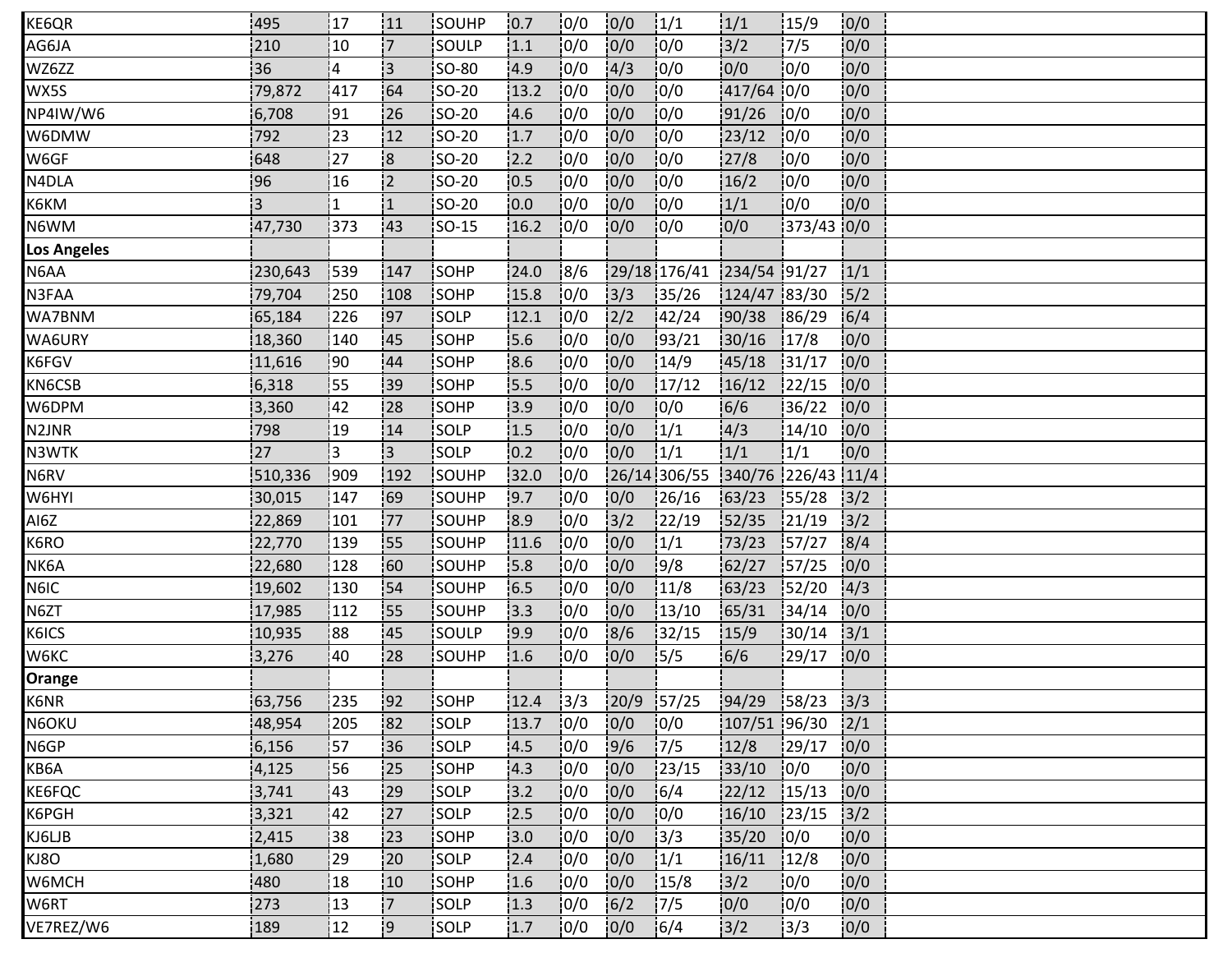| W6PH                     | 525,732 | 918       | 193            | SOUHP        | 27.7 | 17/5           |             | 39/201269/51 400/78 203/39 0/0 |              |              |      |  |
|--------------------------|---------|-----------|----------------|--------------|------|----------------|-------------|--------------------------------|--------------|--------------|------|--|
| NT6X                     | 65,400  | 204       | 109            | SOUHP        | 17.9 | 0/0            | 0/0         | 142/27                         | 113/52 49/30 |              | 0/0  |  |
| WI6X                     | 33,750  | 157       | 75             | SOUHP        | 15.3 | 0/0            | 8/5         | 134/19                         | 61/24        | 154/27       | 10/0 |  |
| N6LZ                     | 9,072   | 72        | 42             | SOUHP        | 3.5  | 0/0            | 0/0         | 8/8                            | 51/25        | 13/9         | 0/0  |  |
| W6MVT                    | 2,160   | 33        | 124            | SOULP        | 5.7  | 0/0            | 0/0         | 13/3                           | 10/6         | 16/13        | 4/2  |  |
| KF6I                     | 570     | 19        | 10             | SOUHP        | 1.5  | 0/0            | 0/0         | 17/9                           | 2/1          | 10/0         | 0/0  |  |
| KB6LTY                   | 6       | :2        | $\overline{1}$ | $ SO-20 $    | 10.5 | 0/0            | 0/0         | 0/0                            | 2/1          | 0/0          | 0/0  |  |
| <b>Sacramento Valley</b> |         |           |                |              |      |                |             |                                |              |              |      |  |
| K7XE                     | 20,520  | 127       | 157            | SOLP         | 11.6 | 10/0           | 0/0         | 127/15                         | 43/14        | 147/24       | 10/4 |  |
| K6LRN                    | 14,214  | 104       | 146            | SOHP         | 4.0  | 10/0           | 0/0         | 0/0                            | 68/31        | 136/15       | 0/0  |  |
| KN6GHM                   | 6,336   | 66        | 32             | SOLP         | 6.4  | 10/0           | 6/5         | 24/13                          | 29/8         | 15/5         | 2/1  |  |
| W7XZ                     | 6,318   | 157       | 39             | SOLP         | 4.9  | 0/0            | 4/2         | 16/11                          | 26/16        | 11/10        | 0/0  |  |
| W6NKR                    | 1,890   | 31        | !21            | <b>SOLP</b>  | 13.3 | 10/0           | 0/0         | 14/8                           | 10/6         | 17/7         | 0/0  |  |
| NC6R                     | 132,300 | 375       | 126            | SOUHP        | 11.9 | 0/0            | 17/13 38/25 |                                | 289/69 31/19 |              | 0/0  |  |
| K6TQ                     | 96,099  | 318       | 103            | <b>SOUHP</b> | 13.8 | 0/0            | 0/0         | 49/19                          | 184/56 85/28 |              | 0/0  |  |
| W1SRD                    | 46,269  | 291       | 153            | SOUHP        | 4.0  | 0/0            | 0/0         | 129/21                         | 145/21 15/10 |              | 2/1  |  |
| W6DT                     | 40,716  | 176       | 78             | SOULP        | 12.4 | 0/0            | 5/4         | 60/28                          | 78/28        | 33/18        | 10/0 |  |
| K6RC                     | 39,600  | 200       | 166            | SOUHP        | 14.7 | 10/0           | 4/4         | 141/22                         | 140/28 15/12 |              | 0/0  |  |
| W1RH                     | 11,115  | <b>98</b> | 39             | SOUHP        | 2.0  | 10/0           | 0/0         | 10/0                           | 60/29        | 38/10        | 0/0  |  |
| KD6HOF                   | 1,056   | 32        | 16             | SOULP        | 5.1  | 0/0            | 0/0         | 14/8                           | 18/8         | 0/0          | 0/0  |  |
| AI6MC                    | 429     | 16        | 11             | SOUHP        | 2.4  | 0/0            | 0/0         | 7/6                            | 8/4          | 1/1          | 0/0  |  |
| N6RK                     | 48      | 14        | $\overline{a}$ | SO-160       | 10.3 | 14/4           | 0/0         | 0/0                            | 0/0          | 10/0         | 0/0  |  |
| W6RKC                    | 3,450   | 51        | 123            | <b>SO-40</b> | 13.3 | 10/0           | 0/0         | 51/23                          | 0/0          | 10/0         | 0/0  |  |
| KE8FT                    | 42,456  | 245       | 158            | SO-20        | 15.0 | 10/0           | 0/0         | 0/0                            | 245/58 0/0   |              | 0/0  |  |
| AD6AD                    | 378     | 19        | $\overline{7}$ | SO-20        | 2.9  | 0/0            | 0/0         | 0/0                            | 19/7         | 0/0          | 0/0  |  |
| San Diego                |         |           |                |              |      |                |             |                                |              |              |      |  |
| WN6K                     | 75,240  | 290       | 88             | <b>SOLP</b>  | 14.0 | 12/1           | 12/8        | 178/17                         | 70/31        | $123/29$ 5/2 |      |  |
| K6NA                     | 62,985  | 1223      | 95             | <b>SOHP</b>  | 8.7  | 16/5           | 27/16 23/19 |                                | 65/26        | $100/28$ 2/1 |      |  |
| W6QU (W8QZA, op)         | 23,622  | 128       | 162            | SOQRP        | 13.8 | 10/0           | 9/6         | 124/9                          | 47/23        | 143/21       | 5/3  |  |
| W6JBR                    | 10,332  | 84        | 42             | SOHP         | 15.0 | 0/0            | 0/0         | 23/13                          | 27/15        | 34/14        | 0/0  |  |
| KJ6JUS                   | 4,002   | 148       | 29             | SOHP         | 5.0  | 10/0           | 0/0         | 124/14                         | 7/3          | 17/12        | 0/0  |  |
| W6YI                     | 796,110 | 1,227     | 223            | SOUHP        | 28.2 | $\frac{12}{2}$ |             | 35/25 398/58 495/87 289/46 8/5 |              |              |      |  |
| NA6MB                    | 27,264  | 147       | 64             | SOULP        | 15.4 | 1/1            | 0/0         | 124/13                         | 70/24        | 144/22       | 8/4  |  |
| KF6ILA                   | 9,477   | 86        | :39            | SOUHP        | 7.6  | 0/0            | 0/0         | 38/18                          | 48/21        | 0/0          | 0/0  |  |
| NBØX                     | 12      | 2         | 2              | <b>SO-20</b> | 0.0  | 0/0            | 0/0         | 0/0                            | 2/2          | 0/0          | 0/0  |  |
| N6RM                     | 3,276   | 54        | 21             | $ SO-15 $    | 16.7 | 10/0           | 0/0         | 0/0                            | 10/0         | 154/21       | 10/0 |  |
| ADØL                     | 270     | 12        | '9             | $SO-15$      | 1.0  | 0/0            | 0/0         | 10/0                           | 0/0          | 12/9         | 0/0  |  |
| <b>San Francisco</b>     |         |           |                |              |      |                |             |                                |              |              |      |  |
| N6TQ                     | 28,560  | 142       | 68             | SOHP         | 11.0 | 0/0            | 0/0         | 139/20                         | 43/23        | 159/24       | 1/1  |  |
| N6YEU                    | 7,995   | 65        | 41             | SOLP         | 4.2  | 0/0            | 0/0         | 13/10                          | 20/13        | 126/16       | 6/2  |  |
| KA6MIB                   | 2,664   | 38        | 24             | <b>SOLP</b>  | 12.1 | 10/0           | 0/0         | 3/3                            | 24/12        | 11/9         | 0/0  |  |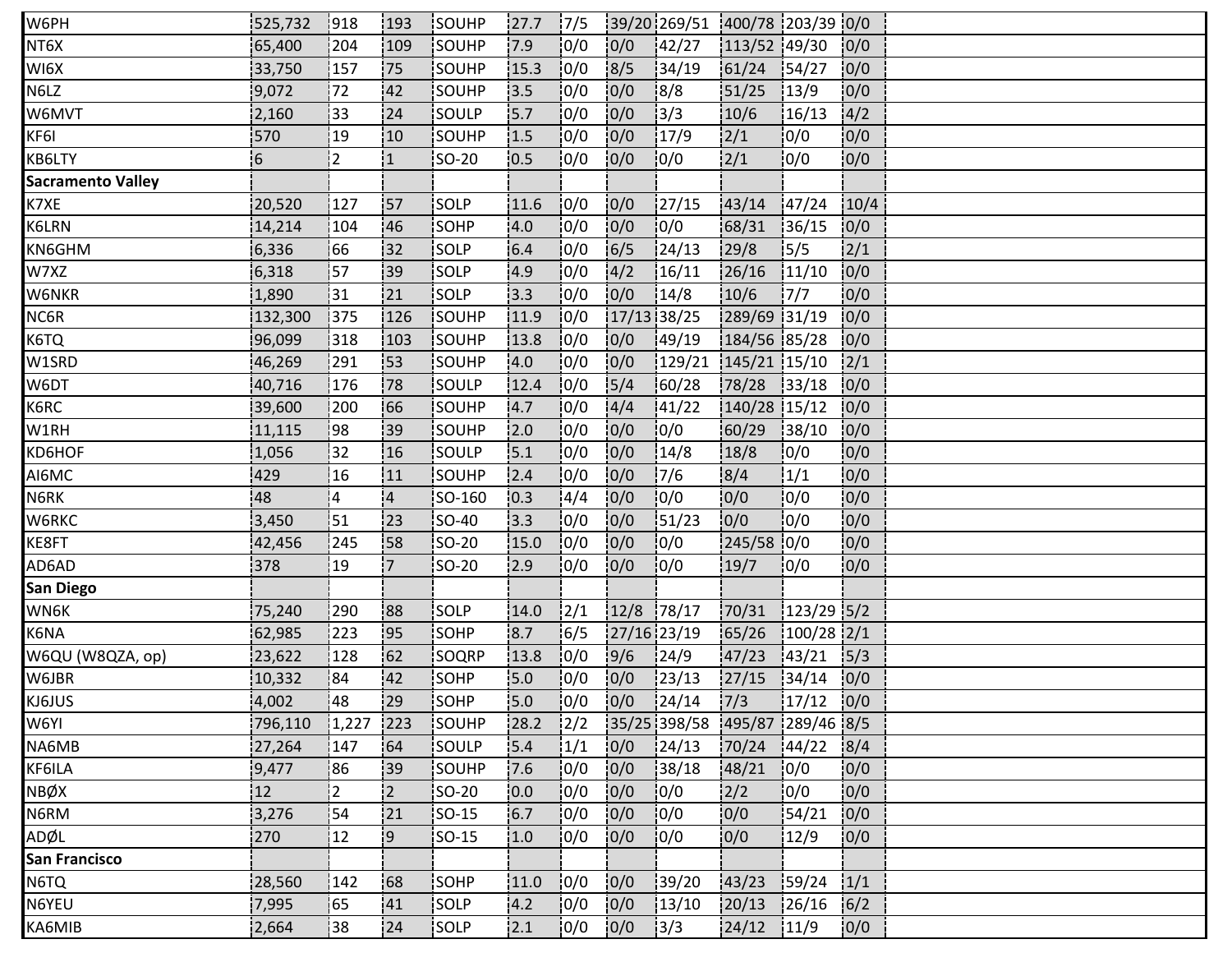| AJ6CE                     | 2,142    | 136            | 21                       | <b>ISOLP</b> | 13.5 | 0/0           | 0/0         | $\frac{15}{3}$ | 14/9              | 12/7   | 5/2  |  |
|---------------------------|----------|----------------|--------------------------|--------------|------|---------------|-------------|----------------|-------------------|--------|------|--|
| AJ6IY                     | 855      | 20             | 15                       | SOULP        | 1.9  | 10/0          | 0/0         | 16/5           | 6/3               | 16/5   | 2/2  |  |
| K6CTA                     | 12       | $\overline{2}$ | $\overline{2}$           | SOUQRP       | 0.0  | 0/0           | 0/0         | 10/0           | 2/2               | 10/0   | 0/0  |  |
| K6BBQ                     | 429      | 13             | 11                       | SO-20        | 0.9  | 0/0           | 0/0         | 10/0           | 13/11             | 10/0   | 0/0  |  |
| <b>San Joaquin Valley</b> |          |                |                          |              |      |               |             |                |                   |        |      |  |
| K6YK                      | 39,312   | 171            | 78                       | SOHP         | 6.5  | 0/0           | 9/3         | 139/19         | 85/36             | 38/20  | 0/0  |  |
| N6NFB                     | 2,376    | :33            | 24                       | SOLP         | 3.0  | 0/0           | 0/0         | 16/10          | 8/6               | 19/8   | 0/0  |  |
| W6SX                      | 2,376    | 33             | 24                       | SOHP         | 1.0  | 0/0           | 3/2         | 16/3           | 12/11             | 12/8   | 0/0  |  |
| WA6MRK                    | 2,175    | 29             | 25                       | SOHP         | 12.7 | 10/0          | 2/2         | 16/13          | 5/5               | 6/5    | 0/0  |  |
| K6CSL                     | 1,482    | $\frac{1}{28}$ | 19                       | SOLP         | 3.0  | 0/0           | 0/0         | 14/10          | 10/5              | 14/4   | 0/0  |  |
| NJ6G                      | 111,375  | 299            | 125                      | SOULP        | 19.9 | 0/0           | 24/13 59/27 |                | 132/49 82/34      |        | 2/2  |  |
| W6BRY                     | 105,084  | 283            | 126                      | SOUHP        | 15.9 | $\frac{2}{2}$ | 16/12 24/16 |                | 137/56 97/36      |        | 7/4  |  |
| K6MI                      | 99,552   | 279            | 122                      | SOUHP        | 15.8 | 3/3           | 13/10 36/18 |                | 132/53 93/36      |        | 2/2  |  |
| N6ABT                     | 1,248    | 127            | 16                       | <b>SOULP</b> | 2.7  | 10/0          | 0/0         | 127/16         | 10/0              | 10/0   | 0/0  |  |
| K6FA                      | 1,122    | 24             | 17                       | <b>SO-40</b> | 2.0  | 10/0          | 0/0         | 124/17         | 0/0               | 10/0   | 0/0  |  |
| <b>KN6MON</b>             | 270      | $ 10\rangle$   | 9                        | $ SO-40 $    | 10.9 | 0/0           | 0/0         | 10/9           | 10/0              | 10/0   | 0/0  |  |
| KN6EVH                    | 12       | l3             | $\overline{2}$           | SO-10        | 0.4  | 0/0           | 0/0         | 0/0            | 0/0               | 10/0   | 3/2  |  |
| Santa Barbara             |          |                |                          |              |      |               |             |                |                   |        |      |  |
| W1PR                      | 122,877  | 373            | 111                      | SOHP         | 12.6 | 10/0          | 1/1         | 149/25         | 216/52 94/29      |        | 13/4 |  |
| KA9A                      | 4,464    | 54             | 31                       | SOLP         | 4.5  | 0/0           | 0/0         | 137/22         | 17/9              | 0/0    | 0/0  |  |
| N6ZE                      | 3,870    | 46             | 30                       | SOLP         | 5.5  | 0/0           | 7/5         | 21/13          | 14/8              | 4/4    | 0/0  |  |
| N6REK                     | 2,232    | 32             | 24                       | SOLP         | 4.1  | 0/0           | 0/0         | 16/13          | 16/11             | 0/0    | 0/0  |  |
| KD6GWH                    | 216      | i9.            | 8!                       | <b>SOLP</b>  | 1.0  | 10/0          | 0/0         | 13/3           | 16/5              | 10/0   | 0/0  |  |
| W6TK                      | 54,990   | 198            | 94                       | <b>SOUHP</b> | 15.5 | 10/0          | 12/9        | 165/33         | 78/33             | 143/19 | 0/0  |  |
| Santa Clara Valley        |          |                |                          |              |      |               |             |                |                   |        |      |  |
| AJ6V                      | 58,386   | 273            | 74                       | SOHP         | 11.7 | 0/0           | 7/6         | 123/12         | 210/47 33/9       |        | 0/0  |  |
| KW6S                      | 42,387   | 204            | 71                       | SOHP         | 11.0 | 10/0          | 4/3         | 25/14          | 94/25             | 175/26 | 6/3  |  |
| K6XX                      | 40,320   | 229            | 60                       | SOHP         | 4.3  | 10/0          | 0/0         | 18/15          | 110/27 101/18 0/0 |        |      |  |
| AI6LY                     | 30,870   | 148            | 70                       | SOHP         | 15.5 | 0/0           | 0/0         | 152/25         | 66/26             | 30/19  | 0/0  |  |
| K6BEN                     | 4,770    | 62             | 30                       | <b>SOLP</b>  | 8.5  | 0/0           | 0/0         | 23/9           | 21/11             | 18/10  | 0/0  |  |
| K6TJ                      | 3,564    | 49             | 27                       | <b>SOLP</b>  | 3.7  | 0/0           | 11/7        | 19/11          | 19/9              | 10/0   | 0/0  |  |
| K6ACV                     | 3,024    | 143            | 24                       | <b>SOLP</b>  | 4.8  | 10/0          | 16/5        | 19/7           | 28/12             | 10/0   | 0/0  |  |
| W6FB                      | 1,836    | 35             | 18                       | <b>SOHP</b>  | 2.7  | 10/0          | 3/2         | 10/5           | 21/10             | 1/1    | 10/0 |  |
| N6GWH                     | 900      | 20             | 15                       | SOHP         | 2.5  | 0/0           | 0/0         | 19/7           | 15/3              | 16/5   | 0/0  |  |
| N6XI                      | 864      | 19             | 16                       | SOHP         | 0.7  | 0/0           | 0/0         | 0/0            | 12/10             | 17/6   | 0/0  |  |
| K6DWD                     | 378      | 14             | 9                        | SOLP         | 10.5 | 0/0           | 0/0         | 16/5           | 8/4               | 10/0   | 0/0  |  |
| N5KO                      | 147      | 7              | 17                       | SOLP         | 10.1 | 10/0          | 0/0         | 10/0           | 2/2               | 3/3    | 2/2  |  |
| KG4EGZ                    | 105      | '7             | 5                        | <b>SOLP</b>  | 1.1  | 10/0          | 0/0         | 10/0           | 7/5               | 0/0    | 0/0  |  |
| KE6JAC                    | 90       | 8              | $\overline{\phantom{0}}$ | SOLP         | 1.1  | 0/0           | 0/0         | $\frac{1}{2}$  | 4/3               | 12/1   | 0/0  |  |
| W6TST                     | 75       | 5              | 5                        | SOLP         | 0.4  | 10/0          | 0/0         | 10/0           | 12/2              | 13/3   | 10/0 |  |
| AI6UW                     | <b>9</b> | İ3             | 1                        | <b>SOLP</b>  | 0.0  | 10/0          | 0/0         | 10/0           | 3/1               | 10/0   | 0/0  |  |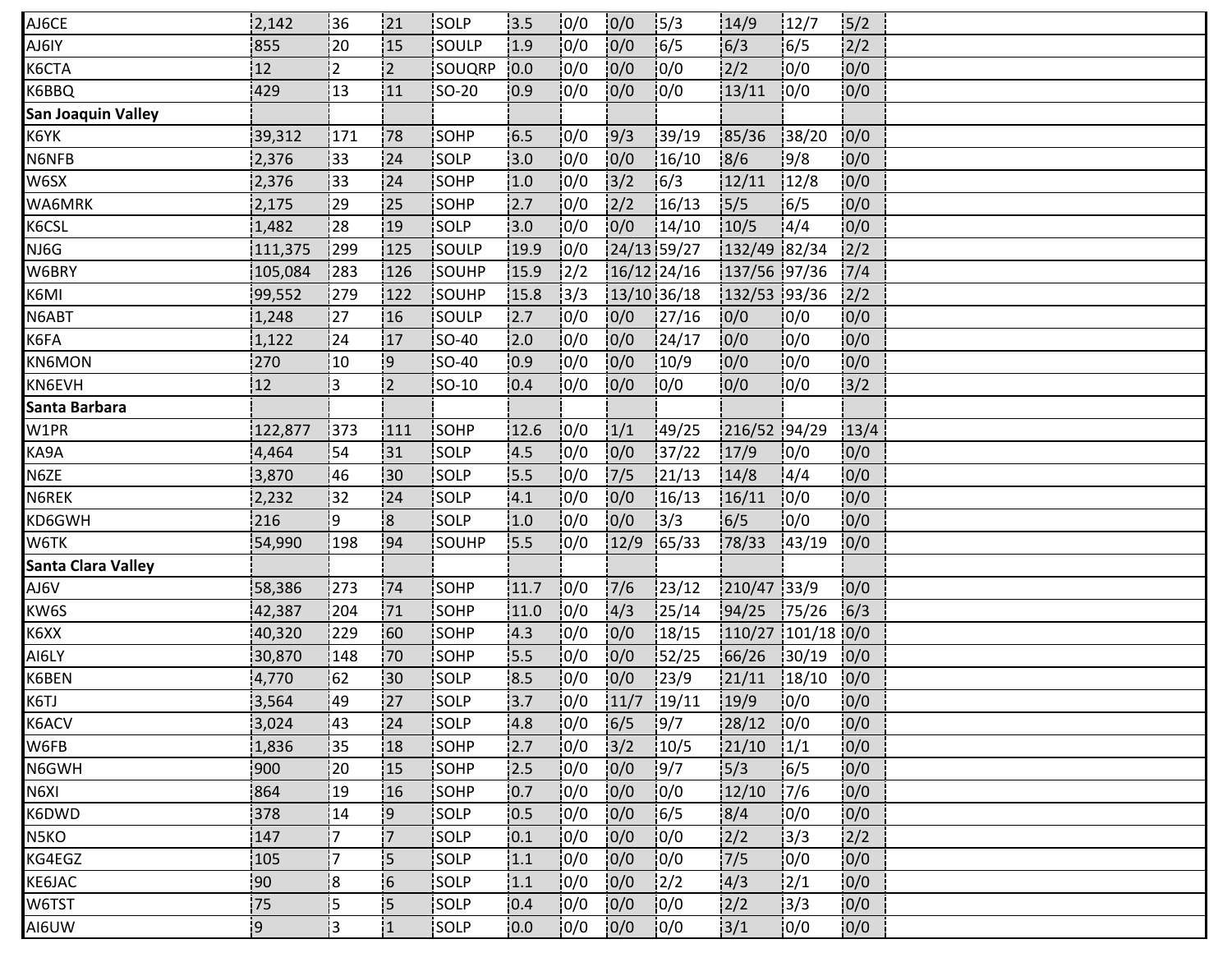| W6YX (N7MH, op)  | 894,852 | $1,417$ 212 |                | <b>ISOUHP</b>                 | 34.6 | 8/7           |               | 85/23 517/56 548/83 246/39 13/4 |              |        |      |                         |
|------------------|---------|-------------|----------------|-------------------------------|------|---------------|---------------|---------------------------------|--------------|--------|------|-------------------------|
| W6MSB            | 30,861  | 131         | 81             | SOUHP                         | 15.2 | 10/0          | 0/0           | 30/21                           | 60/39        | 30/17  | 11/4 |                         |
| W6MOB            | 28,140  | 153         | 167            | SOUHP                         | 13.4 | 4/3           | 0/0           | 38/19                           | 87/34        | 23/10  | 1/1  |                         |
| KG6AO            | 27,135  | 142         | 167            | SOUHP                         | 14.3 | 14/3          | 15/9          | 142/24                          | 60/19        | 21/12  | 0/0  |                         |
| W6IA             | 7,344   | 70          | 36             | <b>SOUHP</b>                  | 14.1 | 10/0          | 0/0           | 133/17                          | 24/11        | 13/8   | 0/0  |                         |
| W6RQ             | 7,068   | 62          | :38            | SOULP                         | 19.2 | 0/0           | 0/0           | 10/8                            | 25/13        | 23/16  | 4/1  |                         |
| K6ZP             | 1,254   | 26          | 19             | SOUHP                         | 1.8  | 0/0           | 1/1           | 7/6                             | 18/12        | 0/0    | 0/0  |                         |
| WB6HVW           | 675     | 16          | 15             | SOUHP                         | 1.4  | 10/0          | 2/2           | 4/4                             | 12/2         | 18/7   | 0/0  |                         |
| K6GHA            | 9,345   | 95          | 35             | <b>SO-20</b>                  | 7.4  | 0/0           | 0/0           | 10/0                            | 95/35        | 10/0   | 0/0  |                         |
|                  |         |             |                |                               |      |               |               |                                 |              |        |      |                         |
| Call             | Score   |             |                | QSOs Mults Category Hours 160 |      |               | <b>80</b>     | 40                              | 20           | 15     | 10   | Operator(s) and/or Host |
| U.S. Call Area 7 |         |             |                |                               |      |               |               |                                 |              |        |      |                         |
| Arizona          |         |             |                |                               |      |               |               |                                 |              |        |      |                         |
| W1DGL            | 58,212  | 207         | 198            | <b>SOLP</b>                   | 18.3 | 10/0          | 17/12 38/20   |                                 | 82/39        | 158/23 | 12/4 |                         |
| K9RZ             | 30,246  | 147         | 71             | SOHP                          | 8.8  | 10/0          | 0/0           | 34/24                           | 62/25        | 148/20 | 3/2  |                         |
| K7OED            | 21,018  | 118         | 162            | SOLP                          | 10.9 | 10/0          | 0/0           | 0/0                             | 82/42        | 34/19  | 2/1  |                         |
| W7PV             | 12,144  | :93         | 46             | SOHP                          | 4.2  | 0/0           | 0/0           | 9/7                             | 58/27        | 126/12 | 0/0  |                         |
| W2HZ             | 10,512  | 81          | 48             | <b>SOHP</b>                   | 8.0  | 10/0          | 10/0          | 15/12                           | 40/21        | 126/15 | 0/0  |                         |
| K7JQ             | 6,510   | 65          | 35             | SOHP                          | 3.7  | 10/0          | $\frac{1}{3}$ | 13/6                            | 17/10        | 132/17 | 0/0  |                         |
| K7MY             | 3,762   | 59          | 22             | SOHP                          | 2.9  | 0/0           | 0/0           | 14/4                            | 17/5         | 38/13  | 0/0  |                         |
| WB7UOF           | 3,672   | 51          | 24             | SOLP                          | 4.3  | 0/0           | 0/0           | 15/4                            | 20/9         | 26/11  | 0/0  |                         |
| N7DSX            | 2,550   | 34          | 25             | SOLP                          | 3.5  | 0/0           | 2/2           | $\frac{1}{3}$ /1                | 10/9         | 19/13  | 0/0  |                         |
| AF7VC            | 2,508   | 41          | 22             | <b>SOLP</b>                   | 14.5 | 10/0          | 0/0           | 10/0                            | 19/8         | 19/12  | 3/2  |                         |
| W7WIA            | 1,368   | 26          | 19             | SOHP                          | 2.8  | 10/0          | 0/0           | 2/2                             | 9/6          | 15/11  | 0/0  |                         |
| AA7JB            | 1,008   | 25          | 16             | SOLP                          | 2.7  | 0/0           | 0/0           | 10/0                            | 3/3          | 120/12 | 2/1  |                         |
| W7KB             | 585     | 15          | 13             | SOLP                          | 1.8  | 0/0           | 0/0           | 10/0                            | 6/5          | 9/8    | 0/0  |                         |
| AG7EM            | 504     | 14          | 12             | SOLP                          | 1.3  | 10/0          | 3/3           | 10/8                            | 1/1          | 0/0    | 0/0  |                         |
| N7EWS            | 504     | 14          | 12             | SOLP                          | 1.7  | 10/0          | 0/0           | 10/0                            | 6/5          | 8/7    | 0/0  |                         |
| N6HI             | 351     | 13          | '9             | SOQRP                         | 1.4  | 0/0           | 0/0           | 12/1                            | 1/1          | 10/7   | 0/0  |                         |
| K7VZ             | 297     | 13          | و!             | SOLP                          | 1.0  | 0/0           | 2/1           | 3/2                             | 8/6          | 0/0    | 0/0  |                         |
| K7AEZ            | 231     | 12          | $\overline{7}$ | <b>SOLP</b>                   | 1.2  | 10/0          | 0/0           | 10/0                            | 1/1          | 11/6   | 0/0  |                         |
| KT7P             | 126     | 19          | 6              | <b>SOLP</b>                   | 1.5  | 10/0          | 0/0           | 0/0                             | 9/6          | 10/0   | 0/0  |                         |
| N7DD             | 222,906 | 776         | :97            | <b>SOUHP</b>                  | 16.0 | 10/0          | 0/0           | 10/0                            | 776/97 0/0   |        | 0/0  |                         |
| N7IR             | 104,130 | 268         | 130            | SOULP                         | 17.2 | 12/2          | 13/11 54/26   |                                 | 136/56 59/32 |        | 4/3  |                         |
| K7WP             | 91,143  | 256         | 123            | SOUHP                         | 11.1 | 0/0           | 12/8 81/31    |                                 | 94/50        | 67/32  | 2/2  |                         |
| KY7M (@NA7TB)    | 76,824  | 195         | 132            | SOUHP                         | 4.8  | 14/4          | 19/13 39/22   |                                 | 89/59        | 144/34 | 0/0  |                         |
| W5UJ             | 76,614  | 233         | 113            | SOUHP                         | 18.0 | 10/0          | 0/0           | 142/25                          | 111/56 79/31 |        | 1/1  |                         |
| K7HP             | 67,419  | 241         | <b>99</b>      | SOUHP                         | 19.0 | 13/2          | 22/13 71/34   |                                 | 87/32        | 158/18 | 0/0  |                         |
| KH6ND/W7         | 61,047  | 170         | 133            | SOUHP                         | 13.0 | $\frac{1}{2}$ | 20/15 50/35   |                                 | 46/45        | 143/32 | 9/4  |                         |
| N6SS             | 21,888  | 116         | 164            | SOUHP                         | 7.4  | 10/0          | 25/16 74/37   |                                 | 1/1          | 8/7    | 8/3  |                         |
| N9NA             | 12,177  | 101         | <b>141</b>     | <b>SOUHP</b>                  | 13.7 | 10/0          | 6/6           | 124/16                          | 64/16        | 17/3   | 0/0  |                         |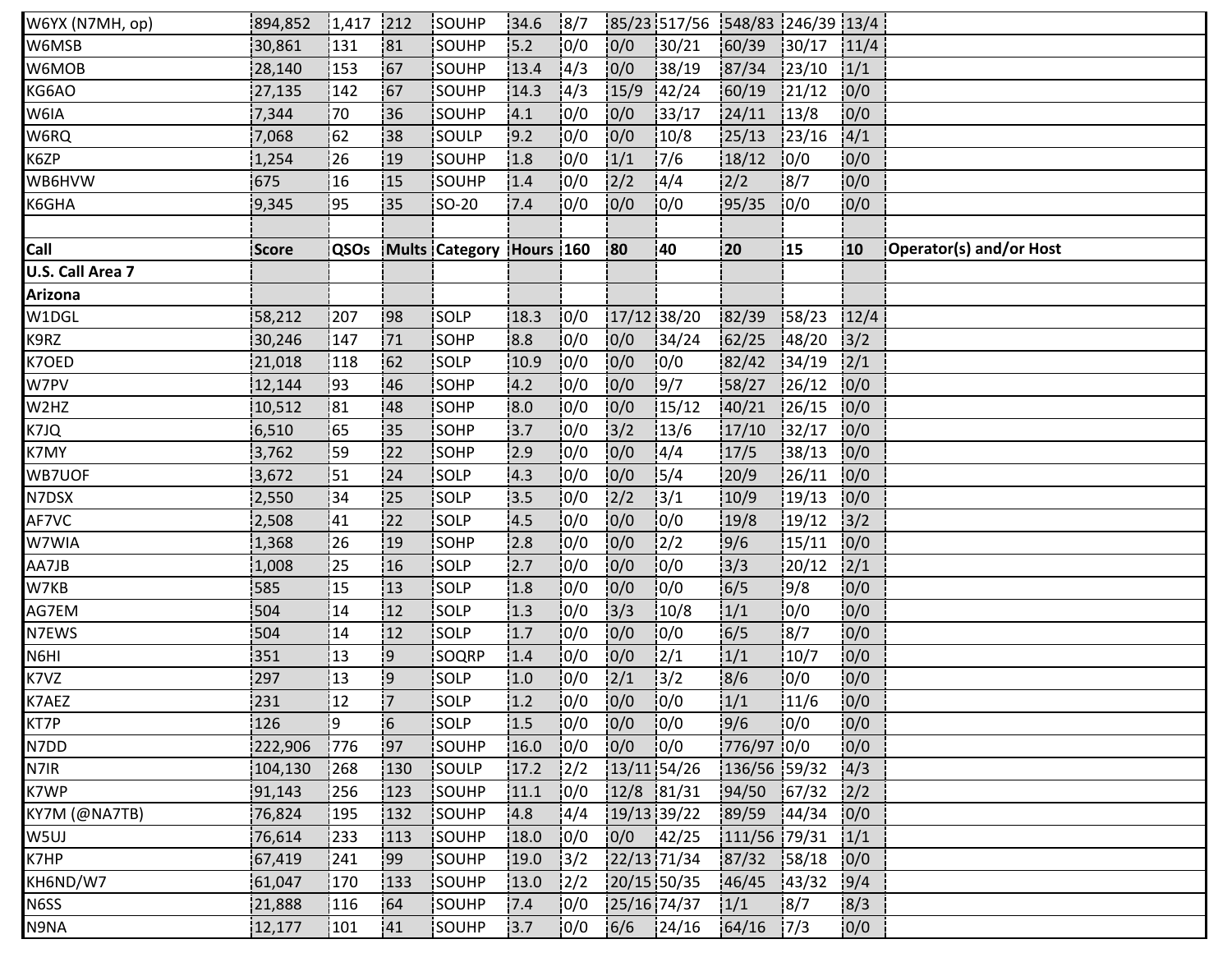| NQ7R                      | 11,997  | <u> 93</u> | 143            | <b>ISOUHP</b> | 2.7  | 10/0 | 0/0           | 15/11                     | 68/25        | 10/7   | 0/0  |  |
|---------------------------|---------|------------|----------------|---------------|------|------|---------------|---------------------------|--------------|--------|------|--|
| N6ITY                     | 8,880   | 81         | 40             | SOULP         | 17.9 | 0/0  | 0/0           | 0/0                       | 53/24        | 127/15 | 1/1  |  |
| K6PF                      | 5,856   | 61         | 32             | SOULP         | 15.6 | 10/0 | 3/2           | 9/7                       | 11/8         | 38/15  | 0/0  |  |
| WØBF                      | 3,888   | 49         | 27             | SOULP         | 3.3  | 0/0  | 0/0           | 24/10                     | 11/8         | 14/9   | 0/0  |  |
| KR2E                      | 3,762   | 39         | 33             | SOULP         | 2.9  | 0/0  | 0/0           | 9/8                       | 16/12        | 14/13  | 0/0  |  |
| W7SS                      | 3,393   | 40         | 29             | SOUHP         | 4.3  | 0/0  | 0/0           | 18/5                      | 18/12        | 14/12  | 0/0  |  |
| K7PT                      | 1,008   | 21         | 16             | SOULP         | 1.3  | 0/0  | 0/0           | 16/3                      | 4/4          | 11/9   | 0/0  |  |
| N7RK                      | 2,430   | 45         | 18             | SO-40         | 2.5  | 0/0  | 0/0           | 145/18                    | 0/0          | 0/0    | 0/0  |  |
| N7GP                      | 1,122   | 22         | 17             | <b>SO-40</b>  | 10.9 | 10/0 | 0/0           | 122/17                    | 0/0          | 10/0   | 0/0  |  |
| KD8KQH                    | 405     | 15         | :9             | SO-40         | 2.3  | 10/0 | 0/0           | 15/9                      | 0/0          | 10/0   | 0/0  |  |
| N7TU                      | 58,500  | 327        | 160            | $ SO-20$      | 4.6  | 10/0 | 0/0           | 0/0                       | 327/60 0/0   |        | 0/0  |  |
| KL1SF/K7                  | 1,242   | 24         | 18             | $ SO-20$      | 1.3  | 0/0  | 0/0           | 0/0                       | 24/18        | 0/0    | 0/0  |  |
| N7RQ                      | 14,319  | 129        | 137            | <b>SO-15</b>  | 15.3 | 10/0 | 0/0           | 10/0                      | 0/0          | 129/37 | 0/0  |  |
| <b>Eastern Washington</b> |         |            |                |               |      |      |               |                           |              |        |      |  |
| N7VZU                     | 9,804   | 82         | <b>43</b>      | <b>SOLP</b>   | 18.2 | 0/0  | 0/0           | 0/0                       | 64/32        | 18/11  | 0/0  |  |
| N7PS                      | 1,845   | 41         | 15             | SOLP          | 2.1  | 10/0 | $7/6$         | 10/4                      | 24/5         | 10/0   | 0/0  |  |
| N7GCO                     | 95,700  | 296        | 110            | SOUHP         | 22.5 | 1/1  | 23/11 61/23   |                           | 148/54 63/21 |        | 0/0  |  |
| N7ZUF                     | 73,872  | 308        | 81             | SOUHP         | 15.6 | 10/0 | 3/2           | 76/24                     | 223/49 6/6   |        | 0/0  |  |
| AD7XG                     | 70,296  | 237        | 101            | SOUHP         | 16.5 | 10/0 | 0/0           | 50/28                     | 132/51 55/22 |        | 0/0  |  |
| N7SJM                     | 10,368  | 98         | 36             | SOUHP         | 11.9 | 10/0 | 10/7          | 34/16                     | 54/13        | 10/0   | 0/0  |  |
| WAØWWW                    | 10,062  | 79         | 43             | SOULP         | 13.3 | 0/0  | 0/0           | 0/0                       | 54/28        | 125/15 | 0/0  |  |
| KØNG                      | 5,643   | 63         | 33             | SOUHP         | 17.5 | 10/0 | 2/2           | 9/7                       | 49/21        | 13/3   | 0/0  |  |
| K7GS                      | 3,822   | 52         | 26             | <b>SOUHP</b>  | 13.8 | 10/0 | 0/0           | 11/6                      | 41/20        | 10/0   | 0/0  |  |
| KB7HDX                    | 561     | 17         | 11             | <b>SOUHP</b>  | 10.8 | 0/0  | 0/0           | 10/0                      | 17/11        | 10/0   | 0/0  |  |
| Idaho                     |         |            |                |               |      |      |               |                           |              |        |      |  |
| K7TM                      | 14,256  | 105        | 48             | <b>SOHP</b>   | 15.0 | 0/0  | 8/6           | 120/13                    | 68/24        | 9/5    | 0/0  |  |
| WD7E                      | 5,661   | 51         | 137            | SOHP          | 4.7  | 0/0  | $3/2$         | 9/8                       | 24/16        | 15/11  | 0/0  |  |
| N7ESU                     | 5,346   | 69         | 127            | <b>SOLP</b>   | 15.9 | 10/0 | 0/0           | 16/6                      | 63/21        | 10/0   | 0/0  |  |
| N7GOA                     | 168     | ¦8         | $\overline{7}$ | SOLP          | 0.4  | 10/0 | 0/0           | 12/2                      | 6/5          | 10/0   | 0/0  |  |
| K7CF                      | 78,174  | 263        | 101            | SOUHP         | 9.4  | 16/4 | $22/11$ 44/14 |                           | 127/49 64/23 |        | 0/0  |  |
| KA7T                      | 20,115  | 156        | 145            | SOULP         | 12.3 | 10/0 | 0/0           | 10/0                      | $156/45$ 0/0 |        | 0/0  |  |
| KØIP                      | 10,626  | 78         | 46             | SOUHP         | 13.3 | 0/0  | 0/0           | 121/13                    | 35/18        | 122/15 | 0/0  |  |
| AA7UN                     | 2,898   | 43         | 23             | SO-20         | 2.5  | 10/0 | 0/0           | 10/0                      | 43/23        | 10/0   | 0/0  |  |
| KB7QFE                    | 1,104   | 28         | 16             | $ SO-20$      | 2.7  | 10/0 | 0/0           | 0/0                       | 28/16        | 0/0    | 0/0  |  |
| W7TX                      | 270     | 15         | $\overline{6}$ | <b>SO-20</b>  | 0.3  | 0/0  | 0/0           | 10/0                      | 15/6         | 0/0    | 0/0  |  |
| Montana                   |         |            |                |               |      |      |               |                           |              |        |      |  |
| N9RV                      | 562,464 | 1,133      | 168            | SOHP          | 17.3 | 1/1  |               | 23/14 118/43 920/89 71/21 |              |        | 10/0 |  |
| KS7T                      | 24,072  | 146        | <b>59</b>      | SOHP          | 15.5 | 0/0  | 2/2           | 14/11                     | 117/37 13/9  |        | 0/0  |  |
| K7ABV                     | 5,568   | 71         | 29             | SOHP          | 13.7 | 0/0  | 0/0           | 0/0                       | 46/19        | 125/10 | 0/0  |  |
| KD7HU                     | 4,176   | 53         | 29             | SOLP          | 6.0  | 0/0  | 0/0           | 120/14                    | 33/15        | 0/0    | 0/0  |  |
| K7MSO                     | 36      | 4          | ļЗ             | <b>SOLP</b>   | 0.4  | 10/0 | 0/0           | 3/2                       | 1/1          | 10/0   | 0/0  |  |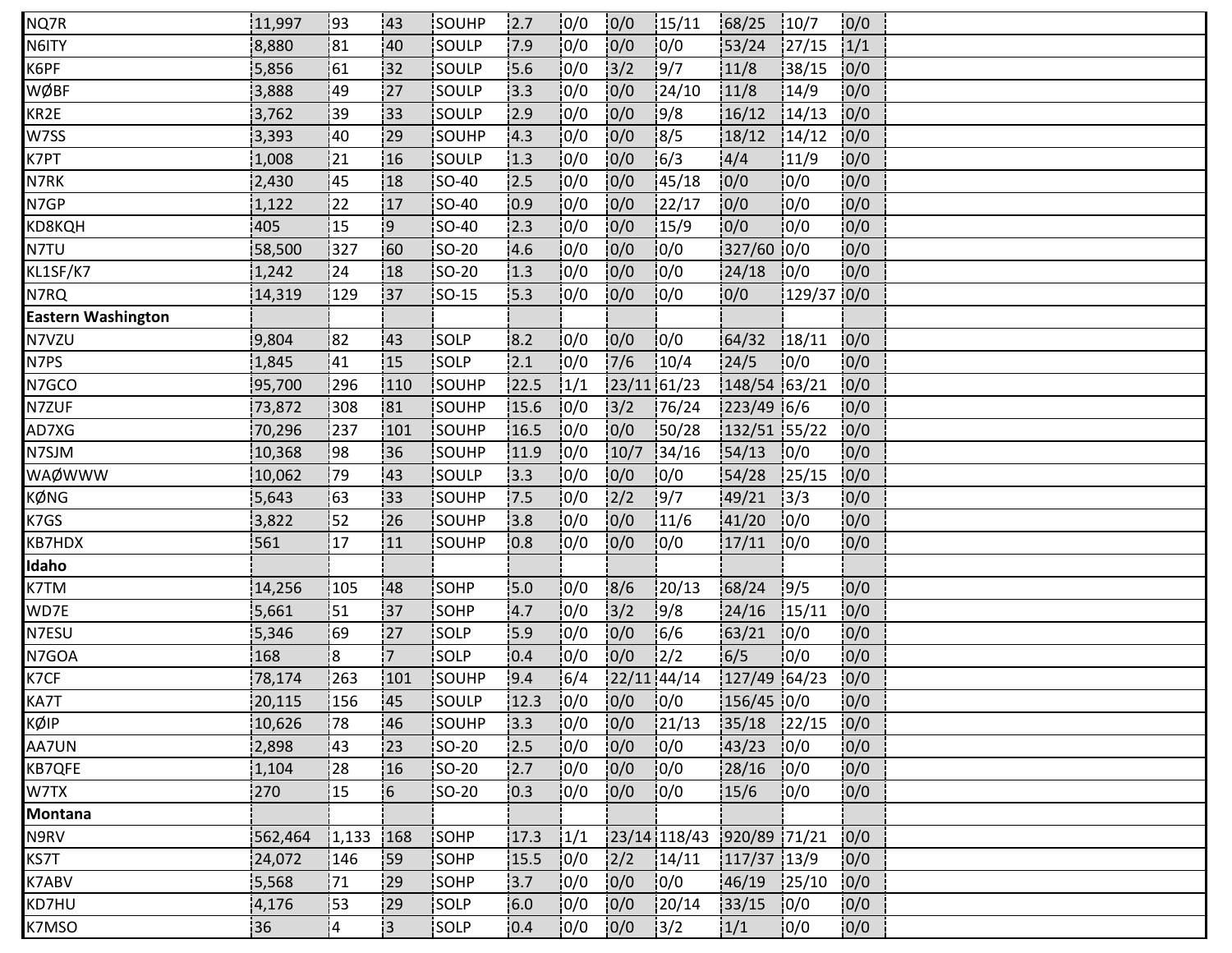| K7QA          | 109,497 | 336   | 113                      | <b>SOUHP</b> | 22.5 | 14/4          | 27/15 49/24 |                           | 238/59 18/11      |                | 0/0  |  |
|---------------|---------|-------|--------------------------|--------------|------|---------------|-------------|---------------------------|-------------------|----------------|------|--|
| KØSN          | 52,332  | 201   | :89                      | SOUHP        | 9.7  | 0/0           | 0/0         | 120/16                    | 150/59 31/14      |                | 0/0  |  |
| <b>Nevada</b> |         |       |                          |              |      |               |             |                           |                   |                |      |  |
| AA6AA         | 189,756 | 505   | 126                      | SOHP         | 15.6 | $\frac{1}{2}$ |             | 52/19 116/30 265/47 69/27 |                   |                | 1/1  |  |
| W6US          | 43,680  | 190   | <b>80</b>                | <b>SOLP</b>  | 17.0 | 10/0          | 6/5         | 146/20                    | 88/33             | 150/22         | 0/0  |  |
| WU6W          | 19,845  | 118   | 63                       | SOHP         | 9.0  | 13/2          | 14/10 30/16 |                           | 29/15             | 33/16          | 9/4  |  |
| K7STU         | 6,993   | 65    | 37                       | SOLP         | 9.2  | 0/0           | 0/0         | 127/13                    | 21/13             | 17/11          | 0/0  |  |
| W7FD          | 4,116   | 57    | 28                       | SOHP         | 15.0 | 0/0           | 0/0         | 0/0                       | 30/15             | 127/13         | 0/0  |  |
| N7XCZ         | 1,701   | 127   | 21                       | SOLP         | 2.1  | 0/0           | 0/0         | 9/9                       | 18/12             | 10/0           | 0/0  |  |
| KI7TKS        | 663     | 17    | 13                       | SOLP         | 1.4  | 10/0          | 0/0         | 7/4                       | 10/9              | 0/0            | 0/0  |  |
| KJ7MEV        | 312     | 13    | 8                        | SOLP         | 0.8  | 10/0          | 0/0         | 13/2                      | 10/6              | 10/0           | 0/0  |  |
| K6ST          | 90      | 16    | 5                        | SOLP         | 0.4  | 0/0           | 0/0         | 0/0                       | 4/4               | 12/1           | 0/0  |  |
| W6DSG         | 36      | 14    | ļЗ                       | <b>SOLP</b>  | 0.1  | 10/0          | 10/0        | 1/1                       | 13/2              | 10/0           | 0/0  |  |
| K2RD          | 776,385 | 1,232 | 213                      | <b>SOUHP</b> | 27.2 | 10/7          |             | 47/19 416/58              | 546/89 213/40 0/0 |                |      |  |
| K7XC          | 25,404  | 116   | 73                       | isoulp       | 4.1  | 10/0          | 0/0         | 15/10                     | 71/38             | 128/24         | 2/1  |  |
| KG7QXE        | 3,744   | 49    | 26                       | SOUHP        | 3.8  | 0/0           | 0/0         | 25/12                     | 24/14             | 10/0           | 0/0  |  |
| K7ACZ         | 12,408  | 96    | 44                       | SO-20        | 12.8 | 0/0           | 0/0         | 0/0                       | 96/44             | 0/0            | 0/0  |  |
| KQ7TJ         | 180     | 12    | 15                       | <b>SO-20</b> | 1.0  | 10/0          | 0/0         | 10/0                      | 12/5              | 10/0           | 0/0  |  |
| W7ZR          | 10,080  | 198   | 35                       | <b>SO-15</b> | 9.8  | 10/0          | 0/0         | 10/0                      | 0/0               | 98/35          | 0/0  |  |
| N6HK          | 3,102   | 47    | 22                       | SO-15        | 3.0  | 10/0          | 0/0         | 10/0                      | 0/0               | 0/0            | 0/0  |  |
| N7UR          | 1,428   | :30   | 17                       | $ SO-15 $    | 15.3 | 10/0          | 0/0         | 10/0                      | 0/0               | 30/17          | 0/0  |  |
| <b>Oregon</b> |         |       |                          |              |      |               |             |                           |                   |                |      |  |
| W7XQ          | 200,646 | 482   | 142                      | SOHP         | 25.3 | 0/0           | 20/12 96/35 |                           | 240/63 117/29 9/3 |                |      |  |
| AK6A          | 140,049 | 1402  | 117                      | SOLP         | 18.7 | 0/0           | 12/7        | 168/28                    | 266/58 49/20      |                | 7/4  |  |
| W7YAQ         | 102,720 | 321   | 107                      | SOHP         | 12.0 | 10/0          | 15/8        | 141/20                    | 188/51 65/23      |                | 12/5 |  |
| NE7D          | 24,888  | 136   | 61                       | SOHP         | 8.7  | 0/0           | 0/0         | 147/19                    | 63/30             | 126/12         | 0/0  |  |
| AF7NX         | 21,576  | 118   | 162                      | <b>SOLP</b>  | 11.8 | 1/1           | 13/8        | 137/16                    | 47/26             | 120/11         | 0/0  |  |
| N7VS          | 8,610   | 73    | 41                       | <b>SOLP</b>  | 17.2 | 10/0          | 8/8         | 122/15                    | 43/18             | 0/0            | 0/0  |  |
| WK7P          | 8,316   | :80   | 36                       | SOLP         | 4.9  | 0/0           | 3/2         | 18/7                      | 57/21             | 12/6           | 0/0  |  |
| K4XU          | 5,814   | 57    | 134                      | SOHP         | 1.8  | 0/0           | 0/0         | 22/13                     | 21/14             | 14/7           | 0/0  |  |
| W7SY          | 5,643   | 58    | 33                       | <b>SOLP</b>  | 5.0  | 10/0          | 0/0         | 8/5                       | 34/17             | 13/9           | 3/2  |  |
| W7MTL         | 1,938   | 36    | !19                      | <b>SOLP</b>  | 13.0 | 10/0          | 0/0         | 19/7                      | 25/10             | $\frac{12}{2}$ | 0/0  |  |
| <b>KC7NY</b>  | 1,443   | 137   | 13                       | <b>SOLP</b>  | 4.0  | 10/0          | 0/0         | 10/0                      | 0/0               | 10/0           | 0/0  |  |
| AI7EQ         | 720     | 25    | 10                       | SOLP         | 1.7  | 0/0           | 0/0         | $\frac{1}{2}$             | 22/7              | 1/1            | 0/0  |  |
| WØGG          | 600     | 23    | 10                       | SOLP         | 2.4  | 0/0           | 0/0         | 3/2                       | 19/7              | 10/0           | 1/1  |  |
| W7LRM         | 600     | 21    | 10                       | SOLP         | 2.2  | 0/0           | 0/0         | 4/4                       | 17/6              | 0/0            | 10/0 |  |
| KI7WGA        | 525     | 26    | 17                       | <b>SOLP</b>  | 12.9 | 10/0          | 0/0         | 17/2                      | 19/5              | 0/0            | 0/0  |  |
| N7JI          | 288     | 16    | $\overline{\phantom{0}}$ | SOQRP        | 1.2  | 10/0          | 0/0         | 10/0                      | 15/5              | 1/1            | 0/0  |  |
| <b>KF7GGN</b> | 144     | 11    | $\overline{6}$           | SOLP         | 1.5  | 0/0           | 0/0         | 19/4                      | 2/2               | 10/0           | 0/0  |  |
| KA6BIM        | 684,420 | 1,232 | 187                      | SOUHP        | 43.2 | 9/6           |             | 75/17 499/47 547/84 85/28 |                   |                | 17/5 |  |
| W7VO          | 154,380 | 1420  | 124                      | SOUHP        | 20.8 | 10/0          | 9/6         | 120/36 230/57 57/23       |                   |                | 4/2  |  |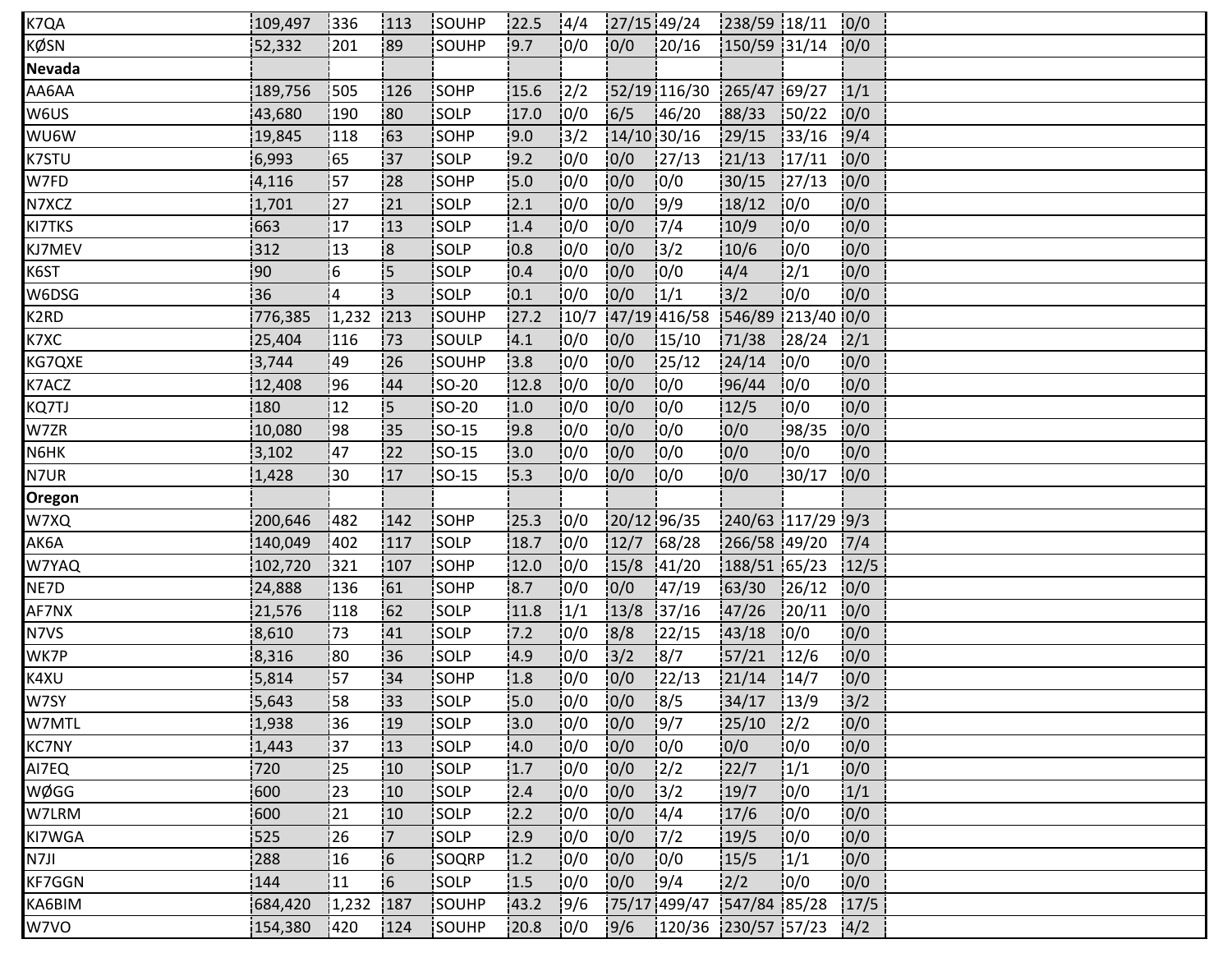| W7RM (K2PO, op)           | 118,170 | 1395        | 101            | <b>ISOUHP</b> | 14.6 | 3/3           | 56/10 49/19 |               | 214/41 59/24   |               | 14/4 |  |
|---------------------------|---------|-------------|----------------|---------------|------|---------------|-------------|---------------|----------------|---------------|------|--|
| WB6JJJ                    | 80,454  | 254         | 106            | SOUHP         | 11.2 | 8/7           | 25/16 53/24 |               | 84/35 82/23    |               | 2/1  |  |
| W7IL                      | 52,398  | 255         | 71             | SOUHP         | 16.9 | 0/0           | 0/0         | 0/0           | 255/71 0/0     |               | 0/0  |  |
| KN7K                      | 38,934  | 216         | 163            | SOUHP         | 11.8 | 3/3           | 9/5         | 25/13         | $153/25$ 26/17 |               | 0/0  |  |
| KE7F                      | 38,184  | 176         | 74             | SOUHP         | 15.1 | 10/0          | 0/0         | 140/20        | 96/37          | 140/17        | 0/0  |  |
| K6UM                      | 29,748  | 148         | 67             | SOUHP         | 15.0 | 1/1           | 18/10 37/17 |               | 58/22          | 28/13         | 6/4  |  |
| K7VIT                     | 19,398  | 122         | 53             | SOUHP         | 17.8 | 0/0           | 4/3         | 12/8          | 86/30          | 120/12        | 0/0  |  |
| <b>KD7VIK</b>             | 8,487   | 73          | 41             | SOUHP         | 6.7  | 10/0          | 0/0         | 10/0          | 60/31          | 13/10         | 0/0  |  |
| WA7YXY                    | 8,385   | 70          | 143            | <b>SOULP</b>  | 18.9 | 0/0           | 0/0         | 28/15         | 24/16          | 18/12         | 0/0  |  |
| W7EDC                     | 8,064   | <u> </u> 84 | 132            | SOULP         | 6.5  | 0/0           | 0/0         | $\frac{1}{3}$ | 71/24          | 10/6          | 0/0  |  |
| W7CO                      | 6,138   | 62          | 33             | SOUHP         | 15.0 | 10/0          | 4/4         | 19/13         | 39/16          | 10/0          | 0/0  |  |
| NW7E                      | 462     | 22          | $\overline{7}$ | SOULP         | 2.1  | 0/0           | 0/0         | 122/7         | 0/0            | 0/0           | 0/0  |  |
| W7SO                      | 2,322   | 44          | 18             | <b>SO-20</b>  | 12.5 | 10/0          | 0/0         | 10/0          | 44/18          | 10/0          | 0/0  |  |
| K7GZP                     | 195     | 14          | <b>5</b>       | <b>ISO-20</b> | 1.3  | 10/0          | 0/0         | 10/0          | 14/5           | 10/0          | 0/0  |  |
| N7GND                     | 24      | 14          | 2              | SO-20         | 1.5  | 0/0           | 0/0         | 10/0          | 4/2            | 10/0          | 0/0  |  |
| Utah                      |         |             |                |               |      |               |             |               |                |               |      |  |
| KM7DX                     | 22,620  | :139        | :58            | SOHP          | 12.1 | 0/0           | 4/3         | 130/13        | 63/25          | 142/17        | 0/0  |  |
| K1LOK                     | 663     | 18          | 13             | <b>SOLP</b>   | 12.5 | 0/0           | 1/1         | 14/3          | 13/9           | 10/0          | 0/0  |  |
| K7DBN                     | 420     | 14          | 10             | SOLP          | 1.1  | 10/0          | 0/0         | 4/3           | 10/7           | 10/0          | 0/0  |  |
| W7QL                      | 126     | 7           | $\overline{7}$ | SOHP          | 0.3  | 0/0           | 0/0         | 1/1           | 6/6            | 10/0          | 0/0  |  |
| K7TYF                     | 48      | ¦4          | $\overline{4}$ | SOULP         | 10.3 | 0/0           | 0/0         | 0/0           | 4/4            | 10/0          | 0/0  |  |
| WAØPFC                    | 828     | 24          | 12             | $ SO-20 $     | 1.7  | 0/0           | 0/0         | 0/0           | 24/12          | 0/0           | 0/0  |  |
| W7DBA                     | 294     | 14          | $\overline{7}$ | <b>SO-20</b>  | 10.7 | 10/0          | 0/0         | 10/0          | 14/7           | 10/0          | 0/0  |  |
| K7JSG                     | 18      | i3          | $\overline{2}$ | <b>SO-20</b>  | 0.5  | 0/0           | 0/0         | 10/0          | 3/2            | 10/0          | 0/0  |  |
| <b>Western Washington</b> |         |             |                |               |      |               |             |               |                |               |      |  |
| W7WA                      | 200,376 | 974         | 69             | SOHP          | 30.3 | 4/4           | 0/0         | 970/65        | 0/0            | 0/0           | 0/0  |  |
| W6RD                      | 27,918  | 146         | 66             | SOHP          | 12.0 | 10/0          | 0/0         | 16/9          | 100/43 30/14   |               | 0/0  |  |
| W1YY                      | 27,324  | 202         | 46             | SOHP          | 5.1  | 10/0          | 0/0         | 10/0          | 202/46 0/0     |               | 0/0  |  |
| WA7BAM                    | 15,900  | 120         | i50            | SOHP          | 9.1  | 0/0           | 3/1         | 9/6           | 81/30          | 127/13        | 0/0  |  |
| W7TMT                     | 6,660   | 76          | 30             | SOLP          | 8.3  | 0/0           | 2/2         | 18/12         | 54/14          | $\frac{1}{2}$ | 0/0  |  |
| KD7H                      | 6,177   | 71          | 29             | SOHP          | 7.1  | 0/0           | 0/0         | 127/15        | 41/11          | $\frac{1}{3}$ | 0/0  |  |
| W7PU                      | 5,292   | 78          | !28            | SOHP          | 15.9 | 10/0          | 0/0         | 10/0          | 77/27          | 1/1           | 10/0 |  |
| WG7X                      | 4,263   | i 50        | 129            | <b>SOHP</b>   | 12.6 | 10/0          | 17/8        | 17/6          | 125/14         | $\frac{1}{1}$ | 0/0  |  |
| AG7KO                     | 2,295   | 145         | 17             | SOHP          | 3.4  | 0/0           | 0/0         | 0/0           | 45/17          | 10/0          | 0/0  |  |
| KB7AK                     | 2,178   | 33          | 22             | SOLP          | 4.5  | 0/0           | $3/2$       | 13/8          | 9/6            | 8/6           | 0/0  |  |
| KG7P                      | 1,620   | 130         | 18             | <b>SOHP</b>   | 13.1 | 0/0           | 1/1         | 8/7           | 19/9           | 2/1           | 10/0 |  |
| KE7ZAC                    | 1,440   | 24          | 20             | SOLP          | 1.1  | 10/0          | 2/2         | 19/7          | 13/11          | 10/0          | 0/0  |  |
| WA7BRL                    | 1,014   | 27          | 13             | SOLP          | 1.8  | 10/0          | 0/0         | 1/1           | 25/11          | 1/1           | 0/0  |  |
| NN7M                      | 759     | 24          | 11             | SOLP          | 1.8  | 1/1           | 1/1         | 10/6          | 12/3           | 10/0          | 0/0  |  |
| K7DK                      | 480     | 19          | 10             | SOLP          | 1.3  | $\frac{1}{2}$ | 0/0         | $\frac{1}{2}$ | 13/4           | 1/1           | 1/1  |  |
| <b>KC7MAW</b>             | 450     | 16          | 10             | <b>SOLP</b>   | 1.9  | 10/0          | 0/0         | 16/5          | 10/5           | 10/0          | 0/0  |  |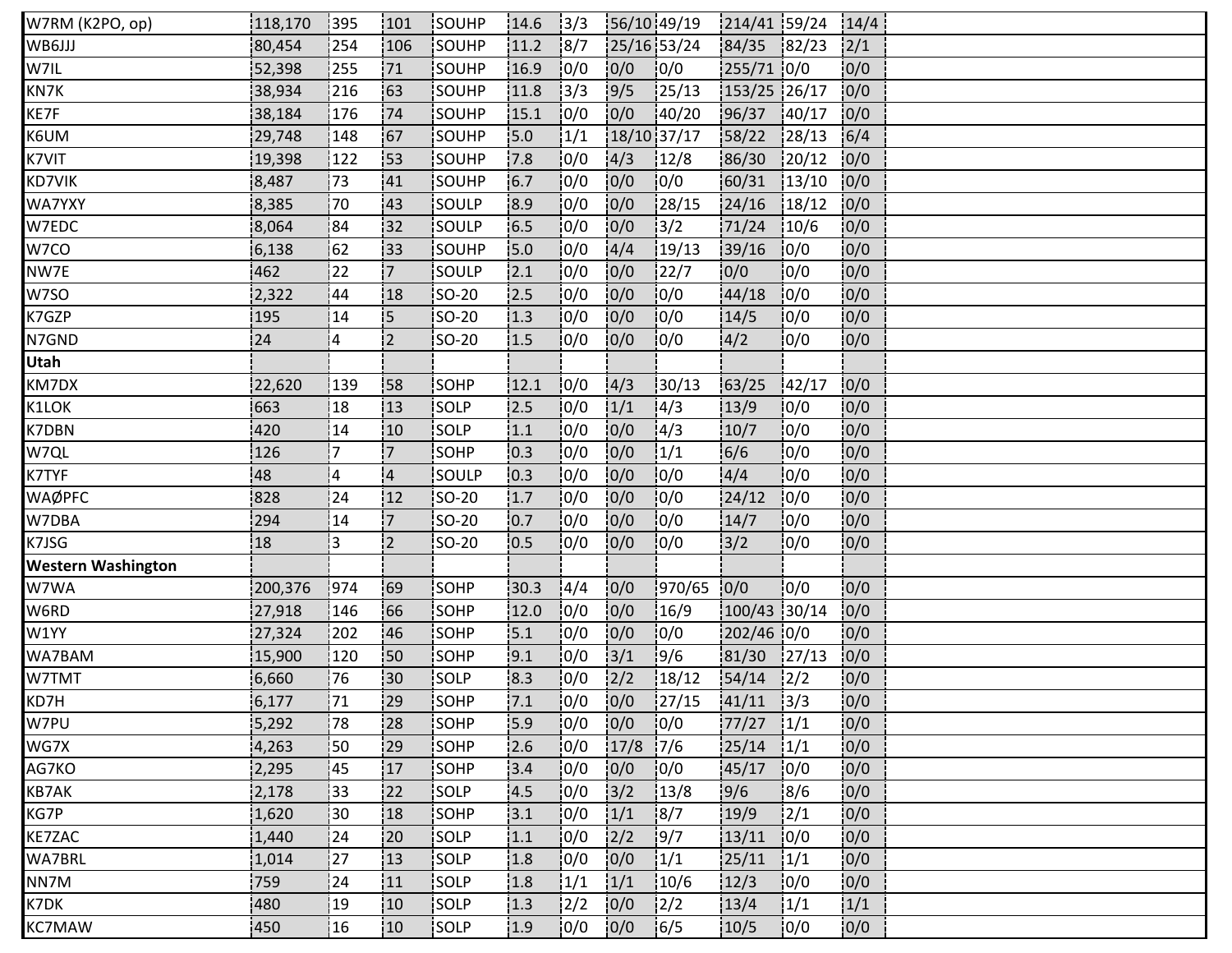| KJ7AKV           | i396           | 13           | 111                      | <b>ISOLP</b>             | 1.3   | 10/0          | 0/0         | 1/1           | 12/10        | 10/0   | 0/0  |                         |
|------------------|----------------|--------------|--------------------------|--------------------------|-------|---------------|-------------|---------------|--------------|--------|------|-------------------------|
| KJ7LAN           | 351            | 13           | و!                       | SOLP                     | 1.4   | 10/0          | 0/0         | 16/5          | 7/4          | 10/0   | 0/0  |                         |
| KK7VL            | 315            | 15           | '7                       | SOLP                     | 10.0  | 10/0          | 0/0         | 10/0          | 0/0          | 10/0   | 0/0  |                         |
| W7VM             | 198            | 14           | 6                        | SOHP                     | 1.1   | 0/0           | 0/0         | 10/0          | 14/6         | 10/0   | 0/0  |                         |
| KC7FCW           | 189            | وا           | 17                       | <b>SOLP</b>              | 10.7  | 10/0          | 1/1         | 1/1           | 7/5          | 10/0   | 0/0  |                         |
| <b>KC7UCJ</b>    | 189            | ļ9           | 17                       | SOLP                     | 19.5  | 10/0          | 0/0         | 10/0          | 0/0          | 10/0   | 0/0  |                         |
| W7RCS            | 150            | 10           | 15                       | <b>SOLP</b>              | 10.7  | 0/0           | 0/0         | 1/1           | 9/4          | 10/0   | 0/0  |                         |
| N7LRG            | 72             | و¦           | $\overline{\phantom{0}}$ | SOHP                     | 13.8  | 0/0           | 0/0         | 1/1           | 7/4          | 1/1    | 0/0  |                         |
| KG7WFQ           | 60             | İ5           | $\overline{4}$           | <b>SOLP</b>              | 10.1  | 10/0          | 0/0         | 10/0          | 5/4          | 10/0   | 0/0  |                         |
| <b>KA7RON</b>    | 18             | į3           | i3                       | isolp                    | 10.3  | 10/0          | 0/0         | 10/0          | 3/3          | 10/0   | 0/0  |                         |
| KI7YFP           | 6              | 2            | $\overline{1}$           | SOLP                     | 0.2   | 10/0          | 0/0         | 10/0          | 2/1          | 10/0   | 0/0  |                         |
| N7IAD            | $\overline{0}$ | $\mathbf{1}$ | $\vert$ 1                | SOLP                     | 0.0   | 0/0           | 0/0         | 1/1           | 0/0          | 10/0   | 0/0  |                         |
| WZ8T             | 80,910         | 315          | !87                      | <b>SOULP</b>             | 13.6  | 10/0          | 3/3         | 17/11         | 249/52 44/20 |        | 12/1 |                         |
| K7IU             | 79,464         | 309          | 188                      | SOUHP                    | 120.2 | 3/3           | 22/8        | 145/22        | 231/48 8/7   |        | 0/0  |                         |
| NU7J             | 58,764         | 238          | 183                      | <b>SOUHP</b>             | 8.7   | 10/0          | 12/7        | 145/19        | 160/45 21/12 |        | 0/0  |                         |
| K7EDX            | 47,376         | 169          | 94                       | SOUHP                    | 8.9   | 0/0           | 2/2         | 36/26         | 101/47 29/18 |        | 1/1  |                         |
| W6OAT            | 32,634         | 152          | 74                       | SOUHP                    | 15.6  | $\frac{1}{4}$ | 15/10 30/18 |               | 74/27        | 128/15 | 1/1  |                         |
| K7EKD            | 25,344         | 136          | 166                      | SOUHP                    | 14.4  | 10/0          | 13/7        | 123/15        | 83/34        | 17/10  | 0/0  |                         |
| NS7U             | 19,635         | 129          | <b>55</b>                | <b>SOULP</b>             | 9.2   | 10/0          | 0/0         | 17/9          | 86/33        | 123/11 | 3/2  |                         |
| W7VJ             | 18,648         | 170          | 37                       | SOUHP                    | 3.0   | 0/0           | 0/0         | 0/0           | 170/37 0/0   |        | 0/0  |                         |
| KE7W             | 17,013         | 107          | 153                      | SOUHP                    | 8.2   | 0/0           | 19/11 34/17 |               | 43/17        | 11/8   | 0/0  |                         |
| K7HV             | 12,144         | 194          | 44                       | SOULP                    | 8.8   | 10/0          | 1/1         | 8/8           | 60/25        | 125/10 | 0/0  |                         |
| KK6ZM            | 12,000         | 163          | 125                      | <b>SOUHP</b>             | 10.4  | 10/0          | 163/250/0   |               | 0/0          | 10/0   | 0/0  |                         |
| K7VAP            | 6,237          | 77           | 27                       | <b>SOULP</b>             | 15.9  | 10/0          | 0/0         | 17/5          | 65/18        | 15/4   | 0/0  |                         |
| WA7RJ            | 5,130          | 158          | 30                       | SOULP                    | 15.7  | 10/0          | 3/3         | 11/8          | 37/13        | 17/6   | 0/0  |                         |
| N7PHY            | 1,092          | 130          | 14                       | SOUHP                    | 13.0  | 0/0           | 0/0         | 10/0          | 26/10        | 14/4   | 0/0  |                         |
| AG7WI            | 675            | 25           | 9                        | SOULP                    | 1.1   | 10/0          | 0/0         | 4/3           | 121/6        | 10/0   | 0/0  |                         |
| W9PL             | 297            | 111          | :9                       | <b>SOUHP</b>             | 10.6  | 10/0          | 2/2         | 9/7           | 0/0          | 10/0   | 0/0  |                         |
| NG2G             | 90             | 13           | iз                       | <b>SOULP</b>             | 1.7   | 10/0          | 0/0         | 10/0          | 13/3         | 10/0   | 0/0  |                         |
| W7SLS            | 90             | 16           | 5                        | SOUHP                    | 10.1  | 0/0           | 2/2         | $\frac{1}{2}$ | 2/1          | 10/0   | 0/0  |                         |
| K7SS             | 126            | !7           | 6                        | <b>SO-160</b>            | 10.4  | 17/6          | 0/0         | 10/0          | 0/0          | 10/0   | 0/0  |                         |
| N5CR             | 1,365          | 68           | 17                       | <b>SO-20</b>             | 10.8  | 10/0          | 0/0         | 10/0          | 68/7         | 10/0   | 0/0  |                         |
| K7CHC            | 144            | 14           | $\overline{4}$           | SO-20                    | 0.8   | 10/0          | 0/0         | 10/0          | 14/4         | 10/0   | 0/0  |                         |
| WA8ZNC           | 60             | 5            | $\overline{A}$           | $SO-15$                  | 0.8   | 0/0           | 0/0         | 0/0           | 0/0          | 5/4    | 0/0  |                         |
| Wyoming          |                |              |                          |                          |       |               |             |               |              |        |      |                         |
| N7MZW            | 7,080          | 63           | 40                       | SOLP                     | 17.6  | 10/0          | 2/2         | 19/12         | 26/16        | 16/10  | 0/0  |                         |
| W7APZ            | 240            | 10           | 8                        | SOHP                     | 1.0   | 0/0           | 0/0         | 3/3           | 7/5          | 10/0   | 0/0  |                         |
| K9DR             | 4,644          | 44           | 36                       | SOUHP                    | 2.7   | 0/0           | 9/8         | 19/15         | 10/10        | 16/3   | 0/0  |                         |
|                  |                |              |                          |                          |       |               |             |               |              |        |      |                         |
| Call             | Score          | <b>QSOs</b>  |                          | Mults Category Hours 160 |       |               | 80          | 40            | 20           | 15     | 10   | Operator(s) and/or Host |
| U.S. Call Area 8 |                |              |                          |                          |       |               |             |               |              |        |      |                         |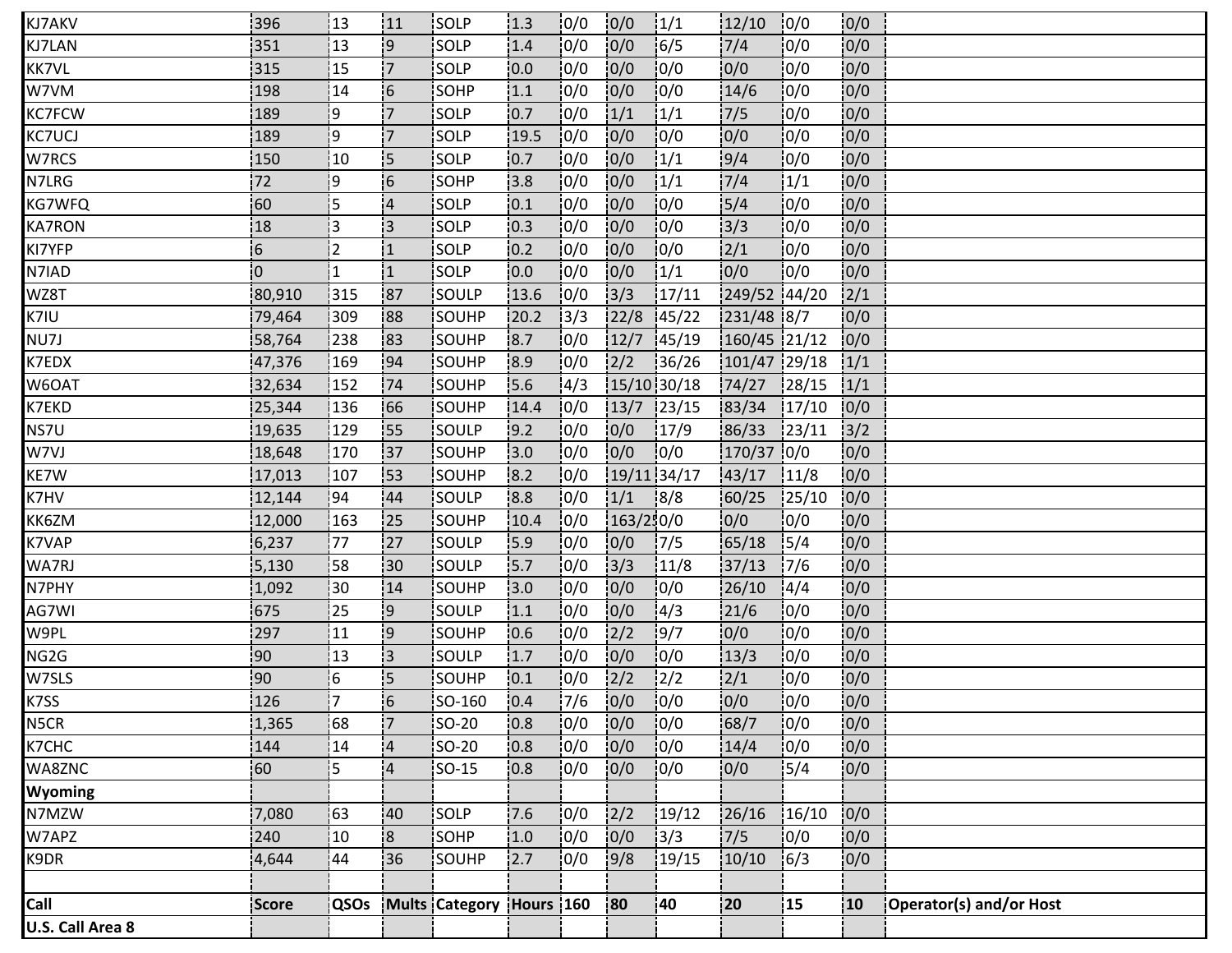| <b>Michigan</b>  |         |                 |                         |               |      |      |             |                                 |                   |               |      |  |
|------------------|---------|-----------------|-------------------------|---------------|------|------|-------------|---------------------------------|-------------------|---------------|------|--|
| NA8V             | 770,904 | 1,048           | 249                     | SOHP          | 34.5 |      |             | 31/20 133/51151/62 635/86 98/29 |                   |               | 0/0  |  |
| K8GL             | 576,090 | 875             | 222                     | SOHP          | 32.3 | 8/7  |             | 74/41 89/51                     | 604/90 100/33 0/0 |               |      |  |
| N8DE             | 151,404 | 349             | 148                     | SOHP          | 20.3 | 0/0  |             | 15/11 83/45                     | 193/67 58/25      |               | 0/0  |  |
| K8LX             | 15,996  | 125             | 143                     | SOHP          | 2.4  | 10/0 | 0/0         | 127/13                          | 61/22             | 137/8         | 0/0  |  |
| W8KSC            | 8,844   | 70              | 44                      | SOLP          | 7.6  | 0/0  | 4/3         | 9/9                             | 31/18             | 126/14        | 0/0  |  |
| K9DH             | 7,326   | 66              | 137                     | SOLP          | 6.6  | 0/0  | 0/0         | 15/4                            | 41/24             | 120/9         | 0/0  |  |
| N8CWX            | 3,159   | 40              | 27                      | SOLP          | 4.5  | 0/0  | 0/0         | 10/8                            | 15/12             | 15/7          | 0/0  |  |
| W8RZ             | 2,967   | 143             | 123                     | SOLP          | 6.2  | 10/0 | 0/0         | 10/0                            | 11/8              | 132/15        | 0/0  |  |
| KD8VTT           | 2,622   | 38              | 23                      | <b>SOLP</b>   | 13.5 | 0/0  | 1/1         | 10/0                            | 20/14             | 17/8          | 0/0  |  |
| AC8WC            | 2,250   | $\overline{30}$ | 25                      | SOLP          | 2.0  | 10/0 | 2/2         | 1/1                             | 18/16             | 19/6          | 0/0  |  |
| AB8KP            | 1,875   | 33              | 25                      | SOHP          | 3.7  | 0/0  | 0/0         | 12/2                            | 23/17             | 8/6           | 0/0  |  |
| NF8M             | 1,311   | 24              | 19                      | SOLP          | 1.8  | 10/0 | 4/4         | 16/5                            | 17/5              | 17/5          | 0/0  |  |
| K8ALH            | 1,152   | 26              | 16                      | <b>SOLP</b>   | 13.6 | 10/0 | 0/0         | 10/0                            | 121/13            | 15/3          | 0/0  |  |
| AC8JF            | 450     | 15              | 10                      | <b>SOLP</b>   | 1.0  | 0/0  | 0/0         | 10/0                            | 10/0              | 15/10         | 0/0  |  |
| WF8C             | 363     | 11              | 11                      | SOLP          | 1.1  | 0/0  | 3/3         | 16/6                            | 2/2               | 10/0          | 0/0  |  |
| N8FYL            | 330     | 11              | 10                      | SOLP          | 10.8 | 0/0  | 0/0         | 10/0                            | 5/4               | 6/6           | 0/0  |  |
| <b>KBØUPC</b>    | 288     | 12              | $\overline{8}$          | <b>SOLP</b>   | 0.9  | 0/0  | 0/0         | 0/0                             | 1/1               | 11/7          | 0/0  |  |
| N5MKY            | 270     | !11             | 9                       | <b>SOLP</b>   | 1.1  | 10/0 | 1/1         | 17/6                            | 3/2               | 0/0           | 0/0  |  |
| N8MRC            | 216     | 10              | $\overline{\mathbf{8}}$ | SOLP          | 0.6  | 0/0  | 0/0         | 10/0                            | 4/4               | 16/4          | 0/0  |  |
| W8DBC            | 216     | 12              | 18                      | SOLP          | 1.8  | 0/0  | 1/1         | $\frac{1}{2}$                   | 19/5              | 0/0           | 0/0  |  |
| N8PFK            | 147     | 18              | :7                      | SOLP          | 10.9 | 0/0  | 0/0         | 10/0                            | $3/2$             | 15/5          | 0/0  |  |
| N8TW             | 126     | و¦              | 17.                     | SOHP          | 1.6  | 10/0 | 0/0         | 10/0                            | 9/7               | 10/0          | 0/0  |  |
| KD8OSM           | 75      | 5               | i5.                     | <b>SOLP</b>   | 0.7  | 0/0  | 0/0         | 15/5                            | 0/0               | 0/0           | 0/0  |  |
| W8MJ             | 300,279 | 1574            | 181                     | SOUHP         | 14.3 | 15/5 | 46/28 74/46 |                                 | 371/71 78/31      |               | 0/0  |  |
| KR8T             | 186,750 | 422             | 150                     | SOUHP         | 13.7 | 1/1  | 3/3         | 60/37                           | 238/75 119/33 1/1 |               |      |  |
| WA8Y             | 170,052 | 398             | 148                     | SOUHP         | 21.3 | 10/0 |             | $15/13$ 45/28                   | 252/76 86/31      |               | 0/0  |  |
| K8YE             | 164,496 | 375             | 149                     | SOUHP         | 19.6 | 10/0 | 10/9        | 160/34                          | 230/76 75/30      |               | 0/0  |  |
| KV8O (K8PGJ, op) | 90,750  | 279             | 110                     | SOULP         | 20.7 | 10/0 | 0/0         | 154/34                          | 184/53 40/22      |               | 1/1  |  |
| W8GX             | 51,765  | 204             | 85                      | SOULP         | 11.0 | 0/0  | 0/0         | 7/7                             | 144/55 53/23      |               | 0/0  |  |
| KD8FS            | 24,576  | 130             | 64                      | SOUHP         | 15.4 | 0/0  | 0/0         | $\frac{1}{2}$                   | 96/45 32/17       |               | 0/0  |  |
| N8UI             | 12,921  | 179             | !59                     | <b>SOULP</b>  | 11.5 | 0/0  | 0/0         | 13/12                           | 29/24             | 37/23         | 0/0  |  |
| KE9L             | 19,558  | 160             | <b>54</b>               | <b>SOUHP</b>  | 14.5 | 10/0 | $24/21$ 9/9 |                                 | 9/9               | 18/15         | 0/0  |  |
| K8TS             | 19,555  | 71              | 49                      | SOUHP         | 15.7 | 0/0  | 0/0         | 121/17                          | 20/16             | 30/16         | 0/0  |  |
| K8MU             | 6,903   | 61              | :39                     | SOULP         | 5.8  | 0/0  | 0/0         | 0/0                             | 51/32             | 10/7          | 0/0  |  |
| AB3DC            | 1,215   | 27              | 15                      | SOULP         | 12.0 | 0/0  | 0/0         | 14/4                            | 12/7              | 11/4          | 10/0 |  |
| KE8QEQ           | 1,071   | 22              | 21                      | SOULP         | 1.8  | 10/0 | 2/2         | 0/0                             | 20/19             | 10/0          | 0/0  |  |
| KD8JAM           | 561     | 17              | 11                      | SOULP         | 0.8  | 10/0 | 0/0         | 10/0                            | 17/11             | 10/0          | 10/0 |  |
| W8JWN            | 507     | 13              | 13                      | SOUHP         | 1.2  | 0/0  | 0/0         | 10/0                            | 13/13             | 0/0           | 0/0  |  |
| N8WI             | 330     | 11              | 10                      | SOULP         | 10.5 | 0/0  | $3/3$       | 16/5                            | 0/0               | $\frac{2}{2}$ | 0/0  |  |
| N8HZM            | 147     | 17              | $\overline{7}$          | <b>ISOUHP</b> | 0.7  | 10/0 | 0/0         | 10/0                            | 7/7               | 10/0          | 0/0  |  |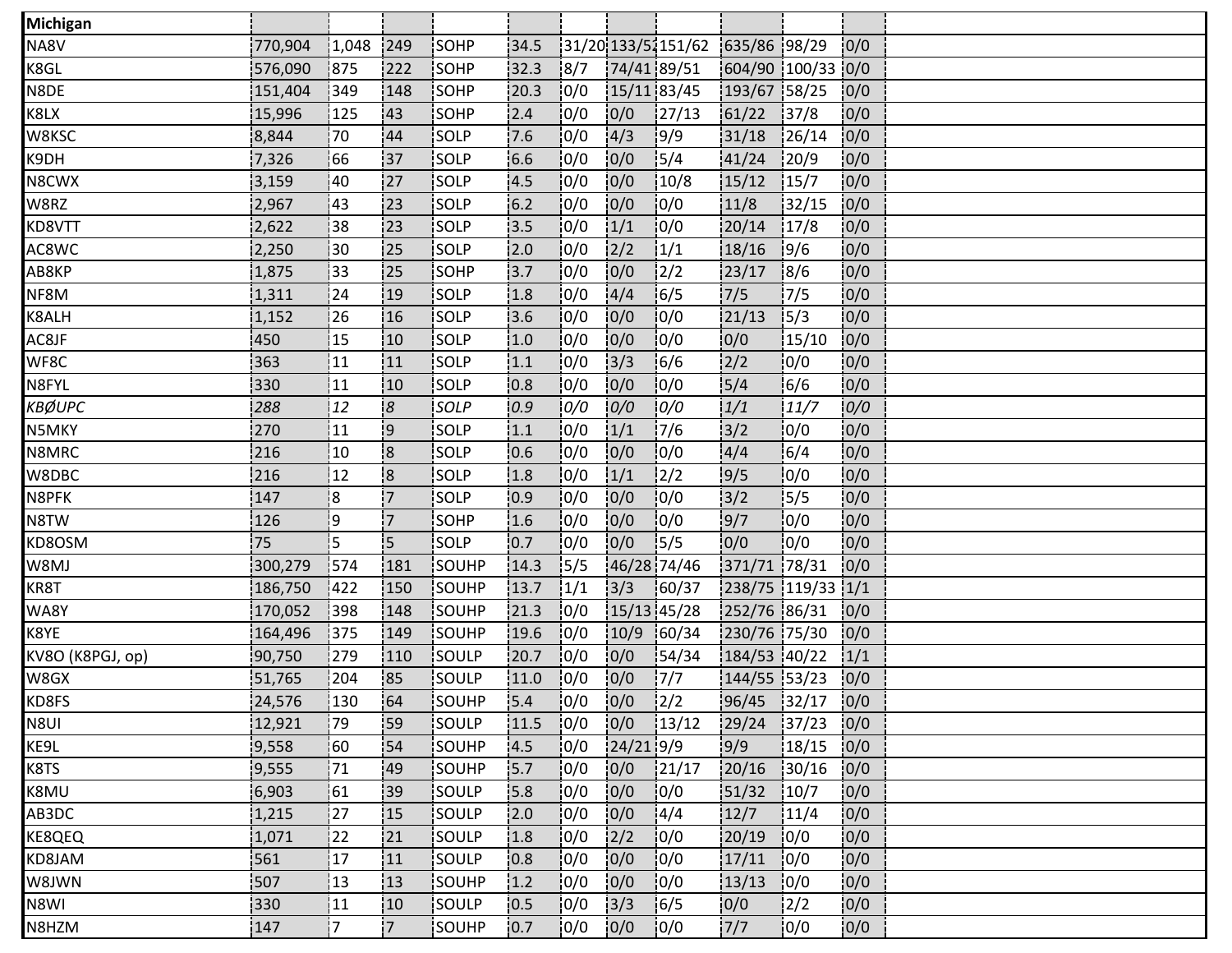| W8WA          | 56,160         | 248            | 180          | <b>ISO-20</b> | 14.5  | 10/0          | 0/0           | 10/0          | 248/80 0/0   |        | 0/0  |  |
|---------------|----------------|----------------|--------------|---------------|-------|---------------|---------------|---------------|--------------|--------|------|--|
| N8SBE         | 2,835          | 45             | 21           | $ SO-20$      | 2.9   | 0/0           | 0/0           | 0/0           | 45/21        | 10/0   | 0/0  |  |
| K8BZ          | 2,550          | 50             | 17           | $ SO-20$      | 1.0   | 0/0           | 0/0           | 10/0          | 50/17        | 0/0    | 0/0  |  |
| кøтто         | $\overline{3}$ | $\overline{1}$ | $\mathbf{1}$ | <b>SO-20</b>  | 0.0   | 0/0           | 0/0           | 10/0          | 1/1          | 10/0   | 0/0  |  |
| Ohio          |                |                |              |               |       |               |               |               |              |        |      |  |
| N8GLS         | 159,510        | 415            | 130          | SOLP          | 28.9  | 0/0           | $15/13$ 61/35 |               | 269/60 70/22 |        | 0/0  |  |
| K4YJ          | 75,504         | 211            | 121          | SOHP          | 7.3   | 10/0          | 9/8           | 140/32        | 115/56 47/25 |        | 0/0  |  |
| K8MR          | 62,652         | 228            | 92           | SOHP          | 15.3  | 10/0          | 0/0           | 146/28        | 128/40 54/24 |        | 0/0  |  |
| AD8FD         | 59,697         | 206            | 199          | SOHP          | 19.5  | 10/0          | 2/2           | 137/27        | 122/46 45/24 |        | 0/0  |  |
| N8BJQ         | 46,812         | 189            | 183          | <b>İ</b> SOHP | 13.9  | 1/1           | 2/2           | 124/19        | 141/47 21/14 |        | 0/0  |  |
| KE8BKP        | 44,226         | 164            | 91           | SOLP          | 18.2  | 17/5          | 26/20 32/20   |               | 81/36        | 18/10  | 0/0  |  |
| AA8OY         | 30,492         | 162            | 66           | SOLP          | 11.2  | 0/0           | 4/4           | 18/11         | 99/34        | 141/17 | 0/0  |  |
| K8RR          | 29,127         | 133            | 173          | <b>SOHP</b>   | 8.0   | 10/0          | 18/13 36/24   |               | 59/24        | 120/12 | 0/0  |  |
| WA8LRW        | 24,723         | 125            | 67           | SOHP          | 8.6   | 10/0          | 13/12 31/23   |               | 181/32       | 10/0   | 0/0  |  |
| W8EOG         | 23,976         | 116            | 72           | <b>SOHP</b>   | 7.2   | 10/0          | 18/11 29/20   |               | 29/21        | 140/20 | 0/0  |  |
| AB8OU         | 20,100         | 103            | 67           | SOLP          | 9.7   | 1/1           | 12/9          | 121/17        | 47/28        | 122/12 | 0/0  |  |
| K8VUS         | 19,080         | 121            | 153          | SOHP          | 7.0   | 0/0           | 0/0           | 15/5          | 98/38        | 18/10  | 0/0  |  |
| WB8TCB        | 18,444         | 113            | :58          | SOHP          | 4.9   | 10/0          | 0/0           | 10/0          | 92/45        | 120/12 | 1/1  |  |
| KE8E          | 18,096         | 108            | 158          | <b>SOLP</b>   | 8.5   | 10/0          | 0/0           | 42/28         | 7/7          | 59/23  | 10/0 |  |
| KW8KW         | 16,995         | 119            | 55           | SOLP          | 14.2  | 10/0          | 0/0           | $\frac{1}{2}$ | 77/36        | 140/17 | 0/0  |  |
| K8NW          | 16,284         | 94             | 59           | <b>SOLP</b>   | 13.5  | 10/0          | $6/6$         | 25/20         | 45/21        | 18/12  | 0/0  |  |
| <b>KD8NKY</b> | 15,444         | 102            | 52           | SOHP          | $6.2$ | 0/0           | 0/0           | 14/13         | 68/28        | 120/11 | 0/0  |  |
| N8WCP         | 11,868         | 87             | 46           | <b>ISOLP</b>  | 5.6   | 10/0          | 3/3           | 13/3          | 53/28        | 128/12 | 10/0 |  |
| KE8NBC        | 9,504          | 72             | 44           | <b>SOHP</b>   | 7.7   | 10/0          | $17/13$ 18/13 |               | 37/18        | 0/0    | 0/0  |  |
| N8CEY         | 7,560          | 167            | :40          | SOHP          | 4.2   | 0/0           | 0/0           | 15/5          | 48/24        | 14/11  | 0/0  |  |
| KA8ZEP        | 7,488          | 172            | 39           | SOHP          | 17.3  | 10/0          | 0/0           | 1/1           | 54/29        | 17/9   | 0/0  |  |
| AA8SW         | 5,883          | 53             | 137          | SOLP          | 4.6   | 10/0          | 2/2           | 13/12         | 10/8         | 28/15  | 0/0  |  |
| W4YPW         | 5,280          | 58             | 132          | <b>SOLP</b>   | 5.9   | 10/0          | 10/0          | 10/0          | 33/17        | 125/15 | 10/0 |  |
| N8VW          | 5,148          | 66             | 26           | SOLP          | 3.6   | 10/0          | 0/0           | 0/0           | 0/0          | 66/26  | 0/0  |  |
| N8BV          | 4,488          | 44             | 34           | SOLP          | 12.3  | 0/0           | 16/14 28/20   |               | 0/0          | 0/0    | 0/0  |  |
| W8NFM         | 4,356          | 47             | 33           | SOLP          | 3.8   | 0/0           | 0/0           | 12/9          | 16/11        | 19/13  | 0/0  |  |
| W8UA          | 3,813          | 141            | 31           | SOLP          | 10.9  | 10/0          | 0/0           | 12/10         | 16/13        | 13/8   | 0/0  |  |
| K8ALM         | 2,640          | 141            | 122          | <b>ISOHP</b>  | 13.4  | 10/0          | 1/1           | 14/4          | 34/15        | 12/2   | 0/0  |  |
| W8MET         | 1,716          | 26             | 22           | <b>SOHP</b>   | 2.5   | $\frac{1}{2}$ | $12/10$ 3/3   |               | 9/8          | 0/0    | 0/0  |  |
| WB8JUI        | 1,224          | 24             | 17           | SOLP          | 1.2   | 0/0           | 0/0           | 0/0           | 10/8         | 14/9   | 0/0  |  |
| N8XA          | 1,224          | 24             | 17           | SOQRP         | 10.0  | 0/0           | 0/0           | 10/0          | 10/0         | 10/0   | 10/0 |  |
| N8VZ          | 864            | 20             | 16           | SOHP          | 1.8   | 10/0          | 0/0           | 1/1           | 15/11        | 14/4   | 0/0  |  |
| N8MRS         | 663            | 18             | 13           | SOLP          | 1.2   | 10/0          | 0/0           | 16/6          | 2/2          | 10/5   | 0/0  |  |
| W1PDI         | 585            | 20             | 13           | SOLP          | 2.0   | 0/0           | 1/1           | 10/0          | 10/8         | 19/4   | 0/0  |  |
| WT8E          | 585            | :15            | 15           | SOLP          | 1.5   | 0/0           | 0/0           | $\frac{2}{2}$ | 8/8          | 15/5   | 0/0  |  |
| <b>KE8ONI</b> | 480            | 17             | 10           | <b>SOLP</b>   | 1.4   | 10/0          | 0/0           | $\frac{1}{2}$ | 12/5         | 13/3   | 0/0  |  |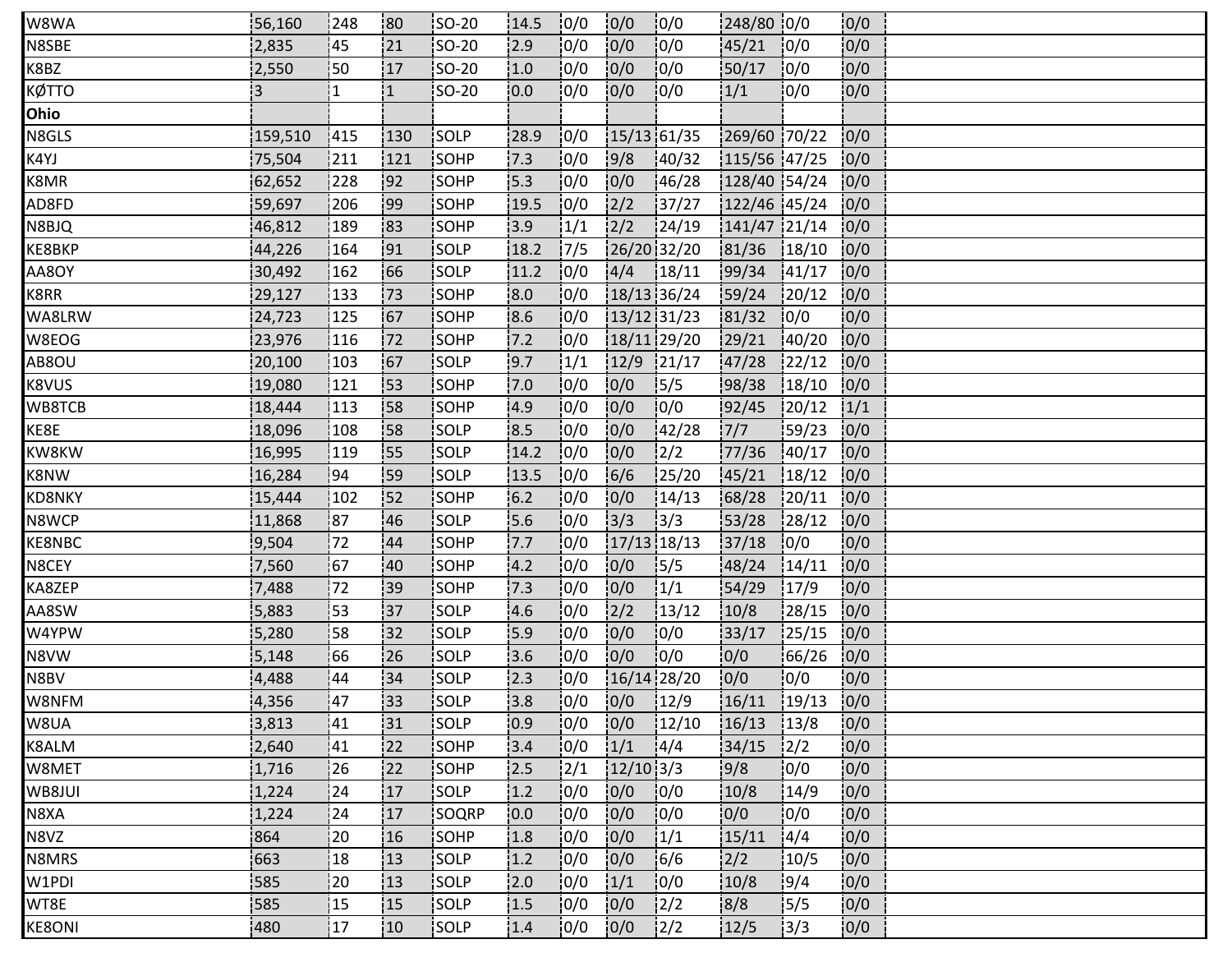| W8VE   | 468            | 16]            | 12             | <b>ISOLP</b>  | 2.3   | 0/0           | 0/0         | 0/0                                   | 16/12             | 10/0   | 0/0  |  |
|--------|----------------|----------------|----------------|---------------|-------|---------------|-------------|---------------------------------------|-------------------|--------|------|--|
| K8CVM  | 270            | 11             | 9              | SOLP          | 0.8   | 0/0           | 0/0         | $\frac{1}{3}$                         | 8/7               | 0/0    | 0/0  |  |
| N4LSJ  | 189            | 9              | .7             | SOLP          | 0.8   | 0/0           | 0/0         | 10/0                                  | 6/5               | 3/2    | 0/0  |  |
| K8NZ   | 105            | 7              | 5              | SOLP          | 0.3   | 10/0          | 0/0         | 10/0                                  | 0/0               | 7/5    | 0/0  |  |
| K8LL   | 24             | $\overline{4}$ | $\overline{2}$ | <b>SOLP</b>   | 0.1   | 10/0          | 0/0         | 10/0                                  | 3/1               | 1/1    | 0/0  |  |
| KB8TUY | $\overline{3}$ | 1              | '1             | SOLP          | 1.2   | 0/0           | 0/0         | 10/0                                  | 0/0               | 1/1    | 0/0  |  |
| N8BI   | 434,112        | 666            | 224            | SOUHP         | 22.9  |               |             | $13/1183/411130/60$ 332/75 102/36 6/1 |                   |        |      |  |
| N8CWU  | 340,938        | 625            | 186            | SOULP         | 25.2  | 14/4          |             | 45/27 74/40                           | 381/82 121/33 0/0 |        |      |  |
| WA3C   | 298,776        | 1483           | 211            | <b>ISOUHP</b> | 16.7  |               |             | $17/14$ 44/28 174/66 193/73 55/30     |                   |        | 10/0 |  |
| W8GNM  | 213,774        | 457            | 158            | SOUHP         | 23.7  | 14/4          |             | 29/21 64/38                           | 274/69 86/26      |        | 0/0  |  |
| K8CX   | 207,192        | 393            | 178            | SOUHP         | $7.2$ | 0/0           |             | 52/32 74/45                           | 198/68 68/32      |        | 1/1  |  |
| K8LY   | 116,808        | 318            | 124            | SOULP         | 21.5  | 0/0           |             | 36/24 48/26                           | 140/44 94/30      |        | 0/0  |  |
| NX8T   | 110,223        | 335            | 111            | SOUHP         | 14.8  | 0/0           | 7/7         | 38/21                                 | 233/57 57/26      |        | 0/0  |  |
| KA8G   | 98,640         | 280            | 120            | <b>SOUHP</b>  | 11.0  | 10/0          | 24/18 32/25 |                                       | 183/57 41/20      |        | 0/0  |  |
| N8AA   | 87,630         | 234            | 127            | <b>SOUHP</b>  | 7.1   | 10/0          | 27/20 32/24 |                                       | 133/60 42/23      |        | 0/0  |  |
| K7RB   | 33,726         | 148            | 77             | SOUHP         | 7.4   | 0/0           | 4/4         | 147/28                                | 72/33             | 125/12 | 0/0  |  |
| KC9LA  | 27,813         | 135            | 73             | SOUHP         | 8.4   | 3/3           | 15/13 17/15 |                                       | 95/37             | 15/5   | 0/0  |  |
| KE8HBV | 27,375         | 128            | '73            | <b>SOULP</b>  | 10.8  | 10/0          | 2/2         | 125/20                                | 80/36             | 121/15 | 0/0  |  |
| K8PK   | 25,344         | 129            | 66             | SOUHP         | 17.0  | 0/0           | 5/5         | 121/19                                | 81/29             | 122/13 | 0/0  |  |
| KE8PX  | 21,483         | 96             | 77             | SOULP         | 17.9  | $\frac{1}{2}$ | 3/3         | 14/13                                 | 60/44             | 16/14  | 1/1  |  |
| W8CAR  | 20,301         | 102            | 67             | SOUHP         | 3.3   | 0/0           | 0/0         | 3/3                                   | 61/40             | 38/24  | 0/0  |  |
| N8OH   | 18,720         | 105            | 60             | SOULP         | 13.2  | 0/0           | 9/7         | 18/13                                 | 58/27             | 120/13 | 0/0  |  |
| KI4WRC | 16,065         | 88             | 63             | <b>SOULP</b>  | 7.8   | 10/0          | 11/9        | 127/19                                | 37/28             | 13/7   | 10/0 |  |
| N4EL   | 13,284         | :84            | 54             | <b>SOUHP</b>  | 12.8  | 10/0          | 37/24 47/30 |                                       | 10/0              | 10/0   | 0/0  |  |
| N5JED  | 13,284         | 85             | 54             | SOUHP         | 8.9   | 0/0           | 5/5         | 10/8                                  | 54/31             | 16/10  | 0/0  |  |
| N8EV   | 8,241          | 68             | 41             | SOULP         | 3.2   | 0/0           | 1/1         | 8/7                                   | 52/28             | 17/5   | 0/0  |  |
| W8EH   | 8,235          | 61             | :45            | SOUHP         | 1.7   | 0/0           | 0/0         | 17/16                                 | 29/19             | 15/10  | 0/0  |  |
| KD8OPN | 6,996          | 63             | 44             | <b>SOUHP</b>  | 4.2   | 10/0          | 1/1         | 17/7                                  | 29/23             | 126/13 | 0/0  |  |
| K8ZT   | 5,439          | 49             | 137            | SOUQRP        | 12.3  | 0/0           | 4/4         | 1/1                                   | 29/20             | 15/12  | 0/0  |  |
| W8UF   | 4,455          | 45             | 33             | SOUHP         | 4.4   | 0/0           | 0/0         | 15/5                                  | 40/28             | 0/0    | 0/0  |  |
| W8LRJ  | 2,511          | 131            | 27             | SOUHP         | 3.0   | 10/0          | 0/0         | 10/0                                  | 17/13             | 14/14  | 0/0  |  |
| K8AJS  | 2,475          | 33             | !25            | SOUHP         | 1.5   | 10/0          | 0/0         | 15/12                                 | 18/13             | 10/0   | 0/0  |  |
| WS6K   | 897            | 23             | 13             | <b>SOULP</b>  | 1.3   | 0/0           | 2/2         | 1/1                                   | 18/5              | 12/5   | 0/0  |  |
| W6CDR  | 630            | 16             | 14             | SOUHP         | 2.5   | 0/0           | 0/0         | 10/0                                  | 3/3               | 13/11  | 0/0  |  |
| W8WTS  | 216            | و              | 8              | SO-160        | 1.0   | 9/8           | 0/0         | 0/0                                   | 0/0               | 0/0    | 0/0  |  |
| AF8C   | 363            | 12             | 11             | <b>SO-80</b>  | 2.0   | 0/0           | $12/11$ 0/0 |                                       | 0/0               | 0/0    | 10/0 |  |
| WA8RCN | 5,940          | 62             | 36             | <b>SO-40</b>  | 4.1   | 0/0           | 0/0         | 162/36                                | 10/0              | 0/0    | 0/0  |  |
| AA8BV  | 5,202          | 56             | 34             | <b>SO-40</b>  | 6.5   | 0/0           | 0/0         | 156/34                                | 0/0               | 10/0   | 0/0  |  |
| KG9Z   | 504            | 14             | 12             | <b>SO-40</b>  | 1.1   | 0/0           | 0/0         | 14/12                                 | 0/0               | 0/0    | 0/0  |  |
| W8PT   | 32,670         | 204            | <b>S5</b>      | SO-20         | 16.6  | 0/0           | 0/0         | 10/0                                  | 204/55 0/0        |        | 0/0  |  |
| W8GOC  | 7,668          | 173            | 36             | <b>SO-20</b>  | 8.1   | 0/0           | 0/0         | 10/0                                  | 73/36             | 10/0   | 0/0  |  |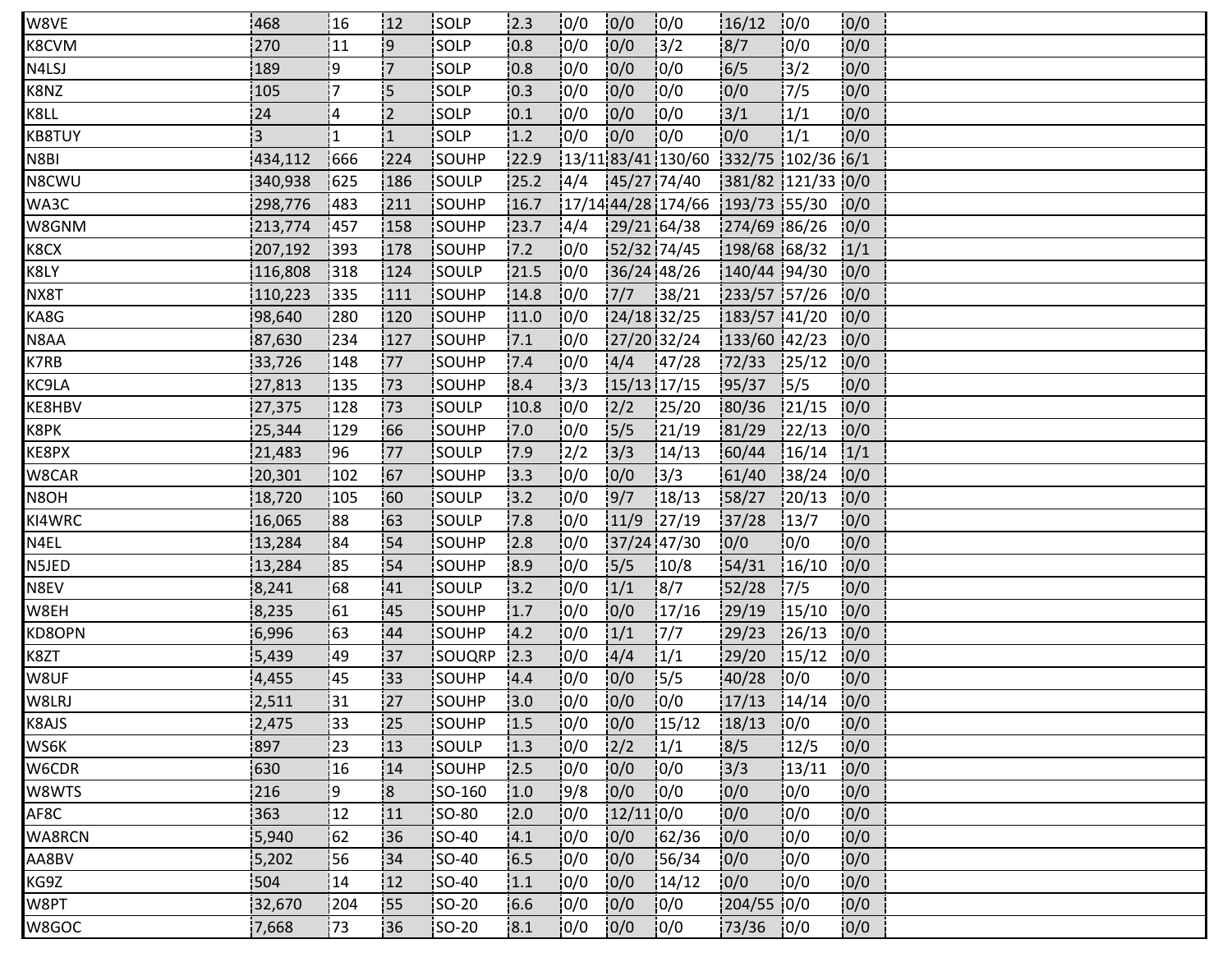| W8KNO                | 216     | 19                      | 18                      | <b>ISO-20</b>            | 0.2  | 0/0           | 0/0         | 10/0               | 9/8           | 10/0   | 0/0             |                         |
|----------------------|---------|-------------------------|-------------------------|--------------------------|------|---------------|-------------|--------------------|---------------|--------|-----------------|-------------------------|
| KE8OLJ               | 168     | $\overline{\mathbf{8}}$ | $\overline{7}$          | SO-20                    | 15.0 | 0/0           | 0/0         | 10/0               | 0/0           | 10/0   | 0/0             |                         |
| KF8MZ                | 60      | 5                       | $\overline{\mathbf{4}}$ | SO-20                    | 0.1  | 0/0           | 0/0         | 10/0               | 5/4           | 10/0   | 0/0             |                         |
| AB8YK                | 18      | 3                       | '3                      | <b>SO-20</b>             | 0.7  | 0/0           | 0/0         | 10/0               | 3/3           | 10/0   | 0/0             |                         |
| N8QE                 | 1,632   | 32                      | 17                      | <b>SO-15</b>             | 1.7  | 10/0          | 0/0         | $\overline{10}/0$  | 0/0           | 32/17  | 0/0             |                         |
| <b>West Virginia</b> |         |                         |                         |                          |      |               |             |                    |               |        |                 |                         |
| N8II                 | 230,598 | 563                     | 138                     | SOLP                     | 11.0 | 0/0           |             | 22/17 29/22        | 412/66 92/29  |        | 8/4             |                         |
| K8AAT                | 45,684  | 195                     | 81                      | SOHP                     | 18.3 | 0/0           | 0/0         | 18/14              | 124/46 49/20  |        | 4/1             |                         |
| KA3CZY               | 19,656  | 105                     | 63                      | SOHP                     | 10.3 | 0/0           | 20/13 18/13 |                    | 44/23         | 123/14 | 0/0             |                         |
| K8GQ                 | 7,371   | 63                      | i39                     | SOLP                     | 15.3 | 10/0          | 0/0         | 11/9               | 40/20         | 12/10  | 0/0             |                         |
| W8HY                 | 4,320   | 46                      | 32                      | SOLP                     | 3.5  | 0/0           | 1/1         | 7/7                | 32/19         | 16/5   | 0/0             |                         |
| KD3G                 | 1,404   | 27                      | 18                      | SOLP                     | 3.4  | 0/0           | 4/3         | 15/3               | 3/3           | 15/9   | 0/0             |                         |
| N4RA                 | 516,945 | 728                     | 241                     | SOUHP                    | 24.6 |               |             | 23/16 73/39 149/58 | 345/86 128/39 |        | 10/3            |                         |
| WT8WV                | 58,656  | 192                     | 104                     | SOULP                    | 8.8  | 10/0          |             | 26/20153/34        | 99/41         | 14/9   | 10/0            |                         |
| WB8III               | 1,380   | 24                      | 123                     | SOUHP                    | 3.0  | 0/0           | $12/11$ 7/7 |                    | 4/4           | 1/1    | 0/0             |                         |
|                      |         |                         |                         |                          |      |               |             |                    |               |        |                 |                         |
| Call                 | Score   | QSOs                    |                         | Mults Category Hours 160 |      |               | 80          | 40                 | 20            | 15     | 10 <sub>1</sub> | Operator(s) and/or Host |
| U.S. Call Area 9     |         |                         |                         |                          |      |               |             |                    |               |        |                 |                         |
| <b>Illinois</b>      |         |                         |                         |                          |      |               |             |                    |               |        |                 |                         |
| KD9MS                | 157,785 | 338                     | 157                     | SOHP                     | 15.2 | $\frac{1}{2}$ |             | 19/15 76/45        | 172/63 61/28  |        | 8/4             |                         |
| K9ZO                 | 99,414  | 265                     | 126                     | SOLP                     | 11.9 | 16/6          |             | 12/10 53/35        | 127/48 64/26  |        | 3/1             |                         |
| N9SJ                 | 54,468  | 208                     | 89                      | SOLP                     | 22.1 | 0/0           | 6/5         | 14/12              | 157/56 31/16  |        | 0/0             |                         |
| KD9GY                | 27,540  | 142                     | 68                      | SOLP                     | 15.6 | 10/0          | 0/0         | 17/13              | 83/39         | 142/16 | 10/0            |                         |
| NJ9R                 | 20,160  | 122                     | 56                      | <b>SOHP</b>              | 4.1  | 10/0          | 1/1         | 1/1                | 111/48 9/6    |        | 0/0             |                         |
| K9PMV                | 17,052  | 117                     | 49                      | SOLP                     | 5.4  | 0/0           | 0/0         | 3/3                | 91/33         | 23/13  | 0/0             |                         |
| AG9A                 | 14,823  | 82                      | 61                      | SOLP                     | 3.7  | 0/0           | 6/6         | 123/20             | 39/24         | 14/11  | 0/0             |                         |
| W9VQ                 | 11,025  | 76                      | 49                      | SOLP                     | 15.8 | 0/0           | 0/0         | 3/2                | 43/28         | 130/19 | 0/0             |                         |
| N9LYE                | 10,764  | 69                      | 152                     | SOLP                     | 8.8  | 0/0           | 8/6         | 11/11              | 27/22         | 123/13 | 0/0             |                         |
| K9TRX                | 8,784   | 66                      | 48                      | SOHP                     | 8.1  | 0/0           | 1/1         | 11/11              | 46/31         | 8/5    | 0/0             |                         |
| N9LR                 | 5,967   | 51                      | 39                      | SOLP                     | 15.5 | 0/0           | 0/0         | 19/14              | 16/15         | 16/10  | 0/0             |                         |
| AB9PR                | 5,049   | 51                      | 33                      | SOHP                     | 13.5 | 10/0          | 0/0         | 10/0               | 26/19         | 125/14 | 0/0             |                         |
| W9WGN                | 4,896   | 49                      | :34                     | SOLP                     | 4.0  | 10/0          | 1/1         | $\frac{1}{2}$      | 30/22         | 16/9   | 0/0             |                         |
| KØPG                 | 4,851   | :51                     | i33                     | <b>ISOHP</b>             | 3.2  | 10/0          | 2/2         | 12/10              | 14/9          | 123/12 | 0/0             |                         |
| N9TO                 | 4,305   | 42                      | 35                      | SOHP                     | 2.6  | 0/0           | 0/0         | 7/7                | 18/16         | 17/12  | 0/0             |                         |
| WI9Z                 | 3,960   | 40                      | 33                      | <b>SOHP</b>              | 3.0  | 0/0           | 2/2         | 17/15              | 9/8           | 12/8   | 0/0             |                         |
| K9AWS                | 2,592   | 34                      | 27                      | SOLP                     | 3.7  | 0/0           | 0/0         | 8/8                | 17/13         | 19/6   | 0/0             |                         |
| W8NWG                | 2,448   | 38                      | 24                      | SOLP                     | 13.5 | 0/0           | 1/1         | 13/3               | 20/12         | 14/8   | 0/0             |                         |
| NN1N                 | 1,479   | 30                      | 17                      | SOHP                     | 1.0  | 0/0           | 0/0         | 15/5               | 0/0           | 25/12  | 0/0             |                         |
| W9QL                 | 546     | 14                      | 13                      | SOLP                     | 1.3  | 0/0           | 0/0         | 14/13              | 0/0           | 10/0   | 0/0             |                         |
| KD9ERS               | 432     | 13                      | 12                      | SOLP                     | 1.1  | 0/0           | 1/1         | 16/6               | 4/3           | 12/2   | 10/0            |                         |
| W9NZ                 | 396     | 13                      | 11                      | SOHP                     | 10.9 | 10/0          | 0/0         | 10/0               | 10/8          | 13/3   | 0/0             |                         |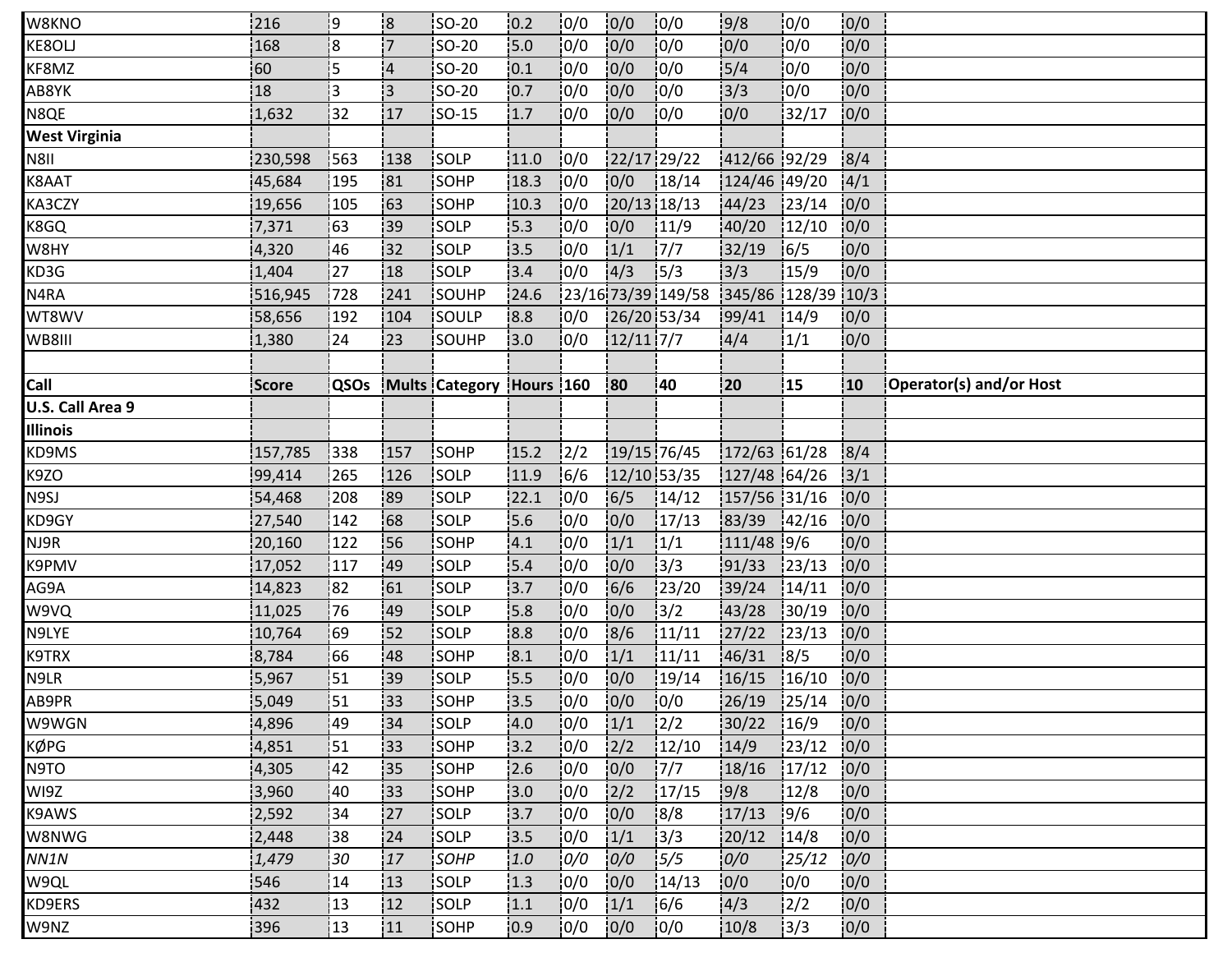| KD9NHZ            | 363            | <b>111</b>     | 111            | <b>ISOLP</b>  | 0.7  | 0/0           | 0/0         | 10/0          | 18/8              | 3/3    | 0/0  |  |
|-------------------|----------------|----------------|----------------|---------------|------|---------------|-------------|---------------|-------------------|--------|------|--|
| KE9UA             | 330            | 11             | 10             | SOLP          | 1.0  | 0/0           | 1/1         | 10/9          | 0/0               | 10/0   | 0/0  |  |
| KD9EBS            | 270            | 10             | 9              | <b>SOLP</b>   | 0.2  | 0/0           | 0/0         | 10/0          | 10/9              | 0/0    | 0/0  |  |
| KD9AC             | 216            | 10             | :9             | SOLP          | 0.9  | 10/0          | 0/0         | 10/0          | 4/4               | 16/5   | 0/0  |  |
| AC9PR             | 147            | $\overline{7}$ | $\overline{7}$ | <b>SOLP</b>   | 1.0  | 10/0          | 0/0         | 14/4          | 3/3               | 10/0   | 0/0  |  |
| WB9AYW            | $\overline{3}$ | 1              | $\mathbf{1}$   | SOLP          | 0.0  | 0/0           | 0/0         | 10/0          | 1/1               | 10/0   | 0/0  |  |
| K2DRH             | 395,550        | 1607           | 225            | SOUHP         | 28.9 | 0/0           |             | 61/41 143/66  | 305/83 98/35      |        | 0/0  |  |
| AC9S              | 299,160        | 558            | 180            | SOUHP         | 21.5 | 15/5          | 33/24 83/41 |               | 307/74 124/33 6/3 |        |      |  |
| W9MK              | 289,836        | 505            | 194            | SOUHP         | 27.8 | 16/6          | 49/32 87/47 |               | 262/73 101/36 0/0 |        |      |  |
| K9KE              | 269,361        | 525            | 173            | <b>ISOUHP</b> | 16.6 | 0/0           | 17/14 98/53 |               | 313/75 97/31 0/0  |        |      |  |
| N <sub>2</sub> BJ | 221,238        | 1492           | 153            | SOUHP         | 15.5 | 0/0           | 13/11 45/31 |               | 314/77 119/33 1/1 |        |      |  |
| KBØV              | 138,915        | 324            | 147            | SOULP         | 26.9 | $\frac{1}{1}$ | 20/16 35/27 |               | 188/70 76/30      |        | 4/3  |  |
| N9OK              | 108,135        | 270            | 135            | SOUHP         | 11.4 | 15/5          | 37/28 38/23 |               | 133/59 57/20      |        | 0/0  |  |
| N9TGR             | 60,300         | 1274           | 75             | <b>SOULP</b>  | 16.6 | 10/0          | 0/0         | 10/0          | 274/75 0/0        |        | 10/0 |  |
| WB9VGO            | 56,160         | 197            | i96            | <b>SOUHP</b>  | 12.8 | 10/0          | 4/4         | 144/29        | 117/47 32/16      |        | 0/0  |  |
| KB9ITE            | 49,179         | 171            | 97             | SOUHP         | 7.0  | 0/0           | 15/13 31/21 |               | 100/47 25/16      |        | 0/0  |  |
| W9IIX             | 41,574         | 184            | 82             | SOUHP         | 10.0 | 0/0           | 0/0         | 37/24         | 121/45 26/13      |        | 0/0  |  |
| N9TF              | 40,764         | 173            | !79            | <b>SOULP</b>  | 13.4 | 10/0          | 2/2         | 19/9          | 123/47 38/20      |        | 1/1  |  |
| WB8BZK            | 40,317         | 154            | 89             | <b>SOUHP</b>  | 10.2 | 10/0          | 19/13 20/17 |               | 78/38             | 37/21  | 0/0  |  |
| K <sub>9CI</sub>  | 39,525         | 158            | 85             | SOUHP         | 7.2  | 0/0           | 0/0         | 124/20        | 100/50 34/15      |        | 0/0  |  |
| KC9K              | 38,181         | 145            | 89             | SOUHP         | 15.9 | 0/0           | 2/2         | 8/8           | 72/50             | 163/29 | 0/0  |  |
| W9ZV              | 36,600         | 126            | 100            | SOUHP         | 15.9 | 0/0           | 13/9        | 33/25         | 60/47             | 20/19  | 0/0  |  |
| KC9BG             | 24,192         | 116            | 72             | <b>SOUHP</b>  | 4.0  | 10/0          | 1/1         | 15/4          | 89/51             | 121/16 | 10/0 |  |
| AB9YC             | 17,577         | 199            | 163            | <b>SOULP</b>  | 6.2  | 10/0          | 2/2         | 17/16         | 155/29            | 125/16 | 0/0  |  |
| K9PG              | 14,400         | 80             | 160            | SOULP         | 4.6  | 3/3           | 7/6         | 10/9          | 36/25             | 124/17 | 0/0  |  |
| W9YK              | 13,272         | 82             | 56             | SOULP         | 17.8 | 0/0           | 0/0         | 14/13         | 47/31             | 121/12 | 0/0  |  |
| N9GUN             | 12,243         | 181            | 153            | SOUHP         | 4.3  | 10/0          | 0/0         | 10/10         | 52/31             | 19/12  | 0/0  |  |
| WB2FZC            | 10,557         | 69             | 151            | <b>SOULP</b>  | 15.9 | 10/0          | 0/0         | 17/17         | 39/24             | 13/10  | 0/0  |  |
| K9STM             | 10,350         | 76             | 46             | SOUHP         | 7.3  | 0/0           | 7/6         | 15/5          | 60/31             | 14/4   | 0/0  |  |
| ND9G              | 9,918          | :58            | 57             | SOUHP         | 1.5  | 0/0           | 0/0         | 14/4          | 41/40             | 12/12  | 1/1  |  |
| <b>N9IO</b>       | 9,675          | 75             | 43             | SOUHP         | 12.9 | 10/0          | 0/0         | $\frac{1}{2}$ | 28/21             | 144/19 | 1/1  |  |
| KD9MDO            | 8,280          | 162            | :46            | <b>SOULP</b>  | 15.9 | 10/0          | 0/0         | 19/9          | 40/26             | 13/11  | 10/0 |  |
| K9CT              | 8,073          | 170            | :39            | <b>ISOUHP</b> | 0.8  | 10/0          | 0/0         | 19/14         | 151/25            | 0/0    | 0/0  |  |
| KD9OIN            | 6,405          | 62             | 35             | SOULP         | 9.7  | 0/0           | 0/0         | 4/3           | 36/21             | 122/11 | 0/0  |  |
| KD9NYE            | 6,300          | 61             | 35             | SOULP         | 15.9 | 0/0           | 0/0         | 4/3           | 38/20             | 19/12  | 0/0  |  |
| N9VPV             | 5,733          | :49            | 39             | SOULP         | 15.2 | 0/0           | 3/3         | 9/8           | 21/17             | 16/11  | 0/0  |  |
| WA9LEY            | 5,304          | 52             | 34             | <b>SOULP</b>  | 14.8 | 0/0           | 2/2         | 12/2          | 23/16             | 125/14 | 0/0  |  |
| K9GLM             | 4,674          | 45             | 38             | SOULP         | 6.0  | 0/0           | 0/0         | 16/15         | 29/23             | 10/0   | 0/0  |  |
| K9PW              | 3,915          | 46             | 29             | SOULP         | 2.6  | 0/0           | 0/0         | 10/0          | 27/17             | 19/12  | 0/0  |  |
| W9CY              | 1,848          | 31             | 22             | SOUHP         | 2.0  | 0/0           | 0/0         | 12/10         | 19/12             | 10/0   | 0/0  |  |
| K9EL              | 1,323          | 21             | 21             | <b>ISOUHP</b> | 0.8  | 0/0           | 0/0         | 8/8           | 5/5               | 18/8   | 0/0  |  |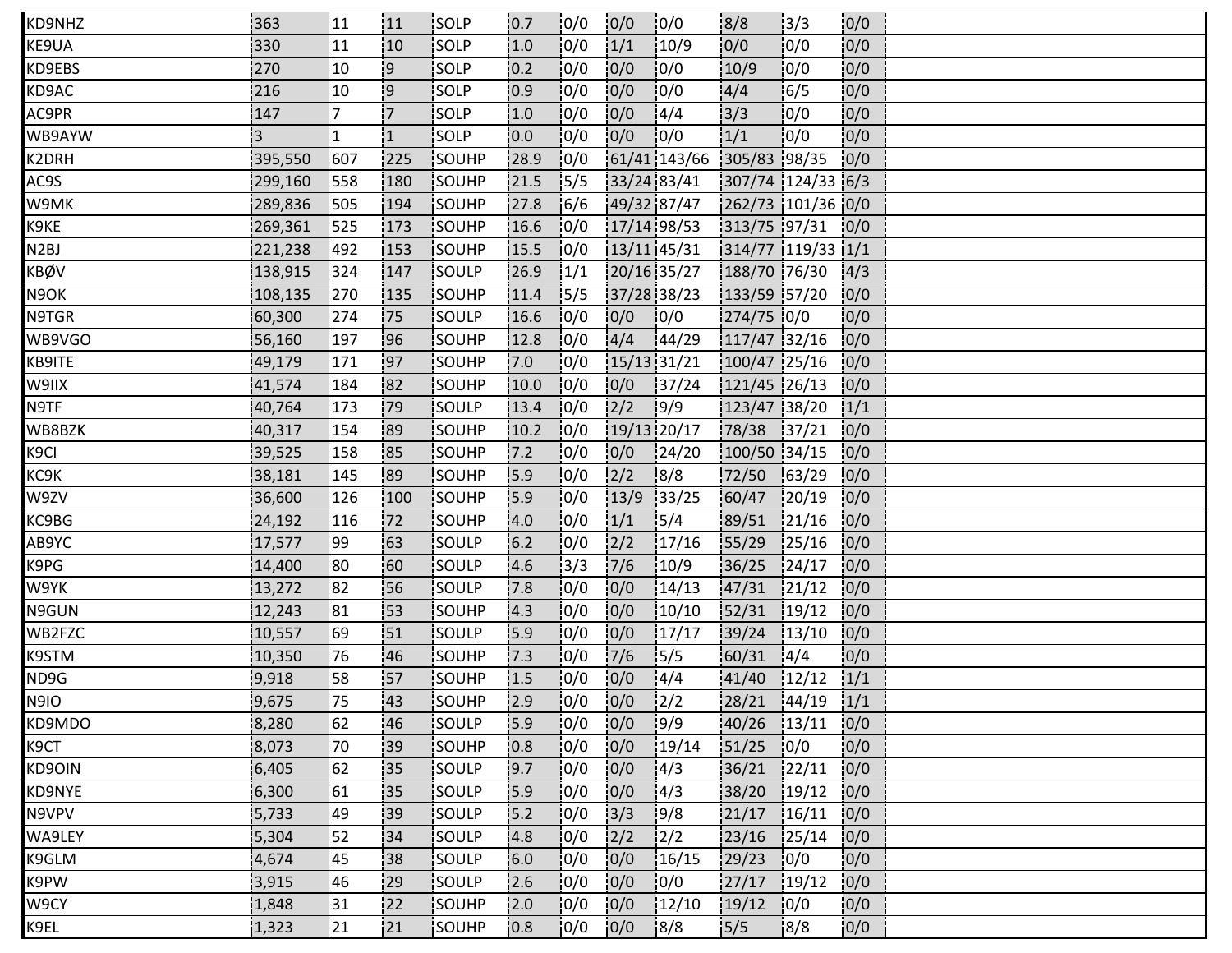| K9LC              | 1,320          | 123          | !20            | <b>ISOULP</b> | 2.7  | 0/0  | 1/1                 | 14/4                                   | 16/6              | 12/9   | 0/0  |  |  |
|-------------------|----------------|--------------|----------------|---------------|------|------|---------------------|----------------------------------------|-------------------|--------|------|--|--|
| K9YX              | 1,152          | 27           | 16             | SOUHP         | 1.3  | 0/0  | 0/0                 | 0/0                                    | 26/15             | 1/1    | 0/0  |  |  |
| KD9GN             | 1,083          | 20           | 19             | SOULP         | 1.3  | 10/0 | 0/0                 | 16/15                                  | 2/2               | 2/2    | 0/0  |  |  |
| KQ9I              | 1,020          | 20           | 17             | SOULP         | 3.7  | 0/0  | 0/0                 | 3/3                                    | 9/8               | 18/6   | 0/0  |  |  |
| KD9HJR            | 969            | <u>  19</u>  | 17             | SOULP         | 2.2  | 0/0  | 1/1                 | 18/7                                   | 10/9              | 10/0   | 0/0  |  |  |
| KB9ORA            | 720            | 18           | 15             | SOUHP         | 12.3 | 0/0  | 0/0                 | 12/10                                  | 1/1               | 15/4   | 0/0  |  |  |
| K <sub>9</sub> CJ | 8,694          | 71           | 42             | <b>SO-40</b>  | 7.0  | 0/0  | 0/0                 | 171/42                                 | 0/0               | 10/0   | 0/0  |  |  |
| NJ9Q              | 3,444          | 42           | 28             | $SO-40$       | 4.1  | 0/0  | 0/0                 | 142/28                                 | 0/0               | 10/0   | 0/0  |  |  |
| K9BGL             | 218,430        | 821          | <b>90</b>      | <b>SO-20</b>  | 25.8 | 10/0 | 0/0                 | 0/0                                    | 821/90 0/0        |        | 0/0  |  |  |
| W9ILY             | 20,139         | 137          | 49             | <b>SO-20</b>  | 4.1  | 10/0 | 0/0                 | 10/0                                   | 137/49 0/0        |        | 0/0  |  |  |
| KG9N              | 12,717         | 159          | 27             | <b>SO-20</b>  | 1.5  | 0/0  | 0/0                 | 0/0                                    | 159/27 0/0        |        | 0/0  |  |  |
| N9DJ              | 10,395         | 101          | 35             | SO-20         | 4.1  | 0/0  | 0/0                 | 10/0                                   | 101/35 0/0        |        | 0/0  |  |  |
| AK9PL             | 5,565          | 56           | 135            | <b>SO-20</b>  | 9.2  | 10/0 | 0/0                 | 10/0                                   | 56/35             | 10/0   | 10/0 |  |  |
| W9GYK             | 4,140          | 47           | 130            | <b>SO-20</b>  | 16.5 | 10/0 | 0/0                 | 10/0                                   | 47/30             | 10/0   | 0/0  |  |  |
| K9EMF             | $\overline{3}$ | $\mathbf{1}$ | 11             | SO-20         | 0.0  | 0/0  | 0/0                 | 0/0                                    | 1/1               | 0/0    | 0/0  |  |  |
| WB9HFK            | 2,520          | 40           | 21             | $ SO-15 $     | 3.0  | 0/0  | 0/0                 | 10/0                                   | 0/0               | 140/21 | 0/0  |  |  |
| Indiana           |                |              |                |               |      |      |                     |                                        |                   |        |      |  |  |
| N4TZ              | 338,022        | 543          | 211            | SOLP          | 34.4 |      | 22/15 61/34 97/51   |                                        | 255/75 96/33      |        | 12/3 |  |  |
| W9DZ              | 118,950        | 307          | 130            | <b>SOHP</b>   | 13.3 | 0/0  | 37/25 39/29         |                                        | 140/48 91/28      |        | 0/0  |  |  |
| W9GT              | 64,200         | 215          | 100            | SOHP          | 9.6  | 0/0  | 12/11 29/17         |                                        | 137/54 37/18      |        | 0/0  |  |  |
| KC9JML            | 45,657         | 175          | 89             | SOLP          | 16.1 | 0/0  | 0/0                 | 33/24                                  | 118/47 24/18      |        | 0/0  |  |  |
| W9IZ              | 18,297         | 110          | <b>57</b>      | SOLP          | 4.8  | 10/0 | 3/3                 | 17/16                                  | 48/22             | 142/16 | 0/0  |  |  |
| KD4ULW            | 14,616         | 88           | <b>56</b>      | SOLP          | 9.1  | 10/0 | 0/0                 | 31/22                                  | 27/18             | 30/16  | 0/0  |  |  |
| K9IU (N9VKU, op)  | 14,382         | 94           | 51             | <b>SOLP</b>   | 4.8  | 10/0 | 0/0                 | 7/7                                    | 49/31             | 138/13 | 0/0  |  |  |
| K9EA              | 10,437         | 76           | 49             | SOHP          | 3.7  | 0/0  | 0/0                 | 129/20                                 | 20/12             | 127/17 | 0/0  |  |  |
| KB9OZI            | 6,435          | 56           | 39             | SOLP          | 7.0  | 0/0  | 1/1                 | $\frac{2}{2}$                          | 31/22             | 122/14 | 0/0  |  |  |
| AC9QM             | 4,992          | 53           | 132            | SOLP          | 5.6  | 10/0 | 0/0                 | 1/1                                    | 30/18             | 122/13 | 0/0  |  |  |
| WB9LRK            | 945            | :22          | 15             | <b>SOLP</b>   | 1.8  | 0/0  | 0/0                 | 10/0                                   | 10/9              | 12/6   | 0/0  |  |  |
| K9AMP             | 624            | 16           | 13             | SOLP          | 1.8  | 0/0  | 0/0                 | 10/0                                   | 13/10             | 13/3   | 0/0  |  |  |
| KD9KNJ            | 297            | 11           | <u>9</u>       | SOLP          | 0.5  | 0/0  | 0/0                 | $\frac{1}{2}$                          | 9/7               | 10/0   | 0/0  |  |  |
| WR9R              | 168            | 8            | $\overline{8}$ | SOHP          | 0.8  | 0/0  | 0/0                 | 18/8                                   | 0/0               | 10/0   | 0/0  |  |  |
| N9BWT             | 162            | 10           | 9              | SOLP          | 1.8  | 10/0 | 0/0                 | $\frac{12}{2}$                         | 17/6              | 1/1    | 0/0  |  |  |
| KB9MOQ            | 75             | 5            | i5             | <b>SOLP</b>   | 0.4  | 0/0  | 10/0                | 10/0                                   | 5/5               | 10/0   | 0/0  |  |  |
| W9PA              | 407,745        | 1627         | 221            | SOUHP         | 18.5 |      |                     | $12/11$ 40/27 121/61 322/79 128/40 4/3 |                   |        |      |  |  |
| K9NW              | 393,414        | 555          | 238            | SOUHP         | 18.3 |      |                     | 31/23 66/40 109/57 260/81 85/34        |                   |        | 4/3  |  |  |
| WO9Z              | 277,794        | 1517         | 183            | SOUHP         | 24.2 |      | 4/4   35/28 98/44   |                                        | 255/69 117/36 8/2 |        |      |  |  |
| KR9U              | 212,940        | 379          | 195            | SOUHP         | 12.2 |      | $15/14$ 43/32 79/50 |                                        | 181/68 61/31      |        | 0/0  |  |  |
| AJ9C              | 113,424        | 1277         | 139            | SOUHP         | 15.2 | 12/2 |                     | 20/17 40/28                            | 141/58 70/32      |        | 4/2  |  |  |
| KC9WAV            | 109,956        | 311          | 119            | SOUHP         | 19.8 | 0/0  | 0/0                 | 32/24                                  | 182/61 81/30      |        | 16/4 |  |  |
| N9DR              | 58,320         | 186          | 108            | SOUHP         | 12.9 | 15/4 | 33/25 50/34         |                                        | 61/30             | 137/15 | 0/0  |  |  |
| W9FFA             | 32,160         | 139          | 180            | <b>SOUHP</b>  | 15.8 | 10/0 | 6/5                 | 12/11                                  | 85/39             | 34/24  | 2/1  |  |  |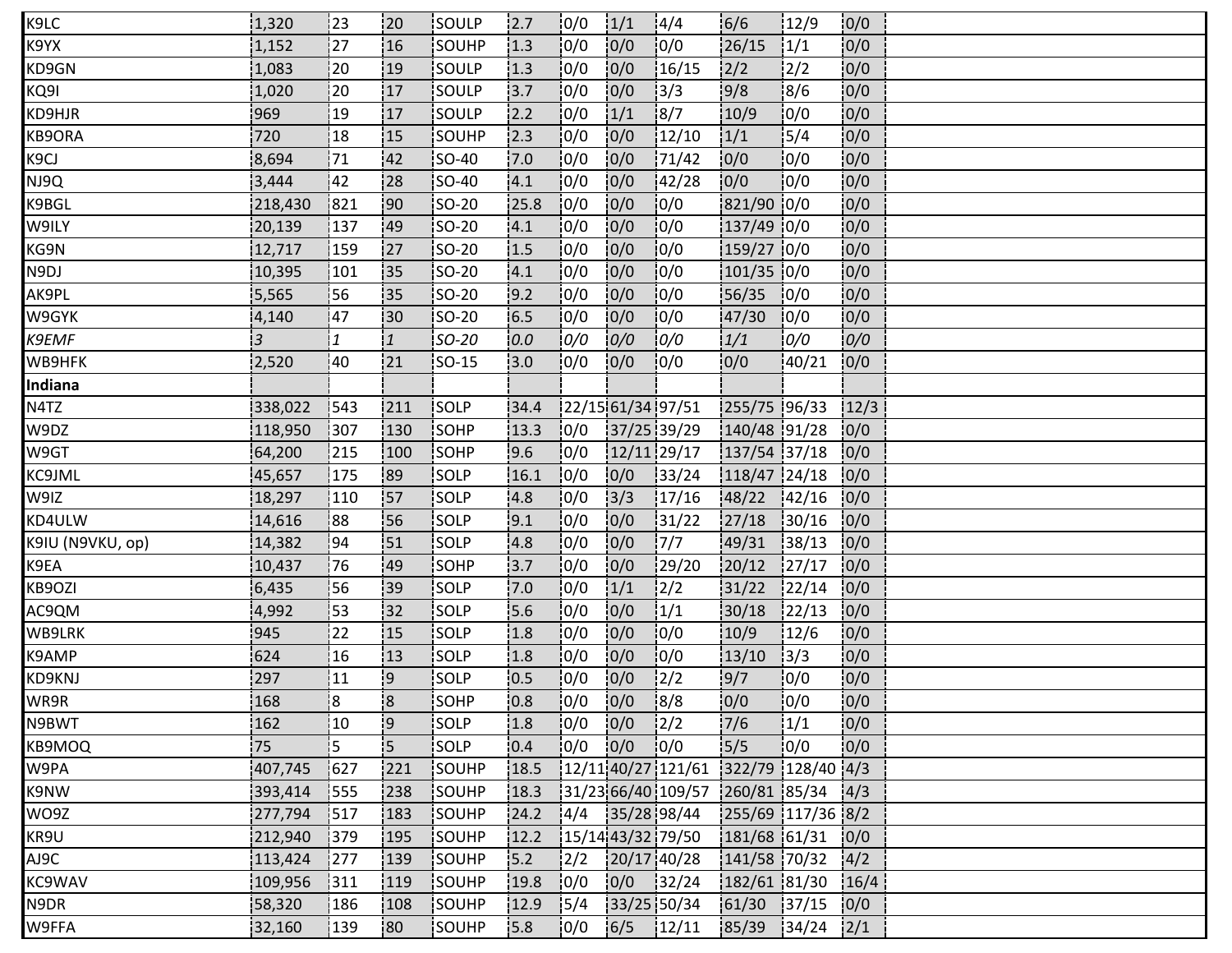| KJ9B           | 27,264  | 142             | '64            | <b>ISOUHP</b> | 6.3  | 0/0            | 0/0           | $\frac{12}{2}$ | 104/43 36/19      |               | 0/0  |  |
|----------------|---------|-----------------|----------------|---------------|------|----------------|---------------|----------------|-------------------|---------------|------|--|
| AE9LL          | 16,653  | 96              | 161            | SOULP         | 7.2  | 10/0           | 10/9          | 14/12          | 45/29             | 127/11        | 0/0  |  |
| AC9GK          | 13,056  | 74              | 64             | SOUHP         | 9.3  | 10/0           | 18/15 20/17   |                | 17/17             | 19/15         | 0/0  |  |
| K9LA           | 9,216   | 65              | 48             | SOUHP         | 13.0 | 10/0           | $23/19$ 0/0   |                | 10/0              | 141/28        | 1/1  |  |
| W9RCS          | 7,200   | 60              | 40             | SOUHP         | 9.0  | 10/0           | 0/0           | 10/0           | 0/0               | 0/0           | 0/0  |  |
| KA9GDW         | 4,653   | 48              | i33            | SOUHP         | 4.1  | 10/0           | 0/0           | 12/11          | 14/10             | 122/12        | 0/0  |  |
| KK9V           | 1,122   | 122             | 17             | SOULP         | 10.9 | 0/0            | 0/0           | $\frac{1}{2}$  | 7/5               | 13/10         | 0/0  |  |
| K9DUR          | 468     | 14              | 13             | SOUHP         | 10.5 | 0/0            | 0/0           | 0/0            | 12/11             | $\frac{1}{2}$ | 10/0 |  |
| Wisconsin      |         |                 |                |               |      |                |               |                |                   |               |      |  |
| W9OP           | 78,750  | 271             | 105            | <b>SOHP</b>   | 21.8 | 10/0           | 0/0           | 147/32         | 170/51 54/22      |               | 0/0  |  |
| K9UC           | 72,960  | 258             | 195            | <b>SOHP</b>   | 16.5 | 10/0           | 2/2           | 18/16          | 152/52 86/25      |               | 0/0  |  |
| N7ZZ           | 64,236  | 204             | 106            | SOLP          | 17.2 | $\frac{1}{1}$  | 14/14 37/24   |                | 98/45             | 154/22        | 0/0  |  |
| WS9W           | 34,773  | 175             | 167            | <b>SOHP</b>   | 8.9  | $\frac{12}{2}$ | 0/0           | 13/3           | 123/44 47/18      |               | 10/0 |  |
| K9WD           | 29,949  | 158             | 167            | <b>SOLP</b>   | 19.8 | 10/0           | 8/7           | 14/4           | 107/41 39/15      |               | 10/0 |  |
| N9GH           | 28,884  | 119             | 183            | <b>SOHP</b>   | 14.9 | 14/4           | 20/16 19/17   |                | 46/32             | 30/14         | 0/0  |  |
| KW9E           | 23,790  | 133             | 161            | SOHP          | 9.5  | 0/0            | 6/6           | 13/8           | 80/31             | 34/16         | 0/0  |  |
| KE9SA          | 15,903  | 93              | 157            | SOLP          | 19.5 | 0/0            | 0/0           | 16/13          | 50/29             | 127/15        | 0/0  |  |
| <b>W9/NP2I</b> | 6,804   | 60              | 42             | <b>SOHP</b>   | 15.2 | 10/0           | 0/0           | 10/9           | 30/20             | 120/13        | 0/0  |  |
| K9MA           | 4,956   | :60             | 28             | SOHP          | 1.1  | 10/0           | 0/0           | 13/9           | 47/19             | 0/0           | 0/0  |  |
| W9TA           | 4,836   | 53              | 31             | SOLP          | 3.2  | 0/0            | 1/1           | 16/5           | 24/14             | 122/11        | 0/0  |  |
| AD5PR          | 3,762   | 38              | 33             | SOLP          | 2.4  | 0/0            | 0/0           | $\frac{1}{2}$  | 27/24             | 19/7          | 0/0  |  |
| N9UPU          | 2,886   | 37              | 26             | SOLP          | 2.8  | 10/0           | 8/7           | 19/7           | 7/4               | 13/8          | 0/0  |  |
| KW9R           | 2,835   | 36              | 27             | <b>SOHP</b>   | 2.0  | 10/0           | 10/0          | 16/6           | 30/21             | 10/0          | 0/0  |  |
| WB9BWP         | 2,175   | 30 <sub>1</sub> | 25             | SOLP          | 2.6  | 10/0           | 3/3           | 15/5           | 10/8              | 12/9          | 0/0  |  |
| KB9S           | 1,188   | 24              | 18             | SOLP          | 1.2  | 0/0            | 0/0           | 0/0            | 13/12             | 11/6          | 0/0  |  |
| KA9JBD         | 216     | 10              | 8              | SOLP          | 0.8  | 0/0            | 0/0           | $\frac{1}{2}$  | 0/0               | 8/6           | 0/0  |  |
| <b>WBØPTO</b>  | 210     | 10              | $\overline{7}$ | SOHP          | 0.4  | 10/0           | 0/0           | 10/0           | 10/7              | 10/0          | 0/0  |  |
| KD9LVR         | 126     | 17.             | 6              | <b>SOLP</b>   | 10.5 | 10/0           | 0/0           | 10/0           | 1/1               | 16/5          | 0/0  |  |
| WE9R           | 303,600 | 588             | 176            | SOULP         | 24.8 | 10/0           |               | 18/16 108/54   | 355/73 106/32 1/1 |               |      |  |
| K9IMM          | 258,570 | 517             | 169            | SOUHP         | 18.4 | 0/0            | 15/14 69/40   |                | 325/79 105/34 3/2 |               |      |  |
| WE9V           | 239,085 | 1497            | 161            | SOUHP         | 13.1 | 10/0           | $0/0$ 89/45   |                | 283/79 122/36 3/1 |               |      |  |
| W9AP           | 217,743 | 418             | 181            | <b>ISOUHP</b> | 17.7 | 0/0            | 28/23 66/43   |                | 258/84 66/31      |               | 10/0 |  |
| W9RN           | 157,035 | 368             | 145            | SOUHP         | 16.3 | $\frac{1}{2}$  | 20/16 64/39   |                | 191/58 91/30      |               | 0/0  |  |
| W9AV           | 128,340 | 315             | 138            | SOULP         | 18.0 | 17/6           | $18/14$ 43/33 |                | 164/58 83/27      |               | 0/0  |  |
| W9XT           | 122,493 | 309             | 133            | SOULP         | 12.5 | $\frac{1}{1}$  | 6/6           | 36/29          | 189/66 76/30      |               | 1/1  |  |
| NE9U           | 69,750  | 188             | 125            | SOUHP         | 8.0  | 19/8           | 45/30 30/25   |                | 64/38             | 140/24        | 10/0 |  |
| W9KEY          | 49,440  | 210             | 180            | SOUHP         | 21.4 | 10/0           | 15/12 22/14   |                | 125/37 48/17      |               | 10/0 |  |
| KA9FOX         | 42,228  | 153             | 92             | SOUHP         | 12.5 | 1/1            | $11/11$ 9/9   |                | 99/49             | 33/22         | 0/0  |  |
| W9JA           | 17,472  | 106             | :56            | SOULP         | 7.8  | 0/0            | 0/0           | 0/0            | 106/56 0/0        |               | 0/0  |  |
| WA9PND         | 13,311  | <b>89</b>       | 151            | SOULP         | 9.4  | 0/0            | 0/0           | 14/11          | 42/24 33/16       |               | 0/0  |  |
| N9UA           | 7,350   | 50              | 150            | SOULP         | 13.3 | 10/0           | 0/0           | 10/0           | 34/34             | 16/16         | 0/0  |  |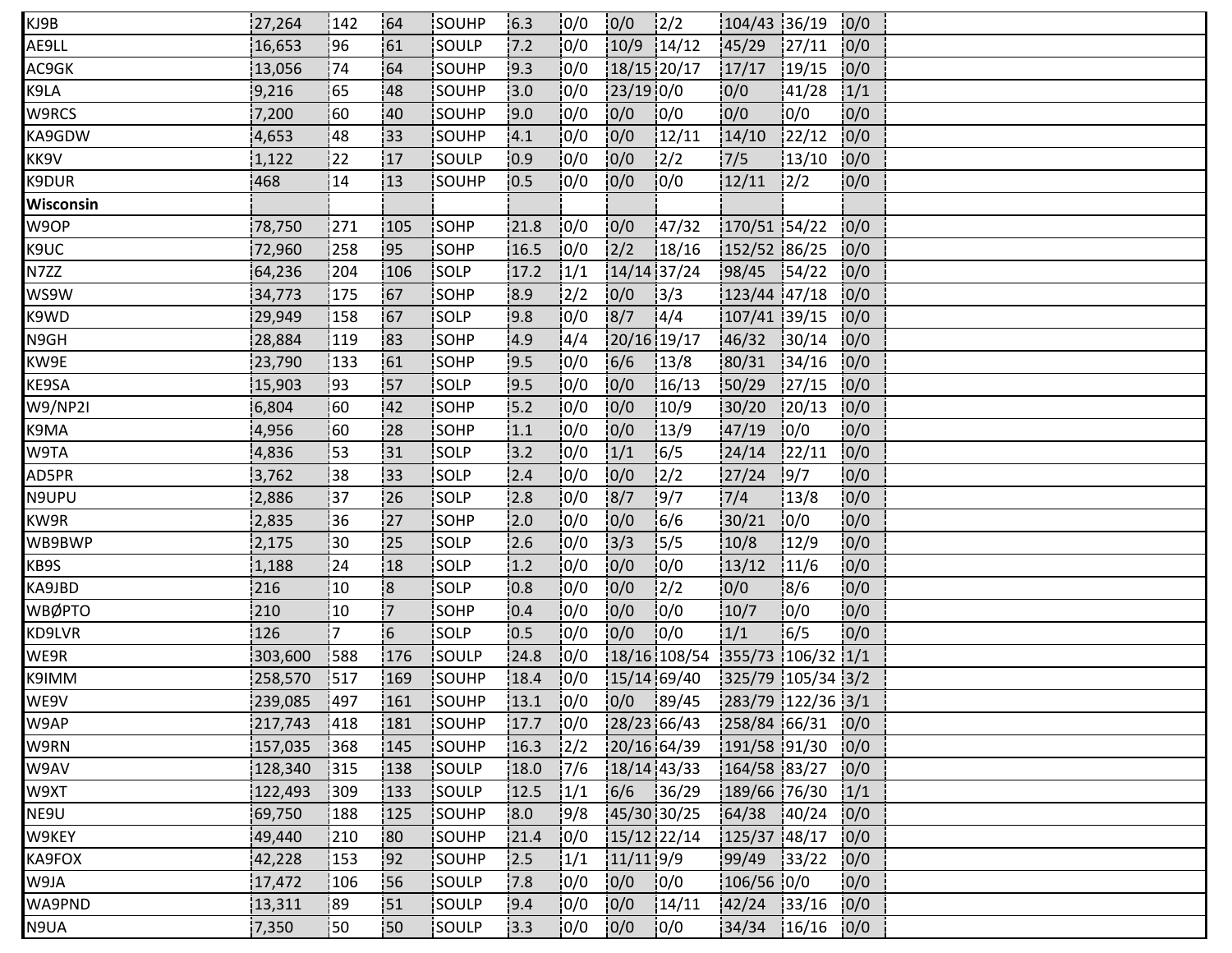| N9WK                        | 3,060        | 34            | 30                      | <b>ISOUHP</b>            | 13.1 | 0/0  | 0/0           | 124/21       | 9/8          | 1/1  | 0/0  |                         |
|-----------------------------|--------------|---------------|-------------------------|--------------------------|------|------|---------------|--------------|--------------|------|------|-------------------------|
| KC9YL                       | 2,244        | 35            | 122                     | SOULP                    | 2.6  | 10/0 | 0/0           | 1/1          | 27/17        | 17/4 | 0/0  |                         |
| KZ9V                        | 1,311        | 23            | 19                      | SOULP                    | 1.5  | 10/0 | $11/10$ 7/6   |              | 0/0          | 15/3 | 0/0  |                         |
| NDØL                        | 540          | 15            | 12                      | SOULP                    | 2.1  | 0/0  | 0/0           | 10/0         | 15/12        | 10/0 | 0/0  |                         |
| WI9WI                       | 60           | 5             | $\overline{4}$          | SOUHP                    | 0.2  | 0/0  | 0/0           | 10/0         | 5/4          | 10/0 | 0/0  |                         |
| N7RSK                       | 90           | 6             | 6                       | SO-20                    | 0.8  | 0/0  | 0/0           | 10/0         | 6/6          | 0/0  | 0/0  |                         |
|                             |              |               |                         |                          |      |      |               |              |              |      |      |                         |
| Call                        | <b>Score</b> | QSOs          |                         | Mults Category Hours 160 |      |      | 80            | $ 40\rangle$ | 20           | !15  | 10   | Operator(s) and/or Host |
| Canada                      |              |               |                         |                          |      |      |               |              |              |      |      |                         |
| <b>Northern Territories</b> |              |               |                         |                          |      |      |               |              |              |      |      |                         |
| VY1XY                       | 54           | 11            | $\overline{2}$          | SO-20                    | 10.5 | 0/0  | 0/0           | 0/0          | 11/2         | 0/0  | 0/0  |                         |
| <b>British Columbia</b>     |              |               |                         |                          |      |      |               |              |              |      |      |                         |
| VA7ES                       | 4,560        | 76            | 20                      | <b>SOLP</b>              | 7.4  | 10/0 | 16/8          | 16/4         | 144/8        | 10/0 | 0/0  |                         |
| VE7VR                       | 3,675        | 49            | 125                     | SOHP                     | 1.9  | 10/0 | 0/0           | 12/2         | 36/16        | 11/7 | 0/0  |                         |
| VE7CUP                      | 3,120        | 40            | 26                      | SOLP                     | 3.0  | 10/0 | 1/1           | 32/21        | 7/4          | 10/0 | 0/0  |                         |
| VA7EGZ                      | 2,664        | 39            | 24                      | SOLP                     | 15.4 | 10/0 | 0/0           | 10/0         | 39/24        | 10/0 | 0/0  |                         |
| VE7IAD                      | 2,244        | 39            | 22                      | SOLP                     | 15.3 | 10/0 | $\frac{2}{2}$ | 10/7         | 23/9         | 14/4 | 0/0  |                         |
| VE7KKQ                      | 1,980        | 34            | 20                      | <b>SOLP</b>              | 3.6  | 10/0 | 0/0           | 13/3         | 31/17        | 10/0 | 0/0  |                         |
| <b>VE7BNR</b>               | 1,944        | 39            | 18                      | SOHP                     | 13.3 | 0/0  | 2/2           | 16/5         | 31/11        | 10/0 | 0/0  |                         |
| VE7BC                       | 1,134        | 27            | 14                      | SOLP                     | 1.4  | 10/0 | $\frac{2}{2}$ | 16/3         | 19/9         | 10/0 | 0/0  |                         |
| VE7BGP                      | 756          | 22            | 12                      | SOLP                     | 1.8  | 10/0 | 2/2           | 1/1          | 19/9         | 10/0 | 0/0  |                         |
| VE7KAJ                      | 144          | 13            | $\overline{a}$          | SOHP                     | 1.6  | 10/0 | 0/0           | 10/0         | 12/3         | 1/1  | 0/0  |                         |
| VA7KBM                      | 45           | 5             | İ3                      | SOLP                     | 0.8  | 10/0 | 0/0           | 10/0         | 15/3         | 10/0 | 0/0  |                         |
| VE7NY                       | 148,824      | 1482          | 106                     | <b>SOUHP</b>             | 15.1 | 0/0  | 10/5          | 102/32       | 340/57 30/12 |      | 0/0  |                         |
| VE7ADA                      | 45,870       | 283           | 155                     | SOUHP                    | 13.5 | 10/0 | 0/0           | 0/0          | 283/55 0/0   |      | 0/0  |                         |
| VE7BV                       | 26,937       | 125           | 173                     | SOUHP                    | 10.8 | 3/3  | 17/13 19/16   |              | 86/41        | 0/0  | 0/0  |                         |
| <b>VE7WNK</b>               | 17,712       | 125           | :48                     | SOUHP                    | 16.8 | 10/0 | 6/5           | 26/13        | 93/30        | 10/0 | 0/0  |                         |
| VA7TU                       | 9,999        | 102           | 133                     | <b>SOUHP</b>             | 7.1  | 0/0  | 0/0           | 10/0         | 102/33 0/0   |      | 0/0  |                         |
| VE7CV                       | 6,216        | 74            | 28                      | SOULP                    | 6.7  | 0/0  | 0/0           | 10/0         | 74/28        | 10/0 | 0/0  |                         |
| VE7AX                       | 5,208        | 57            | 31                      | SOULP                    | 1.9  | 0/0  | 3/3           | 7/6          | 41/18        | 16/4 | 0/0  |                         |
| VE7FE                       | 46,011       | 319           | 149                     | <b>SO-20</b>             | 9.4  | 0/0  | 0/0           | 10/0         | 319/49 0/0   |      | 0/0  |                         |
| VE7JAR                      | 9,918        | 122           | 29                      | <b>SO-20</b>             | 8.8  | 10/0 | 0/0           | 10/0         | $122/29$ 0/0 |      | 0/0  |                         |
| VE7GEL                      | 216          | 18            | 4                       | <b>SO-20</b>             | 1.3  | 0/0  | 0/0           | 10/0         | 18/4         | 10/0 | 10/0 |                         |
| <b>VE7TBN</b>               | 168          | 19            | $\overline{7}$          | <b>SO-20</b>             | 5.1  | 0/0  | 0/0           | 0/0          | 19/7         | 0/0  | 0/0  |                         |
| VE7ZFE                      | 99           | 12            | l3                      | SO-20                    | 2.2  | 0/0  | 0/0           | 0/0          | 12/3         | 0/0  | 0/0  |                         |
| <b>Alberta</b>              |              |               |                         |                          |      |      |               |              |              |      |      |                         |
| VE6TN                       | 69,750       | 250           | 193                     | SOLP                     | 8.6  | 10/0 | 6/5           | 28/23        | 197/55 19/10 |      | 0/0  |                         |
| VE6FI (VE6AQ, op)           | 50,982       | 296           | :58                     | SOHP                     | 7.7  | 10/0 | 0/0           | 14/10        | $277/44$ 5/4 |      | 10/0 |                         |
| VE6KD                       | 32,706       | 163           | 169                     | SOHP                     | 10.2 | 0/0  | 7/6           | 17/12        | 139/51 0/0   |      | 0/0  |                         |
| VE6EH                       | 336          | 16            | $\overline{\mathbf{8}}$ | SOLP                     | 2.1  | 10/0 | 1/1           | 10/0         | 15/7         | 10/0 | 0/0  |                         |
| VE6LQ                       | 96           | $\mathbf{18}$ | 4                       | <b>SOLP</b>              | 0.4  | 10/0 | 1/1           | 3/1          | 14/2         | 10/0 | 0/0  |                         |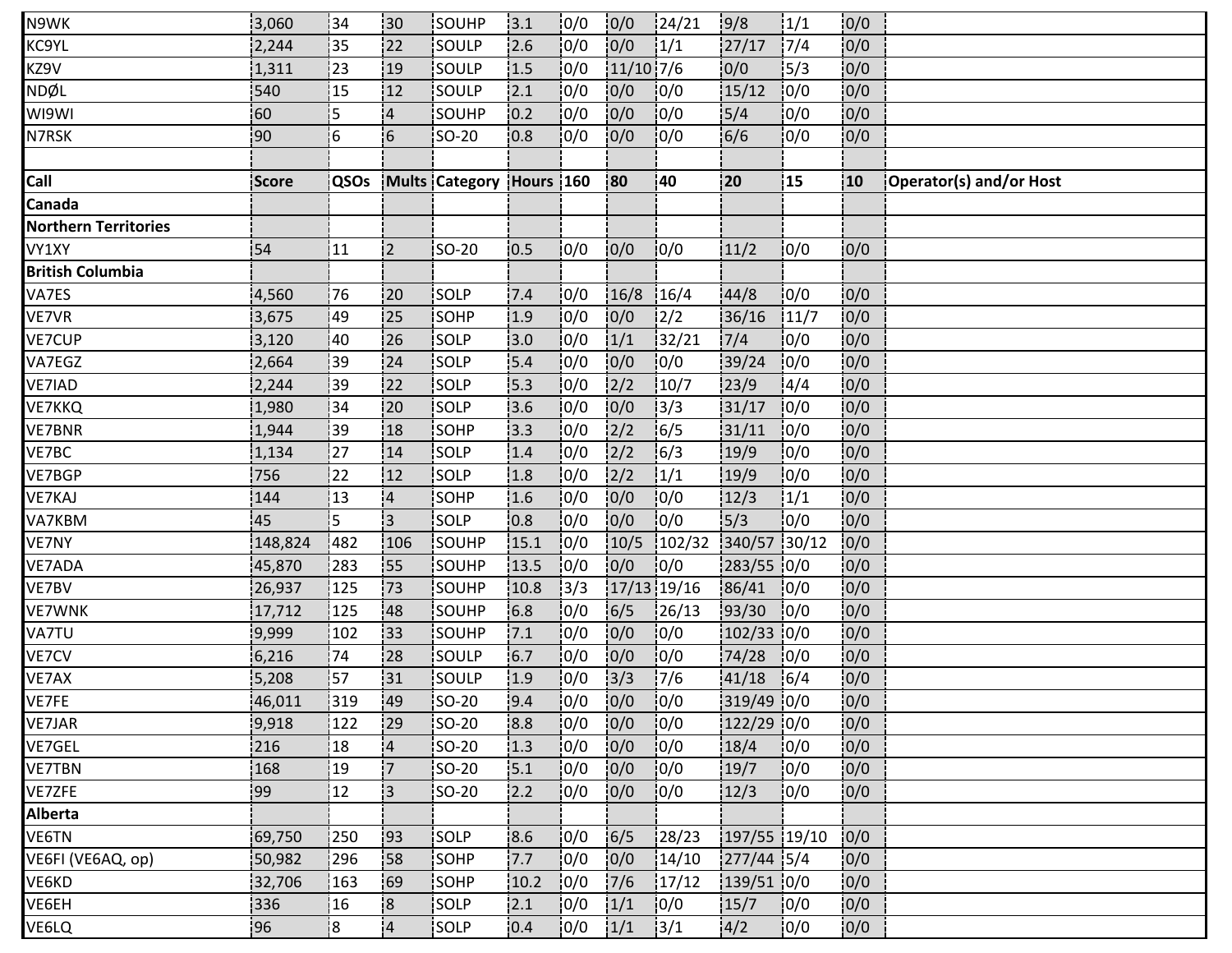| VE6BMX (VE6UM, op)          | 24,108          | 164            | 49             | <b>SOUHP</b> | 17.9 | 10/0          | $3/2$       | 0/0                                   | 161/47 0/0         |        | 0/0  |  |
|-----------------------------|-----------------|----------------|----------------|--------------|------|---------------|-------------|---------------------------------------|--------------------|--------|------|--|
| VA6BGE                      | 8,241           | 172            | 41             | SOUHP        | 17.8 | 0/0           | 3/3         | 11/10                                 | 52/24              | 16/4   | 0/0  |  |
| VA6MA                       | 3,564           | 45             | 27             | SOUHP        | 3.3  | 10/0          | 0/0         | 0/0                                   | 45/27              | 10/0   | 0/0  |  |
| VE6EX                       | 1,725           | 33             | 123            | SOUQRP       | 4.8  | 10/0          | 0/0         | 1/1                                   | 21/14              | 11/8   | 0/0  |  |
| VE6CSX                      | 36              | $\overline{4}$ | i3             | <b>SOULP</b> | 0.4  | 10/0          | 0/0         | 10/0                                  | 4/3                | 10/0   | 0/0  |  |
| VE6CA                       | 540             | 20             | :9             | SO-20        | 3.2  | 0/0           | 0/0         | 0/0                                   | 20/9               | 10/0   | 0/0  |  |
| Saskatchewan                |                 |                |                |              |      |               |             |                                       |                    |        |      |  |
| VE5SF                       | 71,712          | 253            | 96             | SOLP         | 14.9 | 10/0          | 2/2         | 135/25                                | 178/50 38/19       |        | 0/0  |  |
| VE5CPU                      | 24,882          | 144            | 58             | SOHP         | 10.8 | 10/0          | 1/1         | 15/5                                  | 105/36 33/16       |        | 0/0  |  |
| VE5GC                       | 3,483           | 47             | 127            | SOLP         | 3.3  | 10/0          | 1/1         | 16/6                                  | 39/19              | 1/1    | 0/0  |  |
| VE5WI                       | 29,808          | 194            | 54             | <b>SO-20</b> | 13.2 | 10/0          | 0/0         | 10/0                                  | 194/54 0/0         |        | 0/0  |  |
| <b>VE5SKI</b>               | 72              | 16             | $\overline{4}$ | $ SO-20 $    | 0.1  | 0/0           | 0/0         | 10/0                                  | 6/4                | 10/0   | 0/0  |  |
| VE5WD                       | 27              | ļЗ             | 3              | <b>SO-20</b> | 0.2  | 10/0          | 0/0         | 10/0                                  | 13/3               | 10/0   | 0/0  |  |
| <b>Manitoba</b>             |                 |                |                |              |      |               |             |                                       |                    |        |      |  |
| VE4HQ                       | 6,156           | 160            | 38             | <b>SOLP</b>  | 7.4  | 10/0          | 3/3         | 15/11                                 | 31/20              | 11/4   | 0/0  |  |
| VE4DL                       | 27              | 3              | IЗ.            | SOLP         | 0.4  | 0/0           | 0/0         | 0/0                                   | 3/3                | 0/0    | 0/0  |  |
| VE4GV                       | 135,135         | 388            | 117            | SOUHP        | 9.0  | 1/1           | 7/6         | 124/18                                | 328/76 28/16       |        | 0/0  |  |
| <b>Greater Toronto Area</b> |                 |                |                |              |      |               |             |                                       |                    |        |      |  |
| XL3A (VE3AT, op)            | 1,883,007 2,202 |                | 287            | <b>SOHP</b>  | 40.2 |               |             | 33/22 117/53492/76 1.435/93119/35 6/2 |                    |        |      |  |
| VE3DZ                       | 1,341,153 1,772 |                | 253            | SOHP         | 35.8 |               |             | 16/1361/331351/7211,209/91135/3810/0  |                    |        |      |  |
| VA3AR                       | 154,224         | 490            | 108            | SOHP         | 17.8 | $\frac{2}{2}$ | 5/5         | 37/22                                 | 388/54 55/23       |        | 3/2  |  |
| VE3TW                       | 85,176          | 275            | 104            | SOHP         | 9.0  | 0/0           | 4/3         | 134/24                                | 180/53 57/24       |        | 0/0  |  |
| VE3BR                       | 43,488          | 152            | 96             | <b>SOLP</b>  | 9.9  | 10/0          | 17/15 33/25 |                                       | 72/39              | 130/17 | 0/0  |  |
| VE3CNA                      | 26,496          | 130            | 69             | <b>SOLP</b>  | 11.5 | 10/0          | 6/6         | 12/10                                 | 80/36              | 132/17 | 10/0 |  |
| <b>VE3FNY</b>               | 22,692          | 132            | 61             | SOLP         | 10.9 | 10/0          | 1/1         | 122/18                                | $109/42$ 0/0       |        | 0/0  |  |
| VA3OV                       | 7,749           | 172            | 41             | SOHP         | 8.7  | 0/0           | 0/0         | 16/12                                 | 49/24              | 17/5   | 0/0  |  |
| VE3LMS                      | 5,406           | 53             | 34             | <b>SOLP</b>  | 3.4  | 10/0          | 1/1         | 121/16                                | 31/17              | 10/0   | 0/0  |  |
| VA3LUK                      | 4,278           | 46             | 31             | SOHP         | 2.4  | 10/0          | 2/2         | 18/7                                  | 16/11              | 120/11 | 10/0 |  |
| VA3EC                       | 3,900           | 152            | 25             | SOLP         | 1.6  | 10/0          | 0/0         | 1/1                                   | 45/20              | 6/4    | 0/0  |  |
| VE3EJ                       | 2,276,136 2,455 |                | 313            | SOUHP        | 34.4 |               |             | 27/20 105/51507/83                    | 1,666/1,141/42 9/3 |        |      |  |
| VE3FJ                       | 73,128          | 284            | 88             | SOUHP        | 17.9 | 10/0          |             | $0/0$ $10/10$                         | 274/78 0/0         |        | 0/0  |  |
| VA3WB                       | 30,351          | 154            | 67             | <b>SOULP</b> | 15.1 | 10/0          | 2/2         | 10/10                                 | 111/40 31/15       |        | 10/0 |  |
| VA3ONO                      | 24,495          | 117            | 71             | <b>SOULP</b> | 11.8 | 10/0          | 0/0         | 21/18                                 | 68/37              | 28/16  | 0/0  |  |
| VA3TNM                      | 432             | 12             | 12             | SOULP        | 1.3  | 10/0          | 0/0         | 14/4                                  | 4/4                | 14/4   | 0/0  |  |
| VE3BFU                      | 25,281          | 164            | 53             | $ SO-20 $    | 15.8 | 0/0           | 0/0         | 0/0                                   | $164/53$ 0/0       |        | 0/0  |  |
| <b>Ontario East</b>         |                 |                |                |              |      |               |             |                                       |                    |        |      |  |
| VE3OJN                      | 125,280         | 294            | 145            | SOHP         | 12.8 | 10/0          | 42/27 50/32 |                                       | 145/60 57/26       |        | 0/0  |  |
| VA3SB                       | 62,244          | 278            | 76             | <b>SOLP</b>  | 11.8 | 10/0          | 0/0         | 19/9                                  | 269/67 0/0         |        | 0/0  |  |
| VE3KP                       | 52,716          | 194            | 92             | SOHP         | 13.8 | 4/3           | 22/18 29/19 |                                       | 125/44 14/8        |        | 0/0  |  |
| VE3TM                       | 48,906          | 209            | 78             | SOLP         | 14.0 | 0/0           | 0/0         | 123/15                                | 155/47 31/16       |        | 0/0  |  |
| VA3KRT                      | 21,546          | 114            | 63             | <b>SOLP</b>  | 14.9 | 10/0          | 0/0         | 145/28                                | 46/21 23/14        |        | 0/0  |  |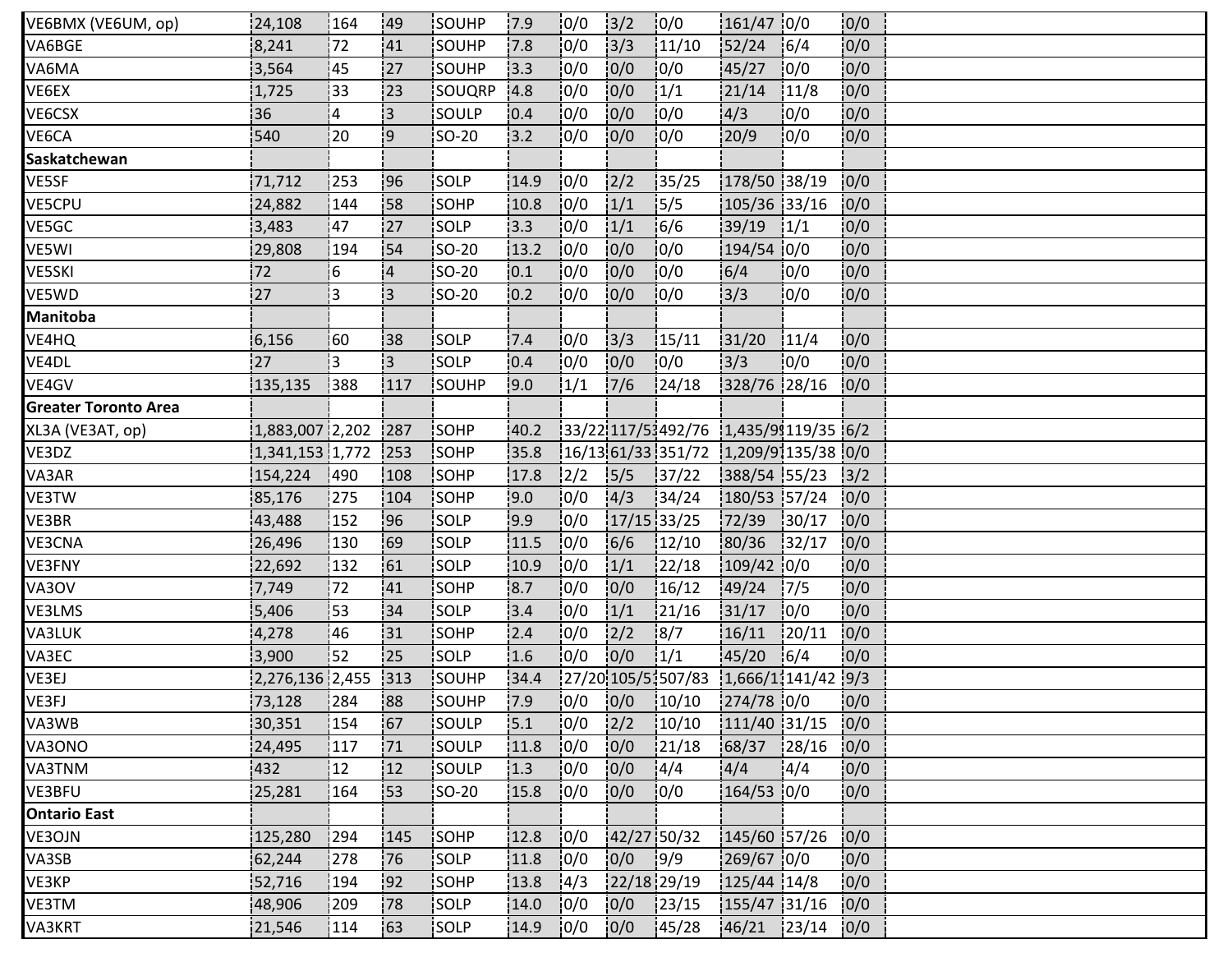| VE3TG                | 20,988  | 106         | 66           | <b>ISOLP</b> | 7.2  | 0/0      | 9/9         | 121/18                         | 62/29             | 14/10         | 0/0  |  |
|----------------------|---------|-------------|--------------|--------------|------|----------|-------------|--------------------------------|-------------------|---------------|------|--|
| VE3RVZ               | 19,278  | 103         | 163          | SOLP         | 13.3 | 0/0      | 9/7         | 17/14                          | 39/24             | 38/18         | 0/0  |  |
| VA3IK                | 18,144  | 114         | 54           | SOHP         | 9.0  | 0/0      | 0/0         | 17/11                          | 89/37             | 8/6           | 0/0  |  |
| VE3AXT               | 15,840  | 98          | 55           | SOLP         | 4.6  | 0/0      | 0/0         | 10/0                           | 68/38             | 130/17        | 0/0  |  |
| VE3EL                | 13,677  | 100         | 47           | <b>SOLP</b>  | 10.4 | 10/0     | 0/0         | 17/6                           | 68/27             | 125/14        | 0/0  |  |
| VA3CME               | 6,804   | 65          | <b>36</b>    | SOLP         | 5.8  | 10/0     | 0/0         | 1/1                            | 52/27             | 12/8          | 0/0  |  |
| VE3VY                | 5,040   | :60         | 28           | SOLP         | 3.4  | 0/0      | 0/0         | 10/8                           | 40/14             | 10/6          | 0/0  |  |
| VE3GRA               | 3,900   | 55          | 26           | SOLP         | 14.9 | 0/0      | 0/0         | 4/3                            | 41/19             | 10/4          | 0/0  |  |
| VE3VN                | 441,123 | 1,354       | 109          | SOUHP        | 16.7 | 10/0     | 0/0         | 10/0                           | 1,354/1(0/0       |               | 0/0  |  |
| VE3PJ                | 294,150 | 541         | 185          | <b>SOULP</b> | 14.1 | 15/4     | 35/25 94/48 |                                | 294/74 111/33 2/1 |               |      |  |
| VA3WW                | 109,647 | 287         | 131          | SOUHP        | 9.0  | 1/1      | 14/14 62/35 |                                | 161/60 49/21      |               | 0/0  |  |
| VE3HED               | 18,720  | 81          | 80           | SOUHP        | 8.2  | 10/0     | 2/2         | 9/9                            | 55/54             | 15/15         | 0/0  |  |
| VE3EP                | 12,201  | 195         | 149          | <b>SOULP</b> | 15.7 | 10/0     | 0/0         | 10/8                           | 62/26             | 123/15        | 0/0  |  |
| VA3AMX               | 11,322  | 76          | 151          | <b>SOULP</b> | 18.2 | 10/0     | 0/0         | 18/16                          | 46/27             | 12/8          | 10/0 |  |
| VE3RGC               | 7,884   | 77          | 36           | isoulp       | 5.2  | 10/0     | 0/0         | 10/0                           | 66/28             | 11/8          | 0/0  |  |
| VE3FZ                | 3,600   | 48          | 25           | SOULP        | 1.8  | 0/0      | 0/0         | 1/1                            | 38/18             | 19/6          | 0/0  |  |
| VE3PN                | 2,160   | 31          | 24           | SO-160       | 13.9 | 31/240/0 |             | 10/0                           | 0/0               | 10/0          | 0/0  |  |
| <b>Ontario North</b> |         |             |              |              |      |          |             |                                |                   |               |      |  |
| VE3ETE               | 2,958   | 44          | 29           | <b>SOHP</b>  | 6.4  | 10/0     | 0/0         | 13/3                           | 29/17             | 12/9          | 0/0  |  |
| VE3CX                | 654,192 | 1951        | 231          | SOUHP        | 24.2 | 11/9     |             | 69/42 110/54                   | 647/94 114/32     |               | 0/0  |  |
| VA3SK                | 5,088   | 155         | 32           | $ SO-80 $    | 3.0  | 0/0      | $55/32$ 0/0 |                                | 0/0               | 0/0           | 0/0  |  |
| <b>Ontario South</b> |         |             |              |              |      |          |             |                                |                   |               |      |  |
| <b>VE3IDT</b>        | 53,064  | 203         | 188          | <b>SOLP</b>  | 19.6 | 10/0     | 6/5         | 9/8                            | 158/57 29/17      |               | 1/1  |  |
| VA3IJK               | 4,650   | 151         | i31          | <b>SOLP</b>  | 14.5 | 10/0     | 0/0         | 17/6                           | 44/25             | 10/0          | 0/0  |  |
| VA3PAF               | 4,059   | 46          | 133          | SOLP         | 7.0  | 0/0      | 0/0         | 9/9                            | 23/14             | 14/10         | 0/0  |  |
| VA3FN                | 396     | 12          | 11           | SOLP         | 1.0  | 0/0      | 0/0         | 9/8                            | 3/3               | 10/0          | 0/0  |  |
| VA3XFE               | 3       | 1           | $\mathbf{1}$ | SOLP         | 0.0  | 10/0     | 0/0         | 1/1                            | 0/0               | 0/0           | 0/0  |  |
| VA3DF                | 857,304 | 1,185       | 243          | <b>SOUHP</b> | 30.9 | 15/4     |             | 62/38 201/66 807/96 107/38 3/1 |                   |               |      |  |
| VE3KTB               | 95,634  | 256         | 126          | SOUHP        | 15.2 | 10/0     | 28/20 61/35 |                                | 134/54 33/17      |               | 0/0  |  |
| VA3LR                | 17,628  | 113         | 52           | SOUHP        | 2.6  | 0/0      | 0/0         | 0/0                            | 81/34             | 32/18         | 0/0  |  |
| VA3DKL               | 16,677  | 109         | 51           | <b>SOULP</b> | 6.1  | 10/0     | 0/0         | 127/21                         | 66/21             | 16/9          | 0/0  |  |
| VA3IDD               | 14,418  | <u> 195</u> | 54           | <b>SOULP</b> | 7.5  | 10/0     | 0/0         | 15/14                          | 153/26            | 127/14        | 10/0 |  |
| VE3HZ                | 7,872   | 167         | 141          | isoulp       | 8.6  | 10/0     | 1/1         | 17/15                          | 47/24             | $\frac{1}{2}$ | 0/0  |  |
| VA3ROC               | 6,765   | 157         | 41           | SOUHP        | 6.9  | 0/0      | 3/3         | 15/13                          | 35/22             | 4/3           | 0/0  |  |
| VE3XKZ               | 5,040   | 45          | 40           | SOULP        | 3.8  | 0/0      | 0/0         | $\frac{2}{2}$                  | 42/37             | $\frac{1}{1}$ | 0/0  |  |
| VE3MZD               | 4,515   | 44          | 135          | SOULP        | 1.6  | 0/0      | 0/0         | 10/0                           | 35/29             | 19/6          | 0/0  |  |
| VE3RKS               | 1,020   | 21          | 17           | SOULP        | 1.3  | 10/0     | 0/0         | 12/2                           | 14/12             | 15/3          | 0/0  |  |
| VE3FH                | 10,374  | 91          | 38           | SO-20        | 19.7 | 10/0     | 0/0         | 10/0                           | 91/38             | 10/0          | 0/0  |  |
| VA3RTG               | 720     | 21          | 15           | SO-20        | 12.7 | 0/0      | 0/0         | 0/0                            | 21/15             | 0/0           | 0/0  |  |
| Quebec               |         |             |              |              |      |          |             |                                |                   |               |      |  |
| VA2MP                | 91,410  | 285         | 110          | <b>SOHP</b>  | 21.4 | 10/0     | 10/8        | 148/29                         | 199/58 28/15      |               | 0/0  |  |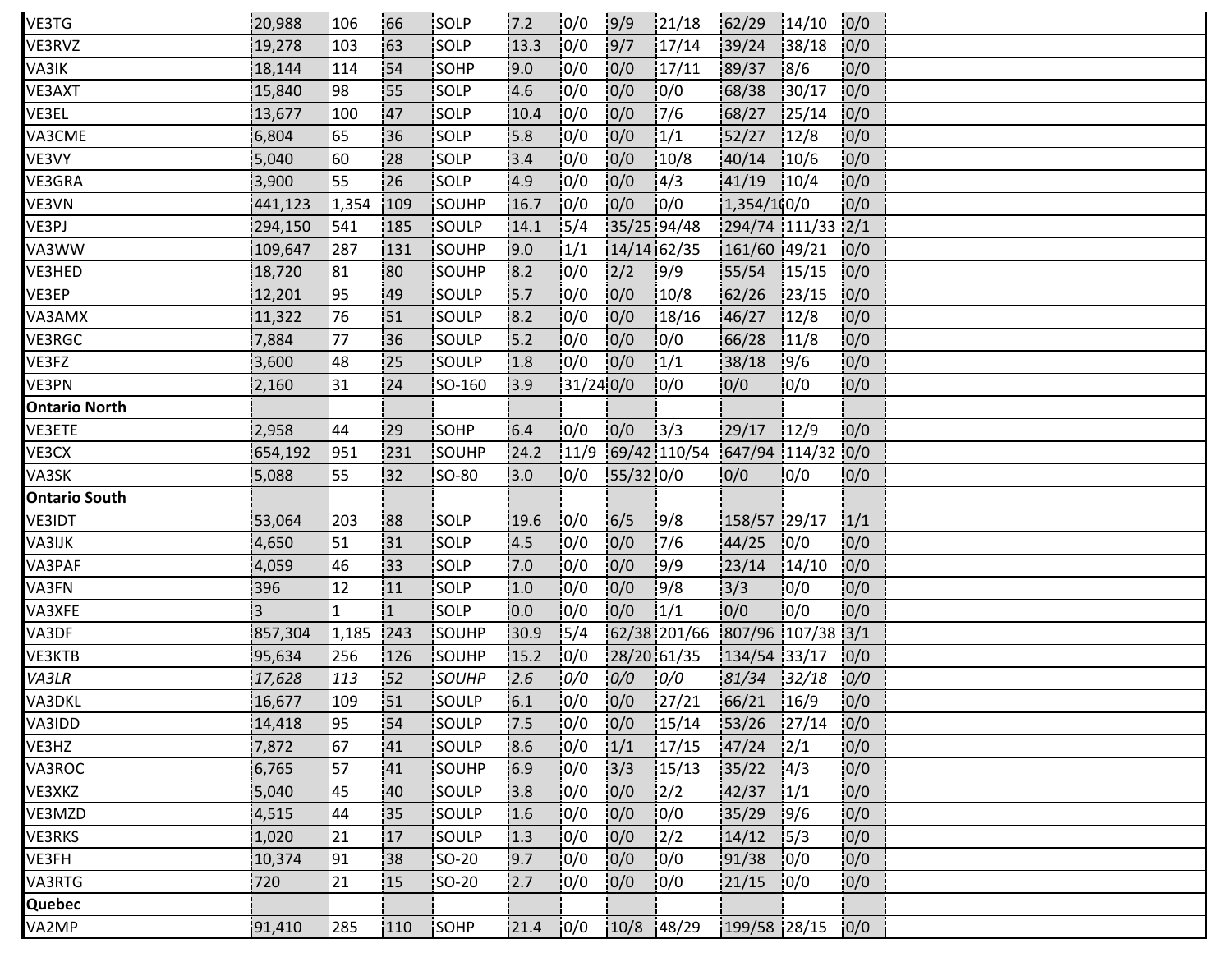| VE2HIT                           | 59,691           | 200          | 101          | <b>ISOLP</b> | 17.5 | 0/0           |             | 14/13 45/29                        | 111/39 30/20   |        | 0/0  |  |
|----------------------------------|------------------|--------------|--------------|--------------|------|---------------|-------------|------------------------------------|----------------|--------|------|--|
| VE2OWL                           | 30,336           | 158          | 64           | SOLP         | 19.9 | 0/0           | 0/0         | 6/6                                | 137/51 15/7    |        | 0/0  |  |
| VA2KD                            | 18,333           | 103          | 63           | SOLP         | 8.0  | 0/0           | 15/14 33/21 |                                    | 40/19          | 15/9   | 0/0  |  |
| VA2LRA                           | 14,628           | 96           | 53           | SOLP         | 13.8 | 10/0          | 6/6         | 13/11                              | 76/35          | 1/1    | 0/0  |  |
| VA2SPO                           | 10,449           | 183          | 143          | <b>SOHP</b>  | 15.4 | 10/0          | 6/5         | 1/1                                | 68/32          | 18/5   | 0/0  |  |
| VE2HEW                           | 6,669            | 57           | <b>39</b>    | SOLP         | 4.4  | 10/0          | 2/2         | 13/3                               | 30/19          | 122/15 | 0/0  |  |
| VA2LGQ                           | 1,764            | 29           | 21           | SOHP         | 13.3 | 0/0           | 0/0         | 11/11                              | 0/0            | 18/10  | 0/0  |  |
| VA2SCJ                           | 1,620            | 37           | 15           | SOLP         | 13.5 | 10/0          | 0/0         | 10/0                               | 37/15          | 10/0   | 0/0  |  |
| VE2VIA                           | 1,242            | 29           | 118          | <b>SOHP</b>  | 13.2 | 10/0          | 0/0         | 17/6                               | 22/12          | 10/0   | 0/0  |  |
| VA2CSP                           | 546              | 15           | 13           | SOLP         | 2.0  | 10/0          | 0/0         | 18/7                               | 3/2            | 4/4    | 0/0  |  |
| VE2BXA                           | $6 \overline{6}$ | 2            | 2            | SOLP         | 0.2  | 0/0           | 0/0         | $\frac{2}{2}$                      | 0/0            | 0/0    | 0/0  |  |
| VA2UR                            | 508,944          | 928          | 184          | SOUHP        | 14.8 | 14/4          |             | 81/33 108/42                       | 684/77 51/28   |        | 0/0  |  |
| VA2CZ                            | 253,935          | 1502         | 171          | <b>SOULP</b> | 15.9 | 15/4          |             | 32/23 46/35                        | 370/82 49/27   |        | 10/0 |  |
| VA2AM                            | 203,820          | 404          | 172          | <b>SOUHP</b> | 13.5 | 10/0          |             | 40/24 99/48                        | 209/73 56/27   |        | 0/0  |  |
| VE2PIB                           | 104,976          | 337          | 108          | <b>SOUHP</b> | 20.1 | 10/0          | 2/1         | 169/35                             | 260/67 6/5     |        | 0/0  |  |
| VA2PHK                           | 32,469           | 146          | 179          | SOULP        | 13.5 | 0/0           | 13/9        | 141/29                             | 92/41          | 0/0    | 0/0  |  |
| VE2CSM                           | 19,239           | 124          | 153          | SOUHP        | 6.4  | 0/0           | 1/1         | 17/7                               | $116/45$ 0/0   |        | 0/0  |  |
| VE2QH                            | 6,120            | 57           | 40           | <b>SOUHP</b> | 6.3  | 10/0          | 0/0         | 123/16                             | 25/18          | 19/6   | 0/0  |  |
| VE2GT                            | 3                | $\mathbf{1}$ | $\mathbf{1}$ | <b>SO-80</b> | 10.0 | 10/0          | 1/1         | 10/0                               | 0/0            | 10/0   | 0/0  |  |
| VE2NCG                           | 210              | 10           | <b>7</b>     | SO-15        | 0.8  | 0/0           | 0/0         | 0/0                                | 0/0            | 10/7   | 0/0  |  |
| <b>Maritime</b>                  |                  |              |              |              |      |               |             |                                    |                |        |      |  |
| VA1XH                            | 56,115           | 219          | 87           | <b>SOLP</b>  | 10.3 | 0/0           |             | 25/15 69/30                        | 109/33 16/9    |        | 0/0  |  |
| VE9HF                            | 23,400           | 153          | <b>52</b>    | <b>SOHP</b>  | 2.4  | 10/0          | 0/0         | 125/18                             | 121/30 7/4     |        | 0/0  |  |
| VE9RLW                           | 11,550           | 78           | <b>50</b>    | <b>SOLP</b>  | 7.9  | 10/0          | $14/12$ 9/8 |                                    | 36/19          | 19/11  | 0/0  |  |
| VE9AA                            | 10,800           | 100          | 36           | SOHP         | 1.5  | 10/0          | 0/0         | 0/0                                | 89/27          | 11/9   | 0/0  |  |
| VE9CB                            | 65,040           | 275          | 80           | SOUHP        | 3.1  | 1/1           | 16/12 11/8  |                                    | 209/38 38/21   |        | 0/0  |  |
| VA1MC (VE1ANU, op)               | 27,405           | 106          | 187          | SOUHP        | 7.4  | 10/0          | 9/9         | 133/30                             | 44/36          | 120/12 | 0/0  |  |
| VE1RF                            | 3,996            | 41           | 137          | SOULP        | 15.8 | 10/0          | 15/5        | $\frac{1}{2}$                      | 22/20          | 12/10  | 0/0  |  |
| VE9ML                            | 1,620            | 30           | 18           | <b>SO-80</b> | 1.6  | 0/0           | $30/18$ 0/0 |                                    | 0/0            | 10/0   | 0/0  |  |
| VE1SQ                            | 11,025           | 107          | :35          | SO-20        | 4.8  | 0/0           | 0/0         | 10/0                               | $107/35$ 0/0   |        | 0/0  |  |
| VE9BWK                           | 1,035            | 24           | 15           | $SO-20$      | 2.2  | 0/0           | 0/0         | 0/0                                | $24/15$ 0/0    |        | 0/0  |  |
| <b>Prince Edward Island</b>      |                  |              |              |              |      |               |             |                                    |                |        |      |  |
| VY2ZM                            | 2,565,009 2,804  |              | 309          | SOHP         | 39.4 |               |             | 88/44 181/5 : 656/80 1,797/9 82/33 |                |        | 0/0  |  |
| VY2WW                            | 213,615          | 510          | 141          | SOUHP        | 7.0  | $\frac{1}{2}$ |             | 117/44185/46 186/38 20/11          |                |        | 0/0  |  |
| VY2GF                            | 24,492           | 159          | 52           | SOULP        | 13.9 | 0/0           | 0/0         | 17/6                               | $152/46$ 0/0   |        | 0/0  |  |
| VY2LI                            | 1,530            | 135          | 15           | <b>SO-20</b> | 1.6  | 10/0          | 0/0         | 10/0                               | $35/15$ 0/0    |        | 10/0 |  |
| <b>Newfoundland and Labrador</b> |                  |              |              |              |      |               |             |                                    |                |        |      |  |
| VO1CH                            | 291,555          | 595          | 165          | SOUHP        | 10.9 | 10/0          | 35/21 56/34 |                                    | 445/81 59/29   |        | 0/0  |  |
| VO1HP                            | 38,115           | 171          | 177          | SOUHP        | 14.5 | 0/0           | $7/7$       | 122/18                             | $111/37$ 25/14 |        | 6/1  |  |

**Results are grouped by U.S. call district, then by ARRL section, followed by Canada and RAC Section.**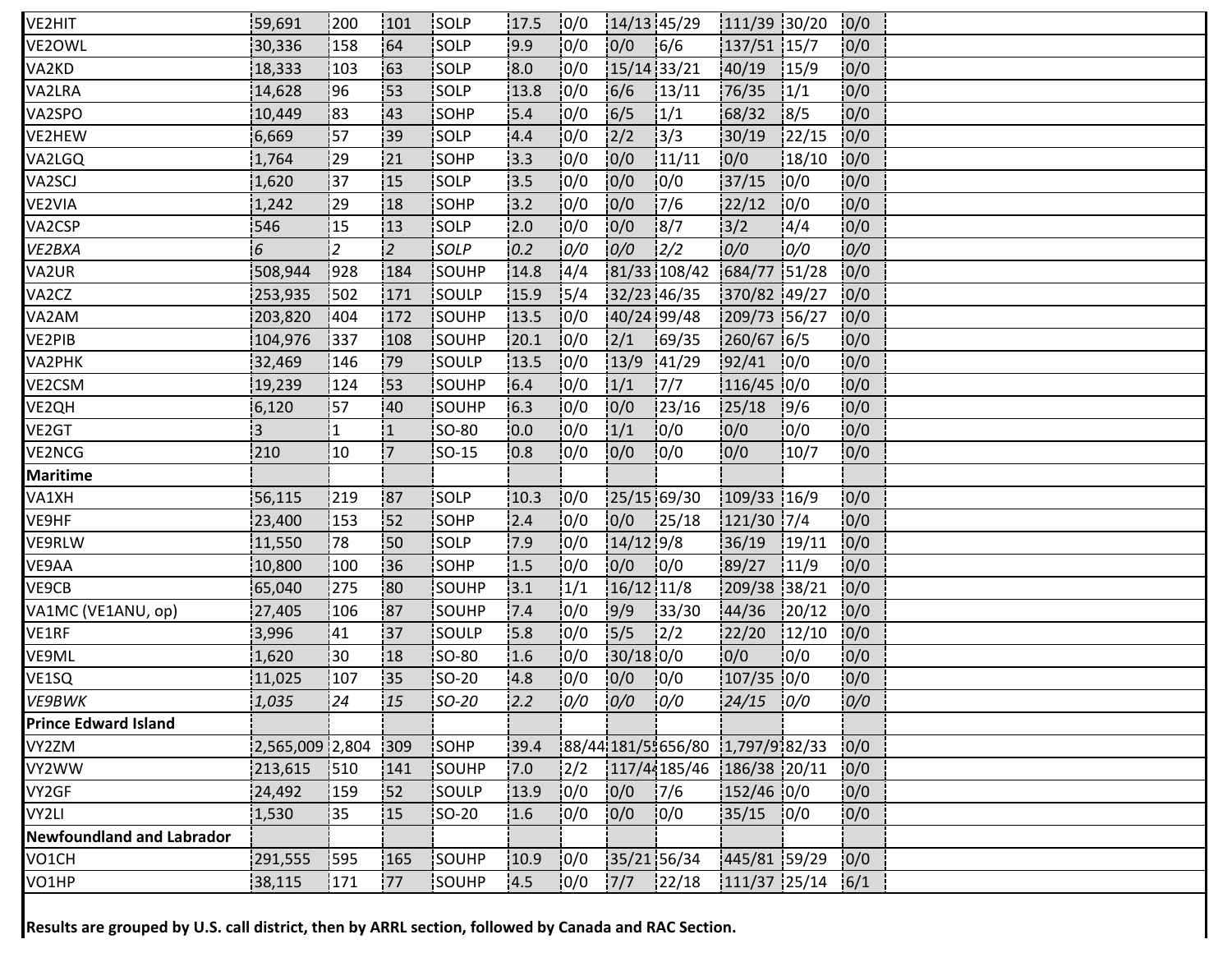**Within each group, results are sorted by operating category, then by score in descending order. Each result includes Final Score, QSOs, Multipliers, Category, and QSO data for each band.**

**Operating Category:**

**M2 = Multioperator, Two Transmitter**

**MM = Multioperator, Multitransmitter**

**MSHP = Multioperator, Single Transmitter, High Power**

**MSLP = Multioperator, Single Transmitter, Low Power**

| Call                         | Score               | <b>QSOs</b> |     | Mults Category Hours 160 |      |      | 80          | 140         | 120                                      | 15    | 10  | Operator(s) and/or Host                                  |
|------------------------------|---------------------|-------------|-----|--------------------------|------|------|-------------|-------------|------------------------------------------|-------|-----|----------------------------------------------------------|
| U.S. Call Area 0             |                     |             |     |                          |      |      |             |             |                                          |       |     |                                                          |
| Colorado                     |                     |             |     |                          |      |      |             |             |                                          |       |     |                                                          |
|                              |                     |             |     |                          |      |      |             |             |                                          |       |     |                                                          |
| AFØS                         | 27                  | Ι3          | 13  | <b>IMSLP</b>             | 10.0 | 10/0 | 0/0         | 10/0        | 13/3                                     | 10/0  | 0/0 | (Ops: KFØDKG, NØDCW, WØXLD)                              |
| <b>Missouri</b>              |                     |             |     |                          |      |      |             |             |                                          |       |     |                                                          |
| WØMB                         | 106,200             | 302         | 120 | MSHP                     | 15.4 | 10/0 | 17/11 73/37 |             | 140/48 72/24                             |       | 0/0 | (Ops: KØXM, WØMB)                                        |
| WØEEE                        | 855                 | 20          | 15  | MSHP                     | 2.7  | 10/0 | 1/1         | 19/14       | 0/0                                      | 10/0  | 0/0 | (Ops: KEØYIJ, KM6NKG, KXØSTL)                            |
| <b>Nebraska</b>              |                     |             |     |                          |      |      |             |             |                                          |       |     |                                                          |
| <b>NØGN</b>                  | 21,240              | 126         | 59  | <b>MSHP</b>              | 9.5  | 10/0 | 10/8        | 10/8        | 62/27                                    | 44/16 | 0/0 | (Ops: KEØMVM, NØGN)                                      |
|                              |                     |             |     |                          |      |      |             |             |                                          |       |     |                                                          |
| Call                         | Score               | <b>QSOs</b> |     | Mults Category Hours 160 |      |      | 80          | 40          | 20                                       | 15    | 10  | Operator(s) and/or Host                                  |
| U.S. Call Area 1             |                     |             |     |                          |      |      |             |             |                                          |       |     |                                                          |
| Connecticut                  |                     |             |     |                          |      |      |             |             |                                          |       |     |                                                          |
|                              |                     |             |     |                          |      |      |             |             |                                          |       |     | (Ops: K1DW, K1EBY, N1EN, N1MM, N1XS,                     |
| N1MM                         | 1,206,804 1,543     |             | 268 | MSHP                     | 40.9 |      |             |             | $13/10$ 135/5(180/67 1.063/9.152/41 0/0  |       |     | W1TJL, W1UJ)                                             |
| KA1ZD                        | 1,019,640 1,165     |             | 293 | MSHP                     | 27.0 |      |             |             |                                          |       |     | 25/20 112/5 251/76 582/95 159/45 36/5 (Ops: K1ZZ, KA1ZD) |
| <b>Eastern Massachusetts</b> |                     |             |     |                          |      |      |             |             |                                          |       |     |                                                          |
|                              |                     |             |     |                          |      |      |             |             |                                          |       |     |                                                          |
| K1IR                         | 1,628,700 1,801 305 |             |     | MSHP                     | 44.7 |      |             |             | $128/211146/58459/81$ 1,030/10129/40 9/4 |       |     | (Ops: K1EP, K1IR, W9KKN, WC1M, WD6T)                     |
| K1XM                         | 528,984             | 1752        | 237 | MSLP                     | 28.7 | 10/0 |             |             | 77/40 162/64 412/92 93/37                |       | 8/4 | (Ops: K1XM, KQ1F)                                        |
| W1JSR                        | 28,032              | 149         | 64  | MSLP                     | 13.5 | 10/0 | 0/0         | 17/15       | $132/49$ 0/0                             |       | 0/0 | (Ops: W1JSR, W1KAT)                                      |
| W1SRG                        | 97,026              | 317         | 103 | M <sub>2</sub>           | 18.4 | 10/0 | 3/3         | 152/32      | 234/56 28/12                             |       | 0/0 | (Ops: AG1C, W1OMG)                                       |
| N <sub>1</sub> SOH           | 223,665             | 404         | 185 | İMM                      | 13.9 | 14/3 |             | 55/37 70/42 | 215/71 60/32                             |       | 0/0 | (Ops: N1SOH, W1FM)                                       |
| <b>Maine</b>                 |                     |             |     |                          |      |      |             |             |                                          |       |     |                                                          |
|                              |                     |             |     |                          |      |      |             |             |                                          |       |     |                                                          |
|                              |                     |             |     |                          |      |      |             |             |                                          |       |     | (Ops: AA4CF, K4NV, K9MU, KB9OWD,                         |
| WW4LL                        | $1,707,918$ 2,066   |             | 281 | <b>MSHP</b>              | 42.1 |      |             |             | $15/12$ 74/42 556/89 1,335/1(83/36       |       | 3/2 | NN9DD, W4VS, WW4LL)                                      |
| <b>New Hampshire</b>         |                     |             |     |                          |      |      |             |             |                                          |       |     |                                                          |
| N1BA                         | 1,194,282 1,562     |             | 258 | MSHP                     | 35.3 |      |             |             | 15/1384/45298/6811.051/91107/377/2       |       |     | (Ops: K4OV, N1BA)                                        |
| K1RX                         | 1,936,752 2,118     |             | 314 | IM2                      | 35.3 |      |             |             | 28/22 200/6 468/81 1,279/1(141/43 2/2    |       |     | (Ops: K1RX, KC1KUG)                                      |
| <b>Western Massachusetts</b> |                     |             |     |                          |      |      |             |             |                                          |       |     |                                                          |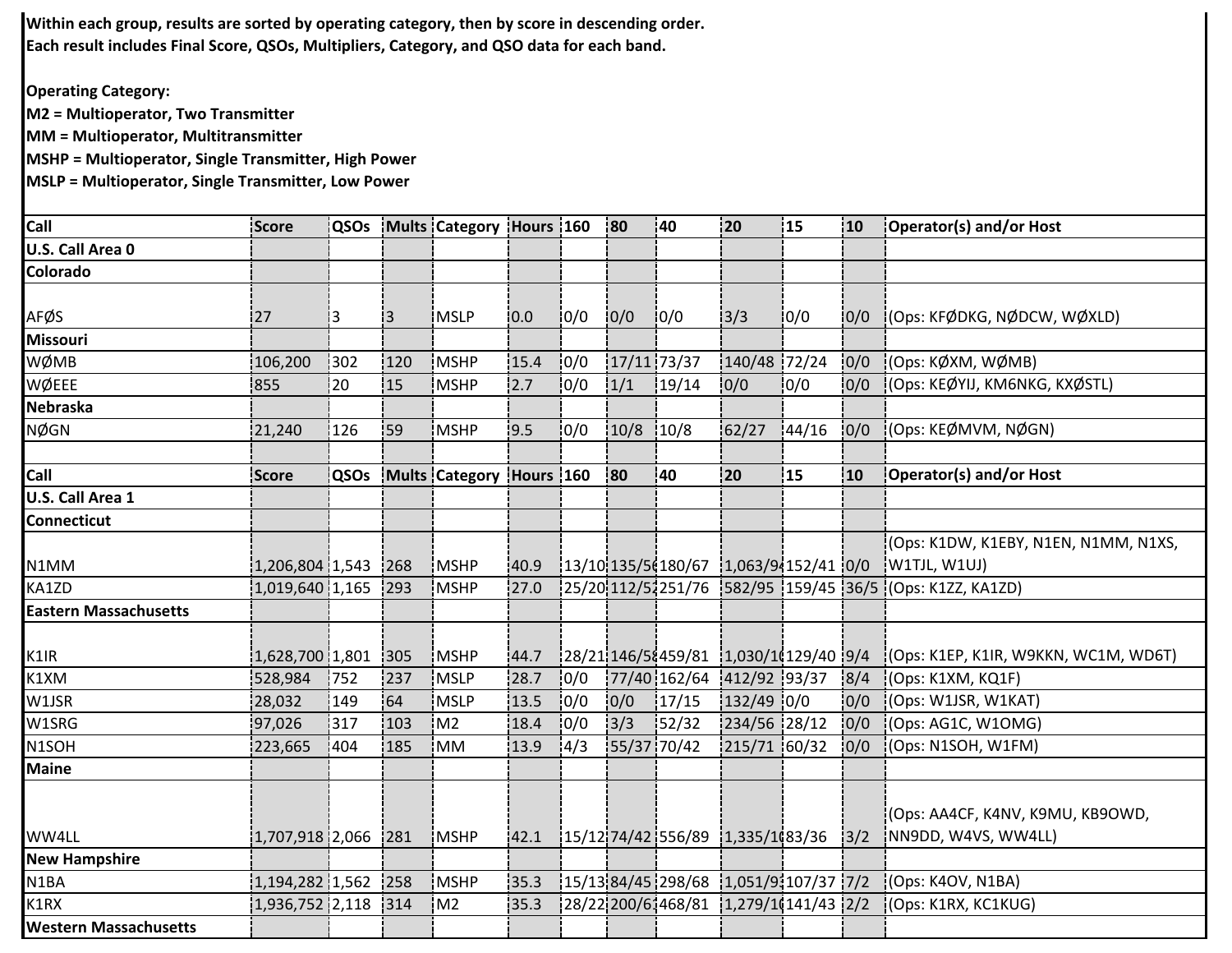| K3JO                       | 1,182,330 1,345 302   |             |     | <b>MSHP</b>                   | 43.6 |      |             |                                               |              |        |     | [38/30] 123/54263/76 1787/98 121/39 13/5 (Ops: K2SSS, K3JO, W1ADI)                                                     |
|----------------------------|-----------------------|-------------|-----|-------------------------------|------|------|-------------|-----------------------------------------------|--------------|--------|-----|------------------------------------------------------------------------------------------------------------------------|
|                            |                       |             |     |                               |      |      |             |                                               |              |        |     | (Ops: K1BG, K1KQC, K1TTT, N2KW, NJ1F,                                                                                  |
|                            |                       |             |     |                               |      |      |             |                                               |              |        |     | NT2X, W1TO, W1ZZ, W3MLJ, W3PFD,                                                                                        |
| K1TTT                      | 2,562,840 2,567 339   |             |     | $\mathsf{IMM}$                | 44.4 |      |             | 54/35 251/65488/83 1,540/10195/44 39/6 W4IPC) |              |        |     |                                                                                                                        |
|                            |                       |             |     |                               |      |      |             |                                               |              |        |     |                                                                                                                        |
| Call                       | Score                 | QSOs        |     | Mults Category Hours 160      |      |      | 80          | 140                                           | 20           | 15     | 10  | Operator(s) and/or Host                                                                                                |
| U.S. Call Area 2           |                       |             |     |                               |      |      |             |                                               |              |        |     |                                                                                                                        |
| <b>Eastern New York</b>    |                       |             |     |                               |      |      |             |                                               |              |        |     |                                                                                                                        |
| WA2JQK                     | 165,042               | 342         | 173 | <b>MSHP</b>                   | 27.7 | 16/6 |             | 45/28 87/49                                   | 165/69 39/21 |        | 0/0 | (Ops: K2JMY, WA2JQK)                                                                                                   |
| <b>Northern New Jersey</b> |                       |             |     |                               |      |      |             |                                               |              |        |     |                                                                                                                        |
|                            |                       |             |     |                               |      |      |             |                                               |              |        |     |                                                                                                                        |
| K2NJ                       | $1,050,990$ 1,357 265 |             |     | M2                            | 40.9 |      |             |                                               |              |        |     | $\frac{1}{30}/2366/35\frac{1}{309}/75$ $\frac{1}{289}/89\frac{1}{141}/38\frac{1}{22}}\$ (Ops: N2WKS, W2EN, W2NO, W2RQ) |
| W2MKM                      | 796,824 1,229 217     |             |     | IM2                           | 22.6 | 15/5 |             |                                               |              |        |     | 67/36 140/52 961/89 49/31 7/4 (Ops: KC2VRI, W2MKM)                                                                     |
| <b>Southern New Jersey</b> |                       |             |     |                               |      |      |             |                                               |              |        |     |                                                                                                                        |
| K2AX                       | 1,686,180 1,806 314   |             |     | IM2                           | 39.0 |      |             |                                               |              |        |     | 141/26 146/5 (312/78 1,111/1 (174/45 22/6 (Ops: KE2D, NY3B)                                                            |
|                            |                       |             |     |                               |      |      |             |                                               |              |        |     |                                                                                                                        |
| Call                       | <b>Score</b>          |             |     | QSOs Mults Category Hours 160 |      |      | 80          | 40                                            | 20           | 15     | 10  | Operator(s) and/or Host                                                                                                |
| U.S. Call Area 3           |                       |             |     |                               |      |      |             |                                               |              |        |     |                                                                                                                        |
| Eastern Pennsylvania       |                       |             |     |                               |      |      |             |                                               |              |        |     |                                                                                                                        |
| K3ND                       | 1,106,640 1,323       |             | 290 | MSHP                          | 40.5 |      |             |                                               |              |        |     | [27/20113/49243/75 1773/99 151/43 16/4 (Ops: KU2C, W2GD)                                                               |
| AD3C                       | 608,076               | 974         | 228 | MSHP                          | 29.8 | 0/0  |             |                                               |              |        |     | 68/37 130/55 634/91 134/41 8/4 (Ops: AD3C, K3MD)                                                                       |
| W3MF                       | 334,572               | 573         | 196 | <b>MSHP</b>                   | 23.8 | 15/4 |             | 62/37 138/58 319/68 49/29                     |              |        |     | $ 0/0 $ (Ops: K3PH, W3MF)                                                                                              |
| K3YD                       | 275,310               | 496         | 190 | IM2                           | 19.8 | 16/6 |             | 68/38 89/47                                   | 264/75 69/24 |        | 0/0 | (Ops: K3YD, NB3R, NJ3I)                                                                                                |
|                            |                       |             |     |                               |      |      |             |                                               |              |        |     |                                                                                                                        |
| NE3F                       | 827,658               | $1,082$ 262 |     | <b>IMM</b>                    | 33.2 |      |             |                                               |              |        |     | $[25/20]104/4(156/60)$ $[637/90]149/42$ $[11/4]$ (Ops: N3BNA, N3OW, NE3F, W3RE)                                        |
| Maryland-DC                |                       |             |     |                               |      |      |             |                                               |              |        |     |                                                                                                                        |
| KC3PRO                     | 107,316               | 276         | 132 | <b>MSHP</b>                   | 7.4  | 10/0 | 25/19 57/33 |                                               | 157/61 37/19 |        | 0/0 | (Ops: KC3PRO, KE3X)                                                                                                    |
| K3AJ                       | 60,990                | 193         | 107 | <b>IMSHP</b>                  | 5.6  | 10/0 | 38/27 57/32 |                                               | 69/30        | 129/18 | 0/0 | (Ops: K3AJ, ND3D)                                                                                                      |
|                            |                       |             |     |                               |      |      |             |                                               |              |        |     |                                                                                                                        |
|                            |                       |             |     |                               |      |      |             |                                               |              |        |     | (Ops: K3MM, K3RA, KD4D, N3QE, NN3W,                                                                                    |
| W3LPL                      | 3,821,625 3,439 375   |             |     | M2                            |      |      |             |                                               |              |        |     |                                                                                                                        |
| K3CCR                      | 603,705               | 863         | 241 | IM2                           | 30.8 |      |             | $10/8$ 78/40 188/65 478/90 105/36 4/2         |              |        |     | (Ops: N3UM, W3GB)                                                                                                      |
|                            |                       |             |     |                               |      |      |             |                                               |              |        |     | (Ops: K3MTR, K6ZO, KB3VQC, N3DPB,                                                                                      |
| WA3EKL                     | 560,070               | 840         | 245 | M2                            | 28.7 |      |             | $19/1585/381150/61$ $1447/881134/3915/4$      |              |        |     | WA3EKL)                                                                                                                |
|                            |                       |             |     |                               |      |      |             |                                               |              |        |     |                                                                                                                        |
| Call                       | <b>Score</b>          | QSOs        |     | Mults Category Hours 160      |      |      | 80          | 40                                            | 20           | 15     | 10  | Operator(s) and/or Host                                                                                                |
| U.S. Call Area 4           |                       |             |     |                               |      |      |             |                                               |              |        |     |                                                                                                                        |
| <b>North Carolina</b>      |                       |             |     |                               |      |      |             |                                               |              |        |     |                                                                                                                        |
| K3TD                       | 141,252               | 323         | 149 | <b>MSHP</b>                   | 8.5  | 0/0  | 41/26 74/40 |                                               | 115/53 82/28 |        |     | 11/2 (Ops: K3TD, K4QPL)                                                                                                |
| <b>Northern Florida</b>    |                       |             |     |                               |      |      |             |                                               |              |        |     |                                                                                                                        |
|                            |                       |             |     |                               |      |      |             |                                               |              |        |     |                                                                                                                        |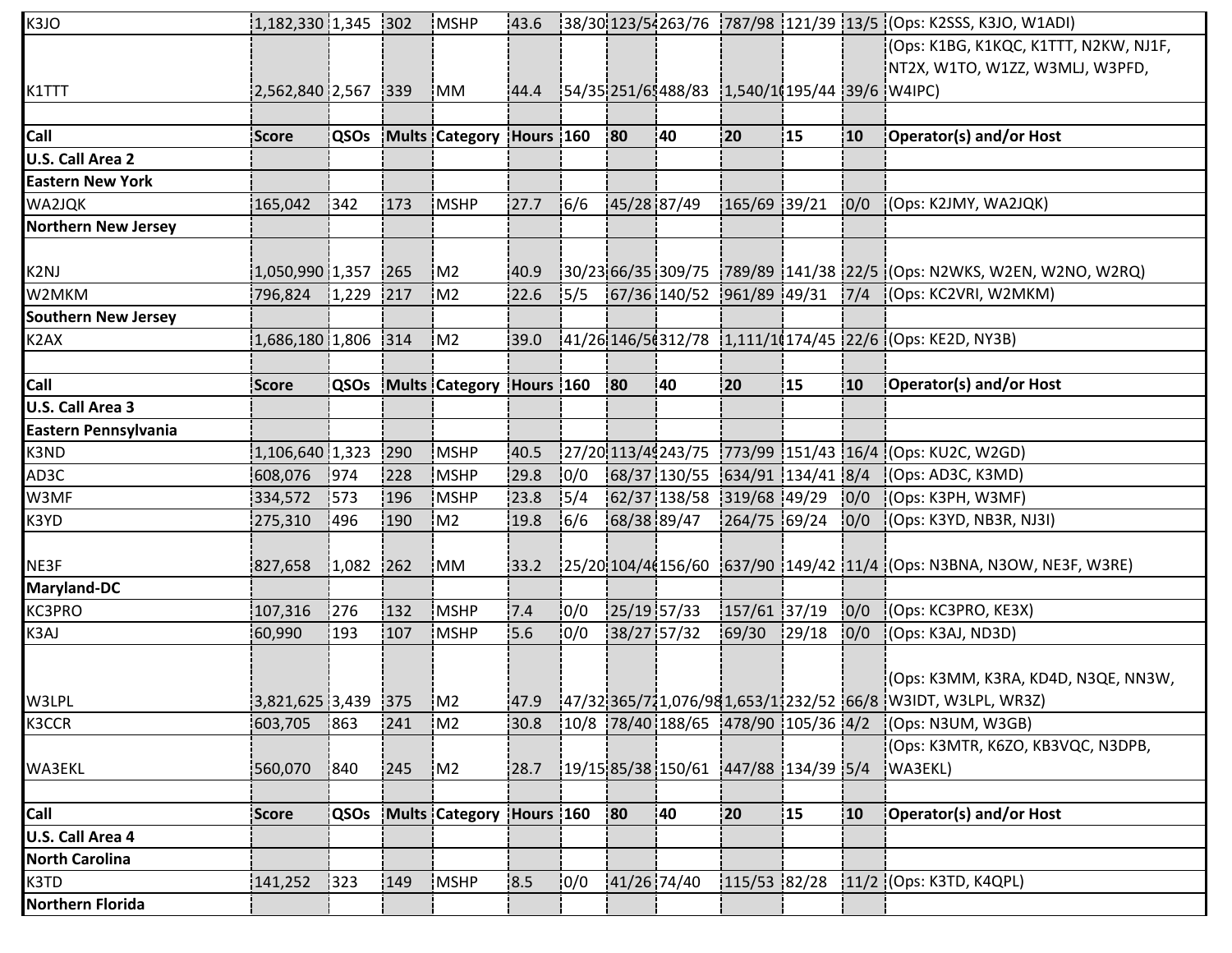|                         |                       |             |     |                          |           |      |               |                                                       |              |        |     | (Ops: K1CTR, K2DM, K3ZGA, NØSMX, W2TR,                                          |
|-------------------------|-----------------------|-------------|-----|--------------------------|-----------|------|---------------|-------------------------------------------------------|--------------|--------|-----|---------------------------------------------------------------------------------|
| K2DM                    | 627,165               | 924         | 231 | M2                       | 33.7      |      |               | $\frac{11}{10}$ 69/36 147/62 548/82 117/34 32/7 W3US) |              |        |     |                                                                                 |
| <b>Southern Florida</b> |                       |             |     |                          |           |      |               |                                                       |              |        |     |                                                                                 |
| AD4ES                   | 257,499               | 479         | 187 | MSHP                     | 10.8      | 13/3 |               | 44/27 107/56 244/76 71/21                             |              |        |     | 10/4 (Ops: AD4ES, K9ES)                                                         |
| <b>Virginia</b>         |                       |             |     |                          |           |      |               |                                                       |              |        |     |                                                                                 |
| W4TG                    | 158,544               | 382         | 144 | MSHP                     | 12.9      | 10/0 | 38/24 80/39   |                                                       | 221/62 43/19 |        | 0/0 | (Ops: W4TG, WA3LTJ)                                                             |
| KK4ODQ                  | 15,660                | 91          | 58  | MSHP                     | 5.6       | 3/3  | 0/0           | 134/25                                                | 54/30        | 0/0    | 0/0 | (Ops: KK4ODQ, KK4ODR)                                                           |
|                         |                       |             |     |                          |           |      |               |                                                       |              |        |     |                                                                                 |
| Call                    | <b>Score</b>          | QSOs        |     | Mults Category           | Hours 160 |      | 80            | 140                                                   | 20           | 15     | 10  | Operator(s) and/or Host                                                         |
| <b>U.S. Call Area 5</b> |                       |             |     |                          |           |      |               |                                                       |              |        |     |                                                                                 |
| Louisiana               |                       |             |     |                          |           |      |               |                                                       |              |        |     |                                                                                 |
|                         |                       |             |     |                          |           |      |               |                                                       |              |        |     | (Ops: K5DEU, KI5KAW, KI5NMJ, W5CMM,                                             |
| W5GAD                   | 4,050                 | 51          | 30  | <b>MSHP</b>              | 4.0       | 0/0  | 10/0          | 10/0                                                  | 28/17        | 121/12 | 2/1 | W5HWT)                                                                          |
| <b>Mississippi</b>      |                       |             |     |                          |           |      |               |                                                       |              |        |     |                                                                                 |
| NA5NN                   | 89,856                | 292         | 104 | <b>MSLP</b>              | 5.7       | 10/0 | 0/0           | 143/25                                                | 168/56 70/20 |        |     | 11/3 (Ops: K2FF, W5UE)                                                          |
| <b>New Mexico</b>       |                       |             |     |                          |           |      |               |                                                       |              |        |     |                                                                                 |
|                         |                       |             |     |                          |           |      |               |                                                       |              |        |     |                                                                                 |
|                         |                       |             |     |                          |           |      |               |                                                       |              |        |     | (Ops: KC5RGQ, KE5EGP, KG5DST, KG5MXP,                                           |
| K5LRW                   | 17,112                | 101]        | 62  | <b>IMM</b>               | 12.4      | 4/3  | $14/10$ 27/18 |                                                       | 13/10        | 143/21 | 0/0 | KI5CER, N5JDT)                                                                  |
| <b>North Texas</b>      |                       |             |     |                          |           |      |               |                                                       |              |        |     |                                                                                 |
| KG5VK                   | 121,380               | 248         | 170 | MSHP                     | 11.6      | 0/0  | 17/15 58/44   |                                                       | 97/70        | 165/35 |     | 11/6 (Ops: KG5VK, N5KCH)                                                        |
| <b>Oklahoma</b>         |                       |             |     |                          |           |      |               |                                                       |              |        |     |                                                                                 |
|                         |                       |             |     |                          |           |      |               |                                                       |              |        |     | (Ops: KC5CYY, N4HYF, W5KS, W5WIX,                                               |
| W5KS                    | 64,896                | 213         | 104 | <b>IMSHP</b>             | 19.2      | 3/2  |               | 21/15 49/28                                           | 85/37        | 151/20 | 4/2 | (WA5RR)                                                                         |
|                         |                       |             |     |                          |           |      |               |                                                       |              |        |     |                                                                                 |
| Call                    | Score                 | <b>QSOs</b> |     | <b>Mults Category</b>    | Hours 160 |      | 80            | 40                                                    | 20           | 15     | 10  | Operator(s) and/or Host                                                         |
| U.S. Call Area 6        |                       |             |     |                          |           |      |               |                                                       |              |        |     |                                                                                 |
| <b>East Bay</b>         |                       |             |     |                          |           |      |               |                                                       |              |        |     |                                                                                 |
| W6WB                    | 8,316                 | 77          | 36  | MSHP                     | 1.3       | 10/0 | 0/0           | 10/0                                                  | 61/25        | 16/11  | 0/0 | (Ops: KX7M, W6NV)                                                               |
| San Diego               |                       |             |     |                          |           |      |               |                                                       |              |        |     |                                                                                 |
|                         |                       |             |     |                          |           |      |               |                                                       |              |        |     |                                                                                 |
| NX6T                    | 678,720               | $1,174$ 202 |     | M2                       | 35.6      | 15/4 |               | 82/25 552/53 366/74 164/42 5/4                        |              |        |     | (Ops: N6ERD, N6KI, W6CAS, WM6Y, WQ6X)                                           |
|                         |                       |             |     |                          |           |      |               |                                                       |              |        |     |                                                                                 |
| Call                    | Score                 | <b>QSOs</b> |     | Mults Category Hours 160 |           |      | 80            | 40                                                    | 20           | 15     | 10  | Operator(s) and/or Host                                                         |
| U.S. Call Area 7        |                       |             |     |                          |           |      |               |                                                       |              |        |     |                                                                                 |
| <b>Arizona</b>          |                       |             |     |                          |           |      |               |                                                       |              |        |     |                                                                                 |
|                         |                       |             |     |                          |           |      |               |                                                       |              |        |     |                                                                                 |
| ND7K                    | $2,185,620$ 2,525 292 |             |     | M2                       | 47.9      |      |               |                                                       |              |        |     | [24/17 196/44979/80 1964/96 1341/48 21/7 10ps: AA7V, KC7V, N6WIN, W4IX, @N6WIN) |
| Nevada                  |                       |             |     |                          |           |      |               |                                                       |              |        |     |                                                                                 |
| W7EB                    | 86,328                | 336         | 88  | MSHP                     | 12.9      | 0/0  | 0/0           | 127/5                                                 | 246/58 63/25 |        | 0/0 | (Ops: KT6VV, W7EB)                                                              |
| Oregon                  |                       |             |     |                          |           |      |               |                                                       |              |        |     |                                                                                 |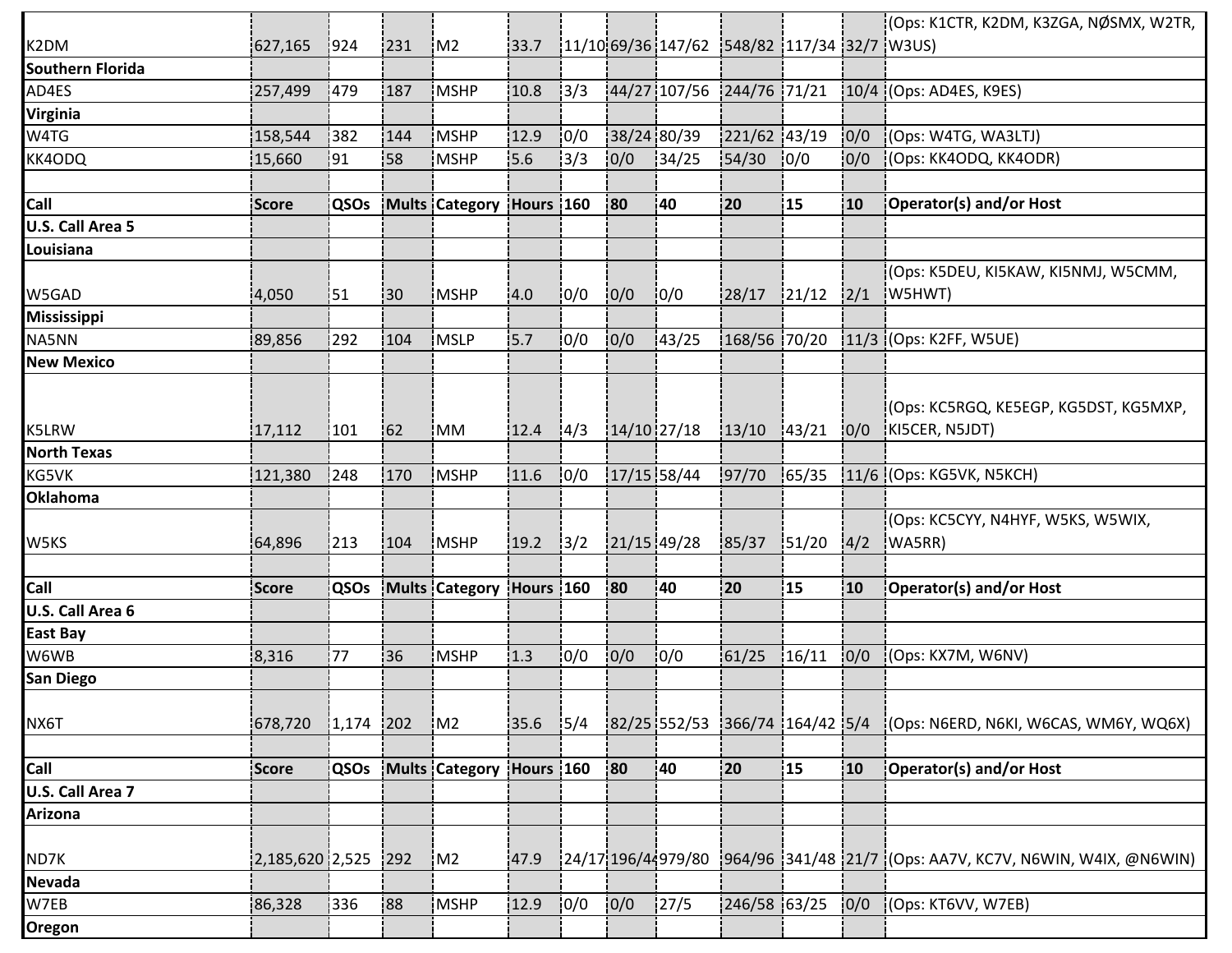|                             |              |             |           |                          |      |      |             |                                |                 |       |      | (Ops: AAØIZ, K7ZS, KE7AUB, KR7X, W7ZB,                     |
|-----------------------------|--------------|-------------|-----------|--------------------------|------|------|-------------|--------------------------------|-----------------|-------|------|------------------------------------------------------------|
| KT7E                        | 483,840      | 1909        | 180       | M2                       | 39.9 | 16/5 |             | 32/15 286/51 405/71 175/35 5/3 |                 |       |      | WR7T)                                                      |
| <b>Western Washington</b>   |              |             |           |                          |      |      |             |                                |                 |       |      |                                                            |
| N7DX                        | 561,510      | 1,125       | 170       | <b>MSHP</b>              | 35.2 | 10/0 |             | 82/17 269/35 671/85 103/33 0/0 |                 |       |      | (Ops: K7RL, N7DX)                                          |
|                             |              |             |           |                          |      |      |             |                                |                 |       |      |                                                            |
| Call                        | <b>Score</b> | QSOs        |           | Mults Category Hours 160 |      |      | <b>80</b>   | 40                             | 20              | 15    | 10   | Operator(s) and/or Host                                    |
| <b>U.S. Call Area 8</b>     |              |             |           |                          |      |      |             |                                |                 |       |      |                                                            |
| Michigan                    |              |             |           |                          |      |      |             |                                |                 |       |      |                                                            |
| N8YXR                       | 154,836      | 379         | 138       | <b>MSLP</b>              | 27.5 | 10/0 | 14/12 40/29 |                                | 260/69 65/28    |       | 10/0 | (Ops: KCØRBV, N8YXR)                                       |
| Ohio                        |              |             |           |                          |      |      |             |                                |                 |       |      |                                                            |
| W8PR                        | 871,560      | 1,117       | 1269      | <b>MSHP</b>              | 38.7 | 9/8  |             | 86/48 173/68 689/98 152/42 8/5 |                 |       |      | (Ops: KC8HTO, KD8PNV, KI8R, N8OXC, W8IF,<br>W9FNB, WB8TDG) |
| W8AJT                       | 7,332        | 157         | <b>47</b> | <b>IMSHP</b>             | 6.5  | 10/0 | 0/0         | 11/9                           | 27/23           | 19/15 | 10/0 | (Ops: KD8RLA, N8KYX, WA8Z, WB8TCB)                         |
| WA8Q                        | 3,948        | 52          | 28        | <b>MSLP</b>              | 7.2  | 10/0 | 0/0         | 10/0                           | 33/15           | 18/12 | 1/1  | (Ops: K8CVM, KD8KBO, KE8PWD, KE8QLZ,<br>N8OWS, W8MIJ)      |
| WC8VOA                      | 115,884      | 340         | 116       | M2                       | 11.4 | 0/0  | 6/6         | 141/32                         | 253/58 40/20    |       | 0/0  | (Ops: KB8ZYE, KE8PZW, N8IDA, W8LTR,<br>WA8ADH)             |
| <b>West Virginia</b>        |              |             |           |                          |      |      |             |                                |                 |       |      |                                                            |
| W8CUL                       | 1,500        | :25         | 20        | <b>MSLP</b>              | 4.2  | 0/0  | 0/0         | 13/9                           | 12/11           | 0/0   | 10/0 | (Ops: KE8NAI, N8MDC)                                       |
|                             |              |             |           |                          |      |      |             |                                |                 |       |      |                                                            |
| Call                        | <b>Score</b> | QSOs        |           | Mults Category Hours 160 |      |      | 180         | 140                            | 120             | 15    | 10   | Operator(s) and/or Host                                    |
| <b>U.S. Call Area 9</b>     |              |             |           |                          |      |      |             |                                |                 |       |      |                                                            |
| <b>Illinois</b>             |              |             |           |                          |      |      |             |                                |                 |       |      |                                                            |
| K9YY                        | 470,307      | 710         | 223       | MSHP                     | 39.2 | 13/3 |             |                                |                 |       |      | 34/26 163/63 350/83 146/40 14/8 (Ops: K9YY, KG9OV)         |
| Indiana                     |              |             |           |                          |      |      |             |                                |                 |       |      |                                                            |
|                             |              |             |           |                          |      |      |             |                                |                 |       |      | (Ops: K7WE, K9LZJ, K9NN, K9SG, K9XV,                       |
| W9VW                        | 429,750      | 775         | 191       | MSHP                     | 22.3 | 0/0  |             | 48/30 118/53 561/89 48/19      |                 |       | 0/0  | W9VW, W9YE)                                                |
| <b>KC8PKY</b>               | 3,813        | 45          | 31        | MSLP                     | 15.5 | 10/0 | 1/1         | 4/4                            | $11/10$ $29/16$ |       | 0/0  | (Ops: KC8OBH, KC8PKY)                                      |
|                             |              |             |           |                          |      |      |             |                                |                 |       |      |                                                            |
| Call                        | <b>Score</b> | <b>QSOs</b> |           | Mults Category Hours 160 |      |      | 80          | 140                            | 120             | 15    | 10   | Operator(s) and/or Host                                    |
| Canada                      |              |             |           |                          |      |      |             |                                |                 |       |      |                                                            |
| <b>British Columbia</b>     |              |             |           |                          |      |      |             |                                |                 |       |      |                                                            |
| VA7GI                       | 6,960        | 84          | 29        | IM2                      | 19.1 | 10/0 | 1/1         | 12/2                           | 81/26           | 10/0  | 0/0  | (Ops: VA7GI, VE7FO)                                        |
| <b>Alberta</b>              |              |             |           |                          |      |      |             |                                |                 |       |      |                                                            |
| VE6AO                       | 2,223        | 40          | 19        | MSHP                     | 3.1  | 10/0 | 2/2         | 15/4                           | 29/10           | 14/3  | 0/0  | (Ops: VE6CCL, VE6TC)                                       |
| <b>Ontario South</b>        |              |             |           |                          |      |      |             |                                |                 |       |      |                                                            |
| VE3UZ                       | 170,040      | 441         | 130       | <b>MSHP</b>              | 16.5 | 0/0  | 8/8         | 140/29                         | 336/71 57/22    |       | 0/0  | (Ops: VE3GYL, VE3UZ)                                       |
| <b>Prince Edward Island</b> |              |             |           |                          |      |      |             |                                |                 |       |      |                                                            |